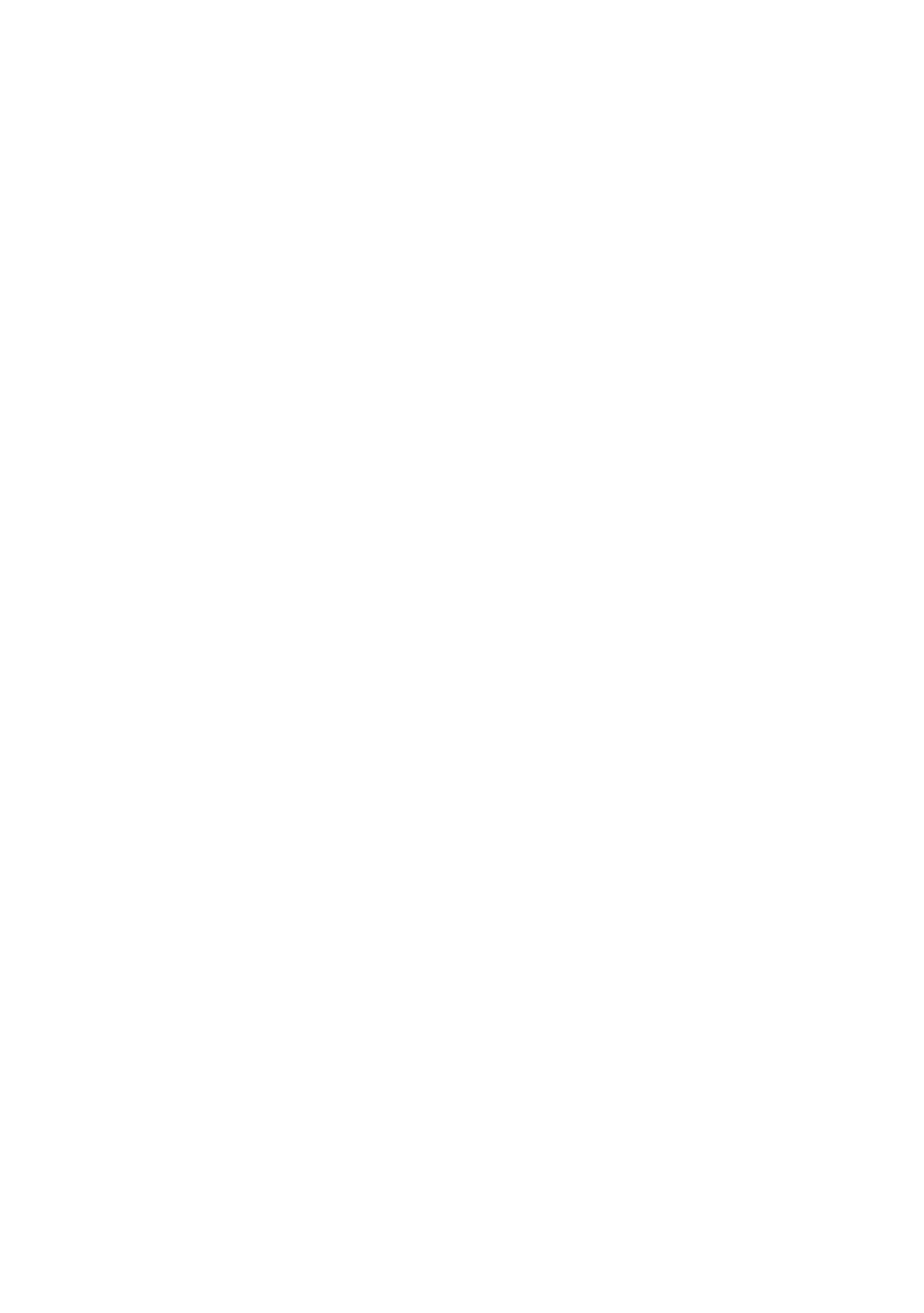

## **THE CONSTITUTION OF TUVALU**

### **Arrangement of Sections**

| <b>Section</b> |
|----------------|
|----------------|

| <b>PARTI</b>   |                                                                      | 13 |
|----------------|----------------------------------------------------------------------|----|
|                |                                                                      |    |
| $\mathbf{1}$   |                                                                      |    |
| $\overline{2}$ |                                                                      |    |
| 3              |                                                                      |    |
| $\overline{4}$ |                                                                      |    |
| 5              | Jurisdiction of the High Court in constitutional matters  14         |    |
| 6              |                                                                      |    |
| 7              |                                                                      |    |
| 8              | Alteration of the Constitution to give effect to U.K. constitutional |    |
|                |                                                                      |    |
| <b>PART II</b> |                                                                      | 16 |
|                |                                                                      |    |
| 9              |                                                                      |    |
| 10             |                                                                      |    |
| 11             |                                                                      |    |
| 12             |                                                                      |    |
| 13             |                                                                      |    |
| 14             |                                                                      |    |
| 15             |                                                                      |    |
|                |                                                                      |    |

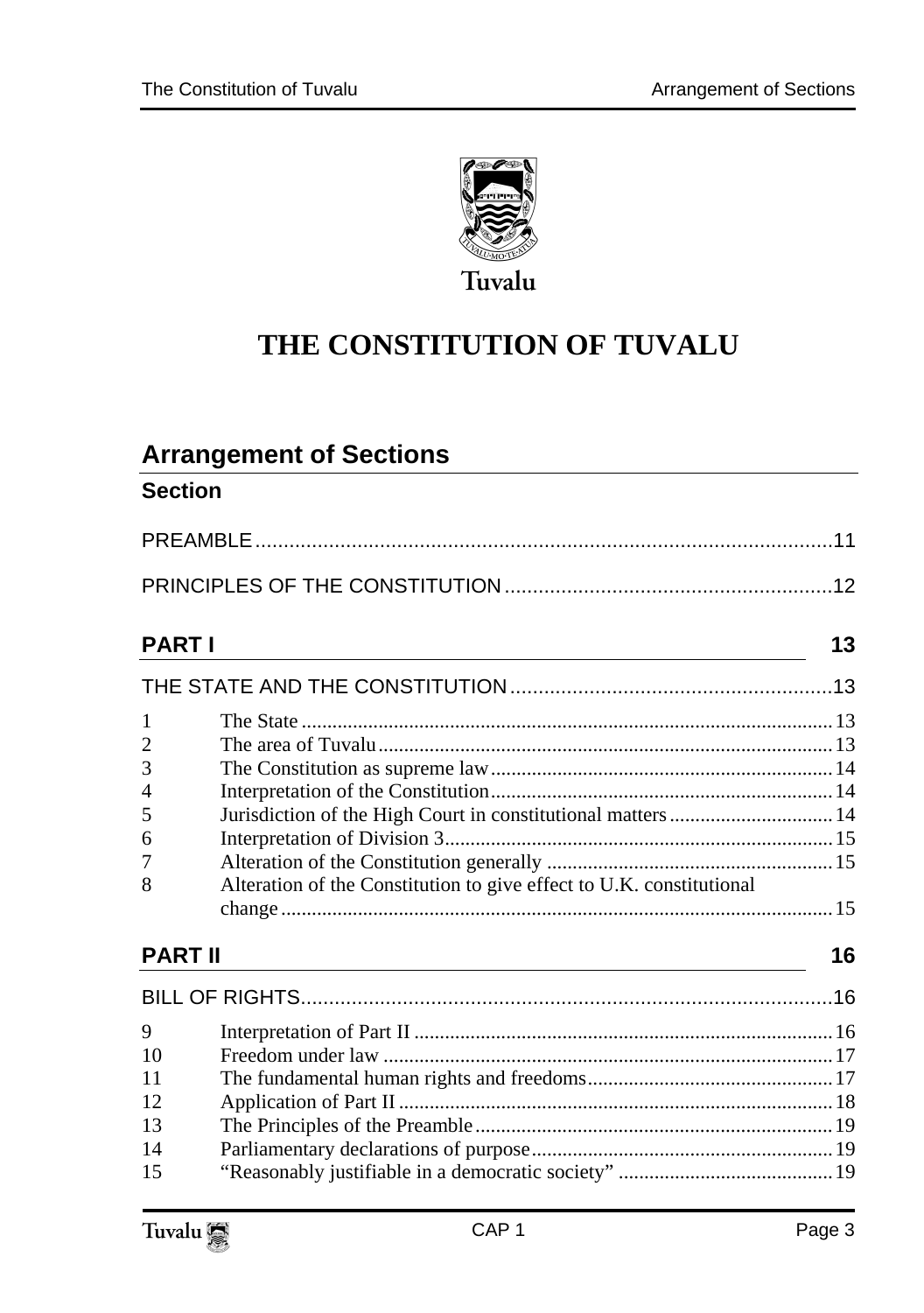| 16              |                                                                                                                  |    |
|-----------------|------------------------------------------------------------------------------------------------------------------|----|
| 17              |                                                                                                                  |    |
| 18              |                                                                                                                  |    |
| 19              |                                                                                                                  |    |
| 20              |                                                                                                                  |    |
| 21              |                                                                                                                  |    |
| 22              |                                                                                                                  |    |
| 23              |                                                                                                                  |    |
| 24              |                                                                                                                  |    |
| 25              |                                                                                                                  |    |
| 26              |                                                                                                                  |    |
| 27              |                                                                                                                  |    |
| 28              |                                                                                                                  |    |
| 29              |                                                                                                                  |    |
| 30              |                                                                                                                  |    |
| 31              |                                                                                                                  |    |
| 32              |                                                                                                                  |    |
| 33              |                                                                                                                  |    |
| 34              |                                                                                                                  |    |
| 35              |                                                                                                                  |    |
| 36              | Restrictions on certain rights and freedoms during public emergencies42                                          |    |
| 37              |                                                                                                                  |    |
| 38              |                                                                                                                  |    |
| 39              | Questions as to the Bill of Rights arising in subordinate courts44                                               |    |
| 40              |                                                                                                                  |    |
| 41              |                                                                                                                  |    |
| 42              | Additional powers of the High Court as to the Bill of Rights44                                                   |    |
| <b>PART III</b> | and the control of the control of the control of the control of the control of the control of the control of the | 45 |
|                 |                                                                                                                  |    |
| 43              |                                                                                                                  |    |
| 44              |                                                                                                                  |    |
| 45              |                                                                                                                  |    |
| 46              |                                                                                                                  |    |
| 47              |                                                                                                                  |    |
| <b>PART IV</b>  |                                                                                                                  | 47 |
|                 |                                                                                                                  |    |
| 48              |                                                                                                                  |    |
| 49              |                                                                                                                  |    |
| 50              |                                                                                                                  |    |
| 51              |                                                                                                                  |    |
|                 |                                                                                                                  |    |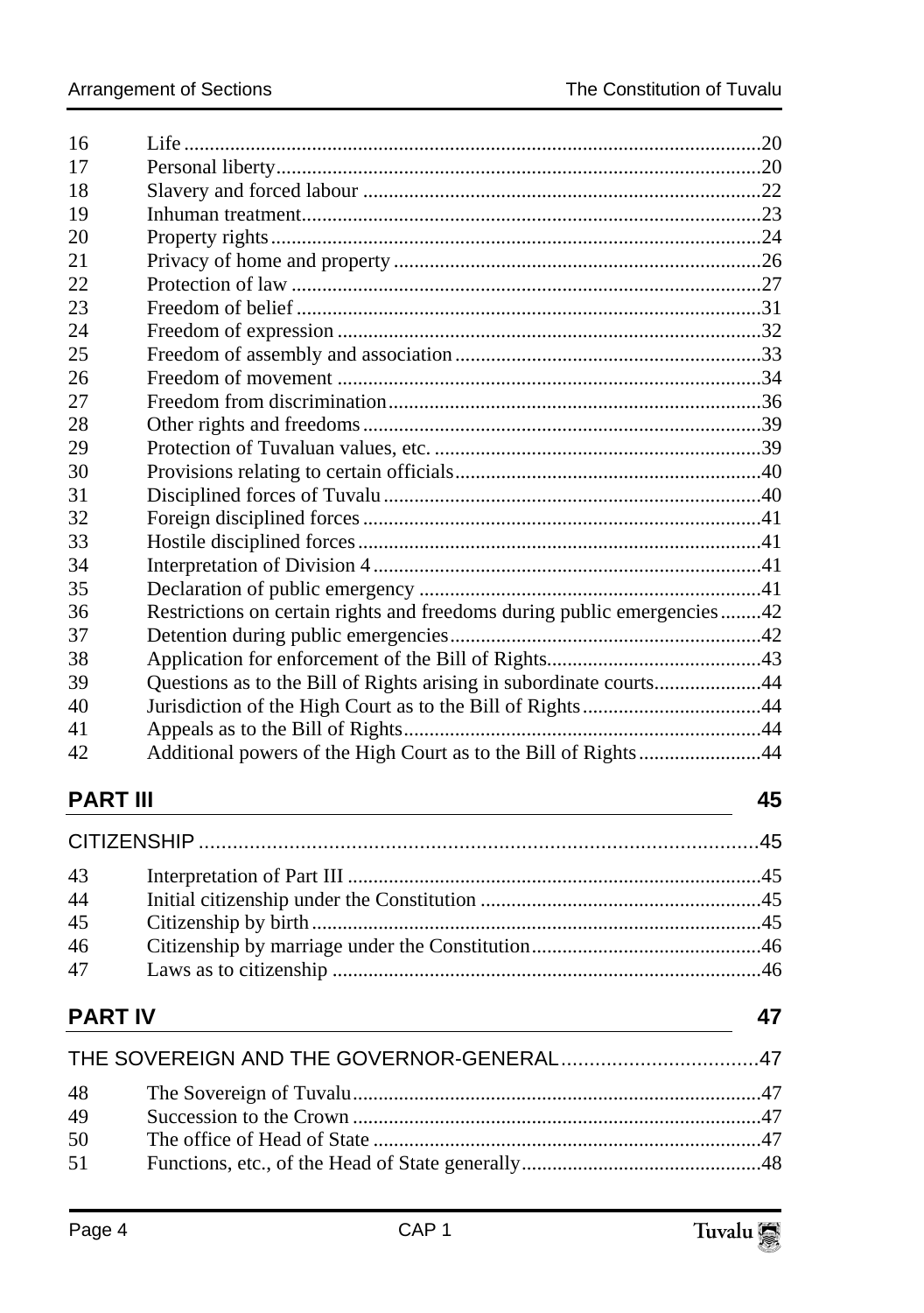| 52 |                                                                       |  |
|----|-----------------------------------------------------------------------|--|
| 53 |                                                                       |  |
| 54 |                                                                       |  |
| 55 |                                                                       |  |
| 56 |                                                                       |  |
| 57 |                                                                       |  |
| 58 |                                                                       |  |
| 59 | Provision to the Governor-General of information as to the conduct of |  |
|    |                                                                       |  |
| 60 |                                                                       |  |
|    |                                                                       |  |

### **PART V** 52

| 61 |  |
|----|--|
| 62 |  |
| 63 |  |
| 64 |  |
| 65 |  |
| 66 |  |
| 67 |  |
| 68 |  |
| 69 |  |
| 70 |  |
| 71 |  |
| 72 |  |
| 73 |  |
| 74 |  |
| 75 |  |
| 76 |  |
| 77 |  |
| 78 |  |
| 79 |  |
| 80 |  |

### **PART VI** 63

| 81 |  |
|----|--|
| 82 |  |
| 83 |  |
| 84 |  |
| 85 |  |
| 86 |  |

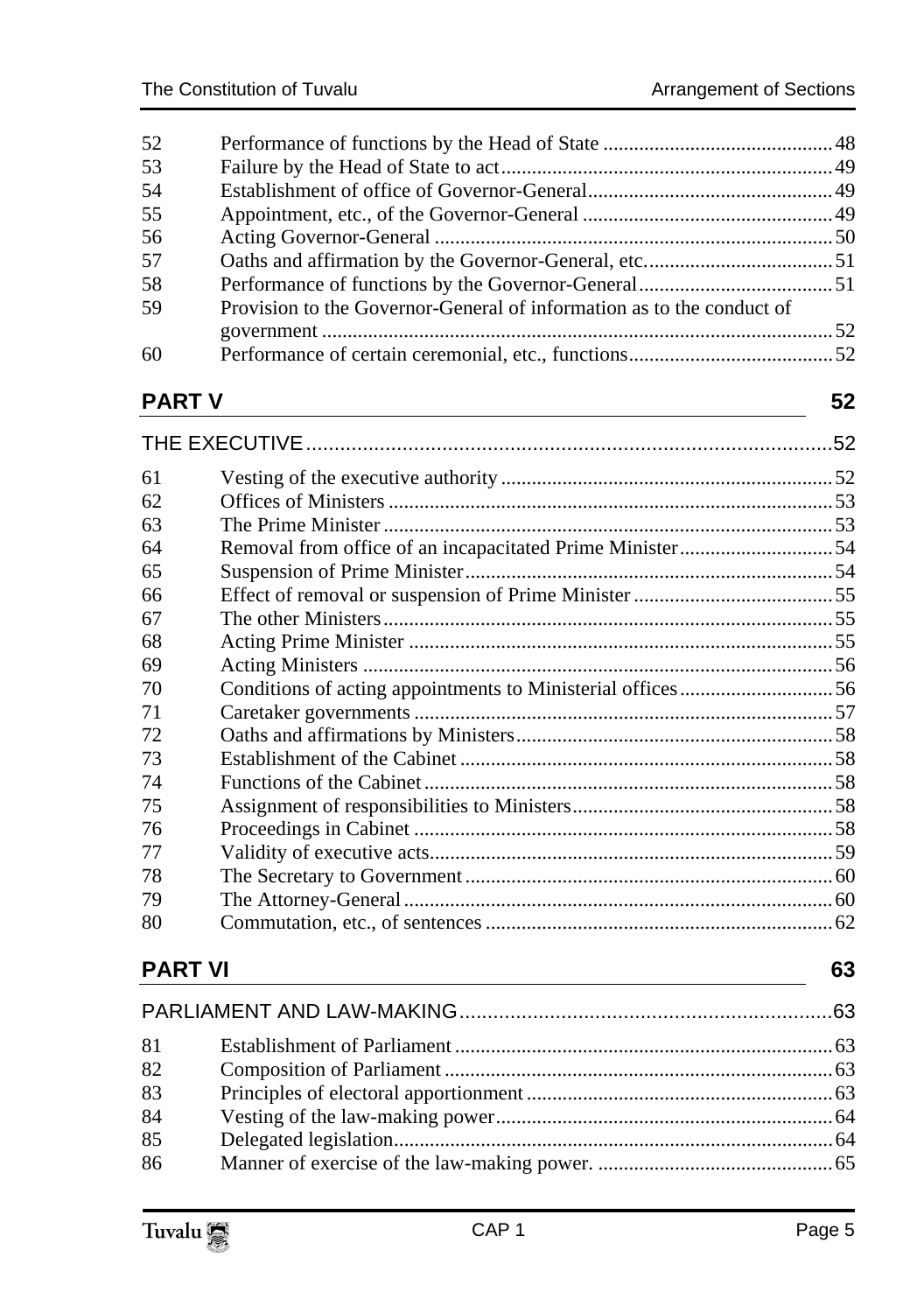| 87  |  |
|-----|--|
| 88  |  |
| 89  |  |
| 90  |  |
| 91  |  |
| 92  |  |
| 93  |  |
| 94  |  |
| 95  |  |
| 96  |  |
| 97  |  |
| 98  |  |
| 99  |  |
| 100 |  |
| 101 |  |
| 102 |  |
| 103 |  |
| 104 |  |
| 105 |  |
| 106 |  |
| 107 |  |
| 108 |  |
| 109 |  |
| 110 |  |
| 111 |  |
| 112 |  |
| 113 |  |
| 114 |  |
| 115 |  |
| 116 |  |
| 117 |  |
| 118 |  |
|     |  |

### **PART VII**

80

| 119 |  |
|-----|--|
| 120 |  |
| 121 |  |
| 122 |  |
| 123 |  |
| 124 |  |
| 125 |  |
| 126 |  |
| 127 |  |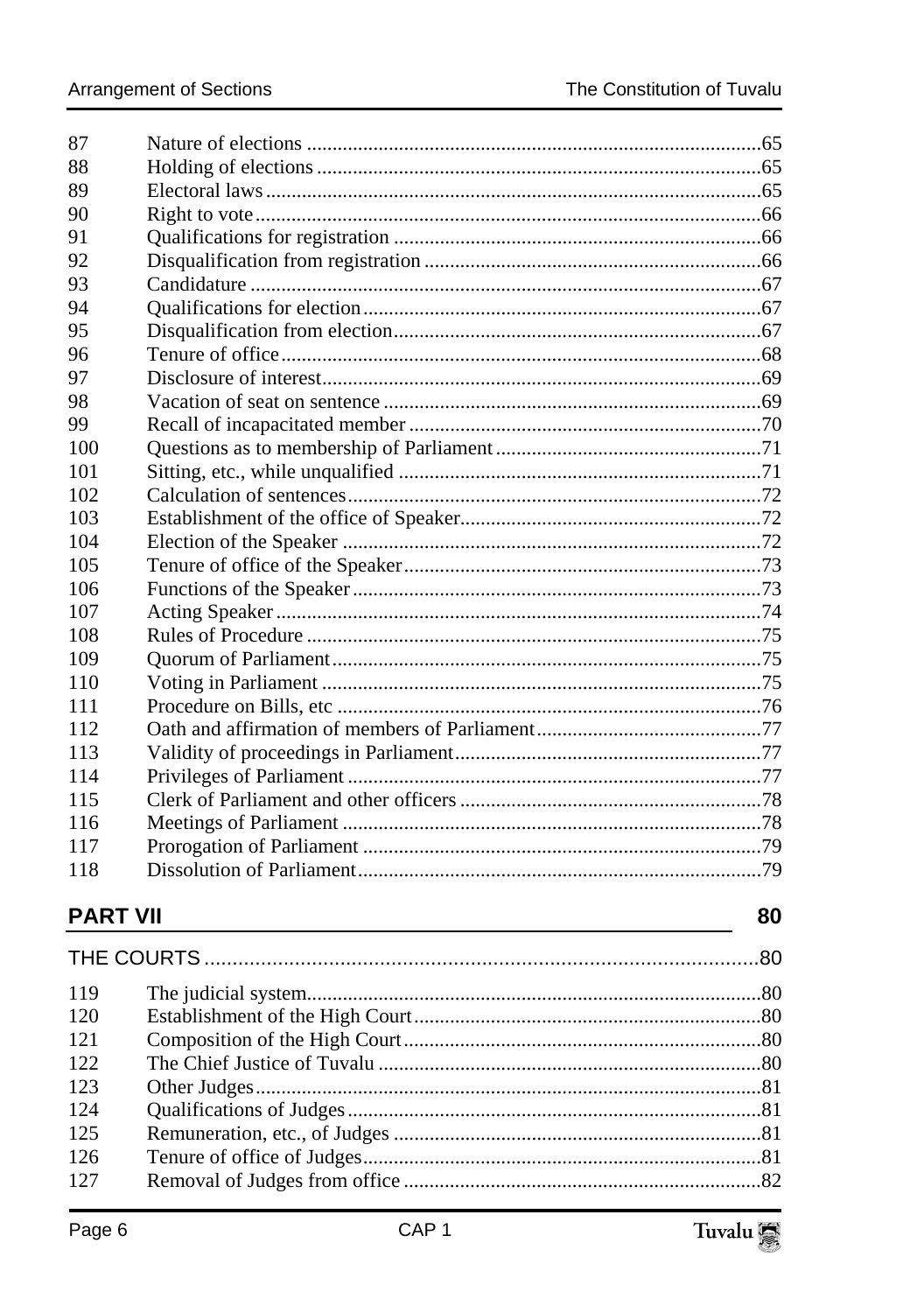| 128 |  |
|-----|--|
| 129 |  |
| 130 |  |
| 131 |  |
| 132 |  |
| 133 |  |
| 134 |  |
| 135 |  |
| 136 |  |
|     |  |

### **PART VIII** 86

| 137             |                                                                  |     |
|-----------------|------------------------------------------------------------------|-----|
| 138             |                                                                  |     |
| 139             |                                                                  |     |
| 140             |                                                                  |     |
| 141             |                                                                  |     |
| 142             |                                                                  |     |
| 143             |                                                                  |     |
| 144             |                                                                  |     |
| 145             |                                                                  |     |
| 146             |                                                                  |     |
| 147             |                                                                  |     |
| 148             | Exclusion of members of the Commission from certain employment89 |     |
| 149             |                                                                  |     |
| 150             |                                                                  |     |
| 151             |                                                                  |     |
| 152             |                                                                  |     |
| 153             |                                                                  |     |
| 154             |                                                                  |     |
| 155             |                                                                  |     |
| 156             |                                                                  |     |
| 157             |                                                                  |     |
| 158             |                                                                  |     |
| 159             |                                                                  |     |
| 160             |                                                                  |     |
| 161             |                                                                  |     |
| 162             |                                                                  |     |
| 163             |                                                                  |     |
| 164             |                                                                  |     |
|                 |                                                                  |     |
| <b>PARTIX</b>   |                                                                  | 97  |
| <b>FINANCE.</b> |                                                                  | .97 |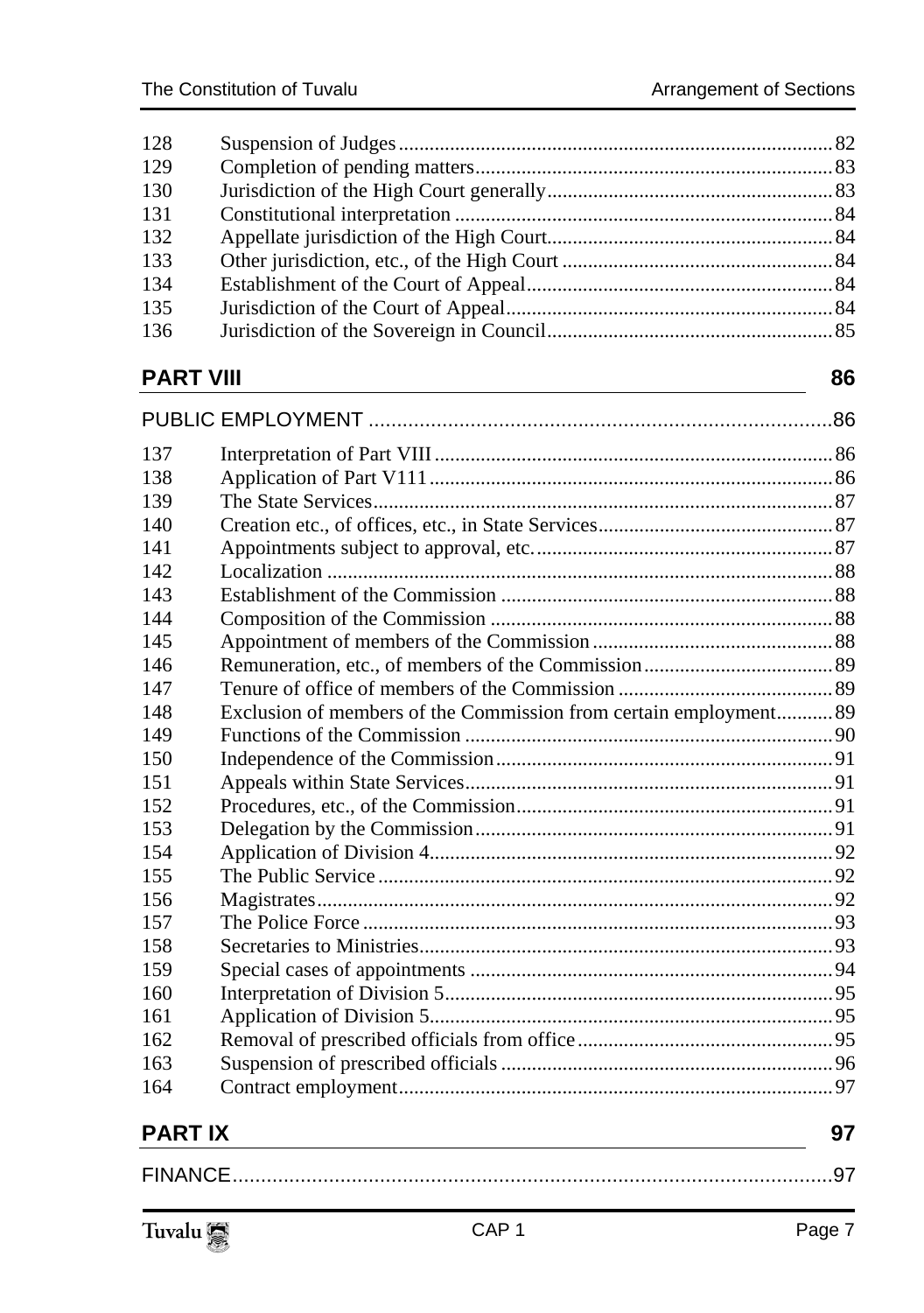| 166           |                                                              |     |
|---------------|--------------------------------------------------------------|-----|
|               |                                                              |     |
| 167           |                                                              |     |
| 168           |                                                              |     |
| 169           |                                                              |     |
| 170           |                                                              |     |
| 171           |                                                              |     |
| 172           |                                                              |     |
| <b>PART X</b> | <u> 1989 - Johann Stoff, Amerikaansk politiker (d. 1989)</u> | 101 |
|               |                                                              |     |
| 173           |                                                              |     |
|               |                                                              |     |
|               | <b>SCHEDULE 1</b>                                            | 102 |
|               | RULES FOR THE INTERPRETATION OF THE CONSTITUTION 102         |     |
|               |                                                              |     |
|               |                                                              |     |
|               | <b>SCHEDULE 2</b>                                            |     |
|               | ELECTION AND APPOINTMENT OF THE PRIME MINISTER 116           |     |
|               | <b>SCHEDULE 3</b>                                            | 121 |
|               |                                                              | 116 |
|               | PROCEDURE, ETC., OF THE PUBLIC SERVICE COMMISSION AND        |     |
|               | <b>SCHEDULE 4</b>                                            |     |
|               | <u> 1980 - Johann Barbara, martxa amerikan personal (</u>    |     |
|               |                                                              | 123 |
|               | <b>SCHEDULE 5</b>                                            | 124 |
|               |                                                              |     |

## **Supporting Documents**

| 135 |
|-----|
|     |
|     |
|     |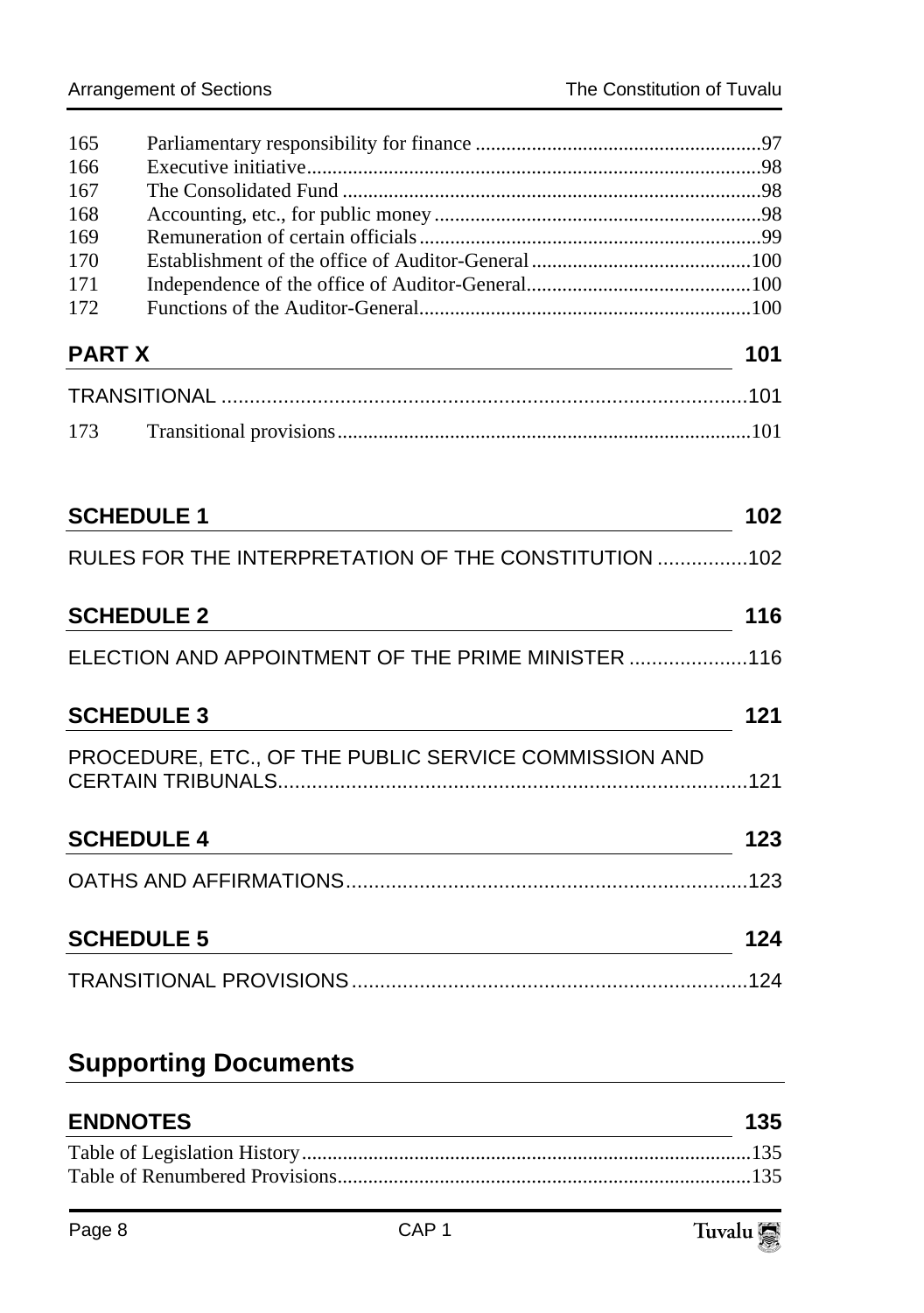|--|--|

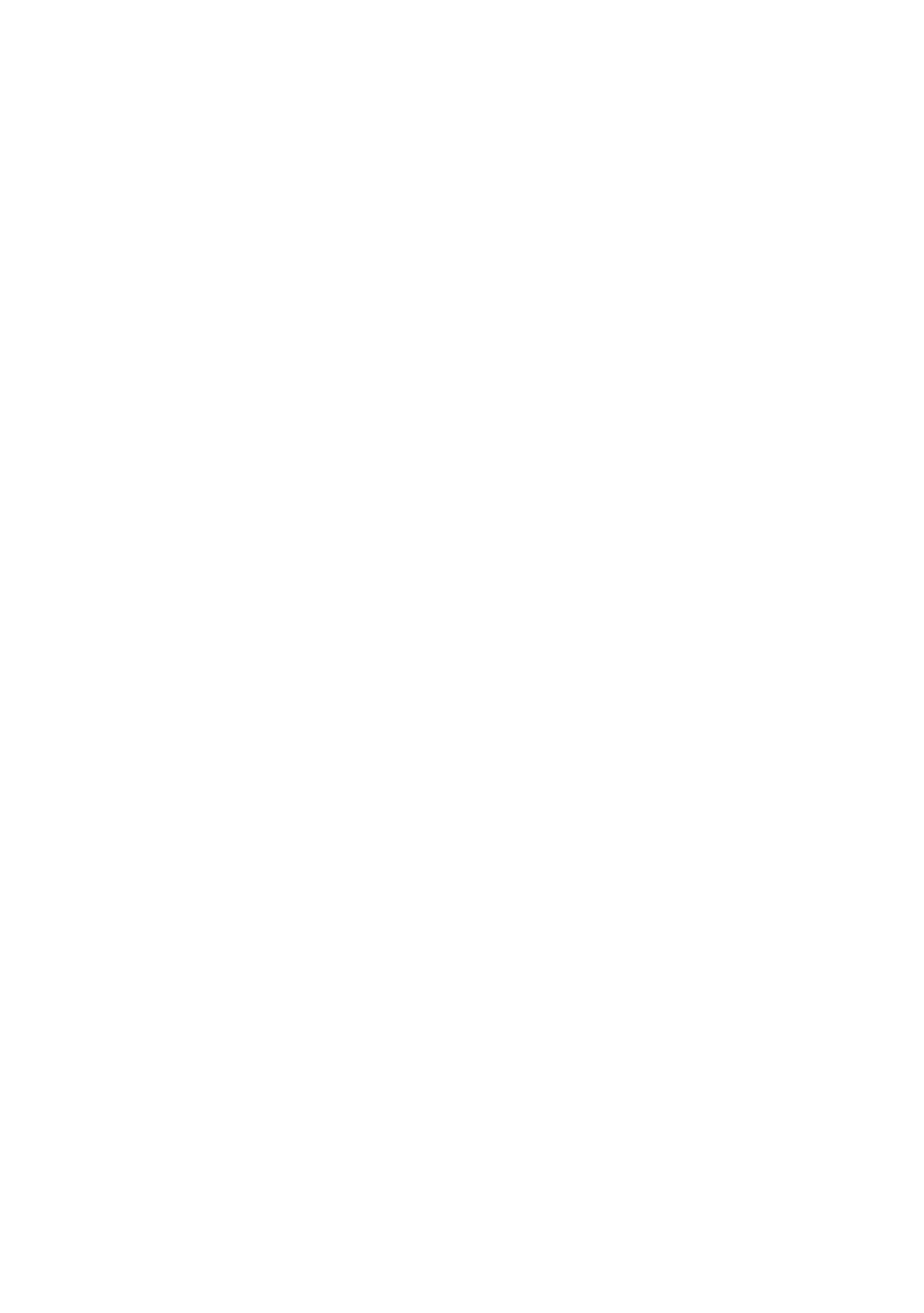

## **THE CONSTITUTION OF TUVALU**

### PRFAMBL<sub>F</sub>

**WHEREAS** in adopting the Independence Constitution of Tuvalu the people of Tuvalu provided in the Preamble to it as follows: —

"WHEREAS the Islands in the Pacific Ocean then known as the Ellice Islands came under the protection of Her Most Gracious Majesty Queen Victoria in September 1892 and on 12 January 1916 in conjunction with the Gilbert Islands became known as the Gilbert and Ellice Islands Colony;

"AND WHEREAS on 1 October 1975 Her Most Excellent Majesty Queen Elizabeth II was graciously pleased to establish the Ellice Islands as a separate colony under their ancient name of Tuvalu;

"AND WHEREAS the people of Tuvalu, acknowledging God as the Almighty and Everlasting Lord and giver of all good things, humbly place themselves under His good providence and seek His blessing upon themselves and their lives<sup>.</sup>

"AND WHEREAS the people of Tuvalu desire to constitute themselves as an independent State based on Christian principles, the Rule of Law, and Tuvaluan custom and tradition;

"NOW THEREFORE the people of Tuvalu hereby affirm their allegiance to Her Most Excellent Majesty Queen Elizabeth II, Her Heirs and Successors, and do hereby proclaim the establishment of a free and democratic sovereign nation.................";

AND WHEREAS the Constitution then adopted, which was given the force of law by Order in Council of Her Most Excellent Majesty dated 25 July 1978 and taking effect on 1 October 1978, provided for its amendment or replacement by Ordinance of the Parliament established by it for Tuvalu;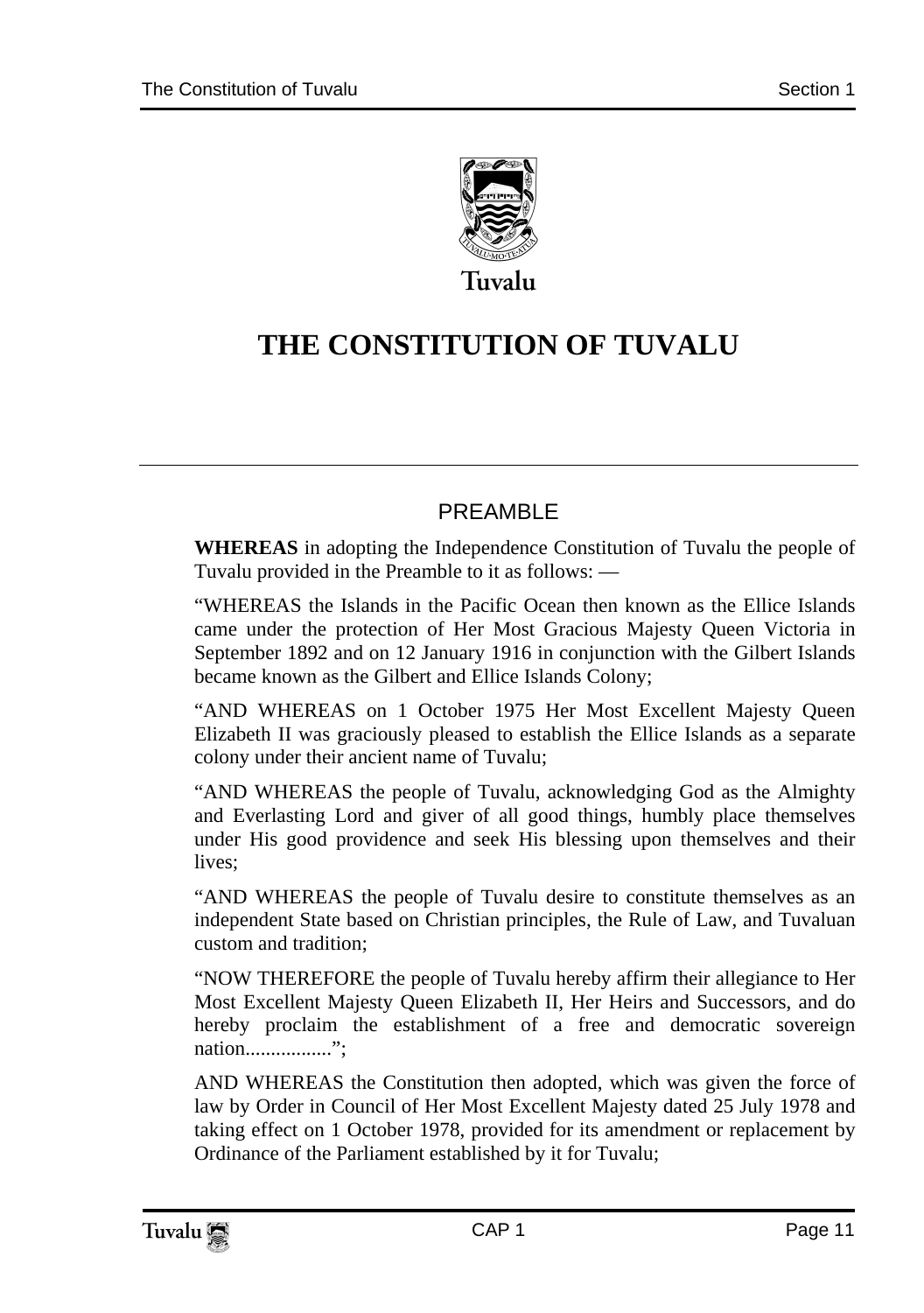AND WHEREAS that Constitution has served the people of Tuvalu well since Independence but now, more than seven years since its adoption, it is time that the people of Tuvalu reconsidered it in the light of their history and their present and future needs as they see them;

NOW THEREFORE, the people of Tuvalu, having considered, as individuals, in their maneapas and island councils, and in their Parliament, what should be in their constitution, give to themselves the following Constitution:

IN SO DOING, the people of Tuvalu set out for themselves and for their governmental institutions, the following Principles: —

### PRINCIPLES OF THE CONSTITUTION

1. The principles set out in the Preamble to the Independence Constitution are re-affirmed and re-adopted.

2. The right of the people of Tuvalu, both present and future, to a full, free and happy life, and to moral, spiritual, personal and material welfare, is affirmed as one given to them by God.

3. While believing that Tuvalu must take its rightful place amongst the community of nations in search of peace and the general welfare, nevertheless the people of Tuvalu recognize and affirm, with gratitude to God, that the stability of Tuvaluan society and the happiness and welfare of the people of Tuvalu, both present and future, depend very largely on the maintenance of Tuvaluan values, culture and tradition, including the vitality and the sense of identity of island communities and attitudes of co-operation, self-help and unity within and amongst those communities.

4. Amongst the values that the people of Tuvalu seek to maintain are their traditional forms of communities, the strength and support of the family and family discipline.

5. In government and in social affairs generally the guiding principles of Tuvalu are —

agreement, courtesy and the search for consensus, in accordance with traditional Tuvaluan procedures, rather than alien ideas of confrontation and divisiveness;

the need for mutual respect and co-operation between the different kinds of authorities concerned, including the central Government, the traditional authorities, local governments and authorities, and the religious authorities.

6. The life and the laws of Tuvalu should therefore be based on respect for human dignity, and on the acceptance of Tuvaluan values and culture, and on respect for them.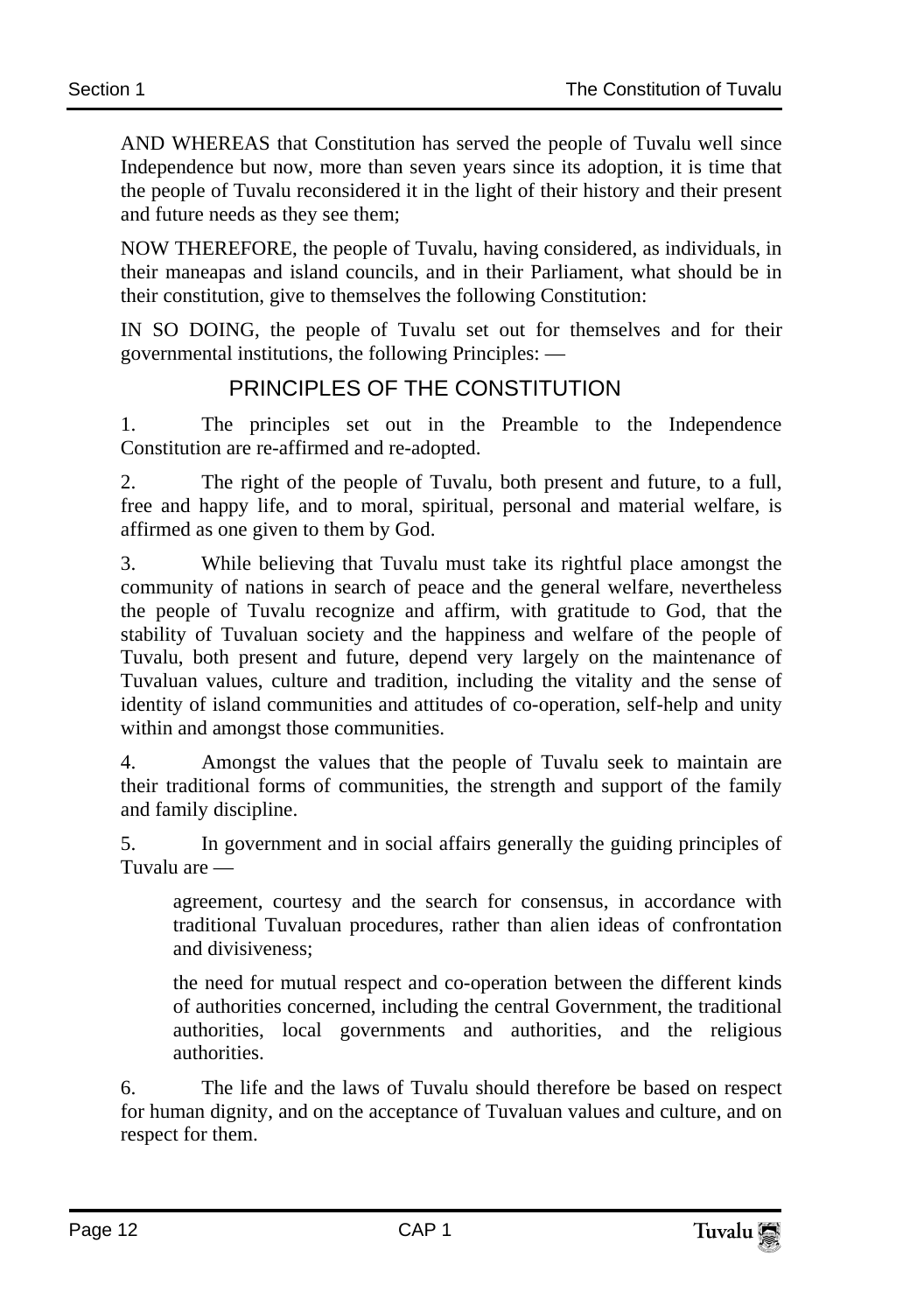7. Nevertheless, the people of Tuvalu recognize that in a changing world, and with changing needs, these principles and values, and the manner and form of their expression (especially in legal and administrative matters), will gradually change, and the Constitution not only must recognize their fundamental importance to the life of Tuvalu but also must not unnecessarily hamper their expression and their development.

THESE PRINCIPLES, under the guidance of God, are solemnly adopted and affirmed as the basis of this Constitution, and as the guiding principles to be observed in its interpretation and application at all levels of government and organized life.

### **PART I**

### THE STATE AND THE CONSTITUTION

### DIVISION I - THE STATE

### **1 The State**

Tuvalu is a sovereign democratic State, governed in accordance with this Constitution and in particular in accordance with the Principles set out in the Preamble.

### **2 The area of Tuvalu**

- (1) Subject to subsections (3) and (4), the area of Tuvalu consists of the land areas referred to in subsection (2), together with —
	- (a) the territorial sea and the inland waters as declared by law, the land beneath them, and the air space above; and
	- (b) such additional lands and waters as are declared by law to be part of the land area of Tuvalu.
- (2) The land areas referred to in subsection (1) consist of all islands, rocks and reefs within the area bounded by —
	- (a) the parallel 05°S; and
	- (b) the meridian 180°E; and
	- (c) the parallel  $11^{\circ}$ S; and
	- (d) the meridian 176°E,

together with all small islands, islets, rocks and reefs depending on them.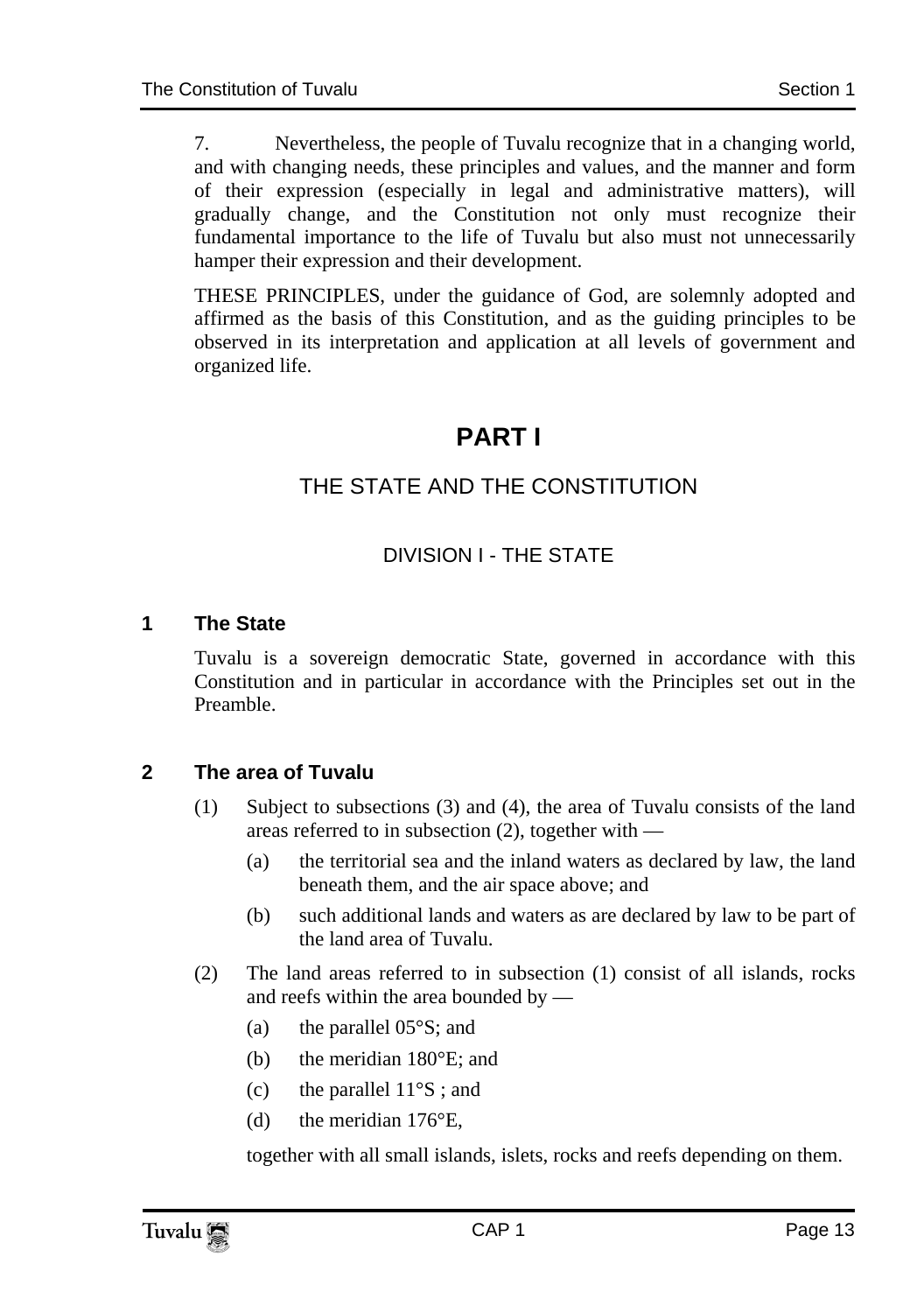- (3) For the purpose of implementing any international agreement binding on Tuvalu and approved by Parliament by resolution for the purposes of this section, subsection (2) may be amended by Act of Parliament made in accordance with section 7 (alteration to the Constitution generally) without reference to the requirement of a special majority of votes under section 7(3) (which requires Bills to alter the Constitution to be passed by a two-thirds majority in Parliament).
- (4) Nothing in this section prevents a law from proclaiming the jurisdiction of Tuvalu, complete or partial, over any area of land or water or airspace above, or prevents a law from having extra-territorial effect in accordance with section 84 (vesting of the law-making power).

### DIVISION 2 -THE CONSTITUTION

### **3 The Constitution as supreme law**

- (1) This Constitution is the supreme law of Tuvalu and, subject to subsection (2), any act (whether legislative, executive or judicial) that is inconsistent with it is, to the extent of the inconsistency, void.
- (2) All other laws shall be interpreted and applied subject to this Constitution, and, as far as is practicable, in such a way as to conform with it.

### **4 Interpretation of the Constitution**

- (1) The provisions of Schedule 1 (Rules for the Interpretation of the Constitution) apply for the purpose of the interpretation of this Constitution.
- (2) In all cases, this Constitution shall be interpreted and applied consistently with the Principles set out in the Preamble.
- (3) Subject to subsection (2), this Constitution shall be interpreted and applied in such a way as to achieve the aims of fair and democratic government, in the light of reason and experience and of Tuvaluan values.

### **5 Jurisdiction of the High Court in constitutional matters**

The High Court has the jurisdiction in relation to the interpretation, application and enforcement of this Constitution conferred by —

- (a) section 14 (Parliamentary declaration of purpose); and
- (b) Division 5 of Part II (Enforcement of the Bill of Rights);
- (c) section 131 (constitutional interpretation),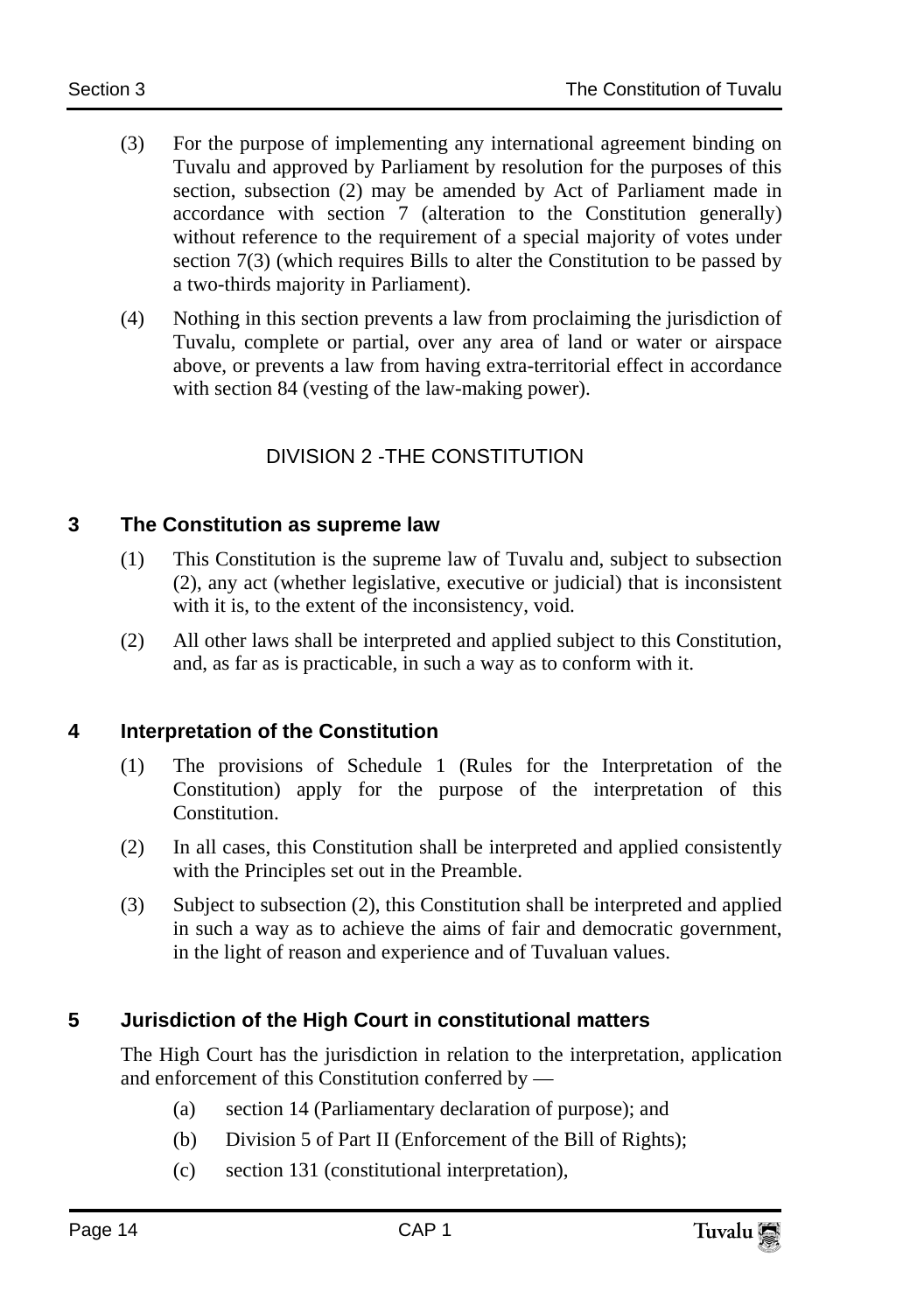and otherwise by law.

### DIVISION 3 - ALTERATION OF THE CONSTITUTION

### **6 Interpretation of Division 3**

In this Division, a reference to this Constitution includes a reference to any other law so far as that law alters the Constitution.

### **7 Alteration of the Constitution generally**

- (1) An Act of Parliament may alter this Constitution.
- (2) A Bill for an Act to alter the Constitution must state that it is a Bill to alter this Constitution.
- (3) Subject to  $-$ 
	- (a) section 2(3) (which relates to alterations to the description of the land areas of Tuvalu); and
	- (b) section 8 (alterations to the Constitution to give effect to UK constitutional arrangements),

a Bill for an Act to alter this Constitution is not passed by Parliament unless it is supported at its final reading in Parliament by the votes of twothirds of the total membership of Parliament.

(4) A Bill for an Act to alter this Constitution shall not be excluded from the operation of section 111(2) (which relates to the circulation of Bills to local governments and authorities).

### **8 Alteration of the Constitution to give effect to U.K. constitutional change**

- (1) If as a result of constitutional change in or in relation to, or affecting, the United Kingdom any provision of, or any reference in, this Constitution ceases to be appropriate, the Head of State, acting in accordance with the advice of the Cabinet, may, by order, make such alterations to this Constitution as appear to be necessary or convenient to adapt it to the new constitutional arrangements.
- (2) An order under subsection  $(1)$ 
	- (a) shall be presented to Parliament by the Prime Minister; and

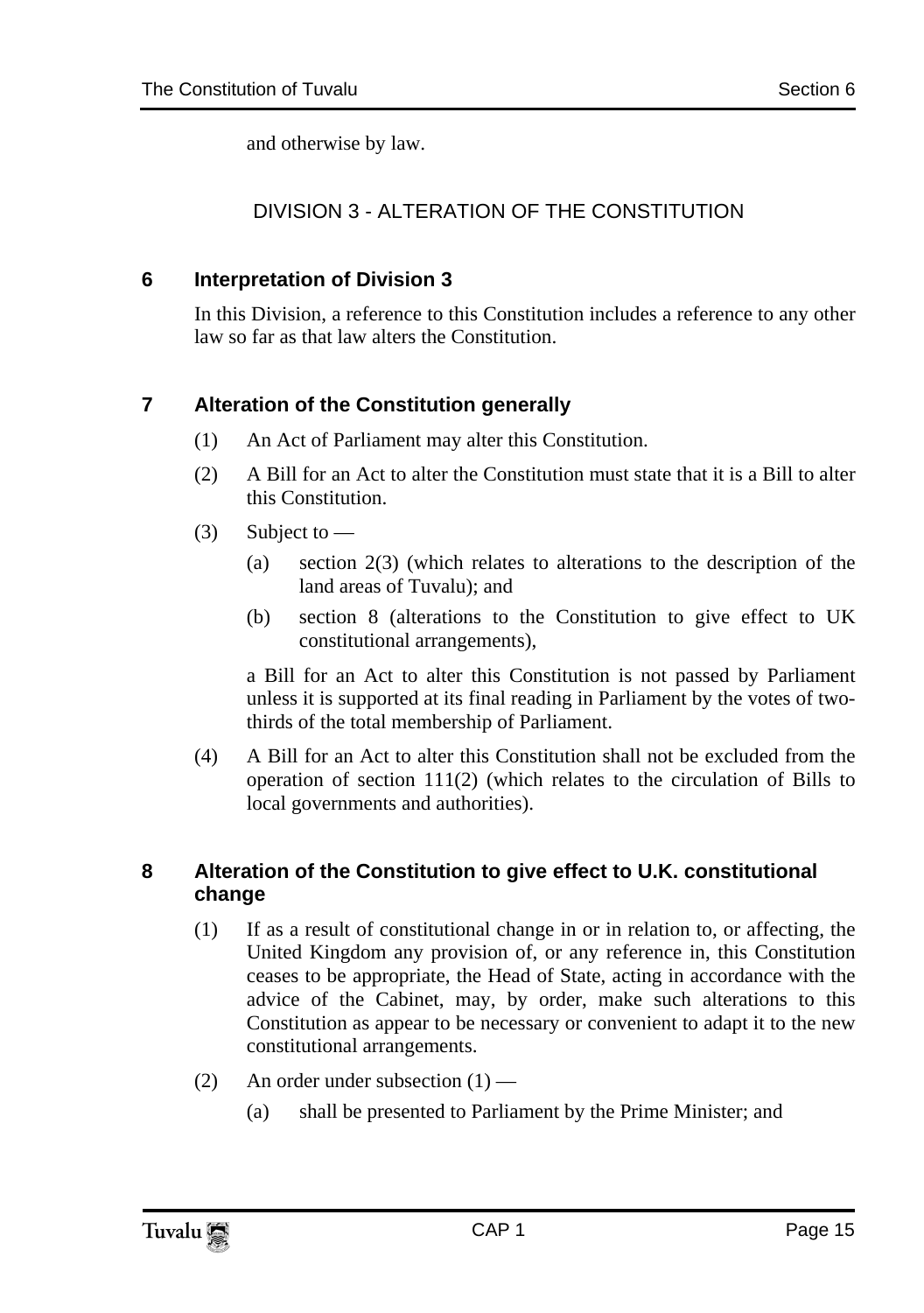- (b) unless previously confirmed, with or without modification, by an Act of Parliament, expires at the end of the second session of Parliament that commences after it is made.
- (3) The requirement of a special majority of votes under section 7(3) (which requires Bills to alter the Constitution to be passed by a two-thirds majority in Parliament) does not apply in relation to a Bill for the purposes of subsection (2)(b).
- (4) A Bill for the purposes of subsection (2)(b) shall not be excluded from the operation of section 111(2) (which relates to the circulation of Bills to local governments).

### **PART II**

### BILL OF RIGHTS

### DIVISION 1 - PRELIMINARY

### **9 Interpretation of Part II**

(1) In this Part,

"**court**" means a court having jurisdiction in Tuvalu, including —

- (a) the Court of Appeal; and
- (b) the Sovereign in Council,

but, except in sections 17 (personal liberty) and 18 (slavery and forced labour), does not include a court or tribunal established by a disciplinary law.

- (2) In this Part, a reference to the national interest includes a reference to the public interest in —
	- (a) defence; or
	- (b) national security; or
	- (c) public safety; or
	- (d) public order; or
	- (e) the protection of the international standing and reputation of Tuvalu and its products (including the supply of labour overseas);or
	- (f) the protection and development of Tuvaluan values and culture
- (3) A reference in this Part to consent is a reference to consent whether express or implied.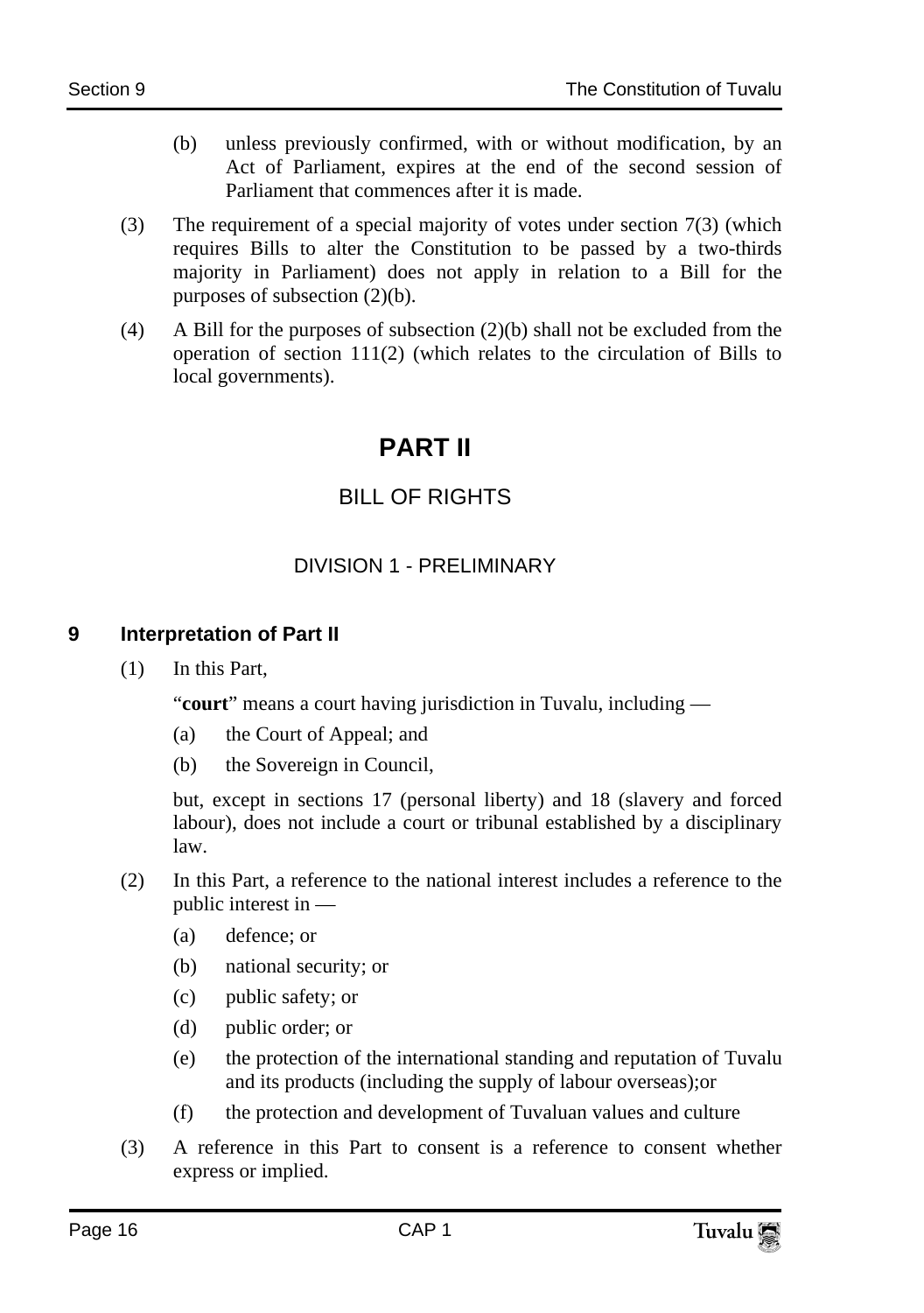(4) Where this Part requires or permits the consent of a person under the age of 18 years, the consent may be given on his behalf by one of his parents or guardians.

### DIVISION 2 - THE PRINCIPLES OF THE BILL OF RIGHTS

### **10 Freedom under law**

- (1) Freedom based on law consists of the least restriction on the activities of individuals consistent with the public welfare and the maintenance and development of Tuvalu and Tuvaluan society in accordance with this Constitution and in particular, in accordance with the Principles set out in the Preamble.
- (2) Everyone has the right to freedom based on law, and accordingly, subject to this Constitution —
	- (a) everyone has the legal right to do anything that  $-$ 
		- (i) does not injure others or interfere with the rights and freedoms of others; and
		- (ii) is not prohibited by law; and
	- (b) no-one may be  $-$ 
		- (i) legally obliged to do anything that is not required by law; or
		- (ii) prevented by law from doing anything that complies with the provisions of paragraph (a).
- (3) This section is not intended to deny the existence, nature or effect of cultural, social, civic, family or religious obligations, or other obligations of a non-legal nature, or to prevent such obligations being given effect by law if, and so far as, it may be thought appropriate to do so.

### **11 The fundamental human rights and freedoms**

- (1) Every person in Tuvalu is entitled, whatever his race, place of origin, political opinions, colour, religious beliefs or lack of religious beliefs, or sex, to the following fundamental rights and freedoms: —
	- (a) the right not to be deprived of life (see section 16); and
	- (b) personal liberty (see sections 17 and 18); and
	- (c) security for his person (see sections 18 and 19); and
	- (d) the protection of the law (see section 22); and
	- (e) freedom of belief (see section 23); and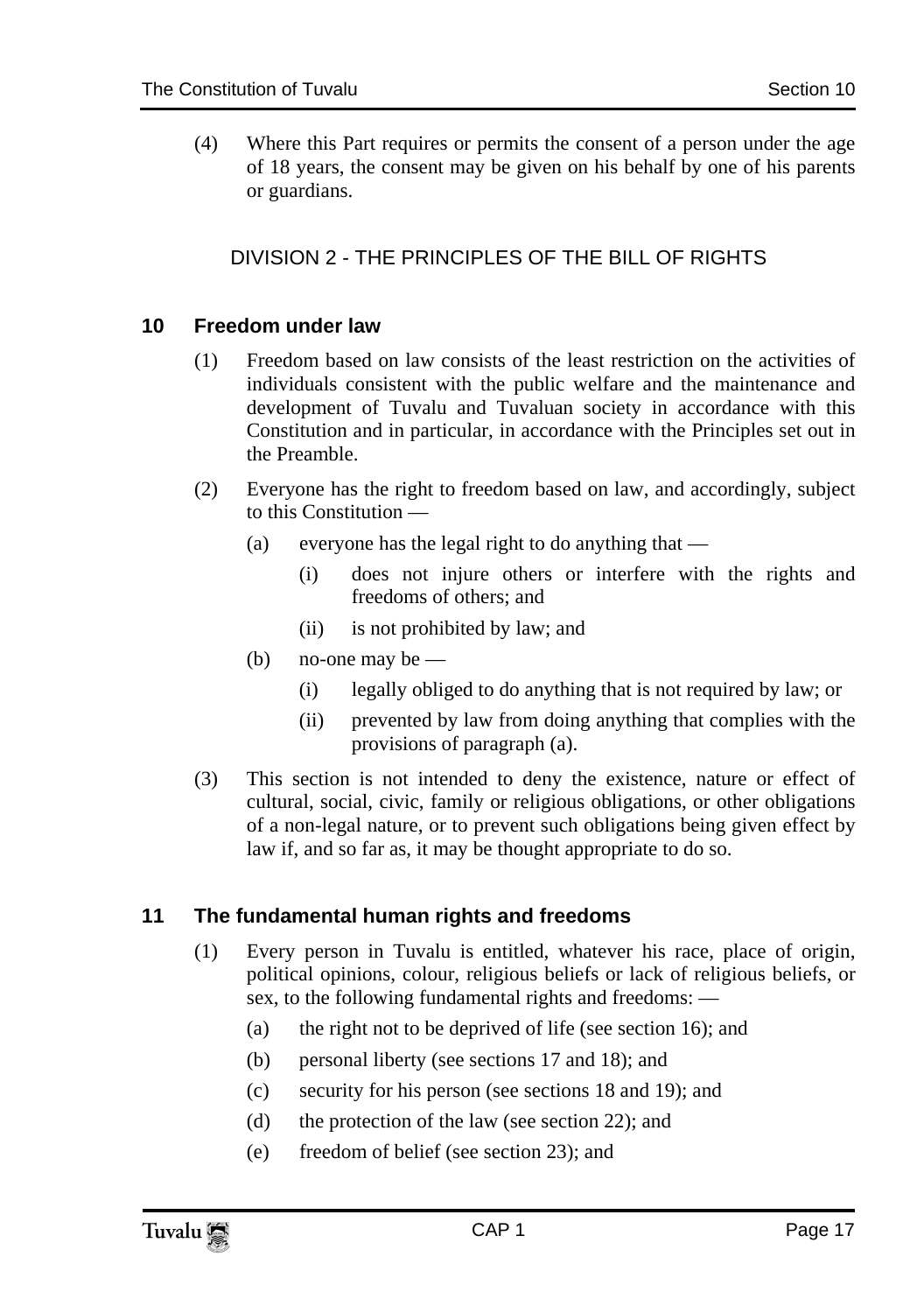- (f) freedom of expression (see section 24); and
- (g) freedom of assembly and association (see section 25); and
- (h) protection for the privacy of his home and other property (see section 21 ); and
- (i) protection from unjust deprivation of property (see section 20),

and to other rights and freedoms set out in this Part or otherwise by law.

- (2) The rights and freedoms referred to in subsection (1) can, in Tuvaluan society, be exercised only —
	- (a) with respect for the rights and freedoms of others and for the national interest; and
	- (b) in acceptance of Tuvaluan values and culture, and with respect for them.
- (3) The purpose of this Part is to protect those rights and freedoms, subject to limitations on them that are designed primarily to give effect to subsection (2).

### **12 Application of Part II**

- (1) Each provision of this Part applies, as far as may be  $-$ 
	- (a) between individuals as well as between governmental bodies and individuals; and
	- (b) to and in relation to corporations and associations (other than governmental bodies) in the same way as it applies to and in relation to individuals,

except where, or to the extent that, the context requires otherwise.

- (2) Notwithstanding anything to the contrary in any other law, any act that is done under a valid law but that in the particular case —
	- (a) is harsh or oppressive; or
	- (b) is not reasonable in the circumstances; or
	- (c) is otherwise not reasonably justifiable in a democratic society having a proper respect for human rights and dignity,

is an unlawful act.

- (3) The burden of showing that subsection (2) applies in respect of an act is on the party claiming that it does apply.
- (4) Nothing in this section affects the operation of any other law under which an act may be held to be unlawful.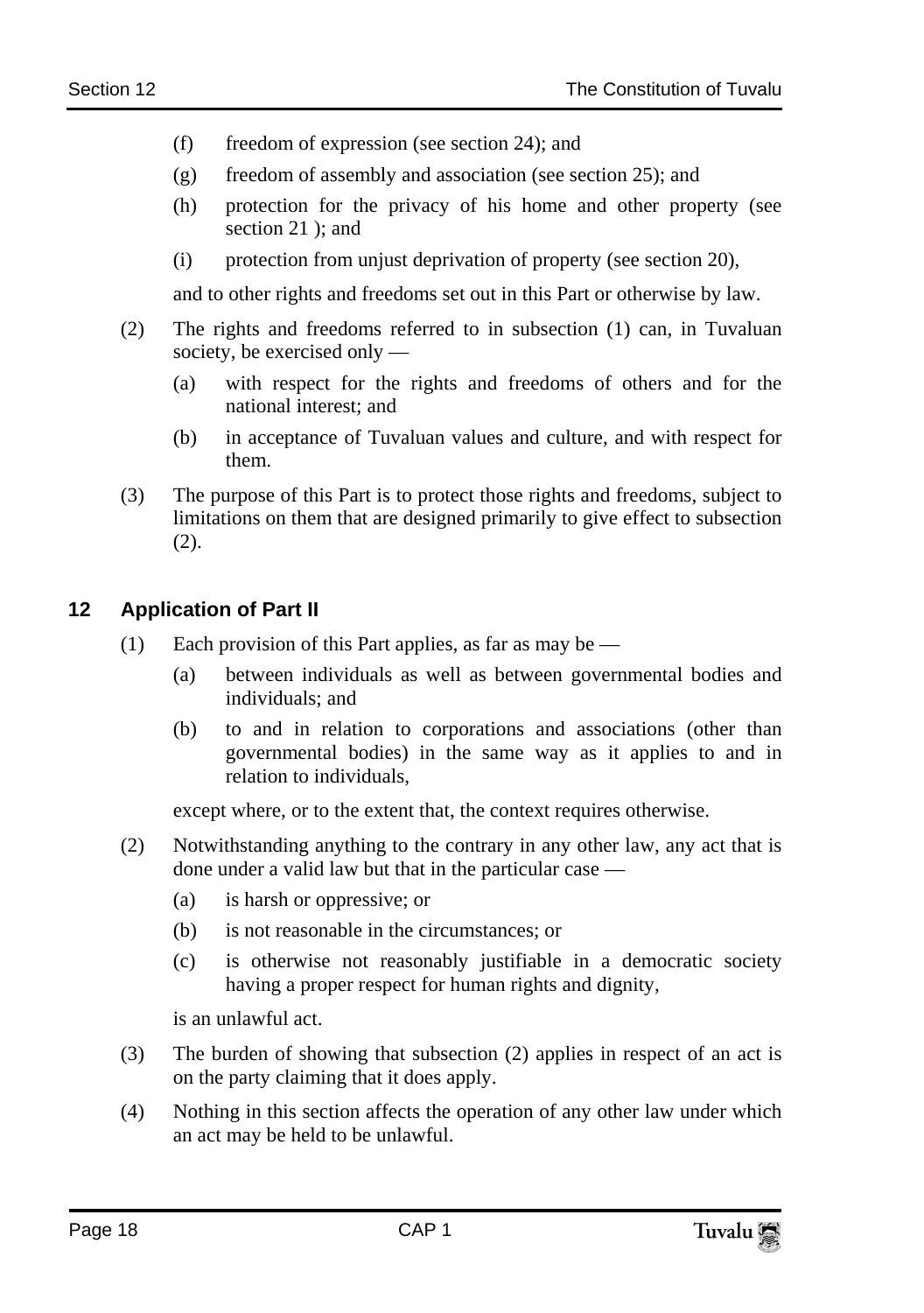The Principles set out in the Preamble are adopted as part of the basic law of Tuvalu, from which human rights and freedoms derive and on which they are based.

### **14 Parliamentary declarations of purpose**

- (1) When the purpose of an Act of Parliament is specifically declared in the Act, then in considering the possible effect on that Act of Division 3 (Protection of the Fundamental Rights and Freedoms) a court shall give due weight to that declaration as a statement of the considered opinion of Parliament.
- (2) If an Act of Parliament specifically declares that a certain provision is required in the national interest, a court shall, subject to subsection (3), presume that the provision was reasonably required in the national interest.
- (3) Subsection (2) does not apply if the High Court is satisfied that the provision could not reasonably be said to have been intended primarily to serve the national interest.

### **15 "Reasonably justifiable in a democratic society"**

- (1) Notwithstanding anything to the contrary in this Part, other than
	- (a) section 33 (hostile disciplined forces); and
	- (b) section 36 (restrictions on certain rights and freedoms during public emergencies),

all laws, and all acts done under a law, must be reasonably justifiable in a democratic society that has a proper respect for human rights and dignity.

- (2) Any question whether a law is reasonably justifiable in a democratic society that has a proper respect for human rights and dignity is to be determined in the light of the circumstances existing at the time when the decision on the question is made.
- (3) Subsection (2) does not affect any question whether an act done under a law was reasonably justifiable in a democratic society that has a proper respect for human rights and dignity.
- (4) A law may be declared not to be reasonably justifiable in a democratic society that has a proper respect for human rights and dignity only by the High Court or some other court prescribed for the purpose by or under an Act of Parliament.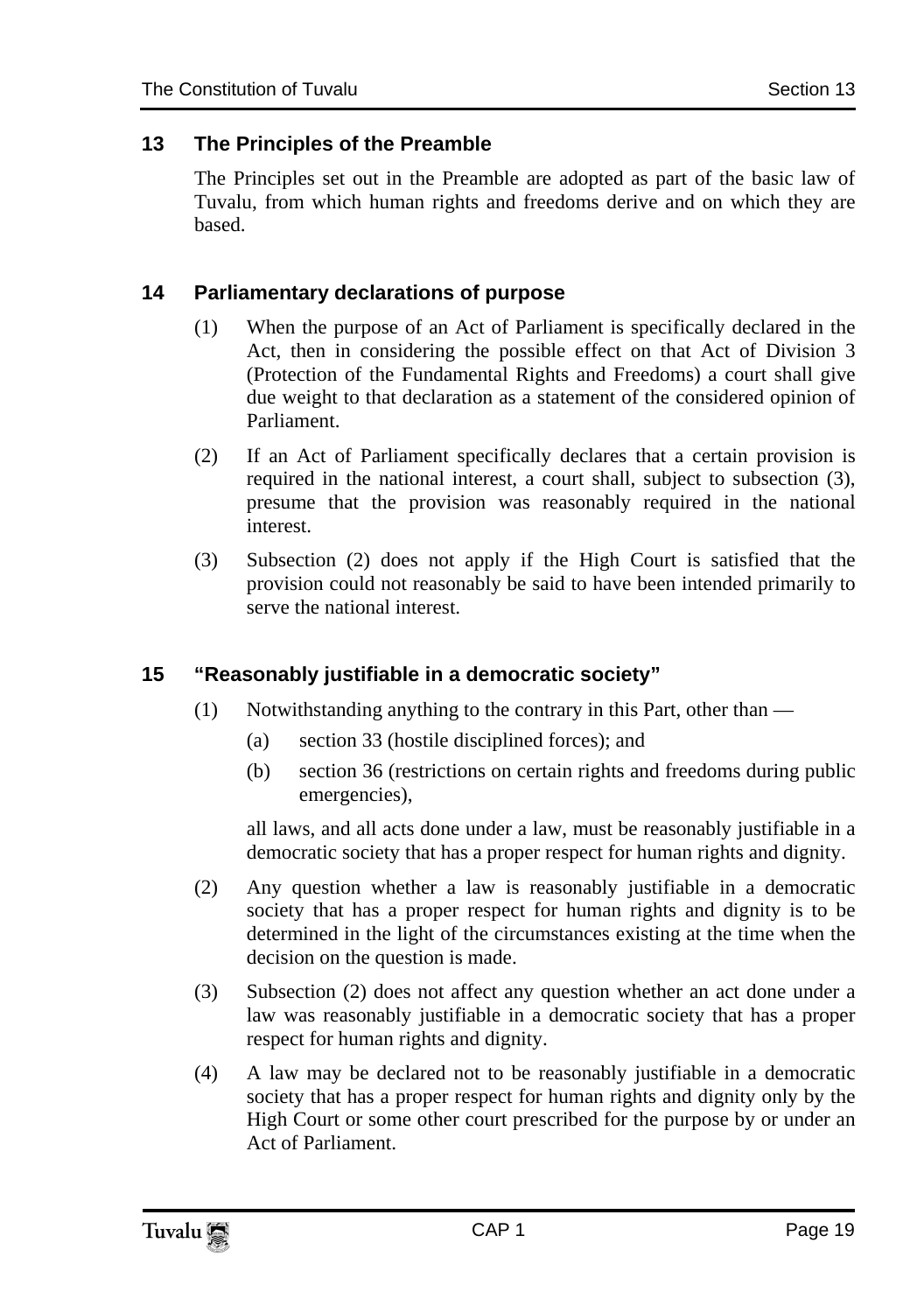- (5) In determining whether a law or act is reasonably justifiable in a democratic society that has a proper respect for human rights and dignity, a court may have regard to —
	- (a) traditional standards, values and practices, as well as previous laws and judicial decisions, of Tuvalu; and
	- (b) law, practices and judicial decisions of other countries that the court reasonably regards as democratic; and
	- (c) international conventions, declarations, recommendations and judicial decisions concerning human rights; and
	- (d) any other matters that the court thinks relevant.

### DIVISION 3 - PROTECTION OF THE FUNDAMENTAL RIGHTS AND FREEDOMS

#### *Subdivision A - Protection Generally*

### **16 Life**

- (1) Subject to the provisions of this Part, and in particular to
	- (a) subsection (2); and
	- (b) section 32 (foreign disciplined forces); and
	- (c) section 33 (hostile disciplined forces), no-one shall be killed intentionally.
- (2) A person shall not be considered to have been killed in contravention of this section if he dies as the result of the use, to such extent and in such circumstances as are permitted by law, of such force as is reasonably necessary —
	- (a) for the defence of any person from violence; or
	- (b) for the defence of property; or
	- (c) in order to effect a lawful arrest or to prevent the escape of any person lawfully detained; or
	- (d) for the purpose of suppressing a riot, rebellion or mutiny; or
	- (e) in order to prevent him from committing an offence,

or if he dies as the result of a lawful act of war.

### **17 Personal liberty**

- (1) Subject to the provisions of this Part, and in particular to
	- (a) the succeeding provisions of this section; and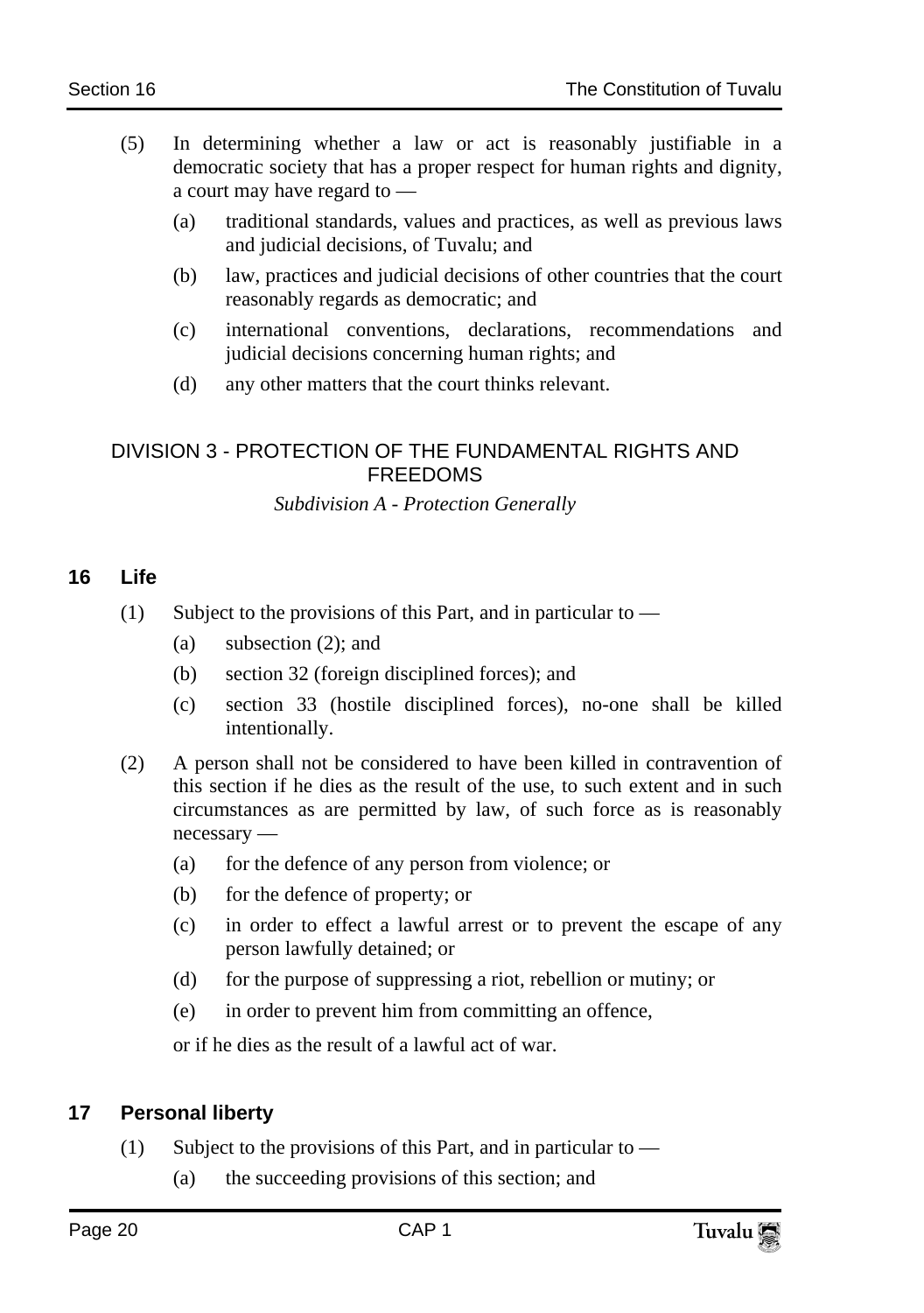- (b) section 31 (disciplined forces of Tuvalu); and
- (c) section 32 (foreign disciplined forces); and
- (d) section 33 (hostile disciplined forces); and
- (e) section 36 (restrictions on certain rights and freedoms during public emergencies),

no-one shall be detained except —

- (f) with his consent; or
- (g) as authorized by law in the cases set out in subsection (2).
- (2) Subsection (1) (g) applies in the following cases:  $-$ 
	- (a) in the case of a person under the age of 18 years in the reasonable exercise of the authority of a parent, teacher or guardian, or under the order of a court for the purpose of his education, welfare or proper discipline; or
	- (b) under a warrant or order of a court; or
	- (c) for the purposes of extradition; or
	- (d) in order to bring the person before a court to be dealt with in accordance with law; or
	- (e) in the case of detention of a person on reasonable suspicion of his having committed, or being about to commit, an offence; or
	- (f) in the case of reasonable temporary detention of a person for the avoidance of actual or apprehended violence, disorder or breach of the peace; or
	- (g) in the case of reasonable temporary detention of a person so affected by drink or a drug to make detention desirable for his own protection or that of others; or
	- (h) in the case of detention of a person for quarantine or health purposes; or
	- (i) in the case of detention of a person under the laws relating to unlawful immigration or to deportation; or
	- (j) in the case of detention of a person incidental to the arrest or seizure of a vehicle, vessel or aircraft; or
	- (k) in the case of detention of a person as a prisoner of war or, subject to Division 4 (Public Emergencies), as a civil or military internee in time of war; or
	- (l) in the case of detention of a person required by and for the purposes of any international or multi-national convention, treaty or arrangement to which Tuvalu is a party and which is approved by Parliament, by resolution, for the purposes of this paragraph; or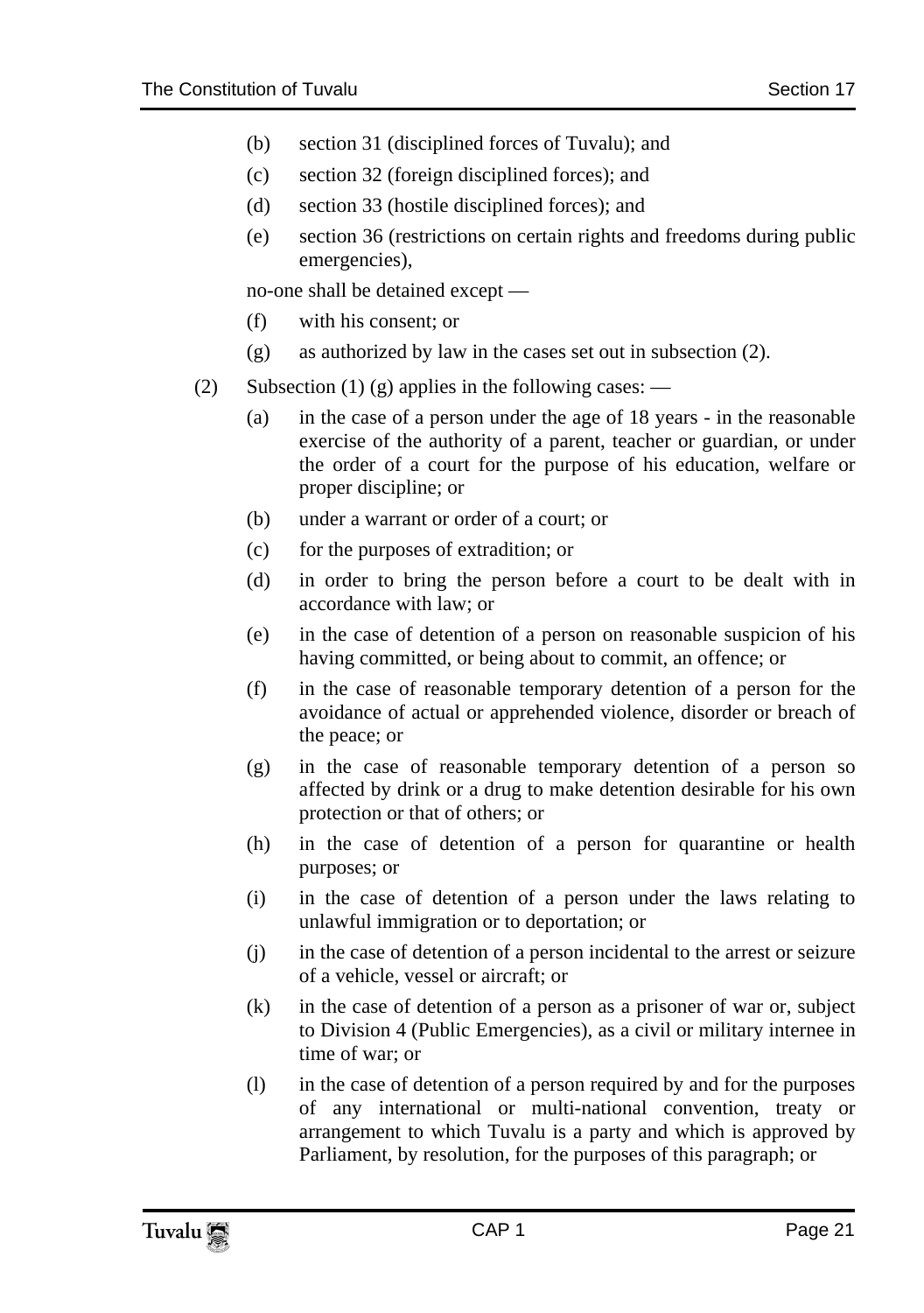- (m) in the case of restrictions on liberty or detention of a person permitted by section 26 (freedom of movement) or Division 4 (Public Emergencies).
- (3) A person who is detained shall be informed as soon as practicable, and in a language that he understands, of the reason for his detention.
- (4) A person who is detained
	- (a) for the purpose of bringing him before a court; or
	- (b) on reasonable suspicion of having committed, or being about to commit, an offence; or
	- (c) for temporary purposes, in accordance with subsection  $(2)(f)$  or  $(g)$ , and who is not released, shall be brought without undue delay before a court, and unless the court, in accordance with law, orders his continued detention it shall order his release.
- (5) If a person detained on suspicion of having committed an offence is not tried within a reasonable time, he shall be released either unconditionally or on reasonable conditions (including in particular conditions reasonably necessary to ensure that he appears for trial or for proceedings preliminary to trial).
- (6) A release under subsection (5) does not prevent further proceedings being brought, in accordance with law, against the released person.

### **18 Slavery and forced labour**

- (1) Subject to the provisions of this Part, and in particular to  $-$ 
	- (a) the succeeding provisions of this section; and
	- (b) section 32 (foreign disciplined forces); and
	- (c) section 33 (hostile disciplined forces); and
	- (d) section 36 (restrictions on certain rights and freedoms during public emergencies),

no-one shall —

- (e) be held in slavery or servitude; or
- (f) be required to perform forced labour.
- (2) For the purposes of this section
	- (a) slavery or servitude includes slavery or servitude within the meaning of any international or multinational convention or treaty prohibiting slavery or servitude to which Tuvalu is a party; and
	- (b) forced labour does not include —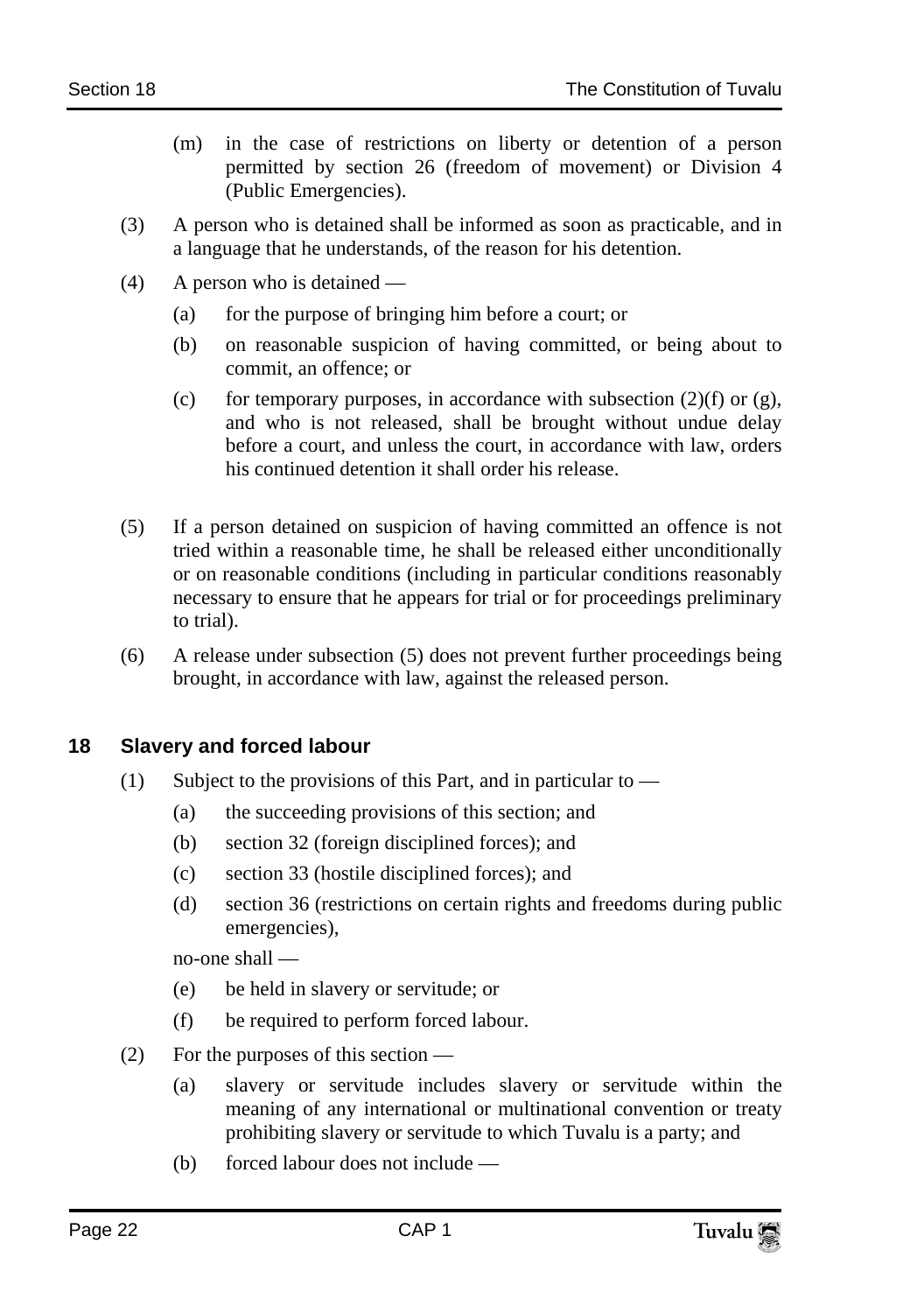- (i) labour required by or in consequence of the sentence or order of a court; or
- (ii) labour required in accordance with law of a person while he is lawfully detained that is reasonably necessary in the interests of hygiene or for the maintenance of the place where he is detained; or
- (iii) labour required in accordance with law of a member of a disciplined force as a member of that force; or
- (iv) in the case of a person who proves that he has a conscientious objection to compulsory service as a member of a naval, military or air force - labour which he is required by law to perform in place of such service; or
- (v) labour required in accordance with law
	- (A) during a period of public emergency within the meaning of Division 4 (Public Emergencies); or
	- (B) in the event of any other emergency or calamity that threatens the life or well-being of the community or a part of the community, to the extent that the requirement is reasonably justified for the purpose of dealing with any situation arising or existing by reason of the public emergency or the other emergency or calamity; or
- (vi) in the case of a person under the age of 18 years labour required in the reasonable exercise of the authority of a parent, teacher or guardian; or
- (vii) labour reasonably required as part of reasonable and normal traditional, communal or civic obligations, including any service required in accordance with section 23(7) (which relates to the performance of certain services instead of other traditional, etc., obligations).

### **19 Inhuman treatment**

Subject to the provisions of this Part, and in particular to —

- (a) section 32 (foreign disciplined forces); and
- (b) section 33 (hostile disciplined forces);

no-one shall —

- (c) be tortured; or
- (d) given inhuman or degrading punishment or treatment.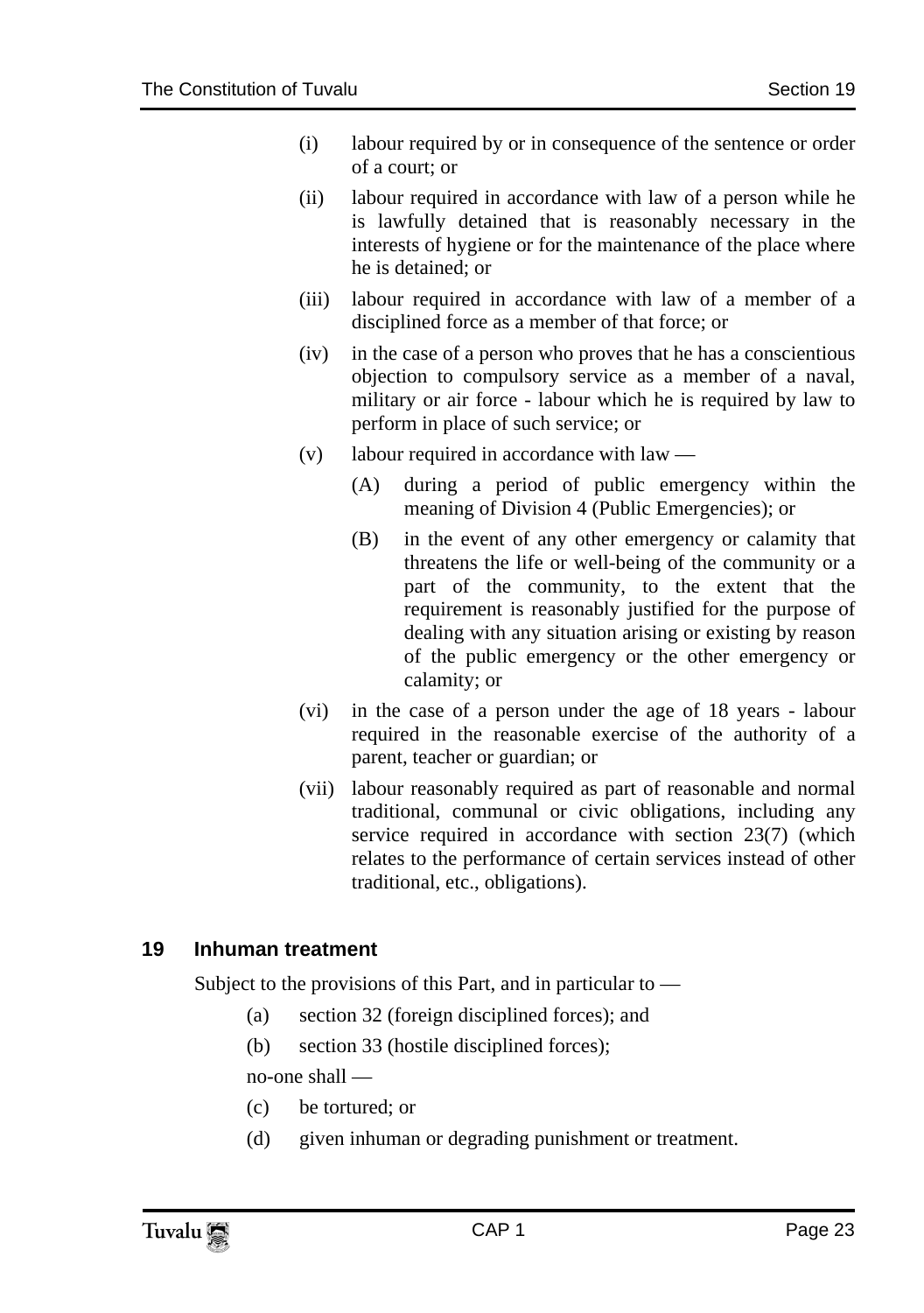### **20 Property rights**

(1) In this section —

"deprivation", in relation to any property, includes —

- (a) the using or taking away of possession of it, or the exercise of rights over or in respect of it; and
- (b) its destruction; and
- (c) the making of it useless or valueless for the purposes for which it was used; and
- (d) its transfer to another person;

"property" includes an interest in property, whether or not the interest was in existence immediately before the deprivation.

- (2) Subject to the provisions of this Part, and in particular to
	- (a) section 31 (disciplined forces of Tuvalu); and
	- (b) section 32 (foreign disciplined forces); and
	- (c) section 33 (hostile disciplined forces),

no-one shall be deprived of property except —

- (d) with his consent; or
- (e) in accordance with the succeeding provisions of this section.
- (3) The deprivation must be authorized by or under an Act of Parliament.
- (4) The deprivation must be for a purpose declared by or under an Act of Parliament to be a public purpose.
- (5) There must be a sufficient reason for the causing of any hardship that may result to any person having an interest in or a right over the property (whether the interest or right is present or future, actual or potential).
- (6) Adequate compensation shall be promptly made.
- (7) A person having an interest in or a right over the property (whether the interest or right is present or future, actual or potential) may apply to the High Court, or to any other court having jurisdiction in the matter, for the determination of —
	- (a) his interest or right; and
	- (b) the legality of the deprivation; and
	- (c) the compensation due under subsection (6),

and for the purpose of obtaining prompt settlement of the compensation.

(8) For the purposes of subsections (6) and (7), compensation need not be wholly or even partly in money.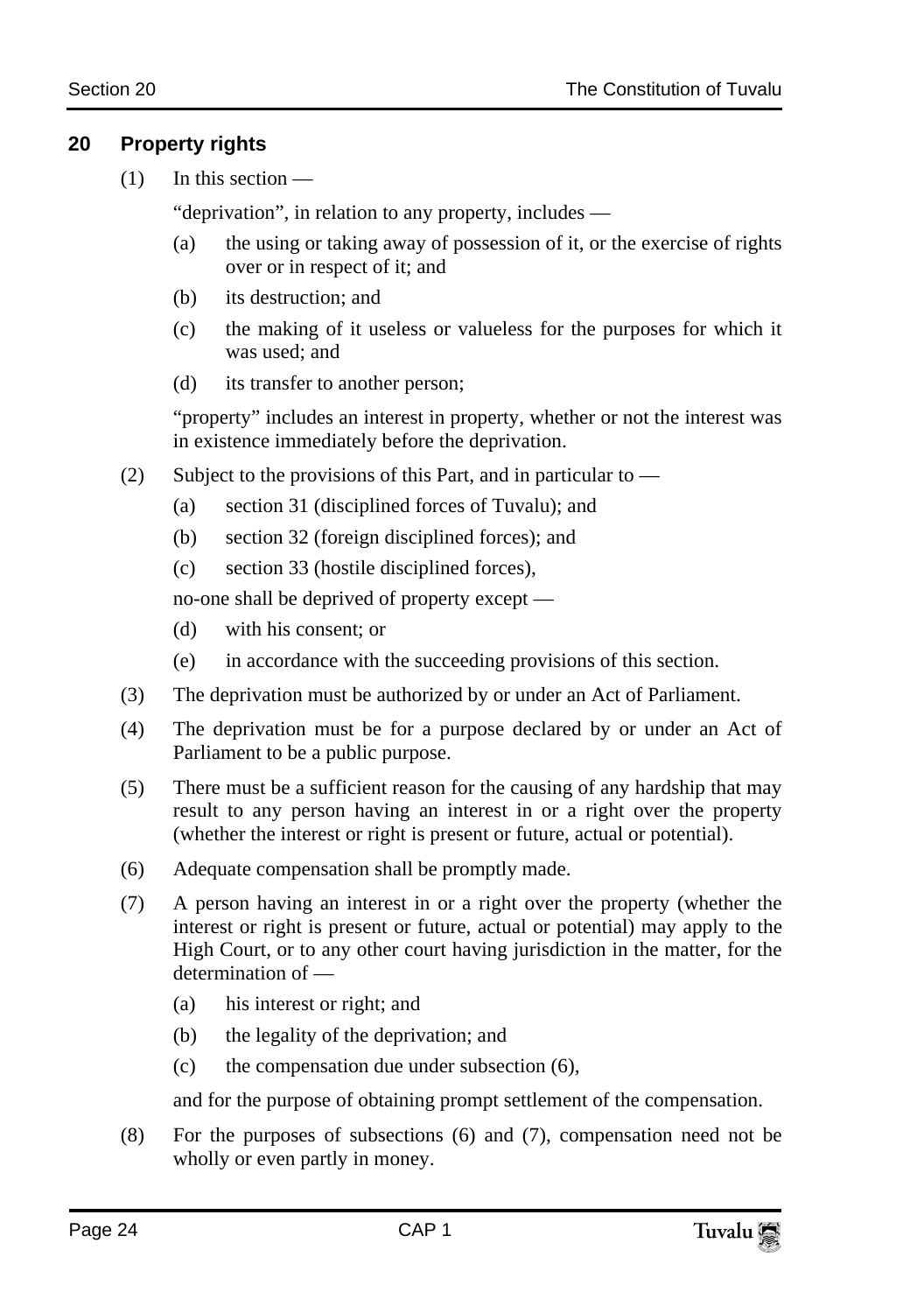- (9) Nothing in or done under a law shall be considered to be inconsistent with this section —
	- (a) to the extent that the law makes provision for deprivation of property —
		- (i) in satisfaction of any liability to taxation; or
		- (ii) by way of penalty for a breach of the law, or of forfeiture in consequence of a breach of the law; or
		- $(iii)$  as an incident of
			- (A) a permit, licence or other authority affecting the property; or
			- (B) the creation or acceptance of an interest in or over the property; or
		- (iv) in the execution of a judgment or an order of a court in proceedings for the determination of civil rights or obligations; or
		- (v) where it is reasonably necessary to do so because the property, or some other property, is or may be in a dangerous state or injuries to the health of humans, animals or plants; or
		- (vi) in consequence of a law relating to  $-$ 
			- (A) the limitation of actions; or
			- (B) acquisition by prescription or adverse possession, or any similar matter; or
		- (vii) for so long only as is necessary for the purposes of any examination, investigation, trial or inquiry; or
		- (viii) in the case of land for so long only as is necessary for the carrying out on it of —
			- (A) work of conservation of natural resources; or
			- (B) work relating to agricultural development or improvement that the owner or occupier of the land has been required, in accordance with law, to carry out and has, without reasonable excuse, failed to carry out; or
			- (C) any survey to determine the existence or extent of mineral (including petroleum) resources; or
	- (b) to the extent that the law makes provision for depriving a person  $of$  —
		- (i) enemy property; or
		- (ii) property of —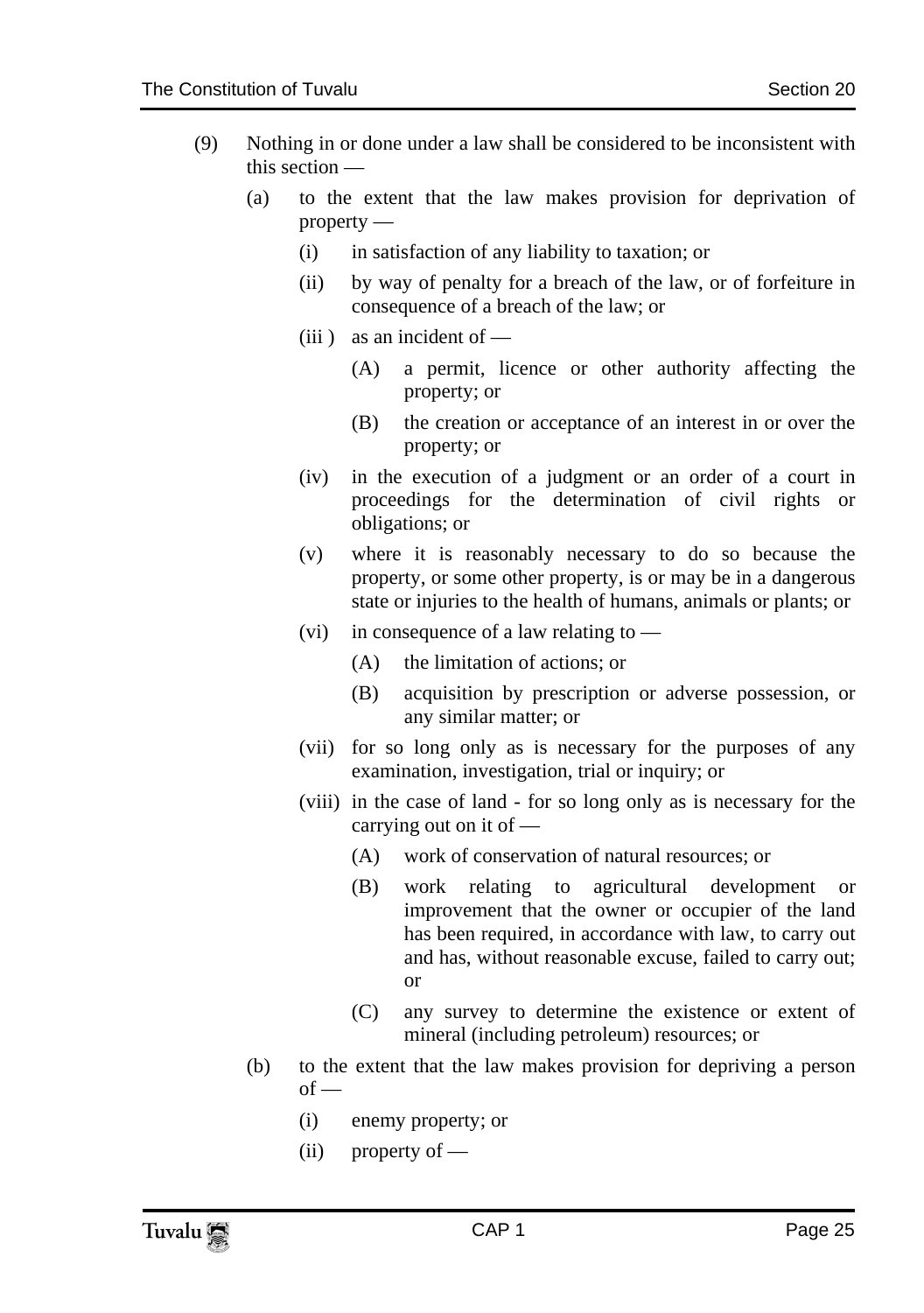- (A) a deceased person; or
- (B) a person of unsound mind; or
- (C) a person who has not attained the age of 18 years; or
- (D) a person who is absent from Tuvalu,

for the purpose of its administration for the benefit of the persons entitled to the benefit of it; or

- (iii) property of a person declared to be insolvent, or of a body corporate in liquidation, for the purposes of its administration for the benefit of —
	- (A) the creditors of the insolvent or body corporate; and
	- (B) subject to the interests of the creditors the persons entitled to the benefit of it; or
- (iv) property subject to a trust
	- (A) for the purpose of vesting the property in the trustees of the property; or
	- (B) by order of a court for the purpose of giving effect to the trust; or
- (v) shares in a body corporate pursuant to any take-over bid, scheme of arrangement or in other similar circumstances.
- (10) Nothing in this section prevents a body corporate established by a law from being deprived, in accordance with law, of any property by a person or governmental body who or which is the only investor in the body corporate.

### **21 Privacy of home and property**

- (1) Subject to the provisions of this Part, and in particular to
	- (a) subsection (2); and
	- (b) section 31 (disciplined forces of Tuvalu); and
	- (c) section 32 (foreign disciplined forces); and
	- (d) section 33 (hostile disciplined forces); and
	- (e) section 36 (restrictions on certain rights and freedoms during public emergencies),

except with his consent no-one shall be subjected to —

- (f) the search of his person, or
- (g) the search of his property; or
- (h) entry by others on his property.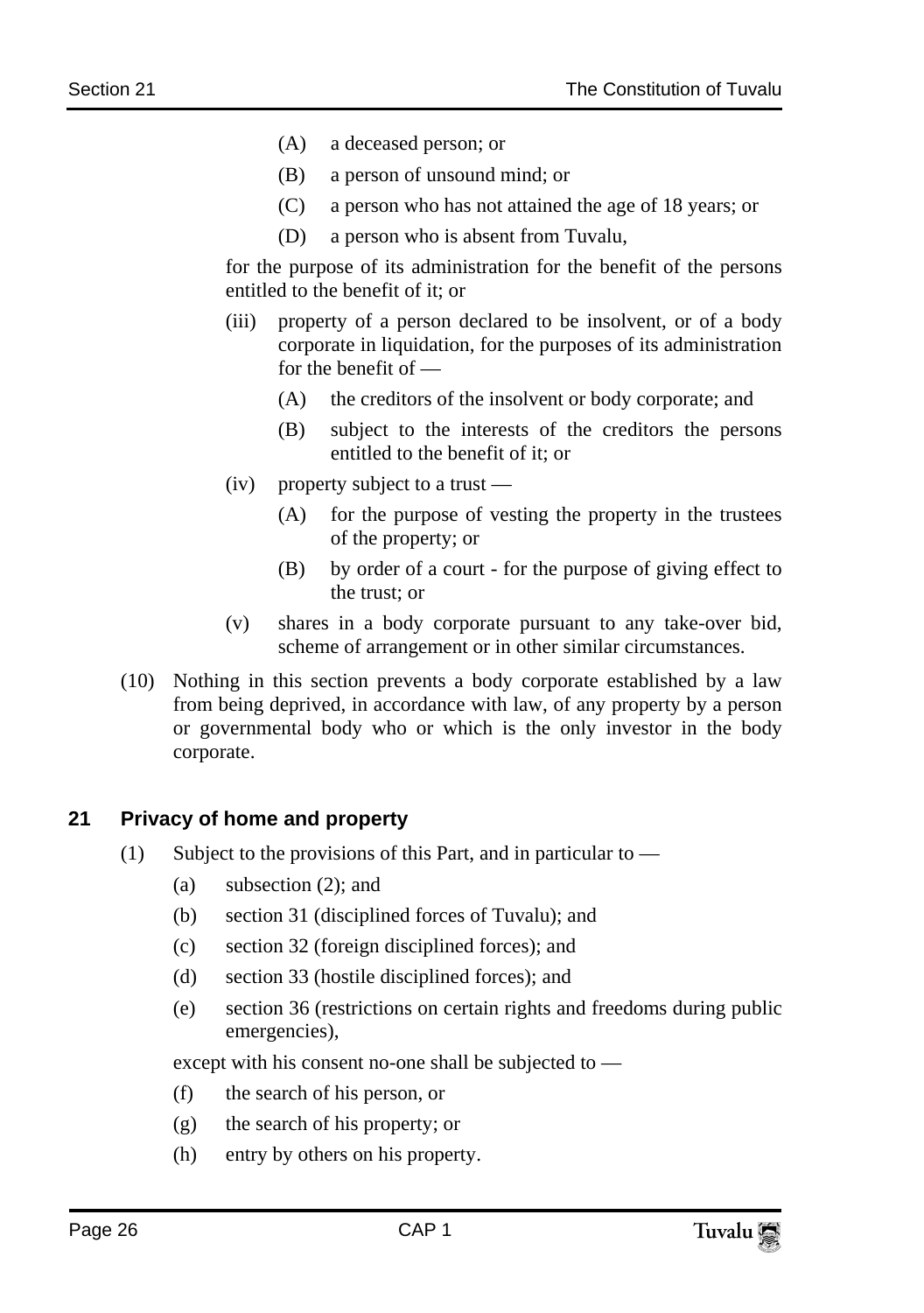- (2) Nothing in or done under a law shall be considered to be inconsistent with this section to the extent that the law makes provision for search or entry for a purpose declared by or under an Act of Parliament to be a public purpose for the purposes of this section, or —
	- (a) for the purpose of protecting the rights or freedoms of others; or
	- (b) for the purpose of authorizing an officer or agent of  $-$ 
		- (i) a governmental body; or
		- (ii) a body corporate established by law for a public purpose,

to enter on the property of any person —

- (iii) in order to inspect the property or anything on it for the purposes of any law providing for taxation; or
- (iv) in order to carry out any work connected with any thing that is lawfully on the property and that belongs to the governmental body or body corporate, as the case may be; or
- (c) for the purpose of authorizing the entry on any property under an order of a court for the purpose of enforcing a judgment or order of a court; or
- (d) for the purpose of authorizing the entry on any property for the purpose of —
	- (i) preventing or detecting the commission of an offence; or
	- (ii) administering, policing or enforcing a law (including a revenue law); or
- (e) as permitted by section 20 (property rights).

### **22 Protection of law**

- (1) This section shall be read subject to the provisions of this Part, and in particular to —
	- (a) section 31 (disciplined forces of Tuvalu); and
	- (b) section 32 (foreign disciplined forces); and
	- (c) section 33 (hostile disciplined forces).
- (2) If a person is charged with an offence, unless the charge is withdrawn he shall be given a fair hearing within a reasonable time by an independent and impartial court established by law.
- (3) A person charged with an offence
	- (a) subject to subsection  $(14)(a)$ , shall be presumed to be innocent until —
		- (i) he is proved guilty; or

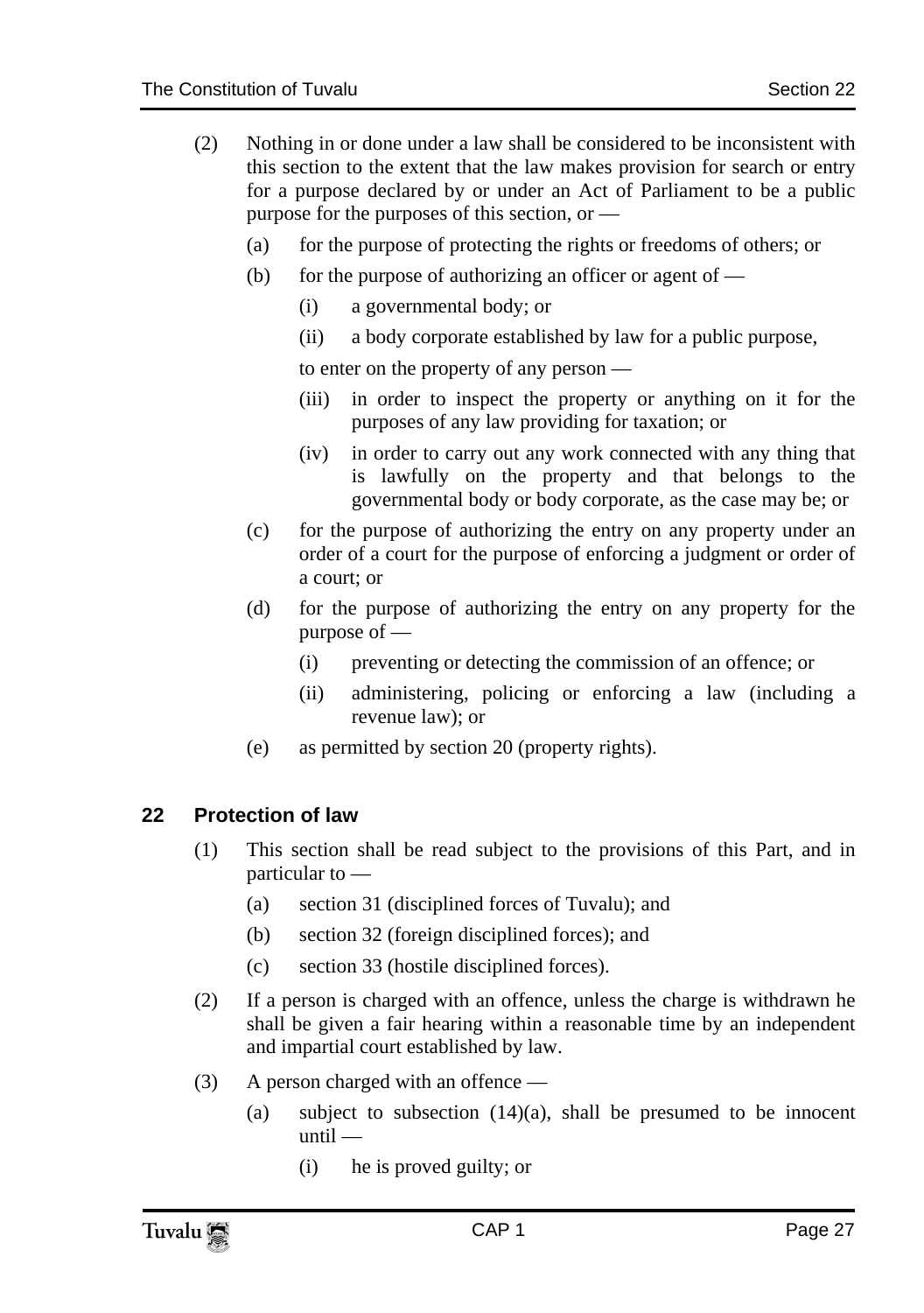- (ii) he has pleaded guilty and the plea has been accepted by the court; and
- (b) shall be informed as soon as practicable, in detail and in a language that he understands, of the precise nature and particulars of the offence charged, and if the information is not given in writing it shall be confirmed in writing as soon as practicable; and
- (c) shall be given adequate time and facilities for the preparation of his defence, including time to study and fully understand the precise charge against him, and its possible consequences; and
- (d) shall be given reasonable facilities to consult, at his own expense, a representative of his own choice; and
- (e) shall be permitted to defend himself before the court in person or, at his own expense, by a representative of his own choice; and
- (f) subject to subsection  $(14)(b)$ , shall be given adequate facilities
	- (i) to examine, in person or by his representative, the witnesses called before the court by the prosecution; and
	- (ii) to obtain the attendance and carry out the examination of witnesses to testify on his behalf before the court on conditions no less advantageous than those applying to witnesses called by the prosecution; and
- (g) shall be permitted to have without payment the assistance of a competent interpreter, if he cannot adequately understand the language used at the trial or any part of the trial.
- (4) Except with his consent, the trial shall not take place in his absence unless —
	- (a) he behaves in such a way as to make it impracticable or unreasonable to continue the proceedings in his presence; and
	- (b) the court orders his removal and the continuance of the trial in his absence.
- (5) When a person is tried for an offence, the accused person or a person authorized by him for the purpose is entitled, on request and on payment of such reasonable fee (if any) as is prescribed, to be given within a reasonable time after judgment a copy, for the use of the accused person, of any record of the proceedings made by or on behalf of the court.
- (6) No-one shall be convicted of an offence on account of an act that was not at the time of the doing of the act, an offence or a legal element of an offence.
- (7) No penalty shall be imposed for an offence that is more severe in amount or in kind than the maximum that might have been imposed for the offence at the time when it was committed.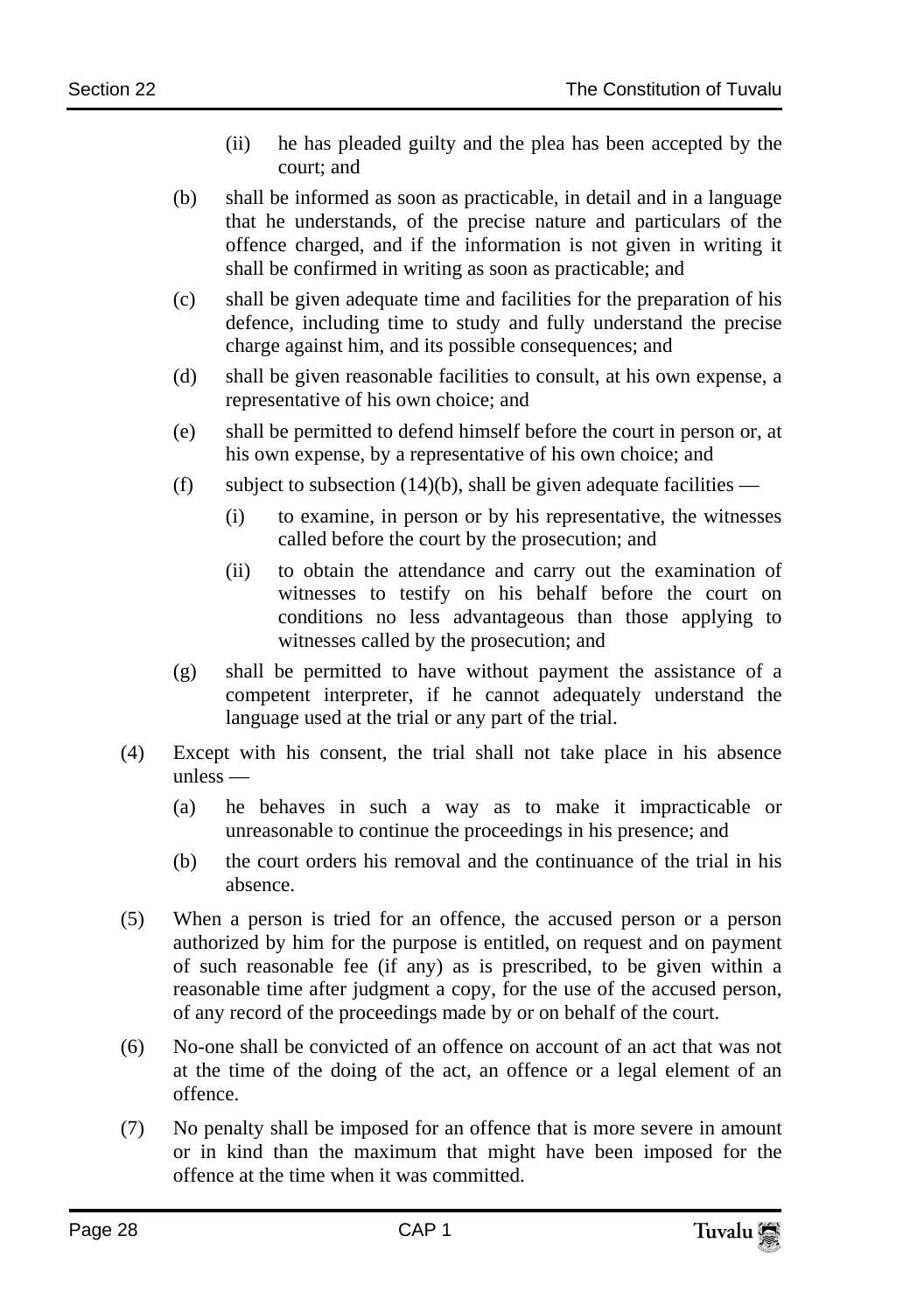- (8) Subject to subsection (14)(c), no-one who shows that he has been tried for an offence by a competent court and was either —
	- (a) convicted; or
	- (b) acquitted,

shall again be tried for —

- (c) the same offence; or
- (d) any other offence of which he could have been convicted at the trial of that offence,

except on the order of a superior court in the course of appeal or review proceedings relating to the conviction or acquittal.

- (9) No-one shall be tried for an offence if he shows that
	- (a) he has been pardoned for the offence; and
	- (b) if the pardon was a conditional pardon, he has complied with the conditions of the pardon.
- (10) No-one who is tried for an offence shall be compelled to give evidence at the trial.
- (11) A court or other adjudicating authority prescribed by law for the determination of the existence or extent of a civil right or obligation shall  $he$  —
	- (a) established or recognised by law; and
	- (b) independent and impartial,

and where proceedings for such a determination are instituted by a person before such a court or authority the case shall be given a fair hearing within a reasonable time.

- (12) Subject to subsection (13), except with the consent of all the parties to the proceedings —
	- (a) all proceedings before a court; and
	- (b) all proceedings before any other adjudicating authority for the determination of the existence or extent of any civil right or obligation,

including the announcement of the decision, shall be held m public.

- (13) Subsection (12) does not prevent the court or other authority from excluding from the proceedings persons other than the parties, and the representatives in the proceedings of the parties, to such extent as the court or authority —
	- (a) is by law empowered to do so and thinks it necessary or desirable to do so —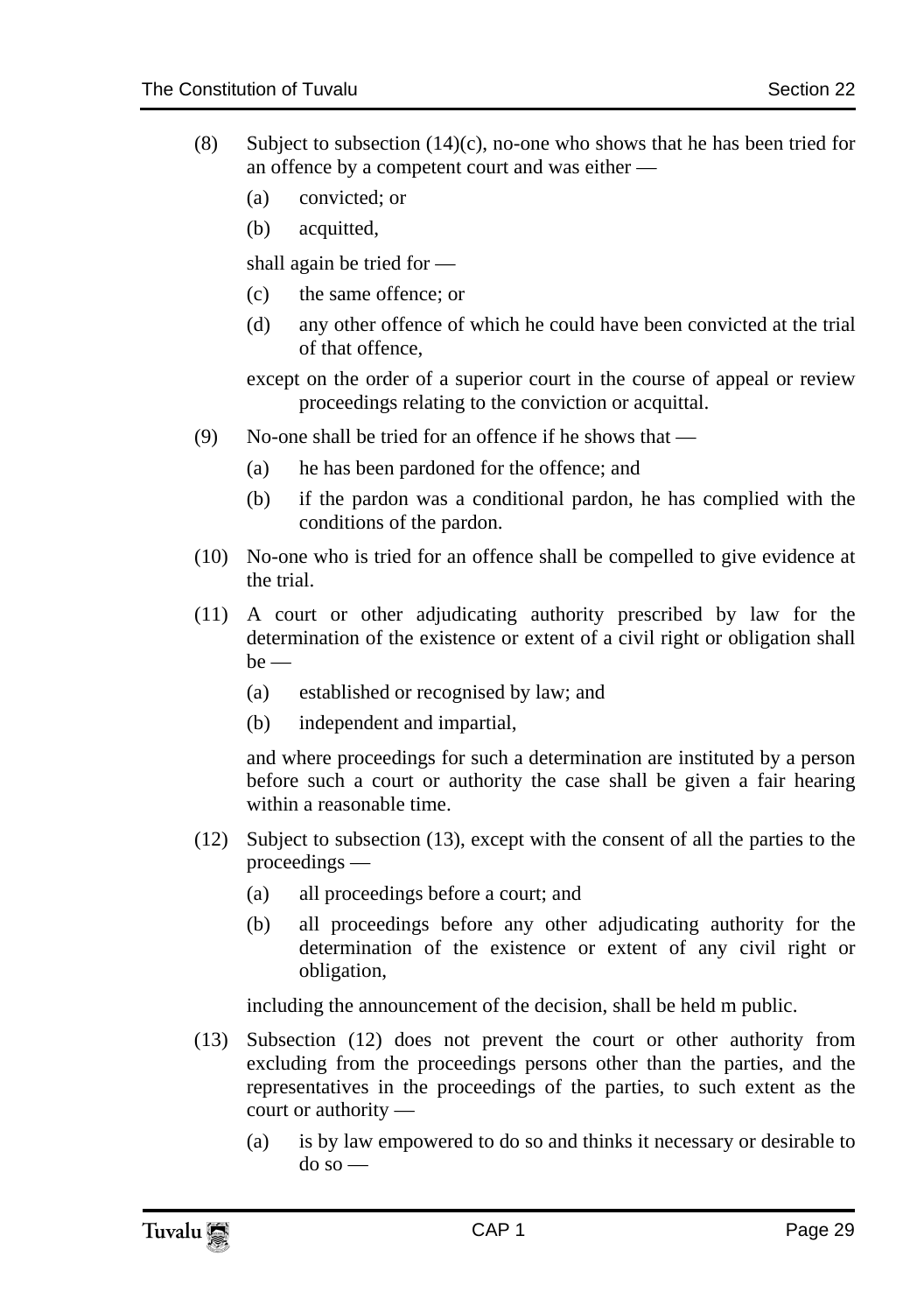- (i) if publicity would not be in the interests of justice; or
- (ii) in interlocutory proceedings, that is to say, in proceedings of a kind described in subsection (16); or
- $(iii)$  in the interests of  $-$ 
	- (A) decency; or
	- (B) public morality; or
	- (C) the welfare of persons under the age of 18 years; or
	- (D) the protection of the privacy of persons concerned in the proceedings; or
- (b) is by law empowered or required to do so in the interests of
	- (i) defence; or
	- (ii) public safety; or
	- (iii) public order.
- (14) Nothing in or done under a law shall be considered to be inconsistent with —
	- (a) subsection  $(3)(a)$  to the extent that the law imposes upon a person charged with an offence the burden of proving or disproving certain facts which are particularly within his knowledge or his capacity to prove or disprove; or
	- (b) subsection  $(3)(f)$  to the extent that the law imposes reasonable conditions that must be satisfied if witnesses called on behalf of an accused person are to be paid expenses out of public funds; or
	- (c) subsection  $(8)$  subject to subsection  $(15)$ , to the extent that the law authorizes a court to try a member of a disciplined force even though he has been tried and either —
		- (i) convicted; or
		- (ii) acquitted,

under the disciplinary law of that force.

- (15) In a case to which subsection 14(c) applies, the court that tries the member shall, in sentencing him to punishment, take into account any punishment given to him under the disciplinary law.
- $(16)$  In subsection  $(13)(a)(ii)$ , "interlocutory proceedings" refers to any judicial proceedings that —
	- (a) occur during or for the purposes of some other legal proceedings (referred to in this subsection as "the principal proceedings"); and
	- (b) are incidental to the principal proceedings; and
	- (c) do not finally dispose of the principal proceedings.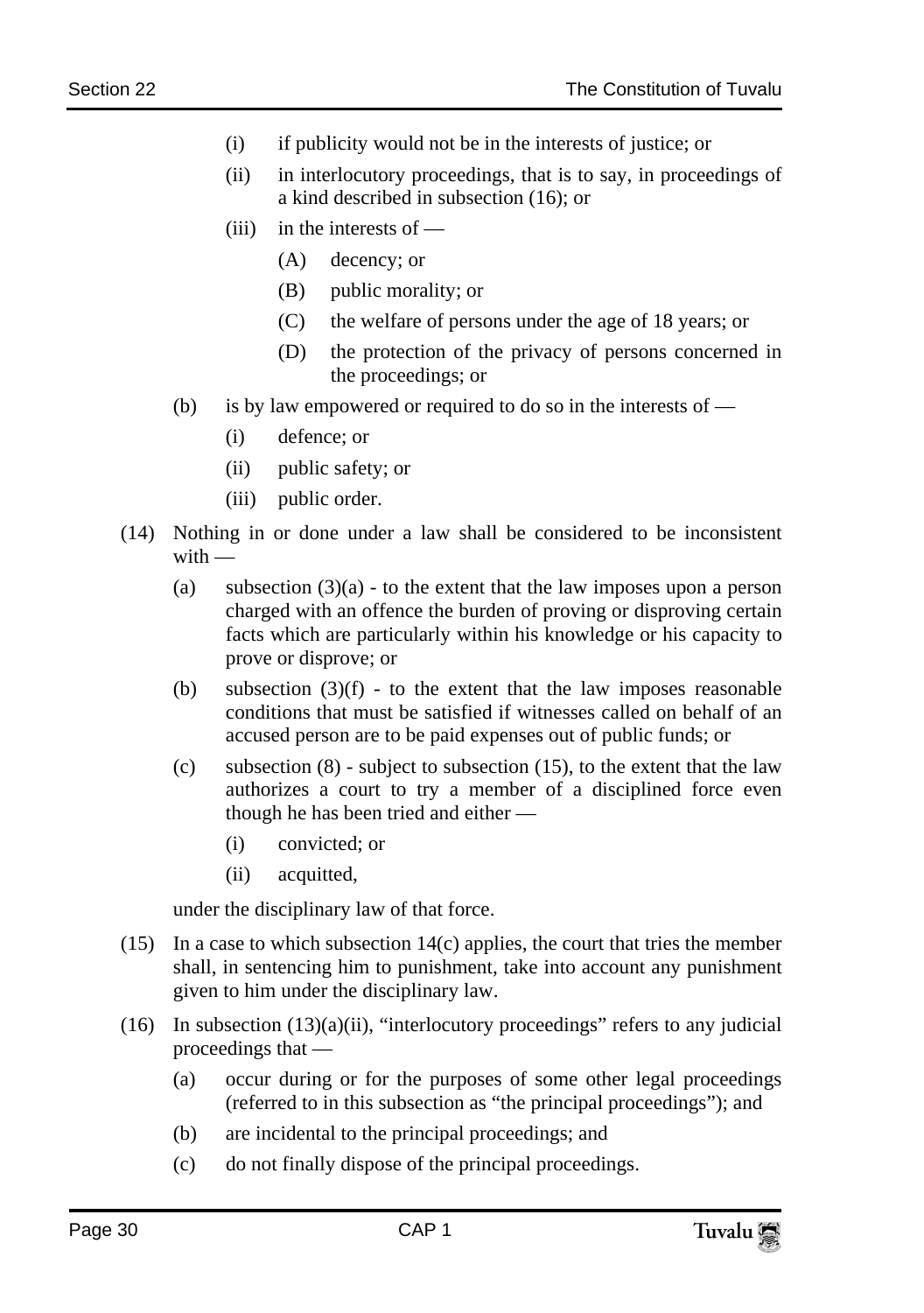### **23 Freedom of belief**

- (1) Subject to the provisions of this Part, and in particular to—
	- (a) the succeeding provisions of this section; and
	- (b) section 29 (protection of Tuvaluan values, etc.); and
	- (c) section 31 (disciplined forces of Tuvalu); and
	- (d) section 32 (foreign disciplined forces); and
	- (e) section 33 (hostile disciplined forces); and
	- (f) section 36 (restrictions on certain rights and freedoms during public emergencies),

except with his consent no-one shall be hindered in the exercise of his freedom of belief.

- (2) For the purposes of this section, freedom of belief includes
	- (a) freedom of thought, religion and belief; and
	- (b) freedom to change religion or belief; and
	- (c) freedom, either alone or with others, to show and to spread, both in public and in private, a religion or belief, in worship, teaching, practice and observance.
- (3) A religious community is entitled, at its own expense
	- (a) to establish and maintain places of education; and
	- (b) subject to the maintenance of any minimum prescribed educational standards, to manage any place of education that it wholly maintains; and
	- (c) subject to subsection (4), to provide religious instruction for members of the community in the course of any education that it provides.
- (4) Except with his consent, no-one attending a place of education shall be required —
	- (a) to receive religious instruction; or
	- (b) to take part in or attend a religious ceremony or observance, if the instruction, ceremony or observance relates to a religion or belief other than his own.
- (5) No-one shall be compelled
	- (a) to take an oath or make an affirmation that is contrary to his religion or belief; or
	- (b) to take an oath or make an affirmation in any manner that is contrary to his religion or belief.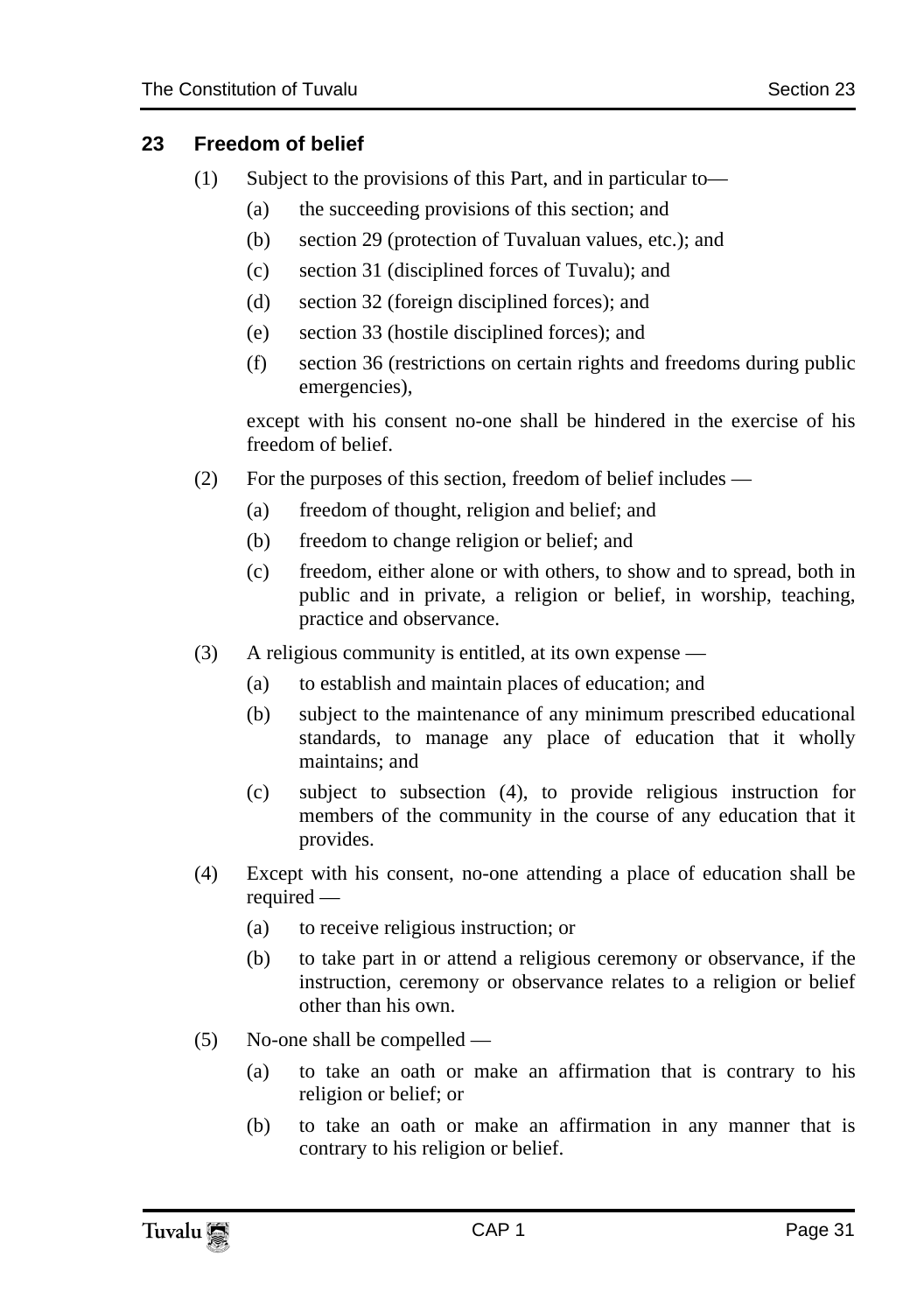- (6) Nothing in or done under a law shall be considered to be inconsistent with this section to the extent that the law makes provision which is reasonably required —
	- (a) in the interests of  $-$ 
		- (i) defence; or
		- (ii) public safety; or
		- (iii) public order; or
		- (iv) public morality; or
		- (v) public health; or
	- (b) for the purpose of protecting the rights or freedoms of other persons, including the right to observe and practice any religion or belief without the unsolicited intervention of members of any other religion or belief.
- (7) Nothing in or done under a law shall be considered to be inconsistent with this section to the extent that the law makes reasonable provision —
	- (a) requiring a person who proves that he has a conscientious objection to performing some reasonable and normal traditional, communal or civic obligation, or to performing it at a particular time or in a particular way, to perform instead, some reasonably equivalent service of benefit to the community; or
	- (b) for the exclusion of such a person and his household from any benefit arising out of the performance of those obligations by others until the equivalent service has been performed.
- (8) The protection given by this section to freedom of religion or belief applies equally to freedom not to have or hold a particular religion or belief, or any religion or belief.
- (9) A reference in this section to a religion includes a reference to a religious denomination and to the beliefs of a religion or religious denomination.

### **24 Freedom of expression**

- (1) Subject to the provisions of this Part, and in particular to  $-$ 
	- (a) subsection (3); and
	- (b) section 29 (protection of Tuvaluan values, etc.); and
	- (c) section 30 (provisions relating to certain officials); and
	- (d) section 31 (disciplined forces of Tuvalu); and
	- (e) section 32 (foreign disciplined forces); and
	- (f) section 33 (hostile disciplined forces); and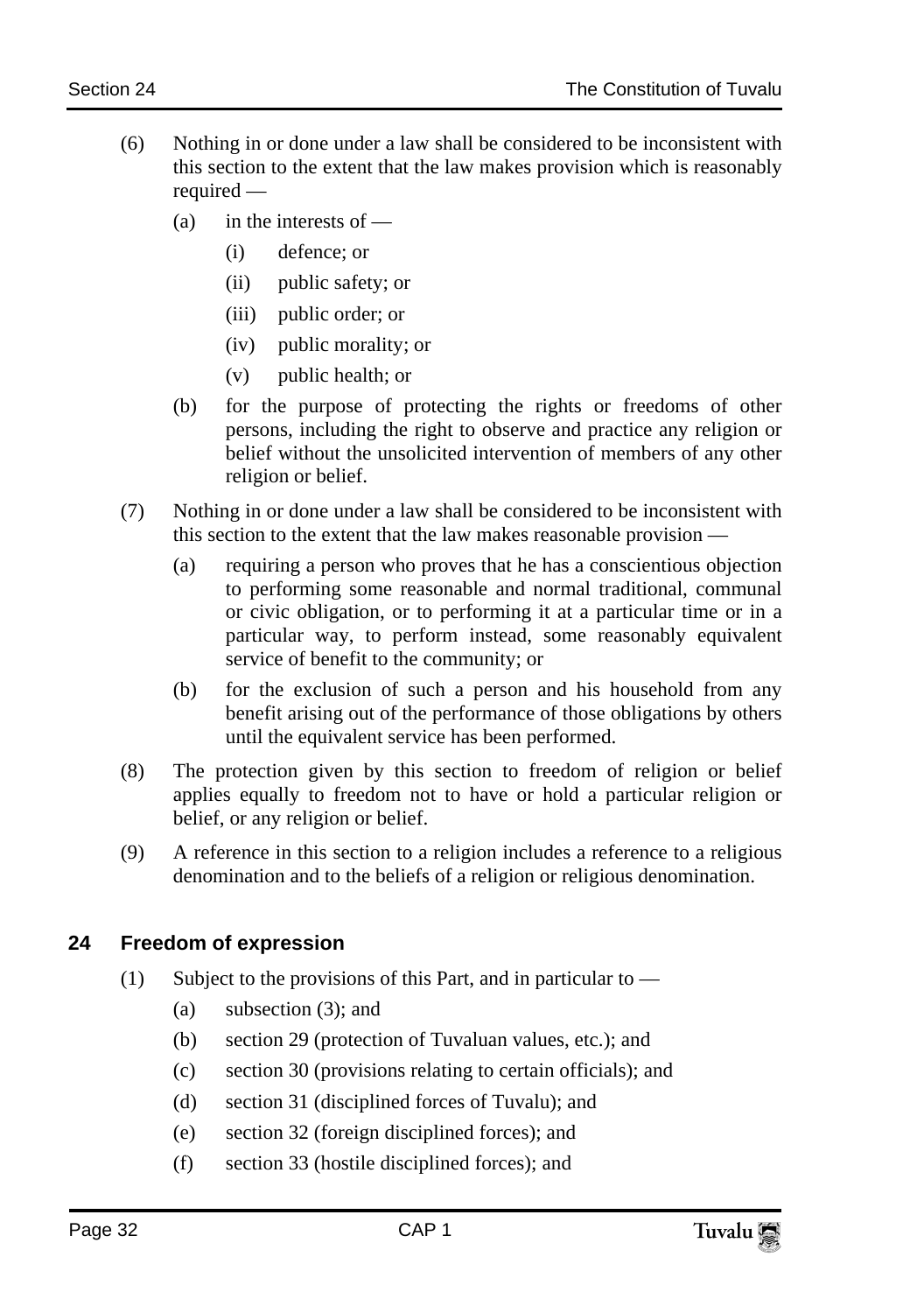(g) section 36 (restrictions on certain rights and liberties during public emergencies),

except with his consent no-one shall be hindered in the exercise of his freedom of expression.

- (2) For the purposes of this section, freedom of expression includes
	- (a) freedom to hold opinions without interference; and
	- (b) freedom to receive ideas and information without interference; and
	- (c) freedom to communicate ideas and information without interference; and
	- (d) freedom from interference with correspondence.
- (3) Nothing in or done under a law shall be considered to be inconsistent with subsection (1) to the extent that the law makes provision —
	- $(a)$  in the interests of
		- (i) defence; or
		- (ii) public safety; or
		- (iii) public order; or
		- (iv) public morality; or
		- (v) public health; or
	- (b) for the purpose of  $-$ 
		- (i) protecting the reputations, rights or freedoms of other persons; or
		- (ii) protecting the privacy of persons concerned in legal proceedings; or
		- (iii) preventing the disclosure of information received in confidence; or
		- (iv) maintaining the authority or independence of the courts; or
		- (v) regulating the administration or the technical operation of posts or telecommunications.

### **25 Freedom of assembly and association**

- (1) Subject to the provisions of this Part and in particular to
	- (a) subsection (3); and
	- (b) section 29 (protection of Tuvaluan values, etc.); and
	- (c) section 30 (provisions relating to certain officials); and
	- (d) section 31 (disciplined forces of Tuvalu); and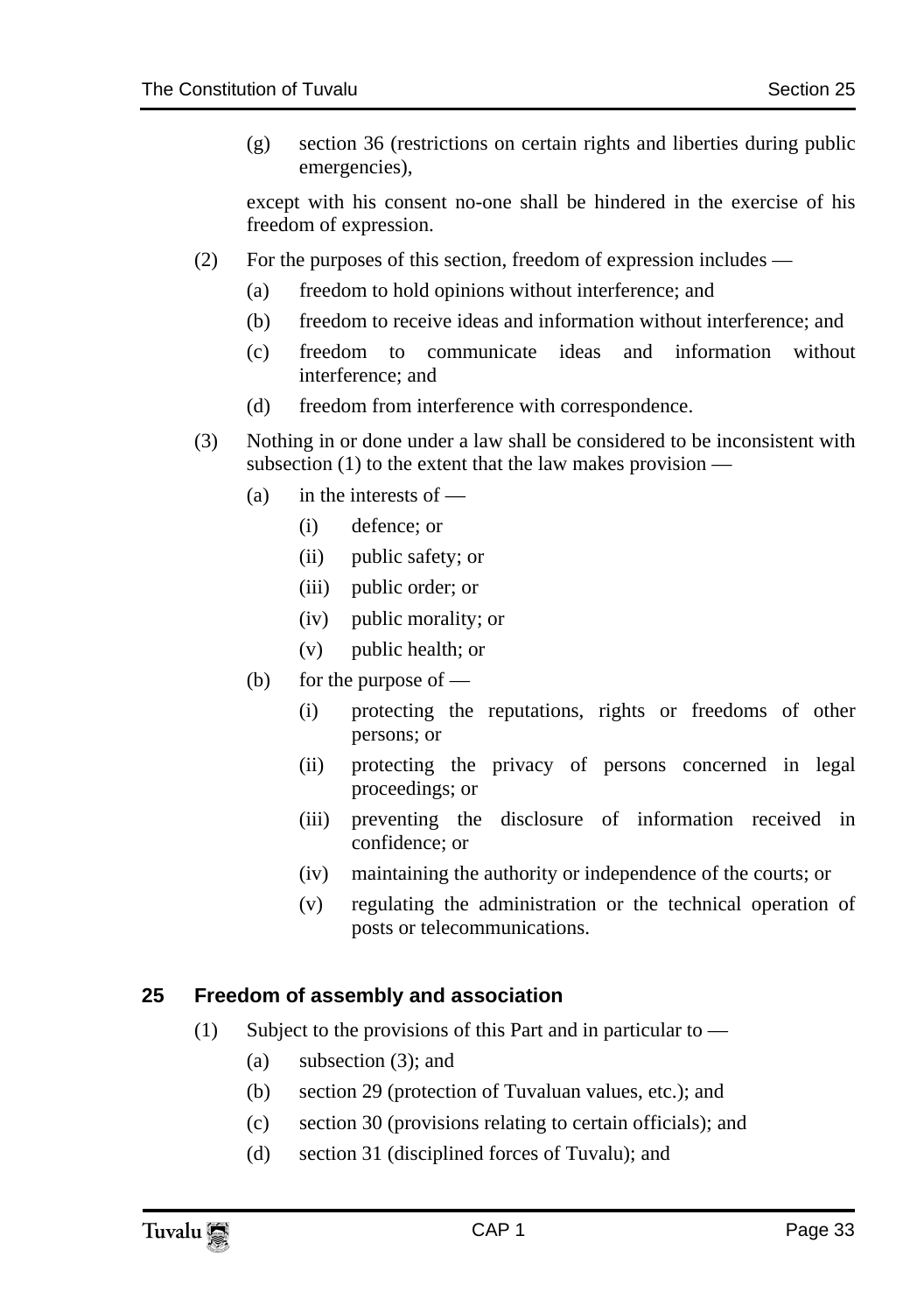- (e) section 32 (foreign disciplined forces); and
- (f) section 33 (hostile disciplined forces); and
- (g) section 36 (restrictions on certain rights and freedoms during public emergencies),

except with his consent no-one shall be hindered in the exercise of his freedom of assembly and association.

- (2) For the purposes of this section, freedom of assembly and association includes —
	- (a) the right to assemble freely and to associate with other persons; and
	- (b) the right to form or belong to political parties, and
	- (c) the right, as regulated by law, to form or belong to trade unions or other associations for the protection or advancement of one's interests.
- (3) Nothing in or done under a law shall be considered to be inconsistent with subsection (1) to the extent that the law makes provision —
	- $(a)$  in the interests of
		- (i) defence; or
		- (ii) public safety; or
		- (iii) public order; or
		- (iv) public morality; or
		- (v) public health; or
	- (b) for the purpose of protecting the rights or freedoms of other persons.

#### **26 Freedom of movement**

- (1) Subject to the provisions of this Part, and in particular to
	- (a) the succeeding provisions of this section; and
	- (b) section 30 (provisions relating to certain officials); and
	- (c) section 31 (disciplined forces of Tuvalu); and
	- (d) section 32 (foreign disciplined forces); and
	- (e) section 33 (hostile disciplined forces); and
	- (f) section 36 (restrictions on certain rights and freedoms during public emergencies),

no-one shall be deprived of —

(g) the right to move freely throughout Tuvalu; or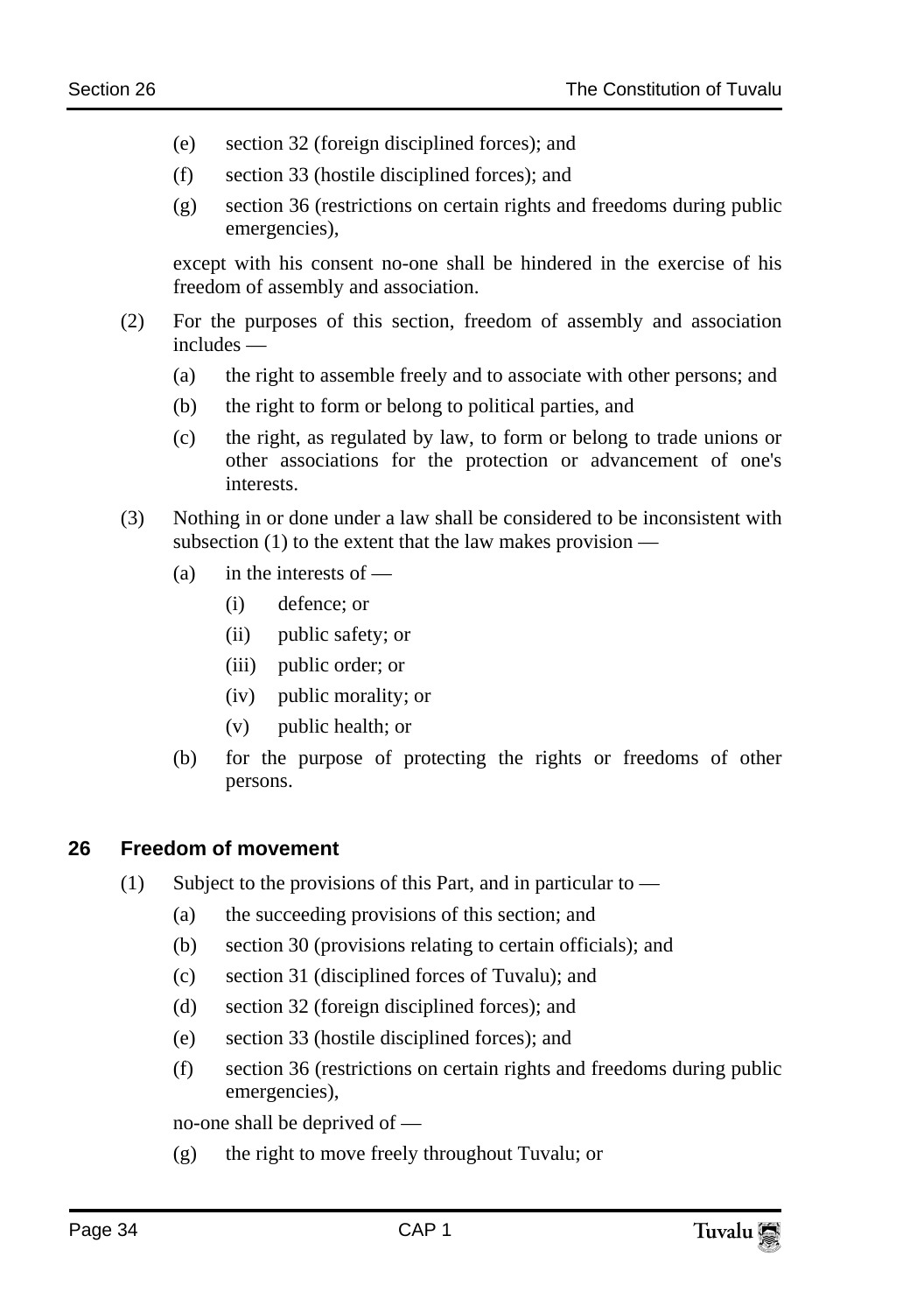- (h) the right to reside anywhere in Tuvalu; or
- (i) the right to enter and to leave Tuvalu,

and no-one shall be expelled from Tuvalu.

- (2) No restriction on the rights of a person under subsection (1) that is involved in his lawful detention shall be considered to be inconsistent with that subsection
- (3) Nothing in or done under a law shall be considered to be inconsistent with subsection (1) to the extent that the law makes provision —
	- (a) in respect of  $-$ 
		- (i) the entry into Tuvalu of a person who is not a citizen of Tuvalu; or
		- (ii) the movement within Tuvalu of a person referred to in subparagraph (i); or
		- (iii) the residence in Tuvalu of a person referred to in subparagraph (i); or
		- (iv) the exclusion or expulsion from Tuvalu of a person referred to in subparagraph (i); or
	- (b) for the imposition of restrictions on  $-$ 
		- (i) the movement within Tuvalu, or the residence in Tuvalu, of any person; or
		- (ii) the right of any person to leave Tuvalu,

that are reasonably required in the interests of —

- (iii) defence; or
- (iv) public safety; or
- (v) public order; or
- $(c)$  for the imposition of restrictions on
	- (i) the movement within, Tuvalu or the residence in Tuvalu; or
	- (ii) the right to leave Tuvalu,

of persons generally or of any class of persons, being restrictions that are reasonably required in the interests of —

- (iii) defence; or
- (iv) public safety; or
- (v) public order; or
- (vi) public morality; or
- (vii) public health; or
- (viii) conservation of the environment; or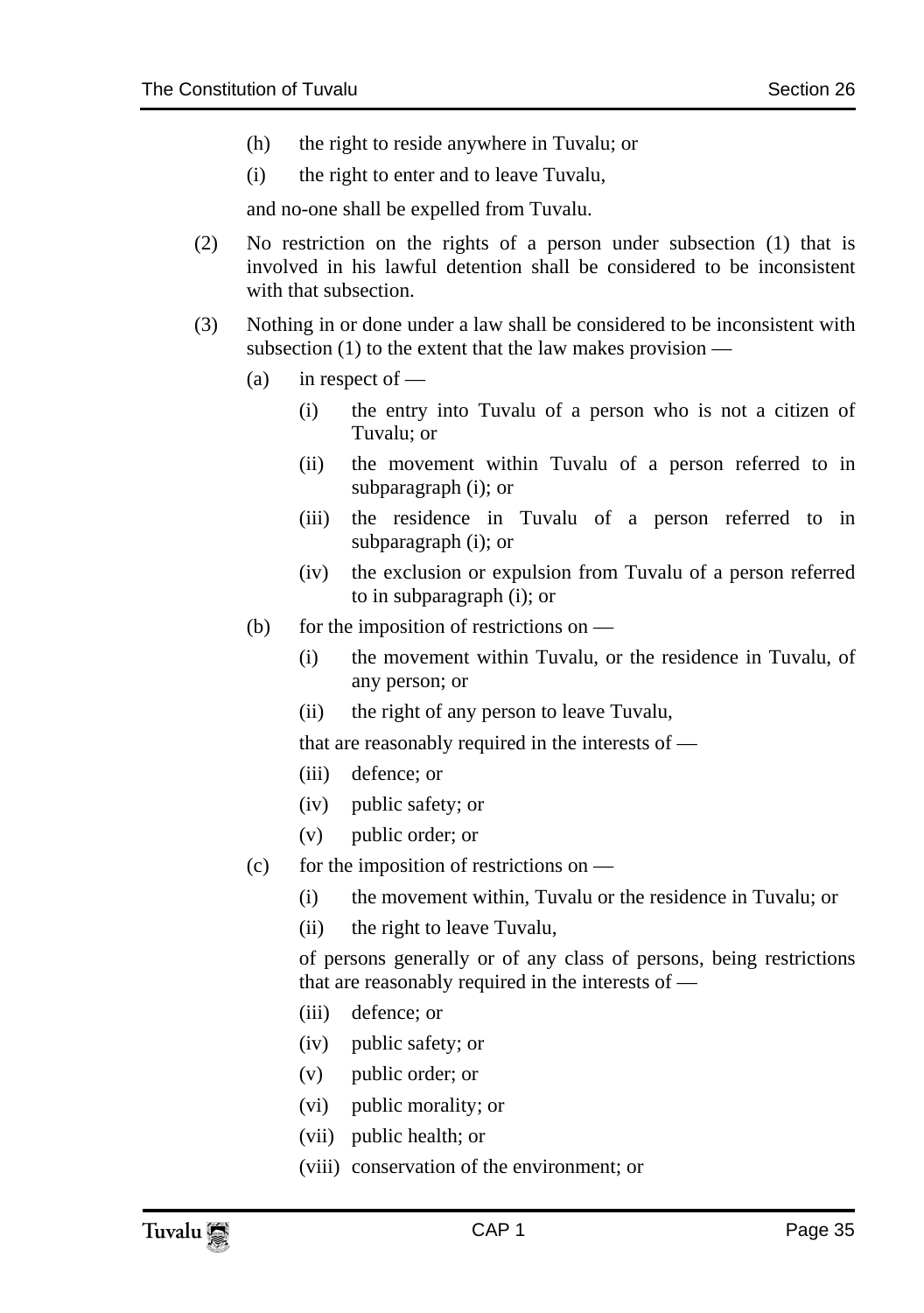- (d) imposing restrictions on
	- (i) the movement within Tuvalu; or
	- (ii) the residence in any part of Tuvalu,

of any class of person where such restrictions are reasonably required to meet the special circumstances of a part of Tuvalu, for example —

- (iii) overcrowding or potential overcrowding; or
- (iv) a shortage or potential shortage of resources; or
- (v) the disruption or potential disruption of the local economy, ecology or distinctive culture; or
- (e) for the imposition of restrictions on the use of any land in Tuvalu; or
- (f) for the imposition of restrictions on the right of any person to leave, or move within, Tuvalu, in order to secure the fulfilment of any obligation imposed on him by law; or
- (g) for the imposition of restrictions on the movement within Tuvalu, or the residence in Tuvalu, of a person in circumstances that would justify depriving him of his liberty under section 17 (personal liberty).
- (4) If a person whose rights under subsection (1) have been restricted by virtue only of a law to which subsection (3)(b) applies so requests at any  $time -$ 
	- (a) during the period of restriction; and
	- (b) not earlier than six months after he last made such a request during that period,

his case shall be reviewed by an independent and impartial tribunal established by law and presided over by a person who —

- (c) is qualified to practise before the High Court; and
- (d) is appointed by the Chief Justice for the purpose.
- (5) On a review under subsection (4) the tribunal may make to the appropriate authority recommendations concerning the necessity or desirability of continuing the restriction, but unless it is otherwise provided by law that authority is not obliged to act in accordance with any such recommendation.

### **27 Freedom from discrimination**

(1) In this section, discrimination refers to the treatment of different people in different ways wholly or mainly because of their different —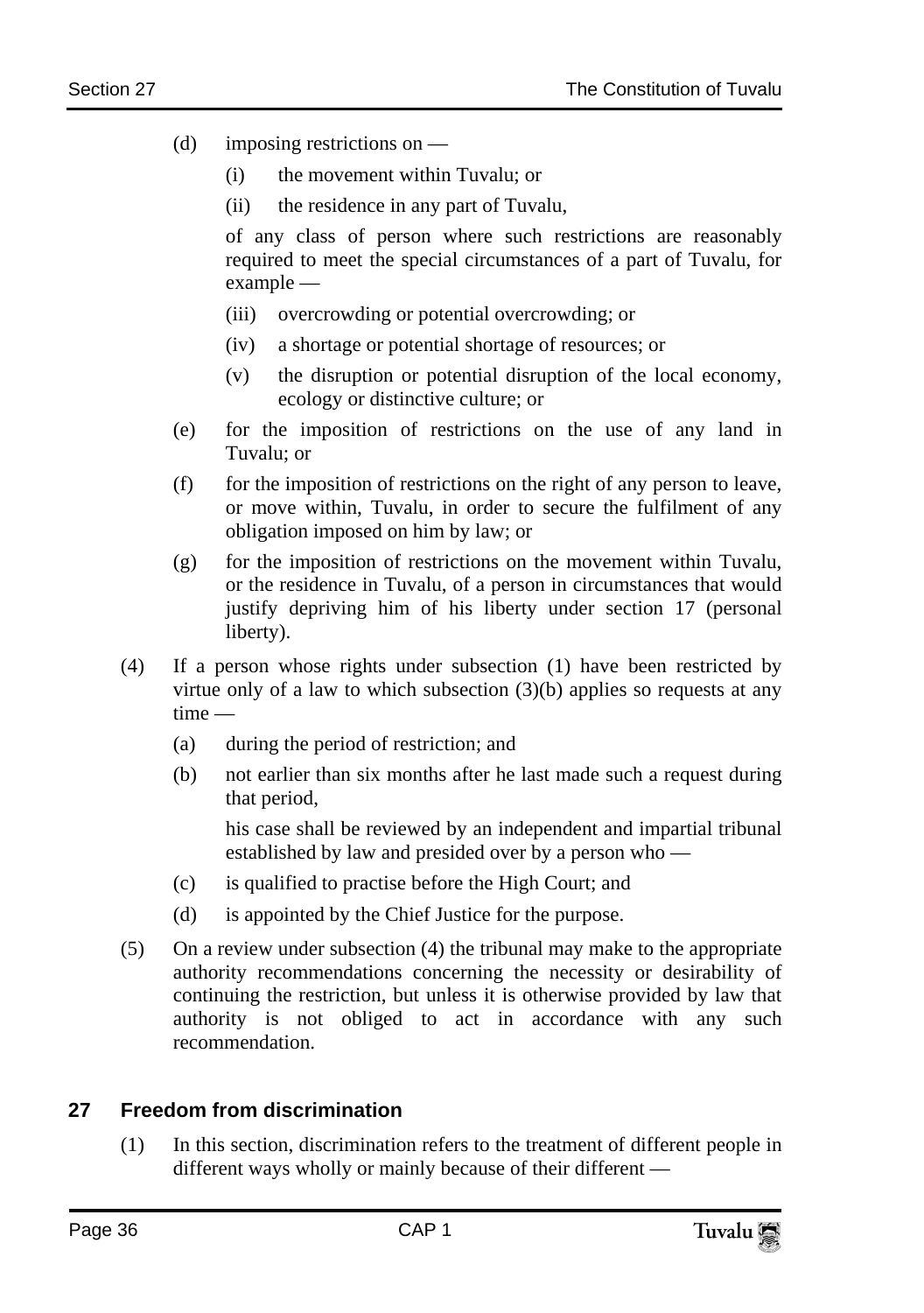- (a) races; or
- (b) places of origin; or
- (c) political opinions; or
- (d) colours; or
- (e) religious beliefs or lack of religious beliefs,

in such a way that one such person is for some such reason given more favourable treatment or less favourable treatment than another such person.

- (2) Subject to the provisions of this Part, and in particular to
	- (a) the succeeding provisions of this section; and
	- (b) section 31 (disciplined forces of Tuvalu); and
	- (c) section 32 (foreign disciplined forces); and
	- (d) section 33 (hostile disciplined forces); and
	- (e) section 36 (restrictions on certain rights and freedoms during public emergencies),

no-one shall be treated in a discriminatory manner.

- (3) Subsection (2) does not apply to a law so far as it makes provision
	- (a) for the imposition of taxation by the Government or a local government or authority; or
	- (b) the spending of money by the Government or a local government or authority; or
	- (c) with respect to persons who are not citizens of Tuvalu; or
	- (d) in respect of  $-$ 
		- (i) adoption: or
		- (ii) marriage; or
		- (iii) divorce; or
		- (iv) burial; or
		- (v) any other such matter,

in accordance with the personal law, beliefs or customs of any person or group; or

- (e) in relation to land; or
- (f) by which any person or group may be given favourable treatment or unfavourable treatment which, having regard to the nature of the treatment and to any special circumstances of the person or group, is reasonably justifiable in a democratic society having a proper respect for human rights and dignity.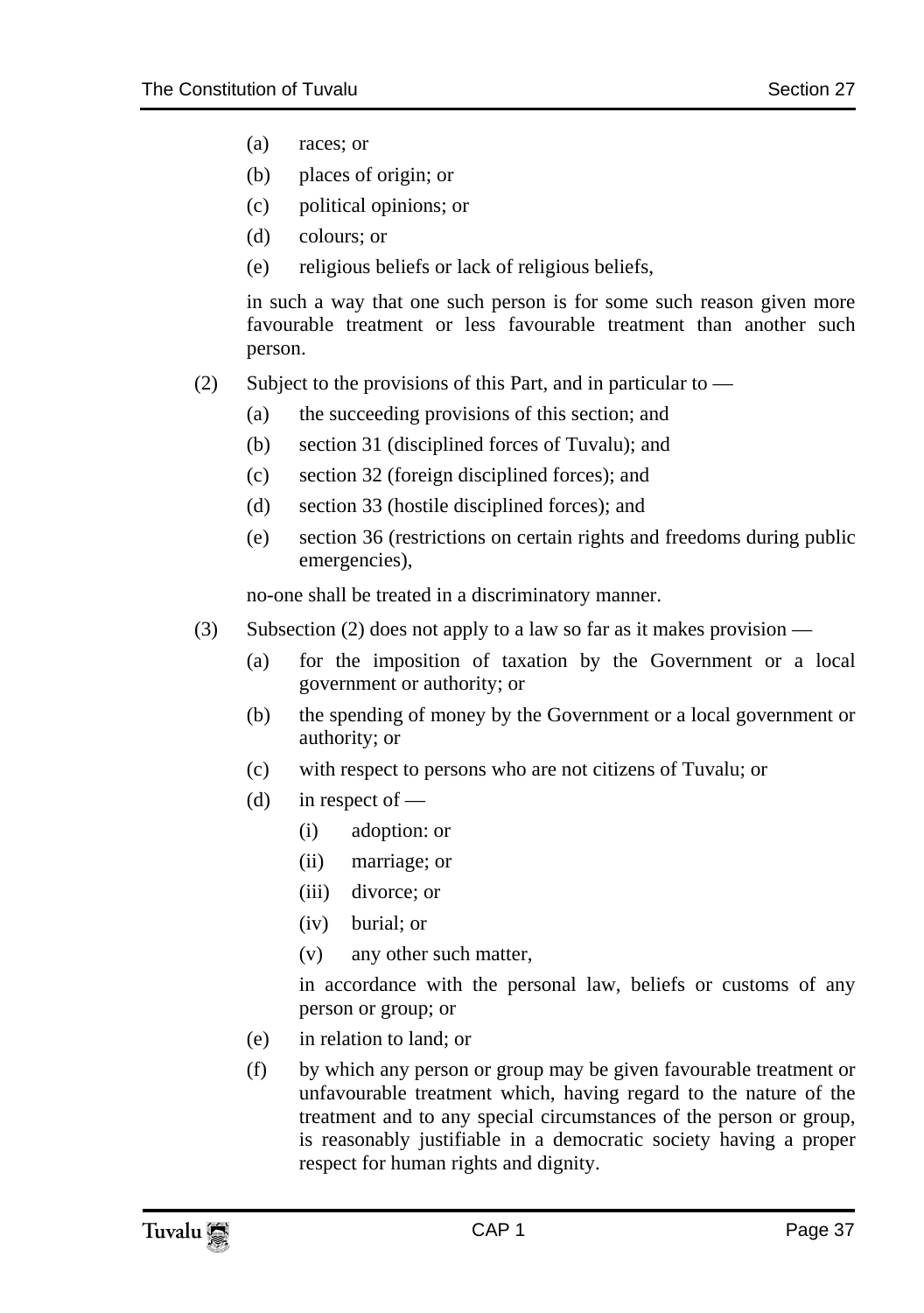- (4) Nothing in a law shall be considered to be inconsistent with subsection (2) to the extent that it makes provision for —
	- (a) standards or qualifications (not specifically related to any matter referred to in subsection  $(1)(a)-(e)$  for appointment to any office or position in —
		- (i) a State Service; or
		- (ii) a disciplined force; or
		- (iii) the service of a local government or authority; or
		- (iv) a body corporate established by law for a public purpose, or the service of such a body; or
	- (b) localization within the meaning of section 142 (localization).
- (5) Subsection (2) does not affect the exercise of any discretion relating to the institution, conduct or discontinuance in a court of any proceedings that is vested in any person or authority by or under this Constitution or any other law.
- (6) Nothing in or done under a law shall be considered to be inconsistent with subsection (2) to the extent that the law provides that any person may be subjected to any restriction on the rights and freedoms guaranteed by —
	- (a) section 21 (privacy of home and property); and
	- (b) section 23 (freedom of belief); and
	- (c) section 24 (freedom of expression); and
	- (d) section 25 (freedom of assembly and association); and
	- (e) section 26 (freedom of movement); and
	- (f) section 28 (other rights and freedoms)

to the extent authorized by that section.

- (7) Subject to section 12(2) (which relates to harsh, oppressive or otherwise unlawful acts) and 15 (definition of "reasonably justifiable in a democratic society") and to any other law, no act that —
	- (a) is in accordance with Tuvaluan custom; and
	- (b) is reasonable in the circumstances,

shall be considered to be inconsistent with subsection (2).

- (8) Nothing in or done under a law shall be considered to be inconsistent with subsection  $(2)$  —
	- (a) if the law was in force in Tuvalu immediately before the date on which this Constitution took effect; or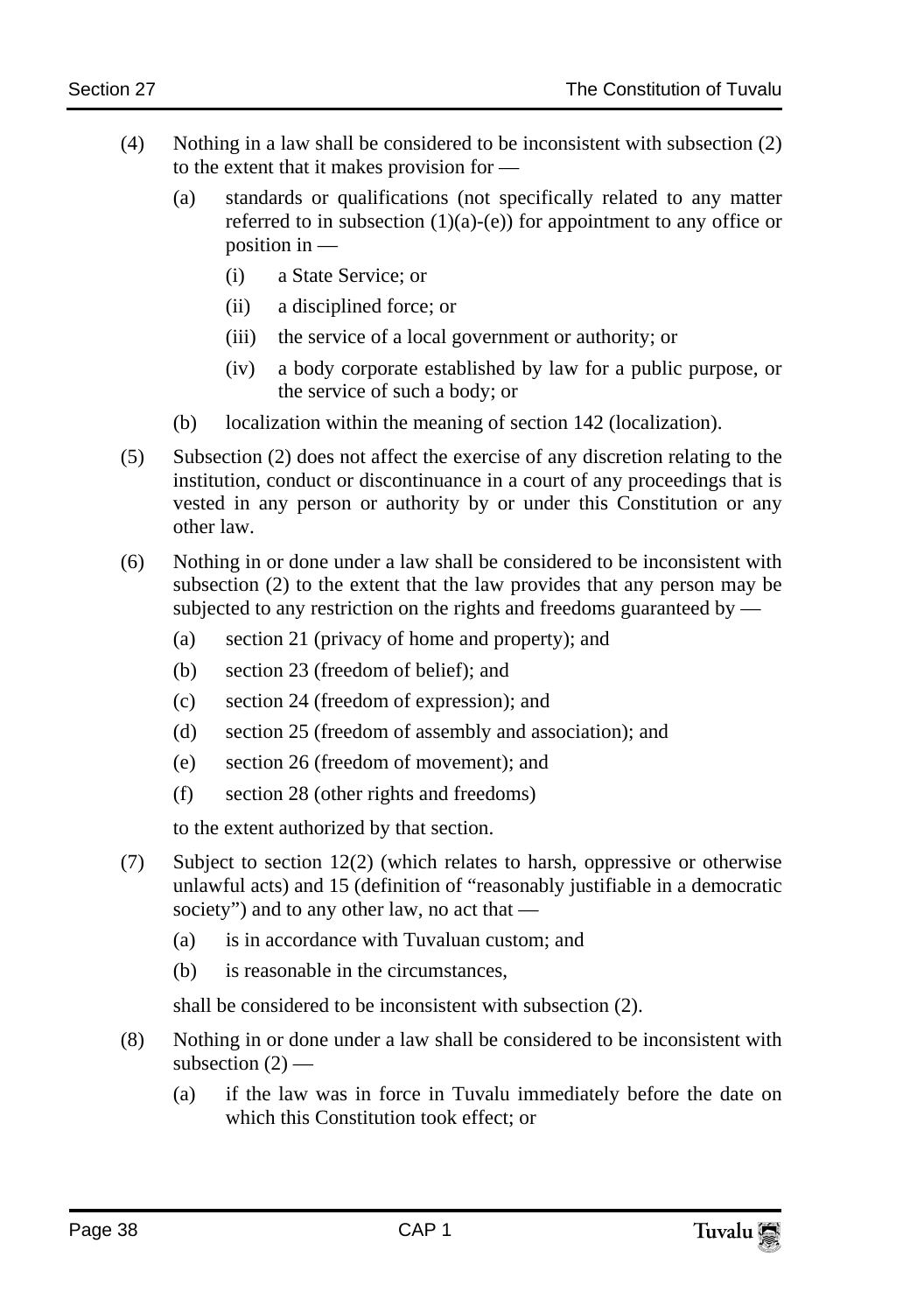(b) to the extent that the law repeals and re-enacts any provision that has been contained in a law in force in Tuvalu at all times since that date.

#### **28 Other rights and freedoms**

The fact that certain rights and freedoms are referred to in this Constitution does not mean that there may not be other rights and freedoms retained by the people or conferred by law.

*Subdivision B - Special Exceptions* 

#### **29 Protection of Tuvaluan values, etc.**

- (1) The Preamble acknowledges that Tuvalu is an Independent State based on Christian principles, the Rule of Law, Tuvaluan values, culture and tradition, and respect for human dignity.
- (2) This includes recognition of
	- (a) the right to worship, or not to worship, in whatever way the conscience of the individual tells him; and
	- (b) the right to hold, to receive and to communicate opinions, ideas and information.
- (3) Within Tuvalu, the freedoms of the individual can only be exercised having regard to the rights or feelings of other people, and to the effect on society.
- (4) It may therefore be necessary in certain circumstances to regulate or place some restrictions on the exercise of those rights, if their exercise —
	- (a) may be divisive, unsettling or offensive to the people; or
	- (b) may directly threaten Tuvaluan values or culture.
- (5) Subject to section 15 (definition of "reasonably justifiable in a democratic society") nothing contained in a law or done under a law shall be considered to be inconsistent with section 23 (freedom of belief) or 24 (freedom of expression) to the extent that the law makes provision regulating or placing restrictions on any exercise of the right —
	- (a) to spread beliefs; or
	- (b) to communicate opinions, ideas and information;

if the exercise of that right may otherwise conflict with subsection (4).

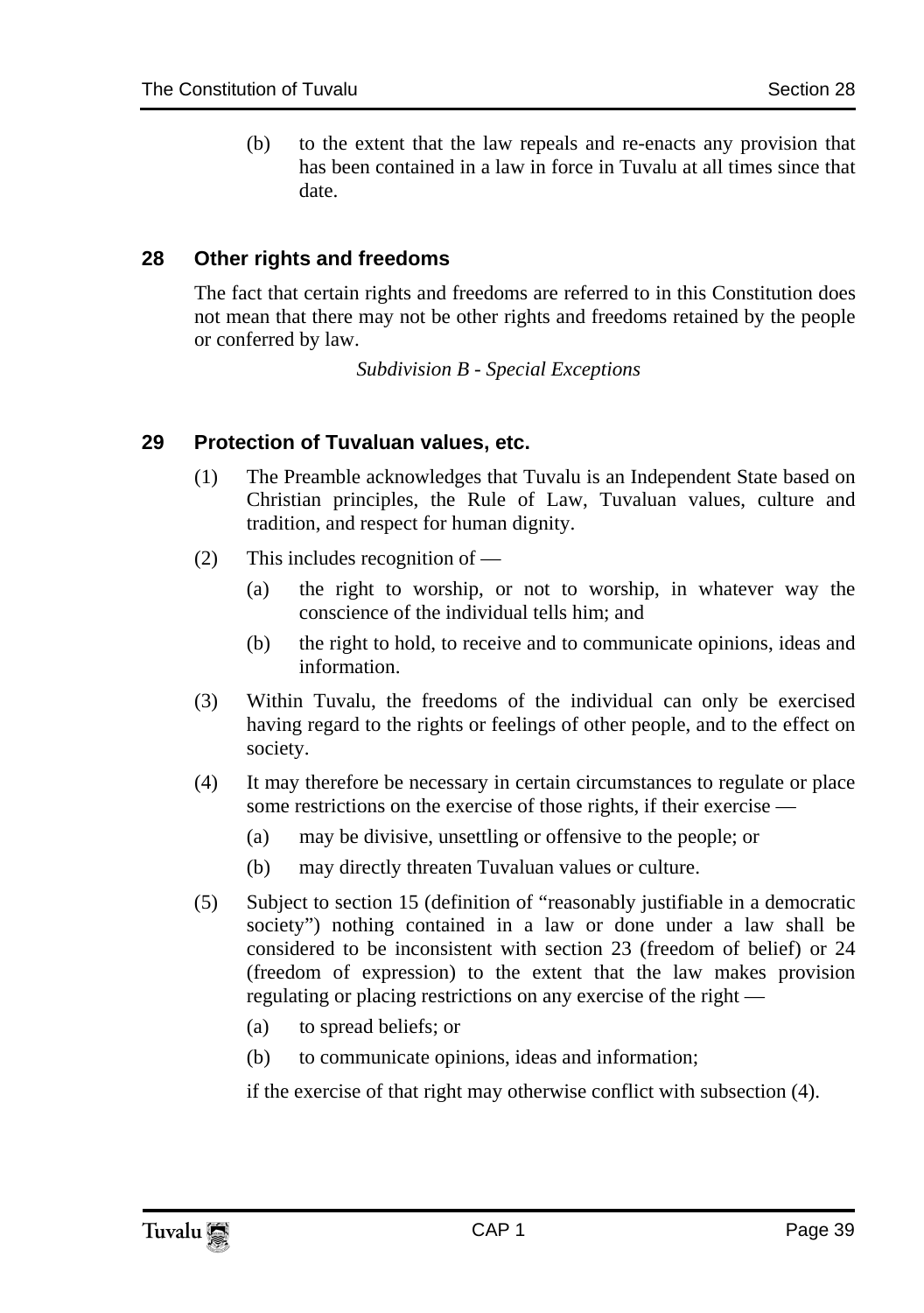#### **30 Provisions relating to certain officials**

- (1) Subject to section 15 (definition of "reasonably justifiable in a democratic society") nothing in —
	- (a) section 24 (freedom of expression); or
	- (b) section 25 (freedom of assembly and association); or
	- (c) section 26 (freedom of movement),

prevents the inclusion in the terms and conditions of employment of any member of a State Service of reasonable requirements, related to his office or position in that Service, as to —

- (d) his communications or associations with other persons; or
- (e) his movements or residence.
- (2) The terms and conditions of employment referred to in subsection (1) include —
	- (a) all terms and conditions that are applicable to or in relation to a member of a State Service while he is a member of the Service; and
	- (b) all terms and conditions related to membership of the service that are applicable to or in relation to a former member of a State Service; and
	- (c) all terms and conditions of a kind referred to in paragraph (a) or (b) that are applicable to or in relation to him because of his consent.
- (3) Subsection (1) and (2) apply whether a term or condition of employment is contained in —
	- (a) a contract or agreement of employment (whether written or oral); or
	- (b) an Act of Parliament, or any regulation or other subsidiary legislation made under an Act; or
	- (c) general administrative orders or any similar instruction or instrument,

that is applicable to or in relation to him.

#### **31 Disciplined forces of Tuvalu**

Subject to section 15 (definition of "reasonably justifiable in a democratic society",), in relation to a person who is a member of a disciplined force of Tuvalu nothing contained in or done under the disciplinary law of that force shall be considered to be inconsistent with any provision of Subdivision A of this Division, other than —

- (a) section 16 (life); or
- (b) section 18 (slavery and forced labour); or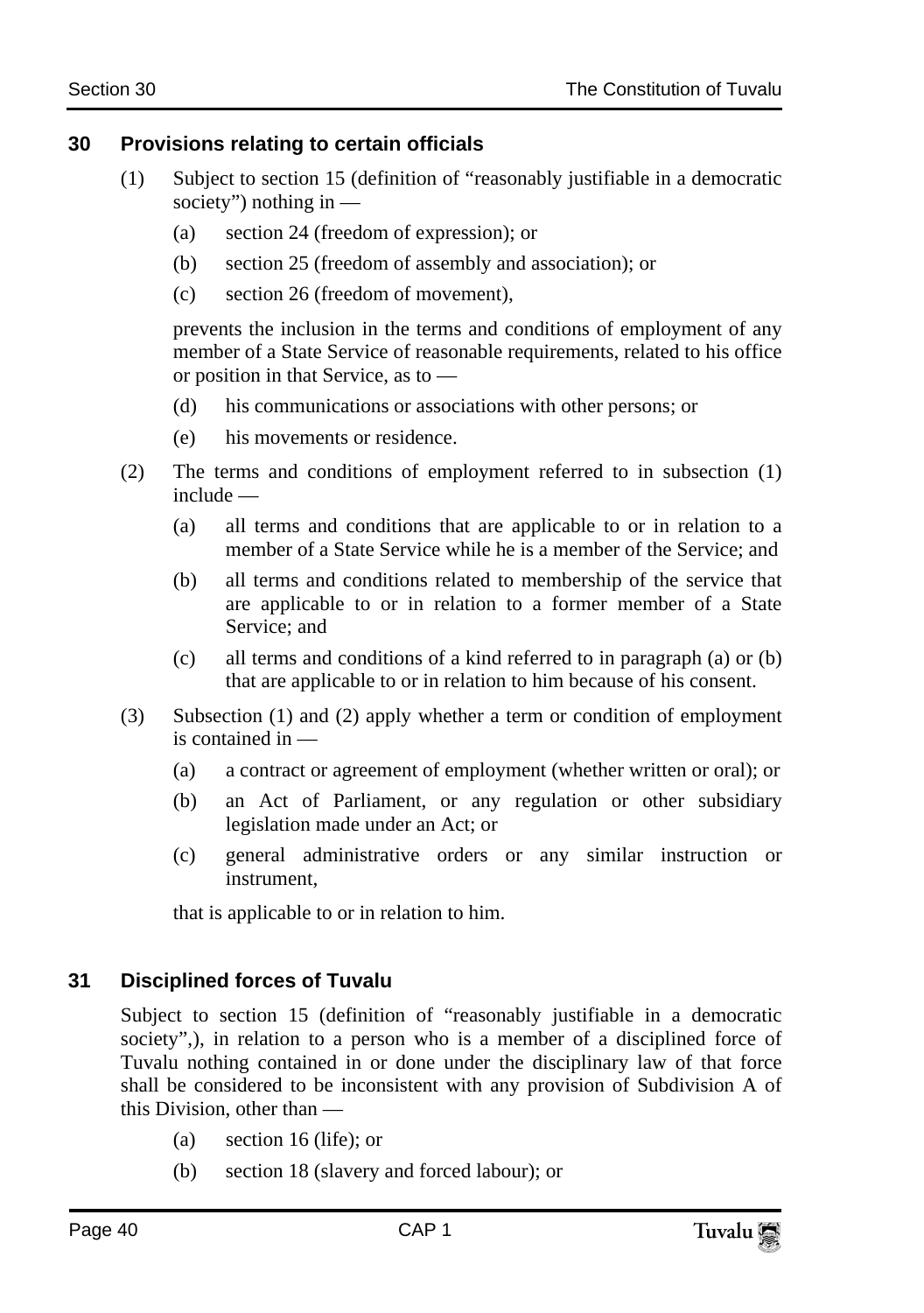(c) section 19 (inhuman treatment).

#### **32 Foreign disciplined forces**

In relation to a person who —

- (a) is a member of a disciplined force of a foreign country or is, as recognized by or under an Act of Parliament, a person otherwise subject to the disciplinary law of such a force; and
- (b) is present in Tuvalu under arrangements made between the Government of Tuvalu and the Government of another country or an international organization,

nothing contained in the disciplinary law of that force shall be considered to be inconsistent with any provision of this Part.

#### **33 Hostile disciplined forces**

Nothing done in relation to a person who is a member of a disciplined force of a country with which Tuvalu is at war, and no law, to the extent that it authorizes the doing of any such thing shall be considered to be inconsistent with any provision of this Part.

## DIVISION 4 - PUBLIC EMERGENCIES

#### **34 Interpretation of Division 4**

In this Division —

"**period of public emergency**" means a period throughout which —

- (a) Tuvalu is at war; or
- (b) there is in effect a proclamation under section 35 (declaration of public emergency).

## **35 Declaration of public emergency**

- (1) The Head of State, acting in accordance with the advice of the Prime Minister, may by proclamation declare that a state of public emergency exists in Tuvalu, or in a part of Tuvalu specified in the proclamation.
- (2) Unless earlier revoked, a proclamation under subsection (1) lapses at the expiration of —
	- (a) three days; or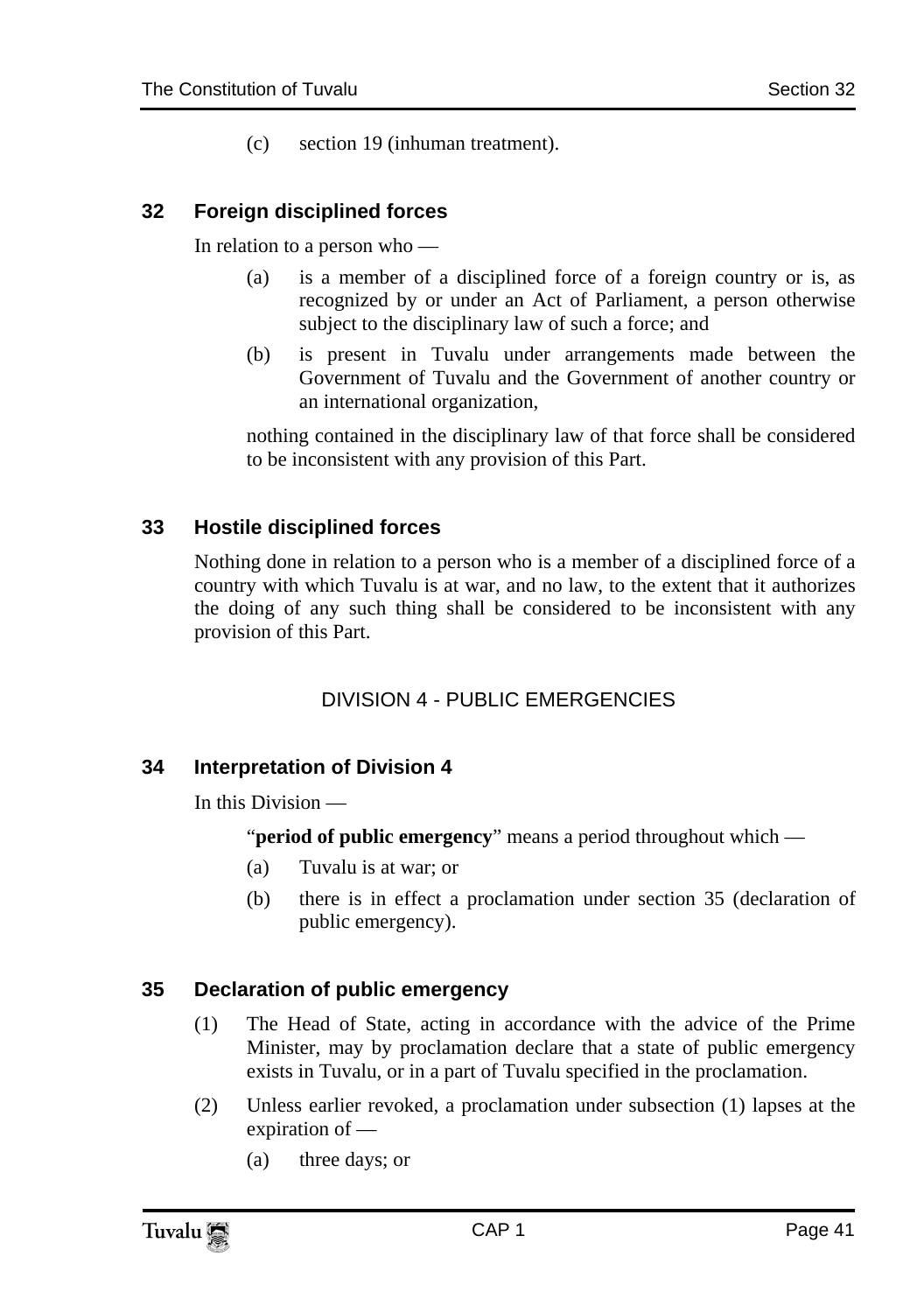(b) if it was made when Parliament is not meeting - 14 days,

after the date on which it is made, unless it is approved in the meantime by Parliament by resolution.

(3) An approval under subsection (2) remains in force for such period, not exceeding six months, as is specified in the resolution granting the approval, and may be extended by further resolution from time to time for such period or periods, each not exceeding six months, as is or are specified in any such further resolution or resolutions.

#### **36 Restrictions on certain rights and freedoms during public emergencies**

Nothing in or done under a law shall be considered to be inconsistent with —

- (a) section 16 (life); or
- (b) section 17 (personal liberty); or
- (c) section 21 (privacy of home and property); or
- (d) section 23 (freedom of belief); or
- (e) section 24 (freedom of expression); or
- (f) section 25 (freedom of assembly and association); or
- (g) section 26 (freedom of movement); or
- (h) section 27 (freedom from discrimination),

to the extent that the law —

- (i) makes any provision, in relation to a period of public emergency; or
- (j) authorizes the doing, during any such period, of any thing, that is reasonably justifiable for the purpose of dealing with any situation that arises or exists during that period.

#### **37 Detention during public emergencies**

- (1) If a person is detained by virtue of a law authorized only by section 36 (restrictions on certain rights and freedoms during public emergencies) —
	- (a) he shall, as soon as practicable and in any case not more than 10 days after the beginning of his detention, be furnished with a written statement, in a language that he understands, stating in detail the grounds on which he is detained; and
	- (b) not more than 14 days after the beginning of his detention a notice shall be published —
		- (i) in the manner prescribed for the publication of subordinate legislation; and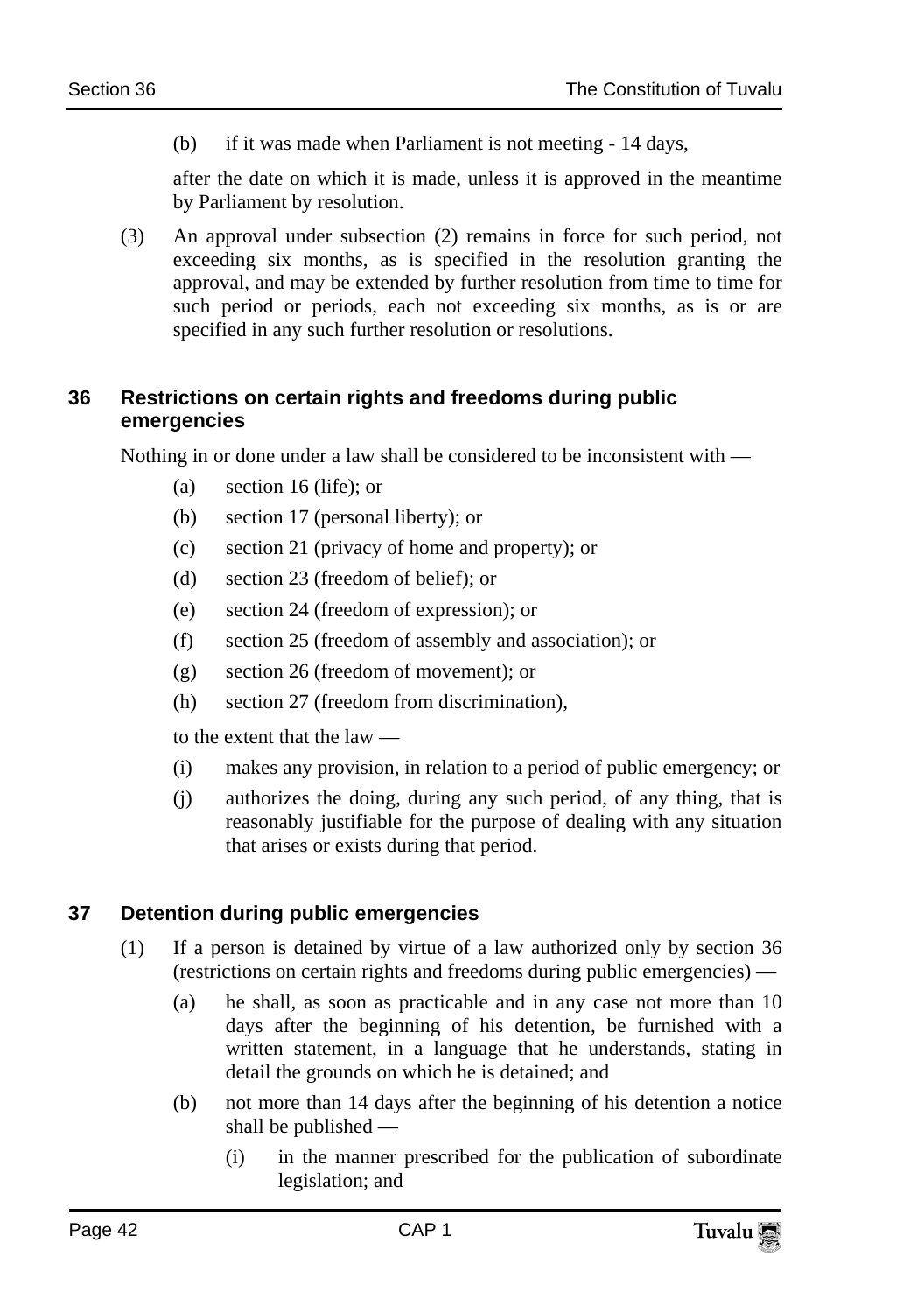- (ii) in such other manner (if any) as is directed by the Chief Justice; and
- (c) not more than one month after the beginning of his detention, and afterwards at intervals of not more than six months, his case shall be reviewed by an independent and impartial tribunal established by law and presided over by a person who —
	- (i) is qualified to practise before the High Court; and
	- (ii) is appointed by the Chief Justice for the purpose; and
- (d) he shall be given reasonable facilities to consult, at his own expense, a representative of his own choice, who shall be permitted to advise and assist him and to make representations to the tribunal; and
- (e) at the hearing of the case he shall be permitted to appear in person or, at his own expense, by a representative of his own choice.
- (2) On a review under subsection  $(1)(c)$ , the tribunal may make recommendations to the authority that detained him concerning the necessity or desirability of continuing the detention, but unless it is otherwise provided by law that authority is not obliged to act in accordance with any such recommendation.
- (3) A failure to comply with subsection (1)(b) does not invalidate the detention.

## DIVISION 5 - ENFORCEMENT OF THE BILL OF RIGHTS

#### **38 Application for enforcement of the Bill of Rights**

- (1) In accordance with any rules of court made for the purposes of this Division, if any person claims that any of the provisions of this Part —
	- (a) has been; or
	- (b) is being; or
	- (c) is likely to be,

contravened or not complied with in relation to him, he may apply to the High Court under this Division.

- (2) In the case of a person who is being detained, an application under subsection  $(1)$  may be made —
	- (a) by the person himself; or
	- (b) by any other person on his behalf.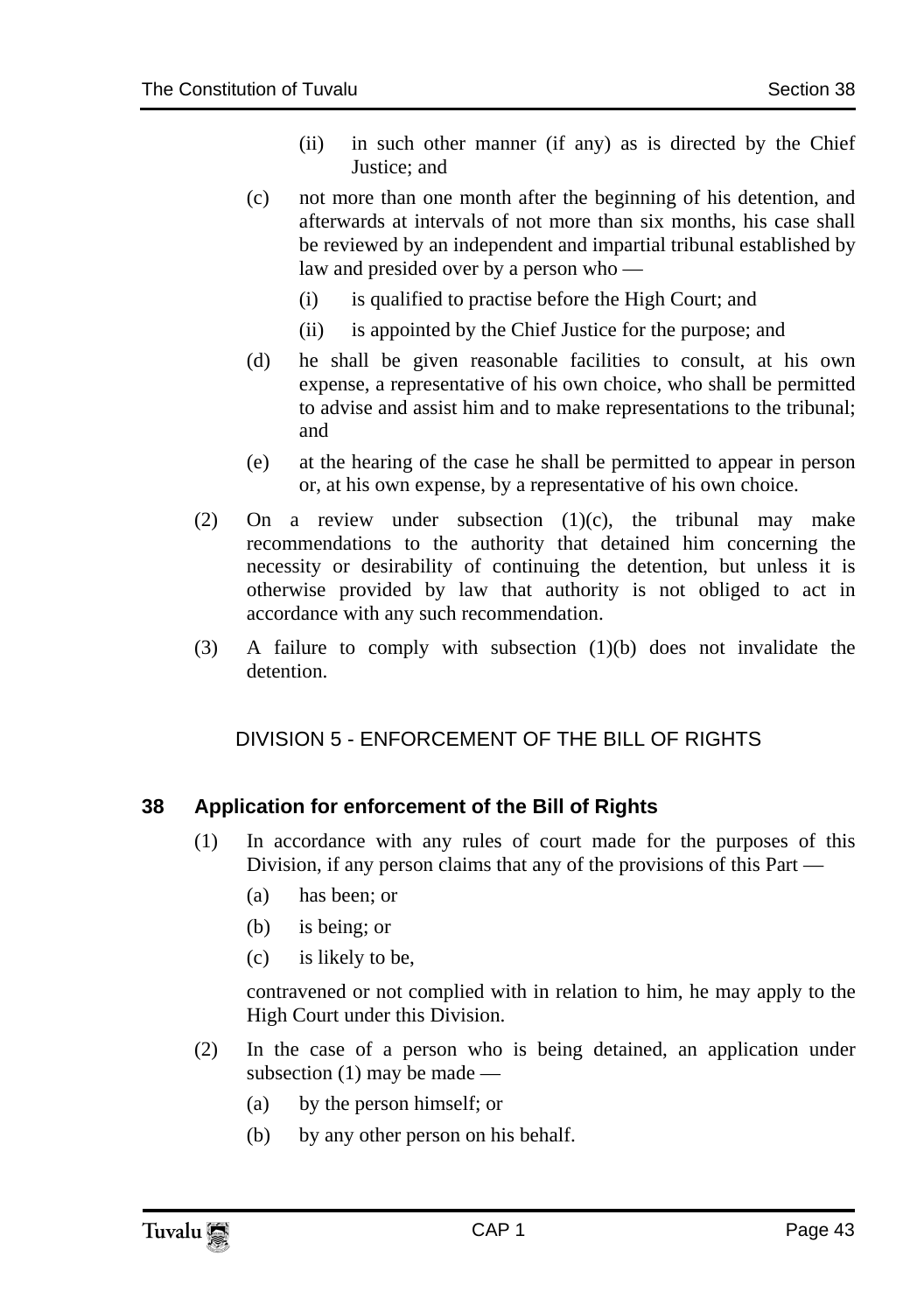(3) Nothing in subsection (1) or (2) prevents any other action that may be taken under any other law in respect of the contravention.

#### **39 Questions as to the Bill of Rights arising in subordinate courts**

If in any proceedings in a subordinate court a question arises as to a contravention of any of the provisions of this Part, the court may, and shall if a party to the proceedings so requests, refer the question to the High Court unless, in the opinion of the court, the question raised is frivolous or vexatious.

#### **40 Jurisdiction of the High Court as to the Bill of Rights**

- (1) The High Court has original jurisdiction
	- (a) to determine any application made under section 38 (application for enforcement of the Bill of Rights); and
	- (b) to determine any question referred to it under section 39 (questions as to the Bill of Rights arising in subordinate courts),

and may make any orders, issue any writs and give any directions that it thinks appropriate for enforcing or securing the enforcement of this Part.

(2) The High Court may refuse to exercise its powers under subsection (1) if it is satisfied that adequate means of redress for the alleged contravention are or have been reasonably available to the person concerned under any other law.

#### **41 Appeals as to the Bill of Rights**

- (1) Subject to subsection (2), an appeal may be made, in accordance with Part VII (The Courts), against any determination of the High Court under this Division.
- (2) There is no appeal against a determination dismissing an application on the ground that it is frivolous or vexatious.

## **42 Additional powers of the High Court as to the Bill of Rights**

An Act of Parliament may confer on the High Court powers, additional to those conferred by the preceding provisions of this Division, for the purpose of enabling the Court to exercise more effectively the jurisdiction conferred on it by this Division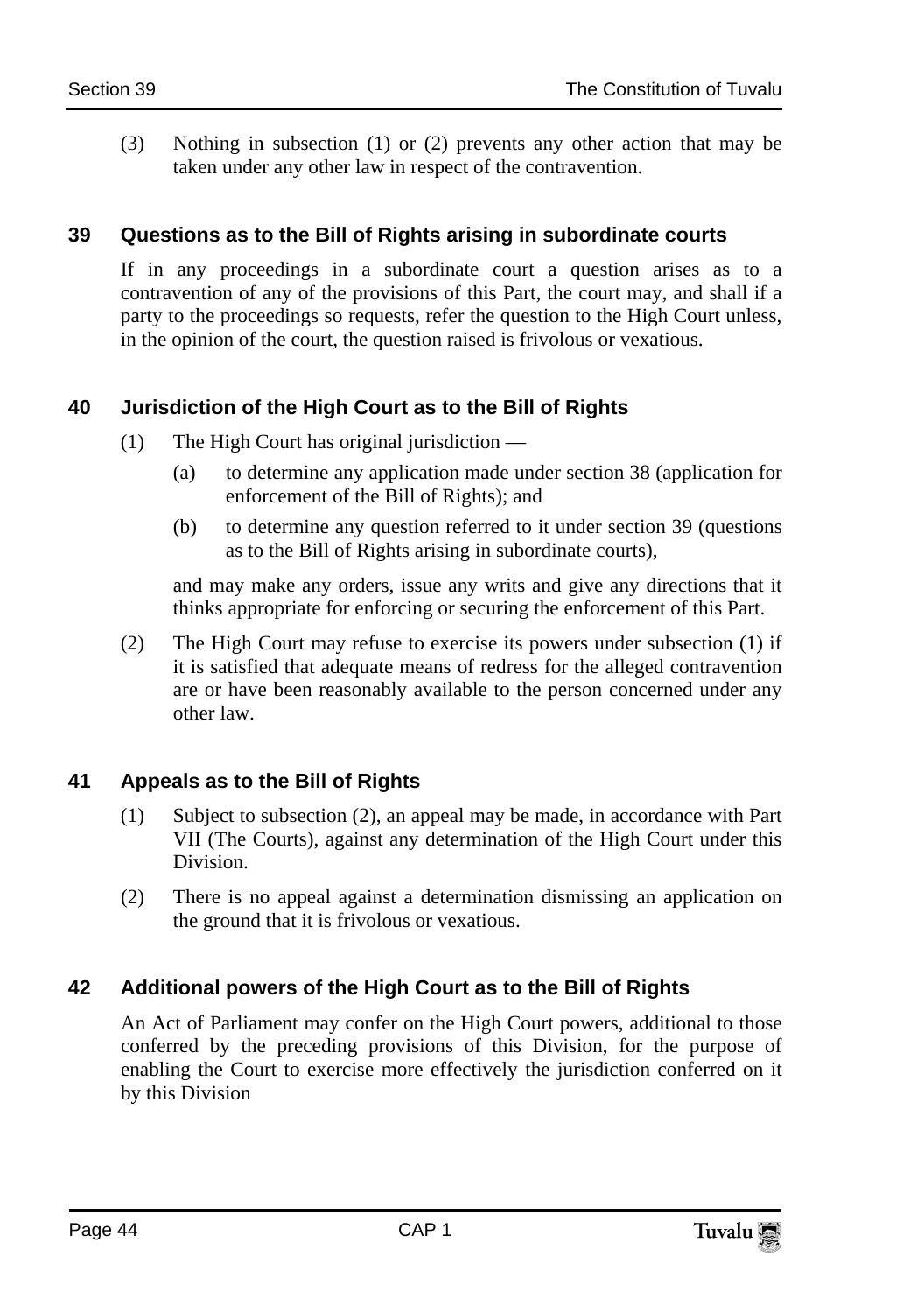# **PART III**

# **CITIZENSHIP**

## **43 Interpretation of Part III**

- (1) For the purposes of this Part, a person born on board
	- (a) a registered vessel or aircraft; or
	- (b) an unregistered vessel or aircraft of the Government of any country,

shall be considered to have been born —

- (c) in the place where the vessel or aircraft was registered; or
- (d) in that country,

as the case may be.

(2) For the purposes of this Part, a foundling discovered at any time in Tuvalu shall, in the absence of proof to the contrary, be considered to have been born in Tuvalu.

## **44 Initial citizenship under the Constitution**

Every person who, immediately before the date on which this Constitution took effect, was a citizen of Tuvalu by virtue of —

- (a) Chapter III (Citizenship) of the Independence Constitution; or
- (b) the Citizenship Ordinance 1979,

is as at that date a citizen of Tuvalu for the purposes of this Constitution.

#### **45 Citizenship by birth**

- (1) Subject to subsections (3) and (4), a person born in Tuvalu on or after the date on which this Constitution took effect is a citizen of Tuvalu by birth.
- (2) A person born outside Tuvalu on or after the date on which this Constitution took effect is a citizen of Tuvalu by birth if on the date of his birth either of his parents is, or would but for his death have been, a citizen of Tuvalu.
- (3) Subject to subsection (5), a person does not become a citizen of Tuvalu by virtue of subsection (1) if at the time of his birth —
	- (a) neither of his parents was a citizen of Tuvalu; and
	- (b) his father had the privileges and immunities of an envoy to Tuvalu from a country with which Tuvalu had diplomatic relations.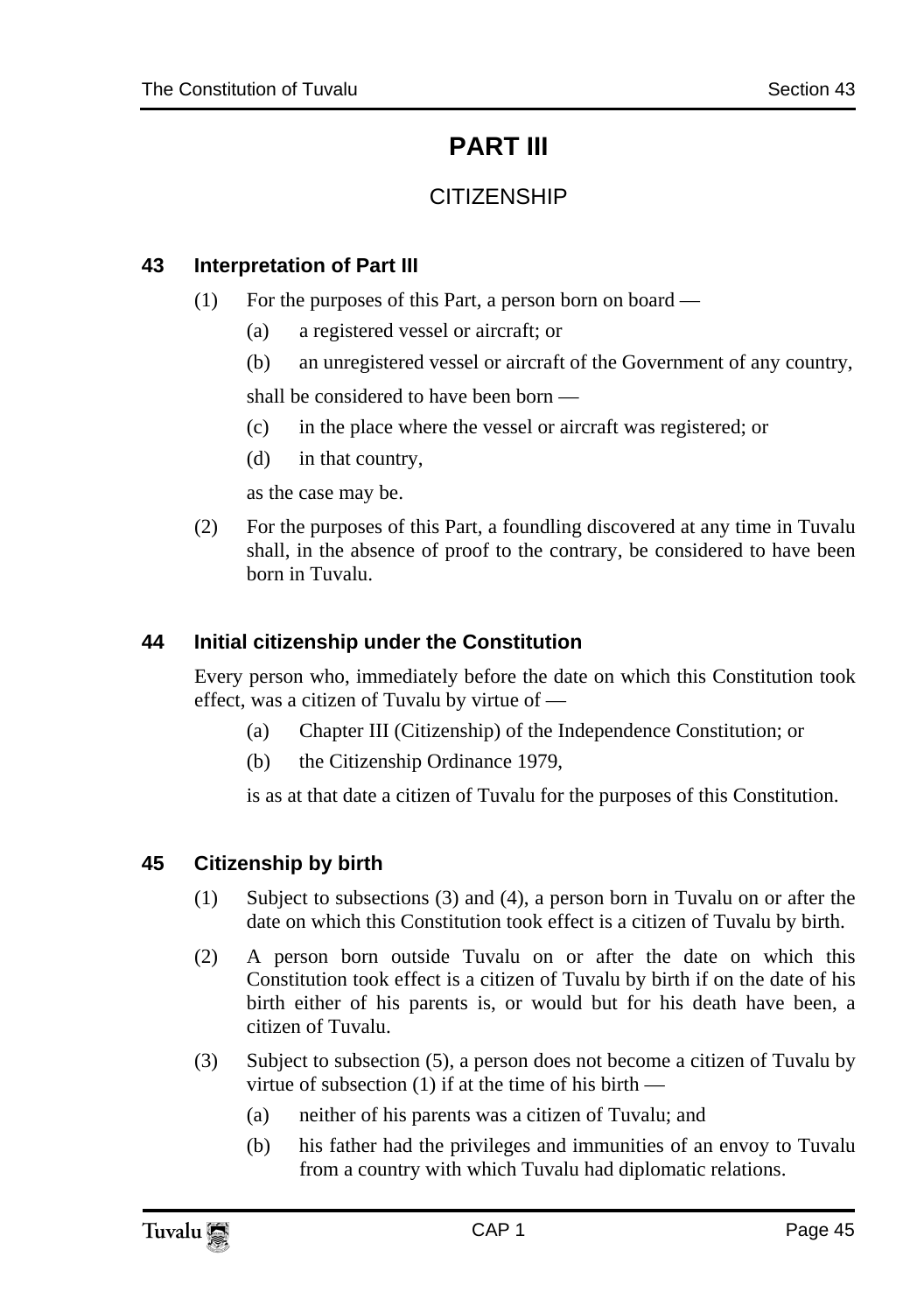- (4) Subject to subsection (5), a person does not become a citizen of Tuvalu by virtue of subsection (1) if at the time of his birth —
	- (a) his father was a citizen of a country with which Tuvalu was at war; and
	- (b) the birth occurred in a place in Tuvalu occupied by that country.
- (5) In the case of a person who was born out of wedlock, a reference in subsection (3) or (4) to his father shall be read as a reference to his mother.

## **46 Citizenship by marriage under the Constitution**

- (1) Subject to subsection (2), a person who, on or after the date on which this Constitution took effect, marries a person who is or becomes a citizen of Tuvalu is entitled, on making application in such manner as is prescribed by law, to be registered as a citizen of Tuvalu.
- (2) The right conferred by subsection (1) may be made subject to such exceptions and qualifications as are declared by law to be in the interests of national security or public policy.

#### **47 Laws as to citizenship**

- (1) An Act of Parliament may make provision
	- (a) for the acquisition of citizenship of Tuvalu by persons who are not otherwise eligible to become citizens of Tuvalu by virtue of this Part; or
	- (b) for the renunciation by any person of his citizenship of Tuvalu; or
	- (c) for the maintenance of a register of citizens of Tuvalu who are also citizens or nationals of another country; or
	- (d) subject to subsection (2), for depriving any person of his citizenship of Tuvalu,

and generally for carrying into effect the purposes of. this Part.

- (2) Subsection  $(1)(d)$  does not apply to a person who
	- (a) became a citizen automatically on Independence Day, by virtue of section 19 (persons who became citizens on independence Day) of the Independence Constitution; or
	- (b) became a citizen by birth under
		- (i) section 22 (persons born in Tuvalu after the day prior to Independence Day) of the Independence Constitution; or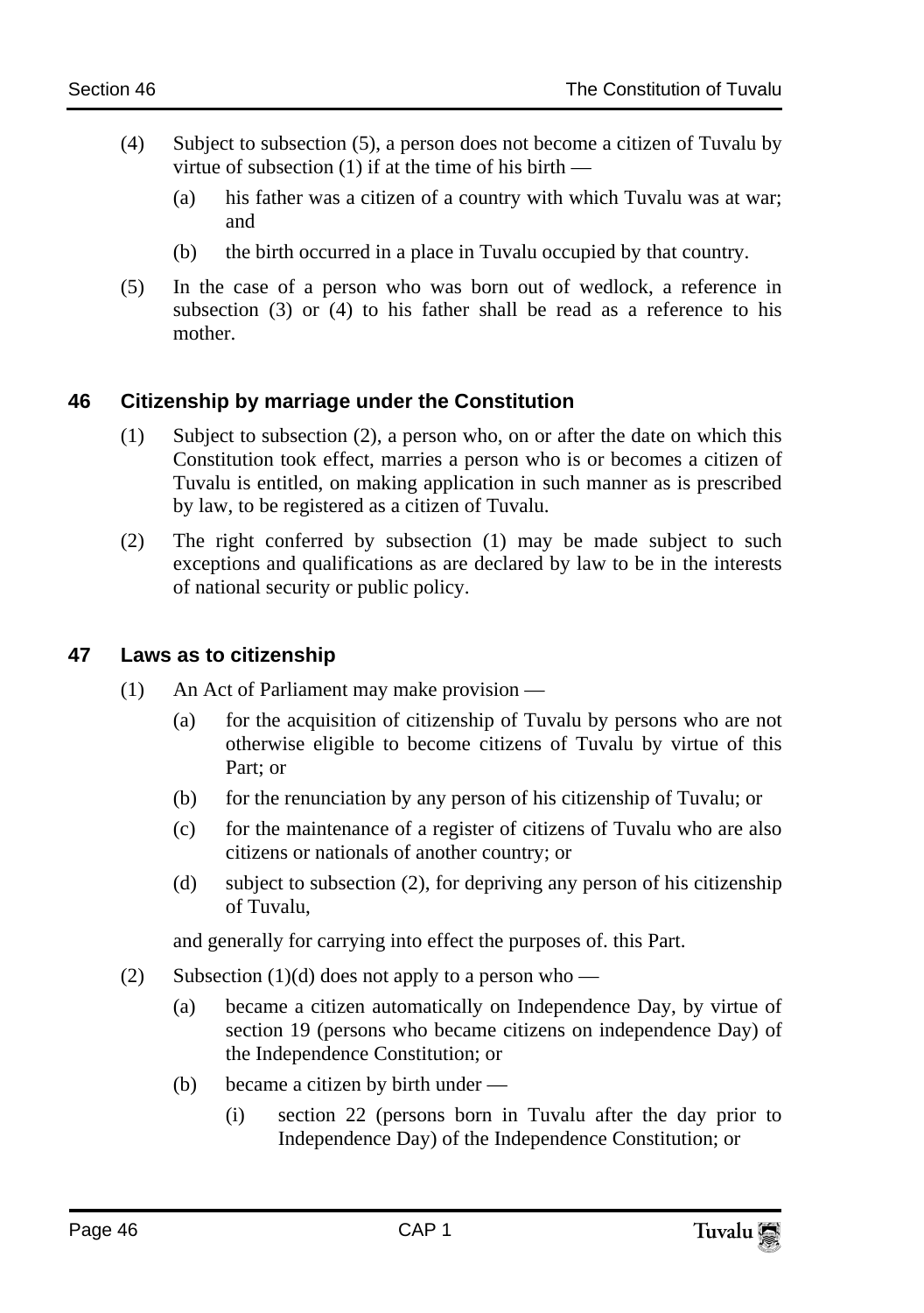- (ii) section 23 (persons born outside Tuvalu after the day prior to independence Day) of the Independence Constitution; or
- (iii) section 45 (citizenship by birth) of this Constitution.

# **PART IV**

# THE SOVEREIGN AND THE GOVERNOR-GENERAL

## DIVISION 1 - THE SOVEREIGN

## **48 The Sovereign of Tuvalu**

- (1) Her Majesty Queen Elizabeth II, by the grace of God Queen of the United Kingdom of Great Britain and Northern Ireland and of Her Other Realms and Possessions, Head of the Commonwealth, Defender of the Faith, having at the request of the people of Tuvalu graciously consented, is the Sovereign of Tuvalu and, in accordance with this Constitution, the Head of State
- (2) The Royal Style and Titles are as determined by Act of Parliament.

*(By Act 1 of 1987 (Cap.10) the following style and title was approved "Elizabeth the Second, by the Grace of God Queen of Tuvalu and of Her other Realms and Territories, Head of the Commonwealth".)* 

## **49 Succession to the Crown**

The provisions of this Constitution referring to the Sovereign extend, in accordance with section 13 (references to the Sovereign of Tuvalu) of Schedule 1, to the Heirs and Successors of the Sovereign according to law.

## DIVISION 2 - FUNCTIONS OF THE HEAD OF STATE

## **50 The office of Head of State**

In addition to the other functions of the office, the office of Head of State is a symbol of the unity and identity of Tuvalu, and the Head of State is entitled to proper respect accordingly.

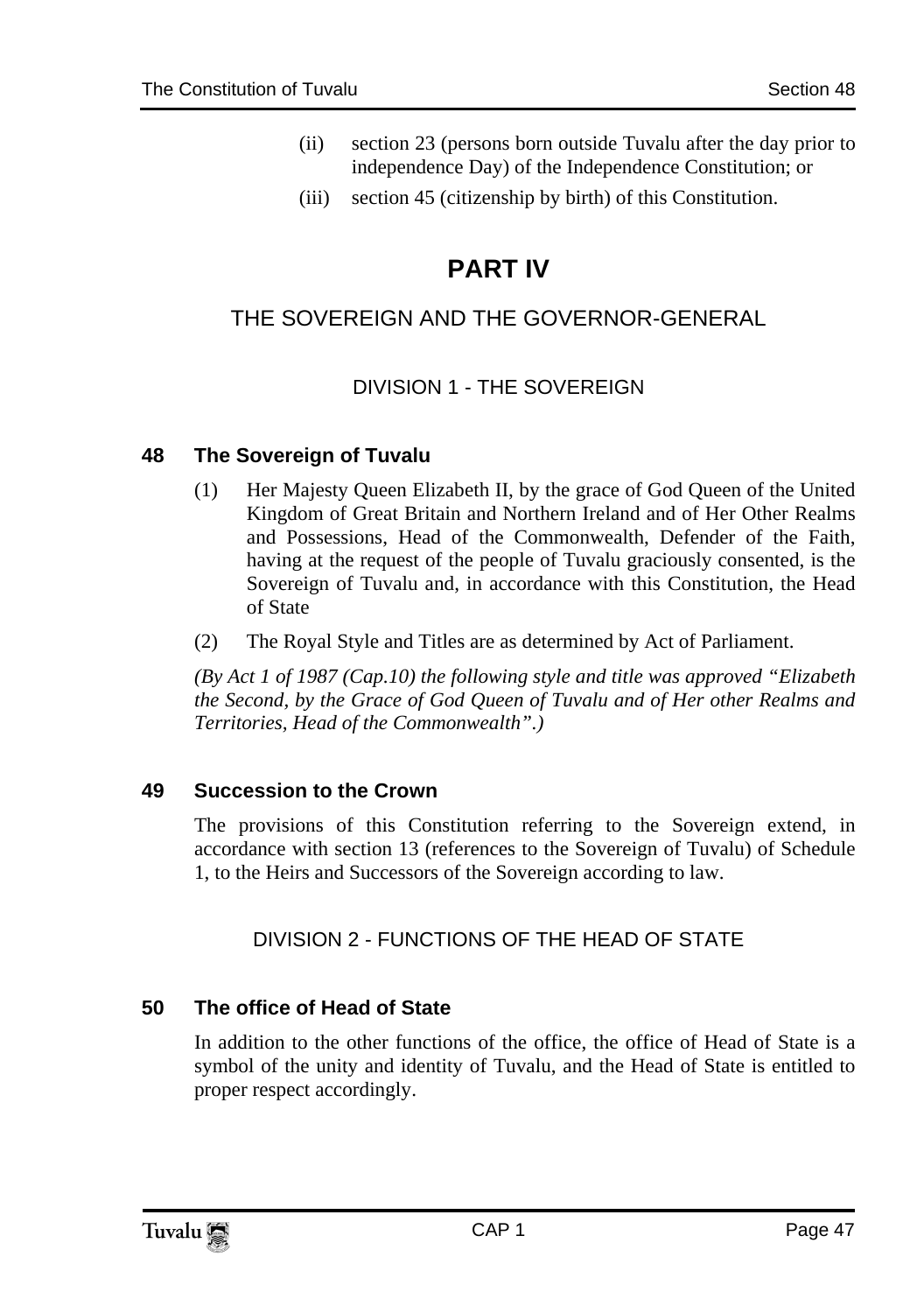#### **51 Functions, etc., of the Head of State generally**

- (1) The only privileges and functions of the Head of State are those prescribed as such.
- (2) Subject to this Constitution and to any Act of Parliament, the privileges and functions of the Sovereign as Head of State may be had and performed through a Governor-General appointed in accordance with Division 3 (the Governor-General) and, except where the context requires otherwise, references in any law to the Head of State shall be read as including a reference to the Governor-General.

## **52 Performance of functions by the Head of State**

- (1) Subject to section 17 (impracticability of obtaining advice, etc.) of Schedule 1, in the performance of his functions under this Constitution or any other law the Head of State shall act only in accordance with the advice of —
	- (a) the Cabinet; or
	- (b) the Prime Minister or another Minister acting under the general or special authority of the Cabinet,

except where he is required to act —

- (c) in accordance with the advice of any other person or authority (in which case he shall act only in accordance with that advice); or
- (d) after consultation with any person or authority, including the Cabinet (in which case he shall act only after such consultation); or
- (e) in his own deliberate judgment (in which case he shall exercise an independent discretion),

or where this Constitution obliges or specifically permits him to act in a particular way.

- (2) When the Head of State is required or permitted by this Constitution or any other law to act in accordance with the advice of, or after consultation with, any person or authority, no question —
	- (a) whether he received the advice; or
	- (b) whether he has the consultation and the nature of the consultation; or
	- (c) what advice (if any) he was given; or
	- (d) by whom he was advised or whom he consulted,

shall be considered in any court.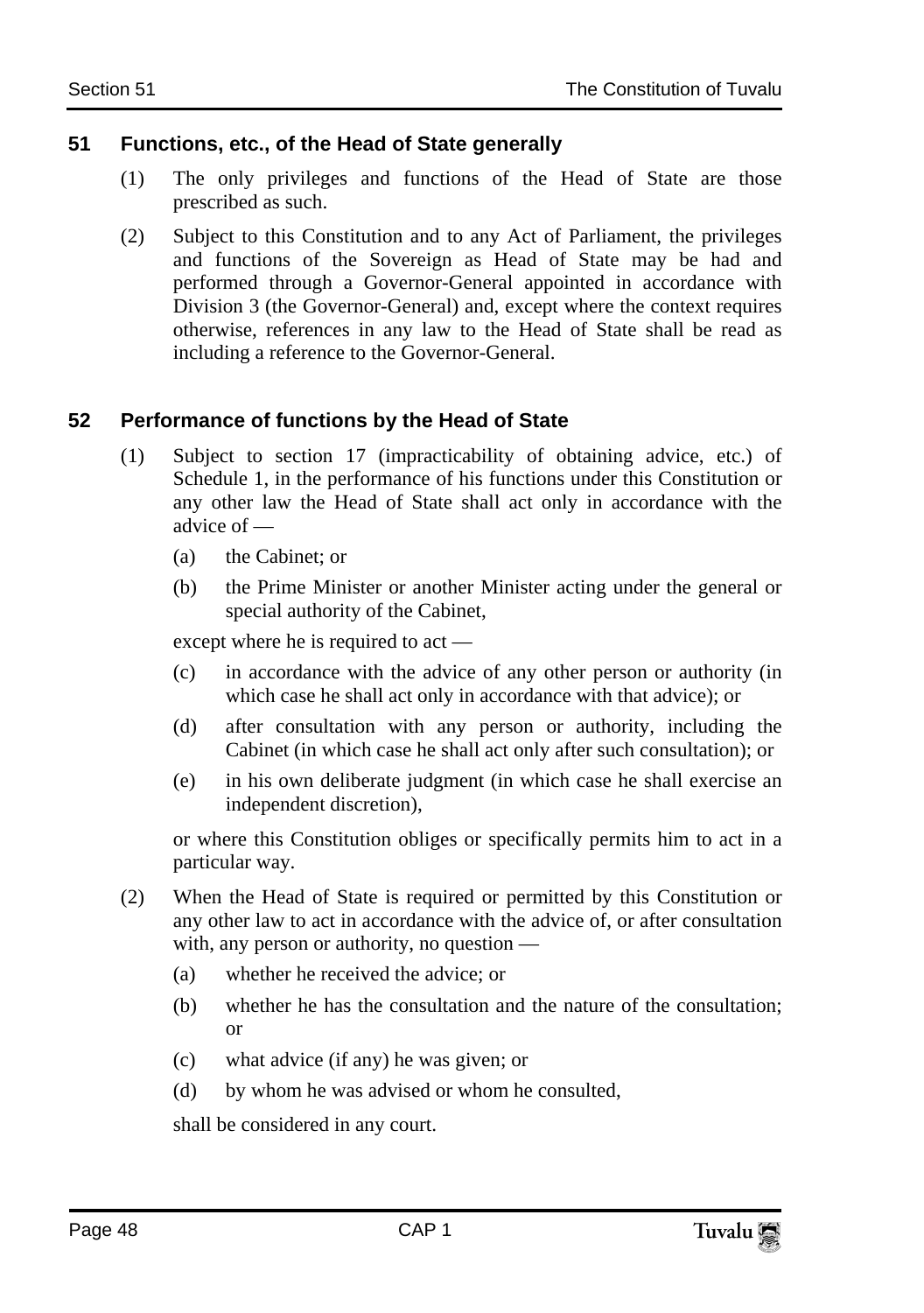#### **53 Failure by the Head of State to act**

- (1) Subject to subsection  $(2)$ , if
	- (a) the Head of State is required by this Constitution or by or under an Act of Parliament to perform any function in accordance with the advice of any person or authority; and
	- (b) he does not so act within a period of seven days after the advice is received by him, or by a person authorized by him to receive such advice,

he shall be considered to have acted in accordance with the advice.

- (2) If the person or authority giving the advice
	- (a) certifies to the Head of State that the matter is urgent; and
	- (b) requests him to act in accordance with the advice within a specified period of less than seven days,

the reference in subsection (1) to a period of seven days shall be read as a reference to that specified period.

- (3) If the Head of State is required by this Constitution or by or under an Act of Parliament to perform any function otherwise than —
	- (a) in accordance with the advice of any person or authority; or
	- (b) in his own deliberate judgment,

and if at any time after the occasion for the performance of the function has arisen he has not so acted he shall be considered to have acted as required.

(4) An Act of Parliament may make provision as to the proof of matters referred to in this section, and of acts considered to have been done by virtue of this section.

## DIVISION 3 - THE GOVERNOR-GENERAL

#### **54 Establishment of office of Governor-General**

- (1) An office of Governor-General of Tuvalu is established.
- (2) The Governor-General is the representative of the Sovereign.

#### **55 Appointment, etc., of the Governor-General**

(1) The Governor-General shall be appointed, and may be removed from office at any time (with or without cause), by the Sovereign, acting in

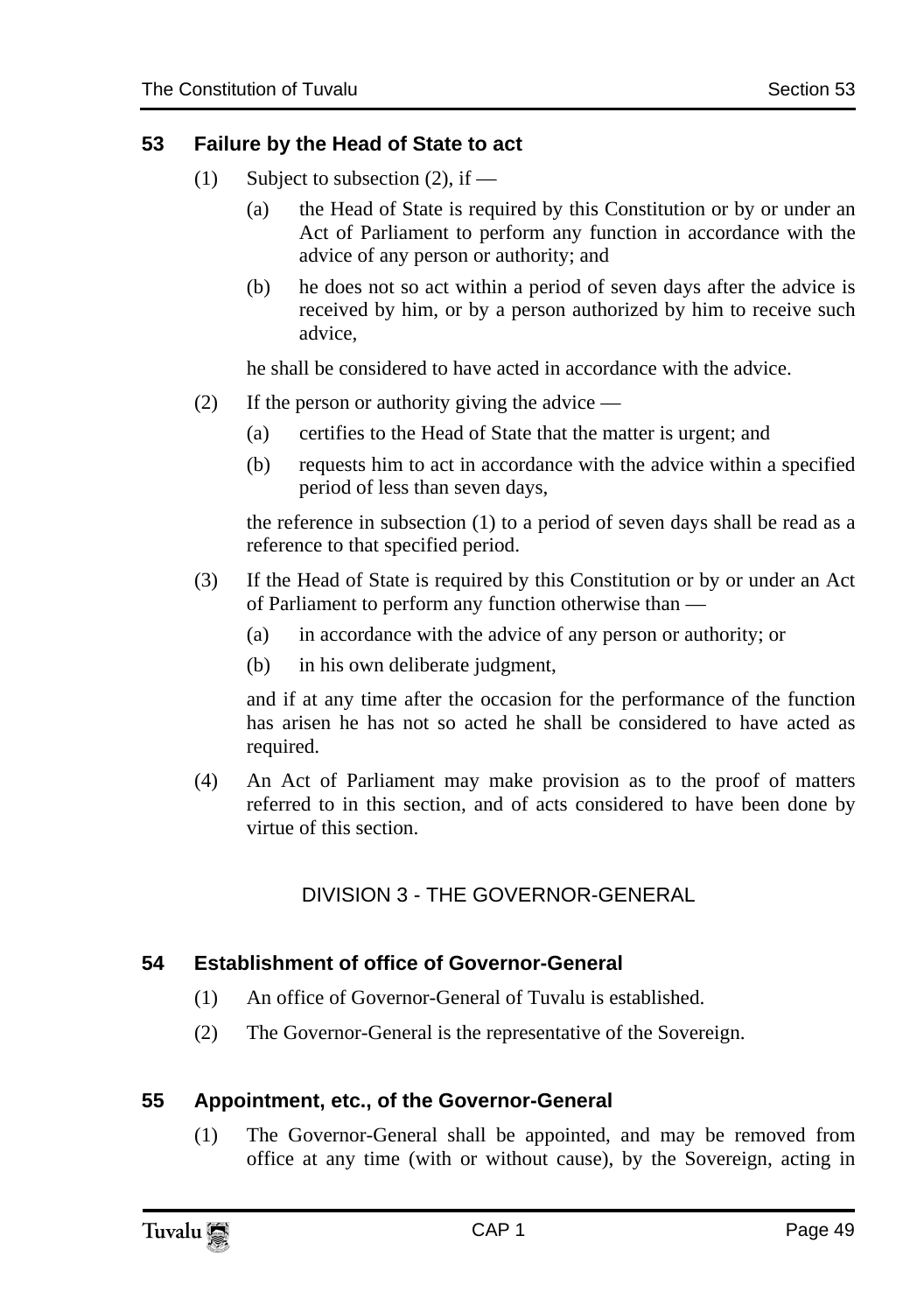accordance with the advice of the Prime Minister given after the Prime Minister has, in confidence, consulted the members of Parliament.

- (2) A person is not qualified to be appointed Governor-General unless
	- (a) he has attained the age of 50 years; and
	- (b) he has not attained the age of 65 years; and
	- (c) he is otherwise qualified to be elected as a member of Parliament.
- (3) The Governor-General vacates his office
	- (a) on death; or
	- (b) if he is removed from office under subsection (1); or
	- (c) when he attains the age of 65 years; or
	- (d) subject to subsection (4), if he resigns by notice in writing to the Speaker; or
	- (e) if he ceases to be otherwise qualified to be elected as a member of Parliament; or
	- (f) at the end of the period of four years after the date of his appointment.
- (4) A resignation under subsection (3)(d) takes effect on the day on which it is received by the Speaker, or on such later date as is agreed between the Governor-General and the Prime Minister.

#### **56 Acting Governor-General**

- $(1)$  Where
	- (a) the office of Governor-General is vacant; or
	- (b) the Governor-General is
		- (i) absent from Tuvalu; or
		- (ii) for any other reason unable to perform any of the functions of his office,

the functions of the Governor-General or the relevant parts of those functions shall be performed by —

- (c) a person appointed in accordance with subsection (2); or
- (d) in the absence of a person appointed in accordance with subsection (2) who is able to perform those functions - the Speaker.
- (2) For the purposes of subsection  $(1)(c)$ , an appointment shall be made in the same way as the appointment of a Governor-General under section 55 (appointment, etc., of Governor-General,) and the provisions of that section, with the necessary modifications, apply, provided that any oath or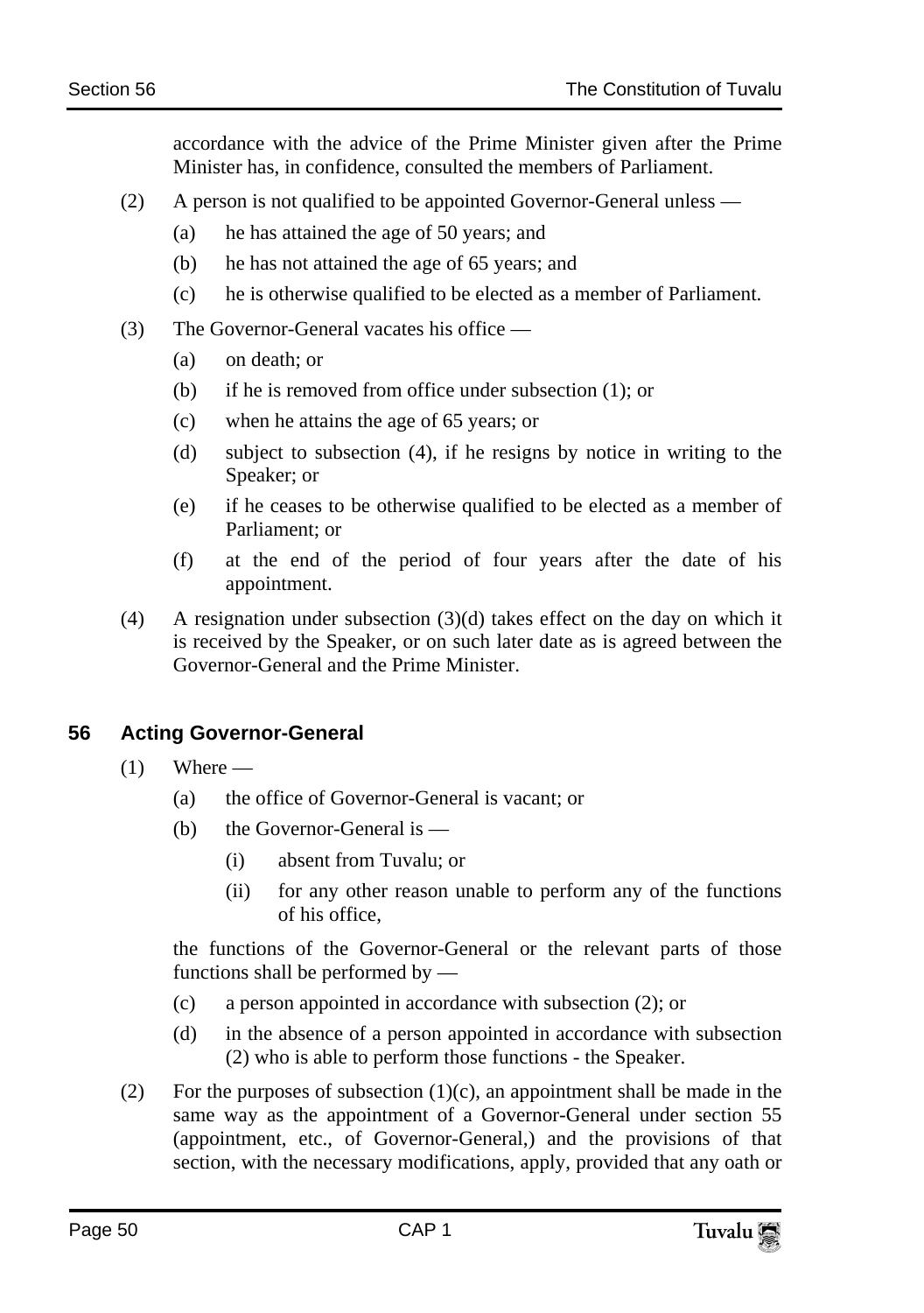affirmation required under section 57 (oaths and affirmation by the Governor-General, etc) may be taken or made before the Governor-General.

(3) No question whether the need for the performance of any function of the Governor-General by another person (including the Speaker) in accordance with subsection (1) has arisen, or has ceased, shall be considered in any court.

#### **57 Oaths and affirmation by the Governor-General, etc.**

- (1) Before entering on the duties of his office the Governor-General shall take an oath, or make an affirmation, of allegiance, and take the relevant oath, or make the relevant affirmation, of office, in the forms respectively set out in Schedule 4, and before performing under section 56(1) (acting Governor-General) any of the functions of the Governor-General the person referred to in section  $56(1)(c)$  (which relates to the appointment of an acting Governor-General) or the Speaker, as the case may be, shall do the same.
- (2) The oaths and affirmations shall be taken or made before the Chief Justice or a person appointed by the Chief Justice for the purpose.

#### **58 Performance of functions by the Governor-General**

- (1) Subject to any Act of Parliament, the Governor-General shall perform the functions of the Head of State when the Sovereign is —
	- (a) outside Tuvalu; or
	- (b) incapacitated; or
	- (c) under age.
- (2) No question whether the conditions prescribed by or under subsection (1) apply shall be considered in any court.
- (3) No question whether in performing a function as Head of State the Governor-General is acting in accordance with the will, opinion or decision of the Sovereign shall be considered in any court, and —
	- (a) except to the extent implied by sections 55 (appointment, etc., of Governor-General) and 56 (acting Governor-General) the Sovereign has no power to give directions to the Governor-General; and
	- (b) there is no right of appeal or petition to the Sovereign from or against the performance of a function by the Governor-General.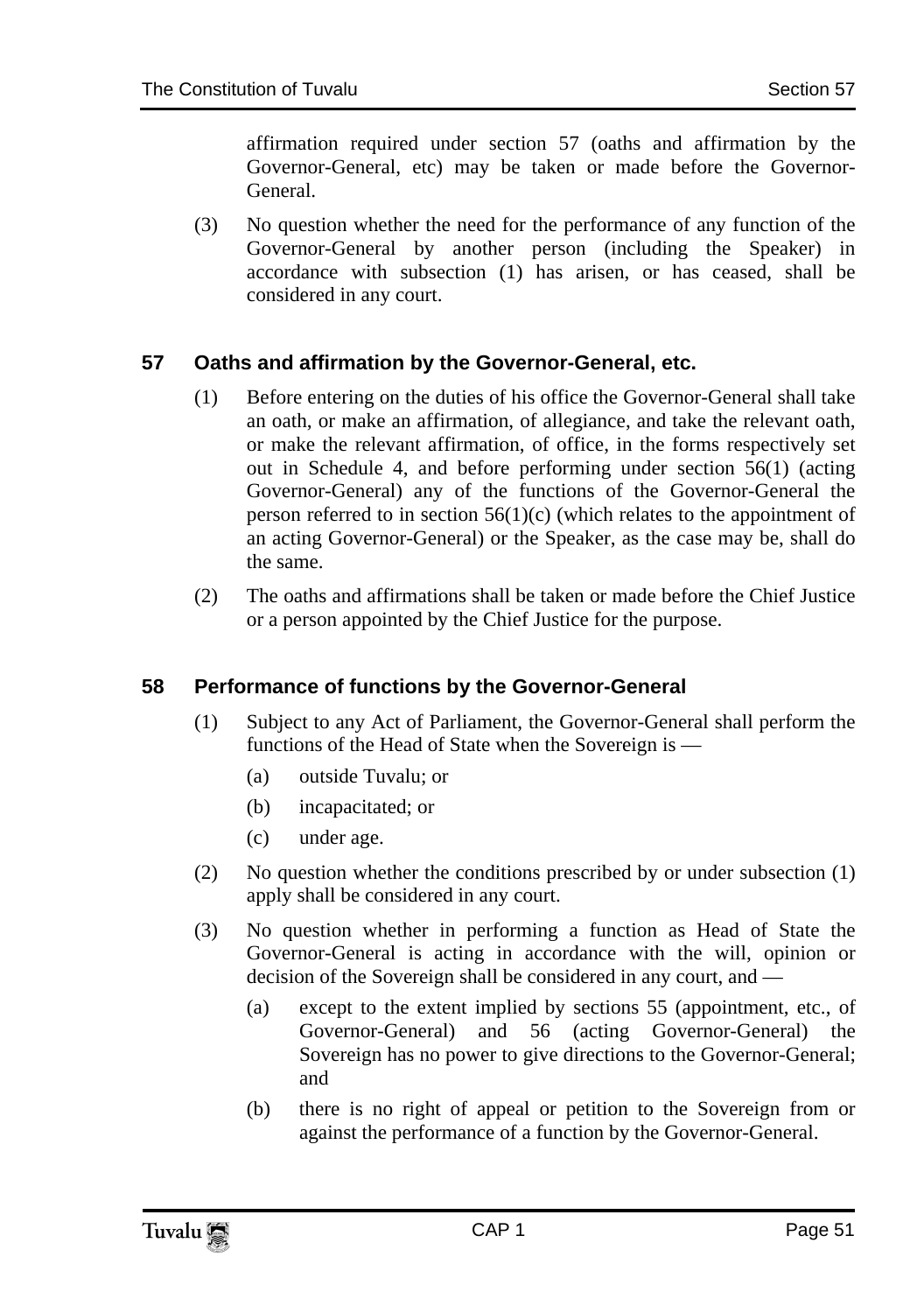#### **59 Provision to the Governor-General of information as to the conduct of government**

The Governor-General, as the representative of the Sovereign, is entitled —

- (a) to be informed by the Prime Minister concerning the general conduct of the government of Tuvalu; and
- (b) to be given by the Prime Minister any information that he asks for with respect to any particular matter relating to the government of Tuvalu.

## **60 Performance of certain ceremonial, etc., functions**

- (1) With the approval of the Prime Minister, the Governor-General may authorize a person to perform, on his behalf and in his name, any of the ceremonial or formal functions of the Head of State or of the Governor-General.
- (2) Subsection (1) does not apply to
	- (a) any function conferred by this Constitution on the Head of State or on the Governor-General; or
	- (b) except as provided for by an Act of Parliament, any function conferred by or under any Act of Parliament on the Head of State or the Governor-General; or
	- (c) any other function certified by the Prime Minister to have a legal or practical effect, or to be more than only ceremonial or formal.

# **PART V**

# THE EXECUTIVE

## DIVISION 1 - THE EXECUTIVE AUTHORITY OF TUVALU

## **61 Vesting of the executive authority**

- (1) The executive authority of Tuvalu is primarily vested in the Sovereign, and in the Governor-General as the representative of the Sovereign.
- (2) The executive authority so vested in the Sovereign shall be exercised in accordance with section 52 (performance of functions by the Head of State).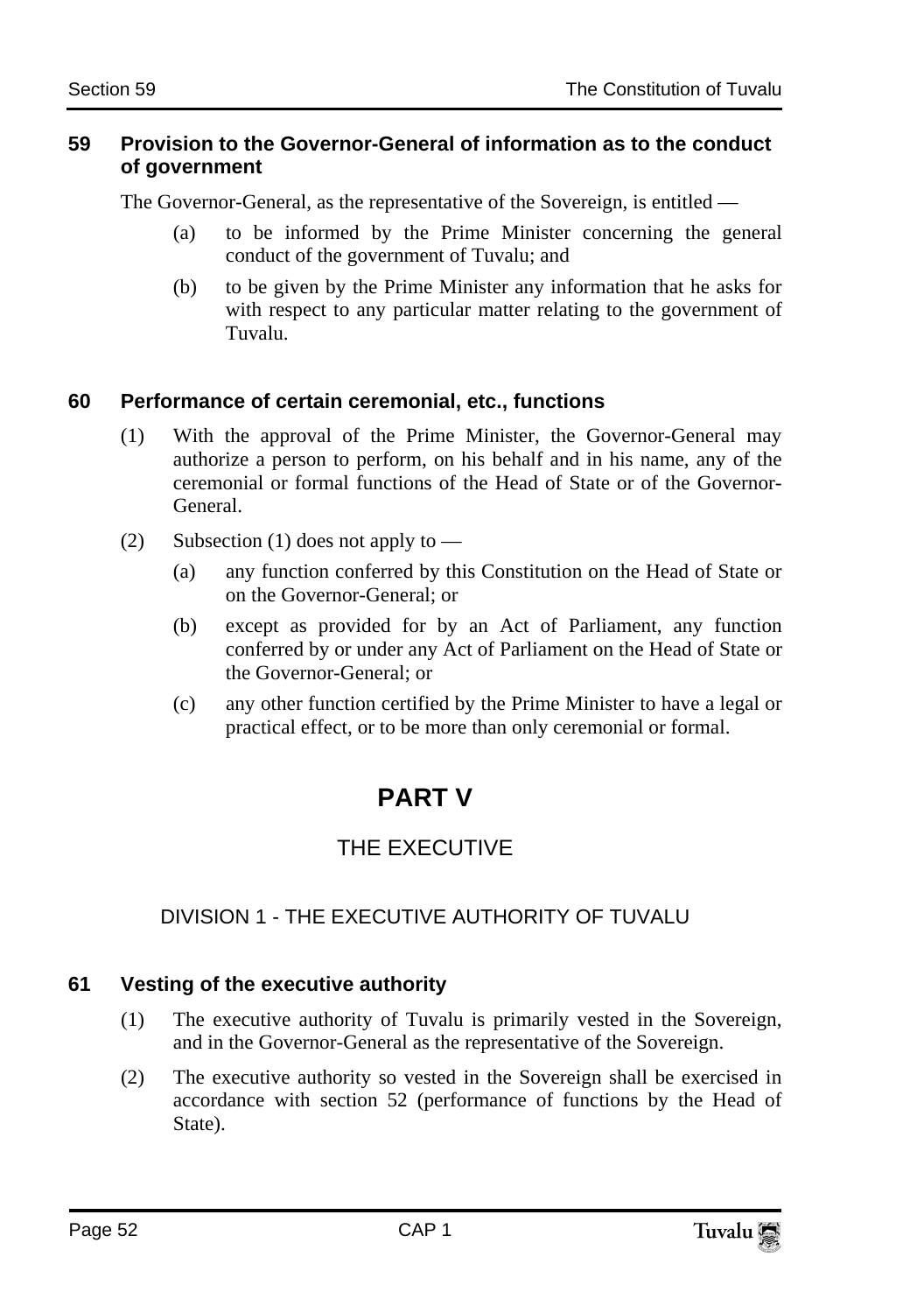(3) Nothing in this section prevents a law from conferring functions on any other person or authority.

#### **62 Offices of Ministers**

- (1) An office of Prime Minister is established.
- (2) Subject to subsection (3), there shall be such number of other offices of Minister, and they shall have such titles, as are determined by the Head of State, acting in accordance with the advice of the Prime Minister.
- (3) The number of offices of Minister (other than the office of Prime Minister) shall not exceed one third of the total membership of Parliament.
- (4) One of the Ministers other than the Prime Minister may be appointed to the office of Deputy Prime Minister by the Head of State, acting in accordance with the advice of the Prime Minister.
- (5) Subject to section 71 (caretaker governments) and to subsection (6), all Ministers (including the Prime Minister) must be members of Parliament.
- (6) If it is necessary to appoint a Minister (other than a Prime Minister) at any time —
	- (a) after Parliament is dissolved under section 118 (dissolution of Parliament); and
	- (b) before the beginning of the first meeting of Parliament after the following general election,

a person who was a member of Parliament immediately before the dissolution may be appointed.

(7) Subject to sections 68 (acting Prime Minister) and 76 (proceedings in Cabinet), all Ministers other than the Prime Minister rank equally.

#### **63 The Prime Minister**

- (1) The Prime Minister shall be elected by the members of Parliament in accordance with Schedule 2 (Election and Appointment of Prime Minister).
- (2) The office of the Prime Minister becomes vacant
	- (a) on death; or
	- (b) when a new election to the office of Prime Minister is completed; or
	- (c) if he ceases to be a member of Parliament for any reason other than the dissolution of Parliament; or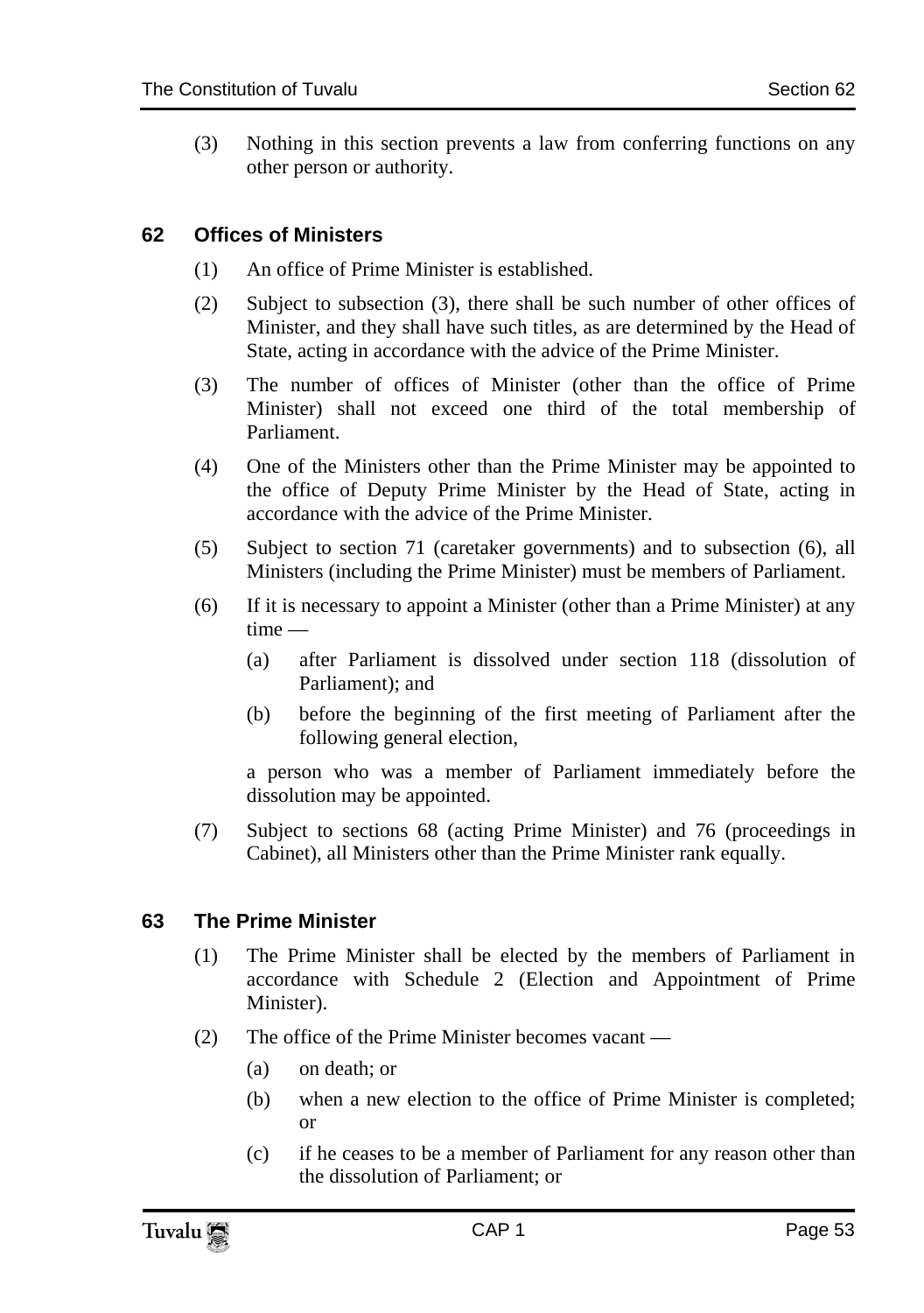- (d) if he resigns his office by notice in writing to the Head of State; or
- (e) if he is removed from office under section 64 (removal from office of an incapacitated Prime Minister); or
- (f) if a motion of no confidence in the Government receives in Parliament the votes of a majority of the total membership of Parliament.
- (3) Subject to section 71 (caretaker governments), a resignation under subsection (2)(d) takes effect upon its receipt by the Head of State.

#### **64 Removal from office of an incapacitated Prime Minister**

- (1) If in the opinion of the Head of State, acting in his own deliberate judgment after consultation, in confidence, with the other Ministers —
	- (a) the Prime Minister is unable to perform properly the functions of his office because of infirmity of body or mind; and
	- (b) it is desirable in the interests of the good government of Tuvalu that the question of removing him from office should be investigated,

the Head of State, acting in accordance with the advice of a professional medical body outside Tuvalu approved by an Act of Parliament for the purpose, shall appoint two or more medical practitioners who are legally qualified to practice medicine in Tuvalu or elsewhere to investigate the question of the capacity of the Prime Minister.

- (2) The persons appointed under subsection (1) shall investigate the question and make a joint professional report to the Head of State personally.
- (3) If after considering the report the Head of State, acting in his own deliberate judgment, is satisfied that it is in the interests of the good government of Tuvalu to do so, he may, acting in his own deliberate judgment, by written notice to —
	- (a) the Prime Minister; and
	- (b) the Speaker; and
	- (c) the Cabinet,

remove the Prime Minister from office.

## **65 Suspension of Prime Minister**

(1) If the question of the capacity of the Prime Minister has been referred to a tribunal under section 64 (removal from office of an incapacitated Prime Minister), the Head of State, acting in his own deliberate judgment, may suspend the Prime Minister from office.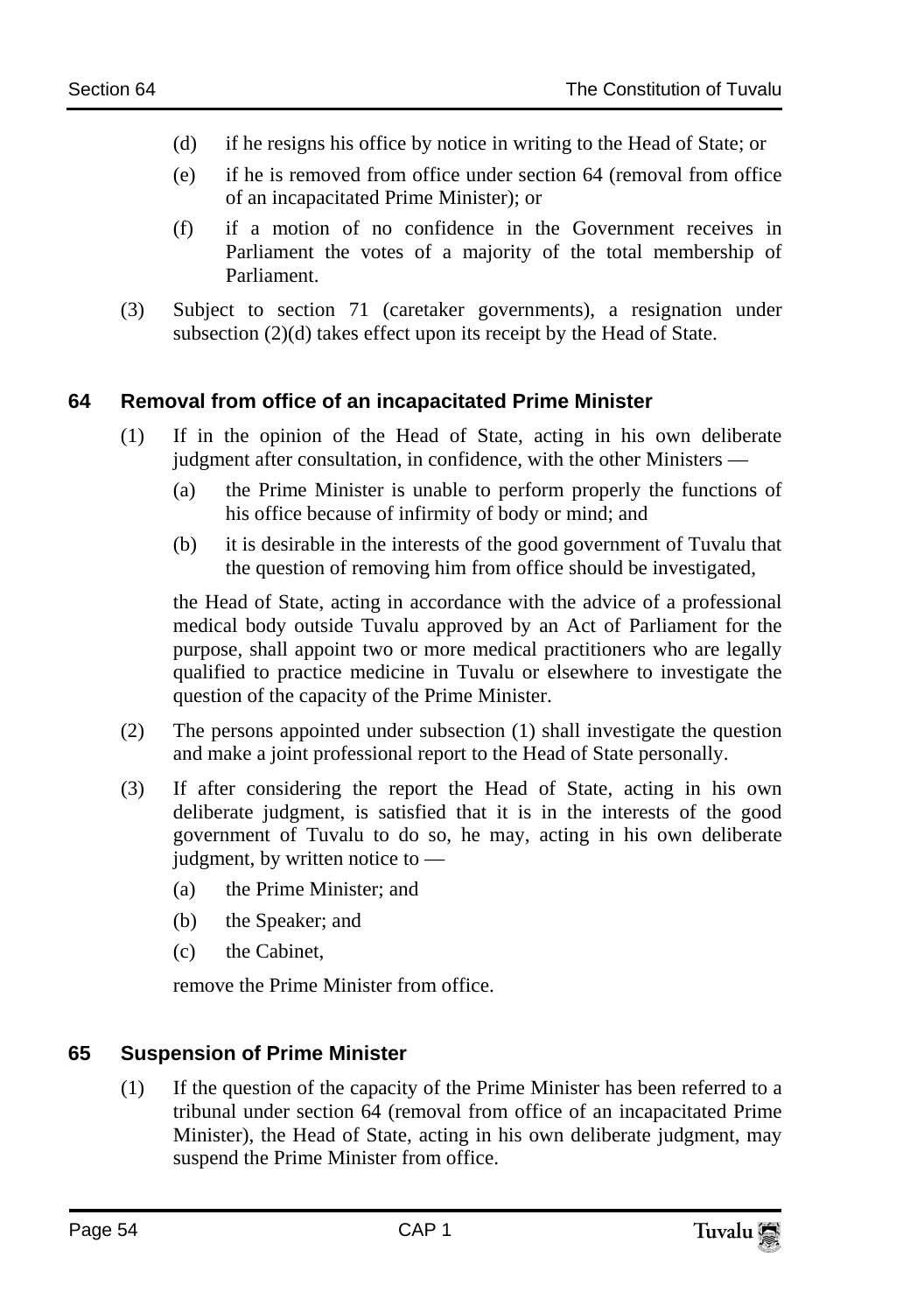- (2) A suspension under subsection  $(1)$ 
	- (a) may be lifted at any time by the Head of State, acting in his own deliberate judgment; and
	- (b) ceases to have effect if the tribunal reports to the Head of State that the Prime Minister is able to perform properly the functions of his office.
- (3) A suspension under this section takes effect without loss of remuneration or other entitlements.

#### **66 Effect of removal or suspension of Prime Minister**

His removal under section 64 (removal from office of an incapacitated Prime Minister), or his suspension under section 65 (suspension of Prime Minister), does not affect the position of the Prime Minister as a member of Parliament.

#### **67 The other Ministers**

- (1) The Ministers other than the Prime Minister shall be appointed by the Head of State, acting in accordance with the advice of the Prime Minister.
- (2) The office of a Minister other than the Prime Minister becomes vacant
	- (a) on death; or
	- (b) when a new election to the office of Prime Minister is completed; or
	- (c) if the Minister ceases to be a member of Parliament for any reason other than the dissolution of Parliament; or
	- (d) subject to subsection (3), if the Minister resigns his office by notice in writing to the Head of State; or
	- (e) if the Minister is removed from office by the Head of State, acting in accordance with the advice of the Prime Minister; or
	- (f) in the circumstances set out in section  $63(2)(f)$  (which relates to votes of no confidence in Government).
- (3) A resignation under subsection  $(2)(d)$  takes effect on the date on which it is received by the Head of State.

## **68 Acting Prime Minister**

- (1) This section applies when the Prime Minister is
	- (a) absent from Tuvalu; or
	- (b) for any other reason unable to perform the functions of his office.

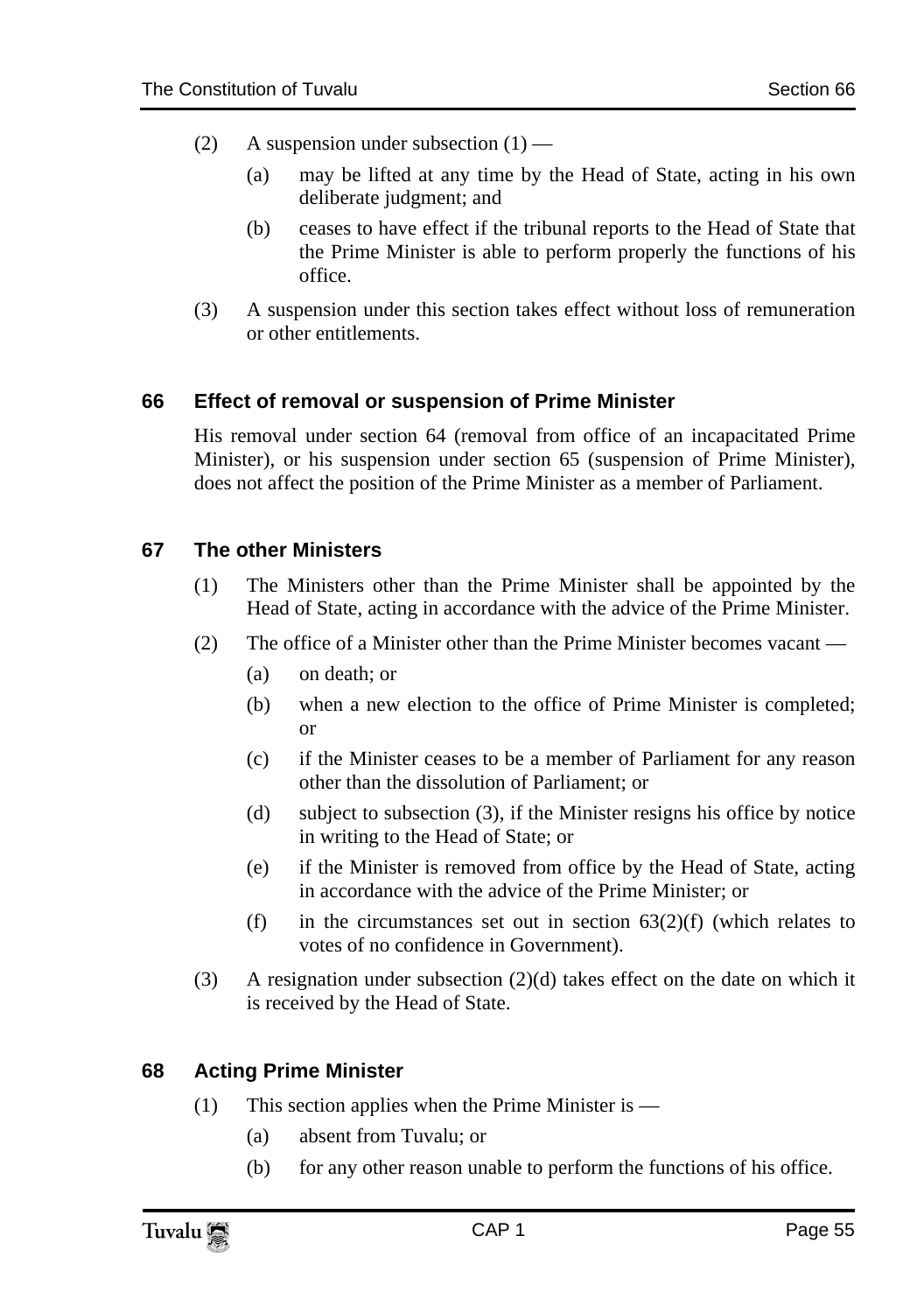- (2) Subject to subsection (3), in a case to which subsection (1) applies until the Prime Minister returns to Tuvalu or is again able to perform the functions of his office the Deputy Prime Minister, (if any) shall perform those functions.
- $(3)$  If
	- (a) there is no office of Deputy Prime Minister; or
	- (b) there is a vacancy in the office of Deputy Prime Minister; or
	- (c) the Deputy Prime Minister is absent from Tuvalu; or
	- (d) the Deputy Prime Minister is for any other reason unable to perform the functions of the Prime Minister,

a Minister appointed by the Head of State, acting in accordance with the advice of the Prime Minister, shall perform the functions of the Prime **Minister** 

## **69 Acting Ministers**

- $(1)$  When—
	- (a) subject to section 71 (caretaker governments), the office of a Minister other than the Prime Minister is vacant; or
	- (b) a Minister other than the Prime Minister is
		- (i) absent from Tuvalu; or
		- (ii) for any other reason unable to perform the functions of his office,
		- the Head of State, acting in accordance with the advice of the Prime Minister, may appoint another member of Parliament to perform temporarily the functions of the Minister.
- (2) The provisions of section 62(6) (which relates to the appointment of former members of Parliament as Ministers) apply to an appointment under this section in the same way as they apply to other appointments.

## **70 Conditions of acting appointments to Ministerial offices**

No question whether the need for —

- (a) the performance of any function of the Prime Minister by another Minister in accordance with section 68 (acting Prime Minister); or
- (b) the appointment of a person to perform temporarily the functions of a Minister in accordance with section 69 (acting Ministers),

has arisen, or has ceased, shall be considered in any court.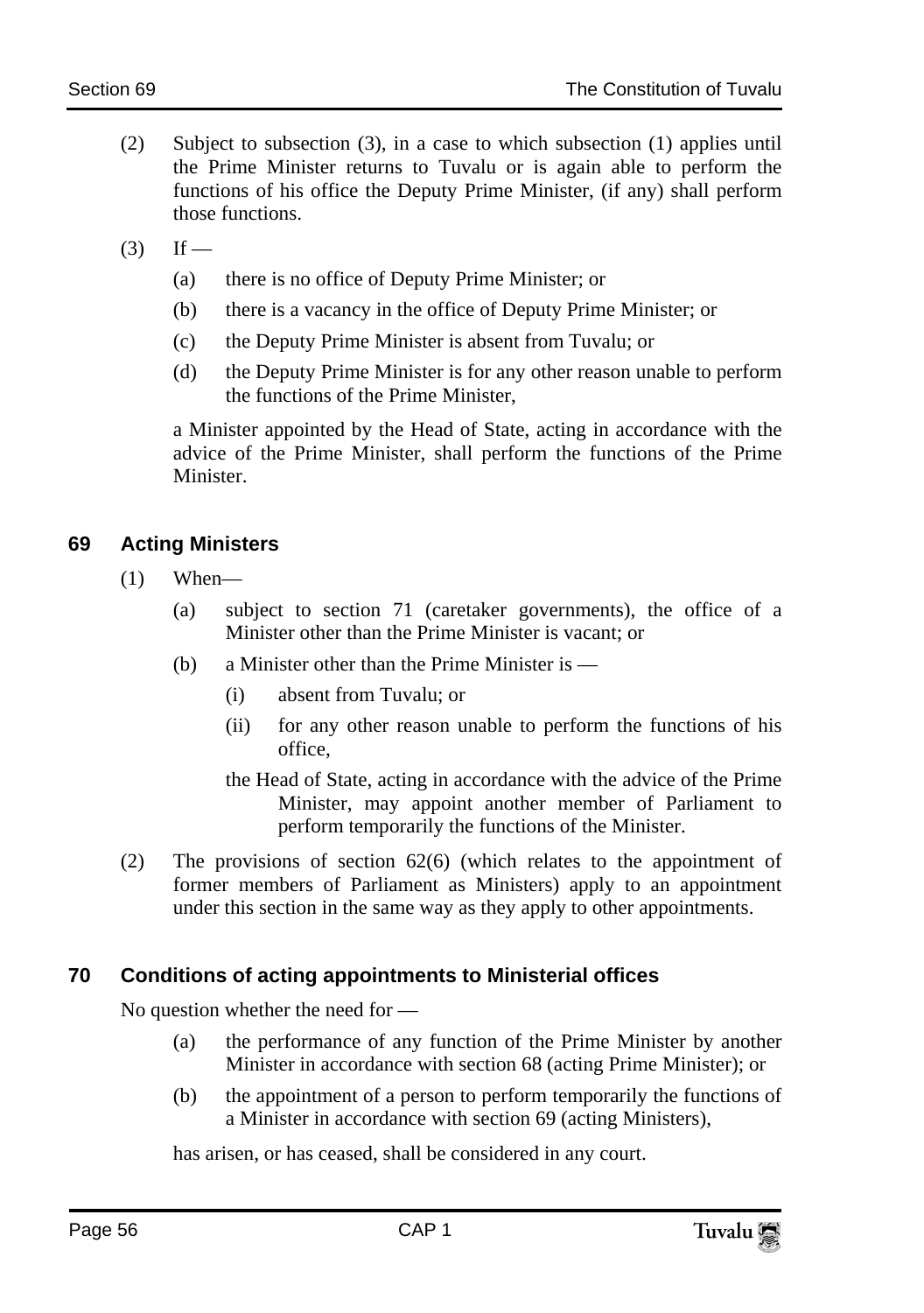#### **71 Caretaker governments**

- (1) Notwithstanding anything in this Part other than this section, in the event of a vacancy in the office of Prime Minister the Cabinet in office immediately before the occurrence of the vacancy continues in office as a caretaker government until a new election of a Prime Minister is completed.
- (2) If the Prime Minister
	- (a) dies; or
	- (b) ceases to be a member of Parliament for any reason other than the dissolution of Parliament; or
	- (c) is removed from office under section 64 (removal from office of an incapacitated Prime Minister),

then subsections (4)-(7) apply.

- (3) If the Prime Minister resigns under section  $63(2)(d)$  (which relates to the resignation of the Prime Minister) and indicates in his notice of resignation that he wishes it to become effective immediately, then subsections (4)-(7) apply.
- (4) Subject to subsection (5), in a case to which subsection (2) or (3) applies the Deputy Prime Minister shall perform the functions of the Prime Minister.
- $(5)$  If
	- (a) there is no office of Deputy Prime Minister; or
	- (b) subject to section 69 (acting ministers), there is a vacancy in the office of Deputy Prime Minister; or
	- (c) the Deputy Prime Minister is absent from Tuvalu; or
	- (d) the Deputy Prime Minister is for any other reason unable to perform the functions of the Prime Minister,

a Minister appointed by the Head of State, acting in his own deliberate judgment after consultation, in confidence, with the other Ministers, shall perform the functions of the Prime Minister.

- (6) The provisions of section 62(6) (which relates to the appointment of former members of Parliament to be Ministers) apply in respect of a caretaker government holding office under this section.
- (7) A caretaker government goes out of office when a new election to the office of Prime Minister is completed.

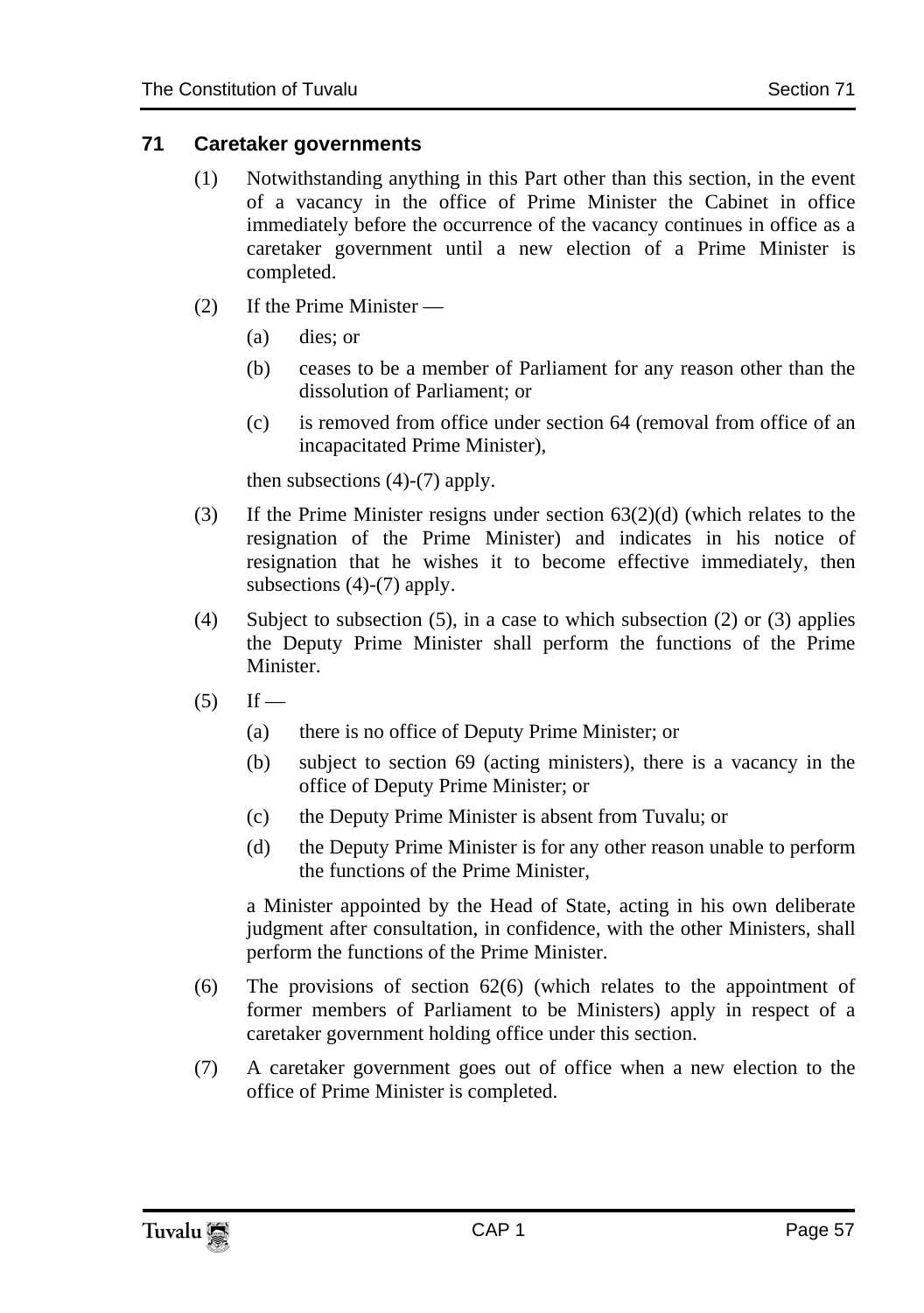#### **72 Oaths and affirmations by Ministers**

Before entering upon the duties of his office, the Prime Minister and any other Minister shall take an oath, or make an affirmation, of allegiance, and take an oath, or make an affirmation, of office, in the forms respectively set out in Schedule 4 (Oaths and Affirmations).

## DIVISION 3 - THE CABINET

#### **73 Establishment of the Cabinet**

- (1) A Cabinet is established for Tuvalu.
- (2) The Cabinet consists of the Prime Minister and all the other Ministers.

#### **74 Functions of the Cabinet**

The Cabinet is collectively responsible to Parliament for the performance of the executive functions of the Government.

#### **75 Assignment of responsibilities to Ministers**

- (1) The Head of State, acting in accordance with the advice of the Prime Minister may —
	- (a) assign to the Prime Minister or to any other Minister responsibility for the conduct of any business of the Government (including responsibility for the administration of any Ministry or office of Government); and
	- (b) from time to time re-assign any such responsibility either on a substantive basis or on an acting basis.
- (2) Except as provided by or under an Act of Parliament
	- (a) all Ministries, offices and functions of Government shall be the responsibility of the Prime Minister or another Minister; and
	- (b) the Prime Minister is responsible for any function of Government that is not specifically assigned under this section.

## **76 Proceedings in Cabinet**

(1) Meetings of the Cabinet shall be summoned by the Prime Minister or Minister appointed to act as Prime Minister.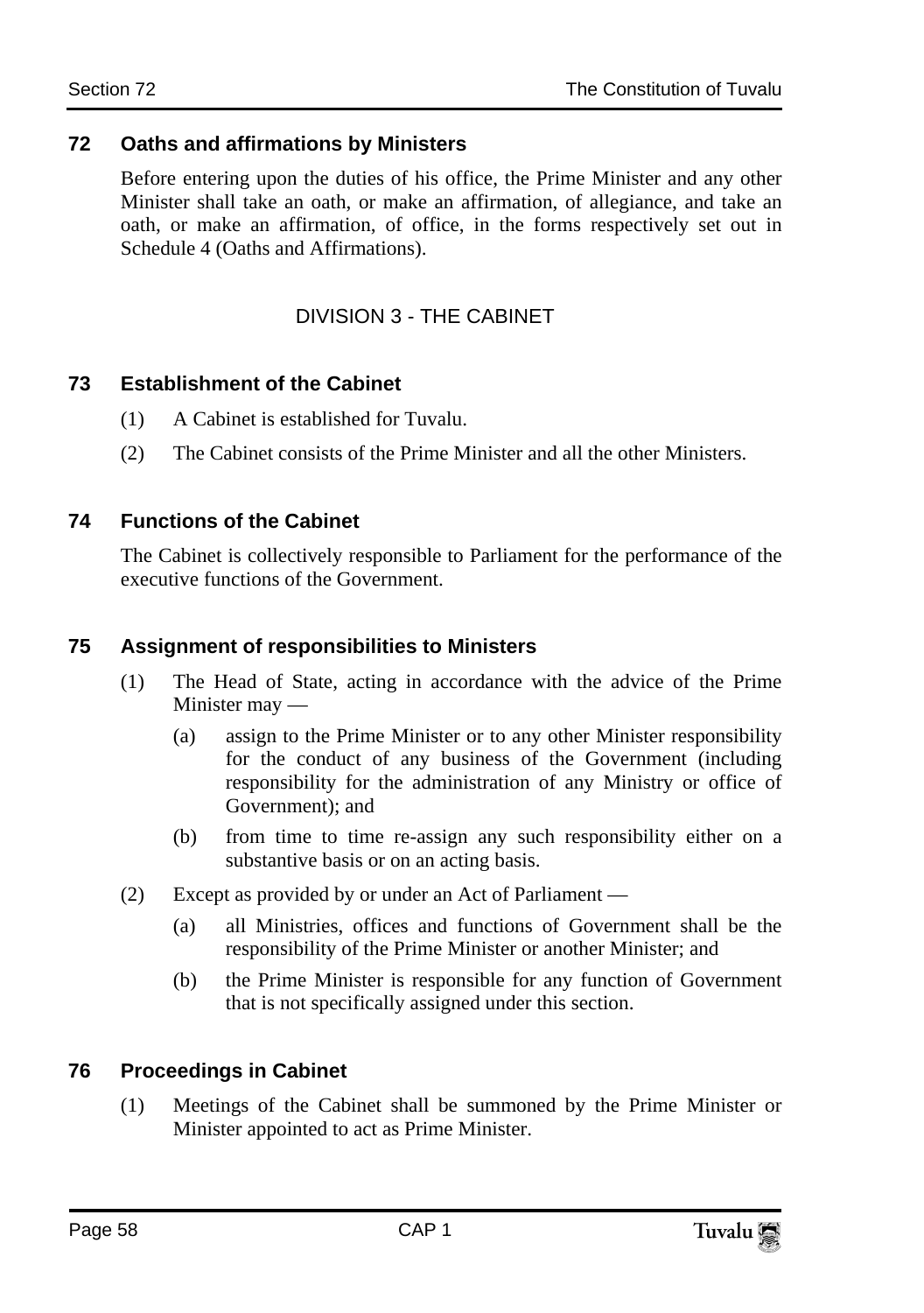- (2) The Prime Minister shall, as far as practicable, attend and preside at all meetings of the Cabinet, and in his absence —
	- (a) if there is an office of Deputy Prime Minister and the Deputy Prime Minister is present - the Deputy Prime Minister shall preside; and
	- (b) in any other case- a Minister chosen by the Ministers present shall preside.
- (3) Subject to this subsection, the quorum for a meeting of the Cabinet is a majority of the total membership, but if the members of the Cabinet present at a meeting certify to the Head of State that —
	- (a) it is not practicable for a full quorum to be present; and
	- (b) a matter requiring decision is too urgent to wait for the availability of a full quorum,

the number of members actually present is a quorum for that meeting.

- (4) Subject to the requirement of a quorum in accordance with subsection  $(3)$  —
	- (a) the Cabinet may conduct any business even if there is a vacancy in its membership; and
	- (b) proceedings in Cabinet are valid even if a person who was not entitled to do so took part in those proceedings.
- (5) Subject to any directions of the Cabinet, the Prime Minister or Minister appointed to act as Prime Minister, shall decide what business is to be considered at a meeting of the Cabinet.

## **77 Validity of executive acts**

- (1) The succeeding provisions of this section are subject to any Act of Parliament.
- (2) Except as authorized by the Cabinet, or as otherwise required or permitted by an Act of Parliament, the business and proceedings of the Cabinet shall be kept secret.
- (3) No question whether any procedures prescribed for the Cabinet have been, or are being, complied with shall be considered in any court.
- (4) Subject to subsection (5), no act of the Prime Minister or of any other Minister is open to any challenge on the ground that he was not authorized to perform it if any Minister (whether or not specifically named) was so authorized to do so.
- (5) Subsection (4) does not apply in relation to a function that is specifically conferred on the Prime Minister.

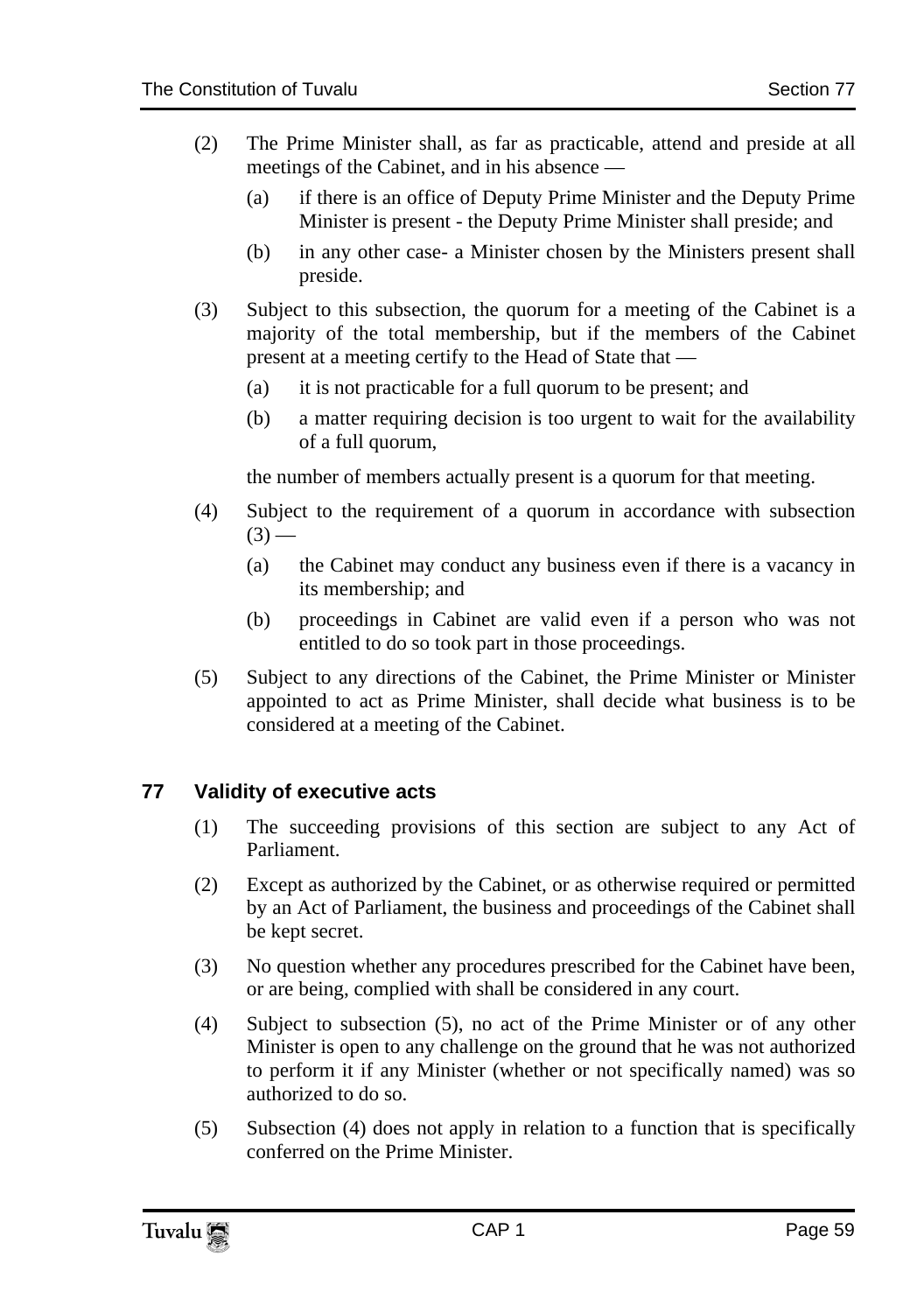DIVISION 4 - OFFICERS ASSOCIATED WITH THE CABINET

#### **78 The Secretary to Government**

- (1) An office of Secretary to Government is established as an office in the Public Service.
- (2) The Secretary to Government shall be appointed in accordance with section  $159(3)(a)$  (which relates to the appointment of the Secretary to Government).
- (3) Unless he has been excused by or under the authority of the Prime Minister, the Secretary to Government shall attend all meetings of the Cabinet.
- (4) The Secretary to Government is responsible, in accordance with such instructions as are given to him by the Cabinet, for co-ordinating the work of all Ministries and offices of Government, and has such other functions as are prescribed or as are directed by the Cabinet or the Prime Minister.
- (5) On receipt of a written notice of resignation from the Secretary to Government, the Prime Minister shall advise the Public Service Commission and submit the resignation to the Head of State for approval, which, subject to any other law, shall take effect on the date specified.

## **79 The Attorney-General**

- (1) An office of Attorney-General for Tuvalu is established as an office in the Public Service.
- (2) The Attorney-General shall be appointed in accordance with section 159(4)(a) (which relates to the appointment of the Attorney-General).
- (3) The Attorney-General is the principal legal adviser to the Government, and has such other functions as are prescribed.
- (4) A person is not qualified to hold or to act in the office of Attorney-General unless he is entitled to practise before the High Court.
- (5) Unless he is excused by or under the authority of Parliament, the Attorney-General —
	- (a) shall attend all meetings of Parliament; and
	- (b) may take part, in accordance with the Rules of Procedure of Parliament, in the proceedings of Parliament and committees of Parliament (but without a vote).
- (6) Unless he is excused by or under the authority of the Prime Minister, the Attorney-General shall attend all meetings of the Cabinet.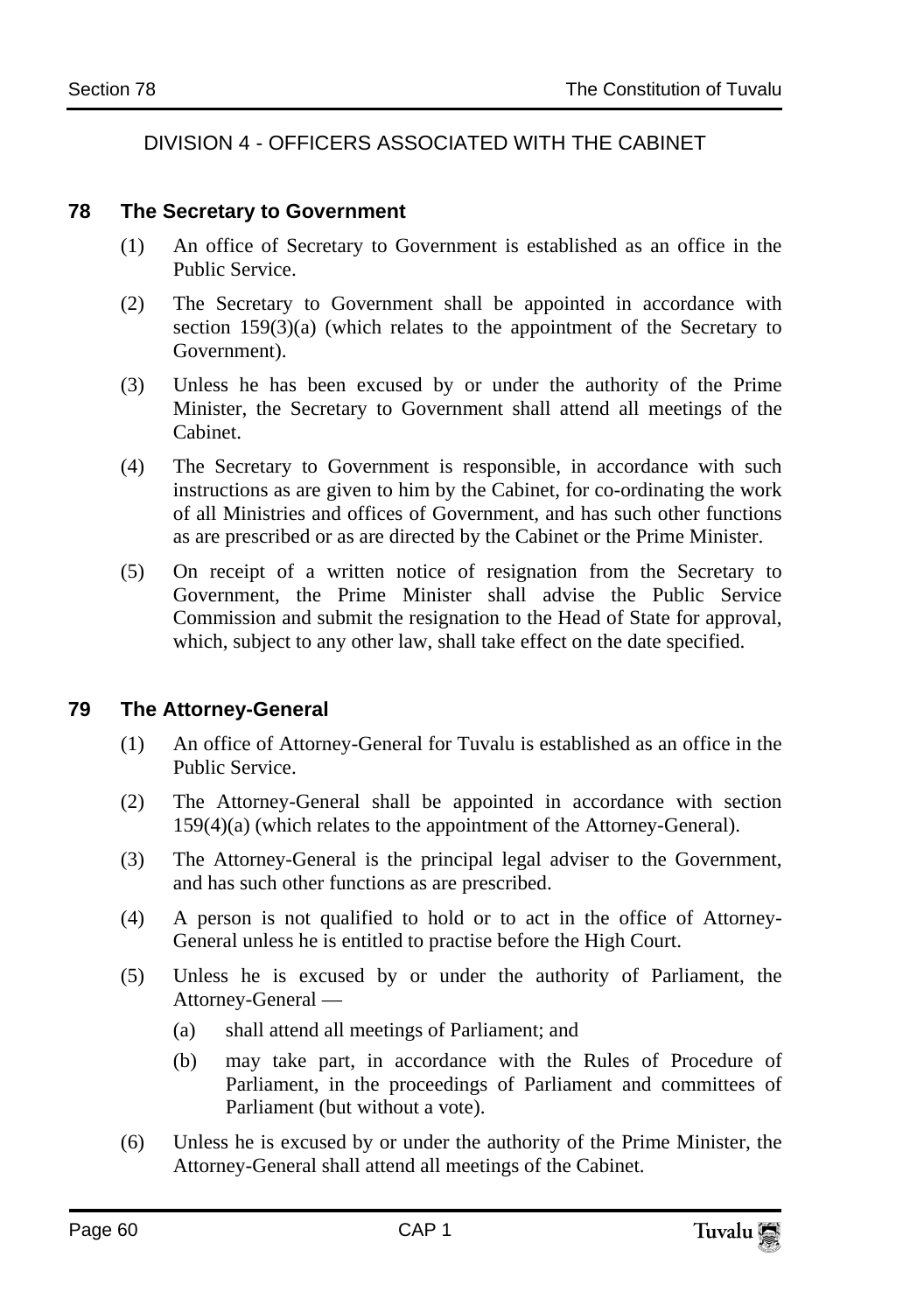- (7) Subject to the succeeding provisions of this section, in any case where he considers it desirable to do so the Attorney-General may —
	- (a) take criminal proceedings against any person before a court (other than a court-martial or other military tribunal) in respect of an offence; or
	- (b) take over and continue any criminal proceedings referred to in paragraph (a) that have been taken by any other person or authority; or
	- (c) discontinue, at any stage before judgment is given, any criminal proceedings referred to in paragraph (a) that have been taken by him or by any other person or authority.
- (8) Subject to any Act of Parliament, the functions of the Attorney-General may be performed —
	- (a) in person; or
	- (b) through officers responsible to him, acting in accordance with his general or specific instructions,

and references to the Attorney-General include references to officers so acting.

- (9) Where any person or authority other than the Attorney-General has taken any criminal proceedings, nothing in this section prevents the withdrawal, in accordance with law, of those proceedings by any person or authority except where those proceedings have been taken over by the Attorney-General.
- (10) Subject to subsections (8) and (9), the powers conferred on the Attorney-General by subsection  $(7)(b)$  and  $(c)$  are vested in him to the exclusion of any other person or authority.
- (11) Subject to section 15 (independence) of Schedule 1, in the performance of his functions under subsection (7) the Attorney-General is not subject to the direction or control of any other person or authority.
- (12) Subject to subsection (13), for the purposes of this section
	- (a) an appeal from a decision in any proceedings; and
	- (b) a case stated or question of law reserved for the purpose of any proceedings,

is part of those proceedings.

- (13) The functions of the Attorney-General under subsection (7)(c) shall not be exercised in relation to —
	- (a) an appeal by a person convicted in any proceedings; or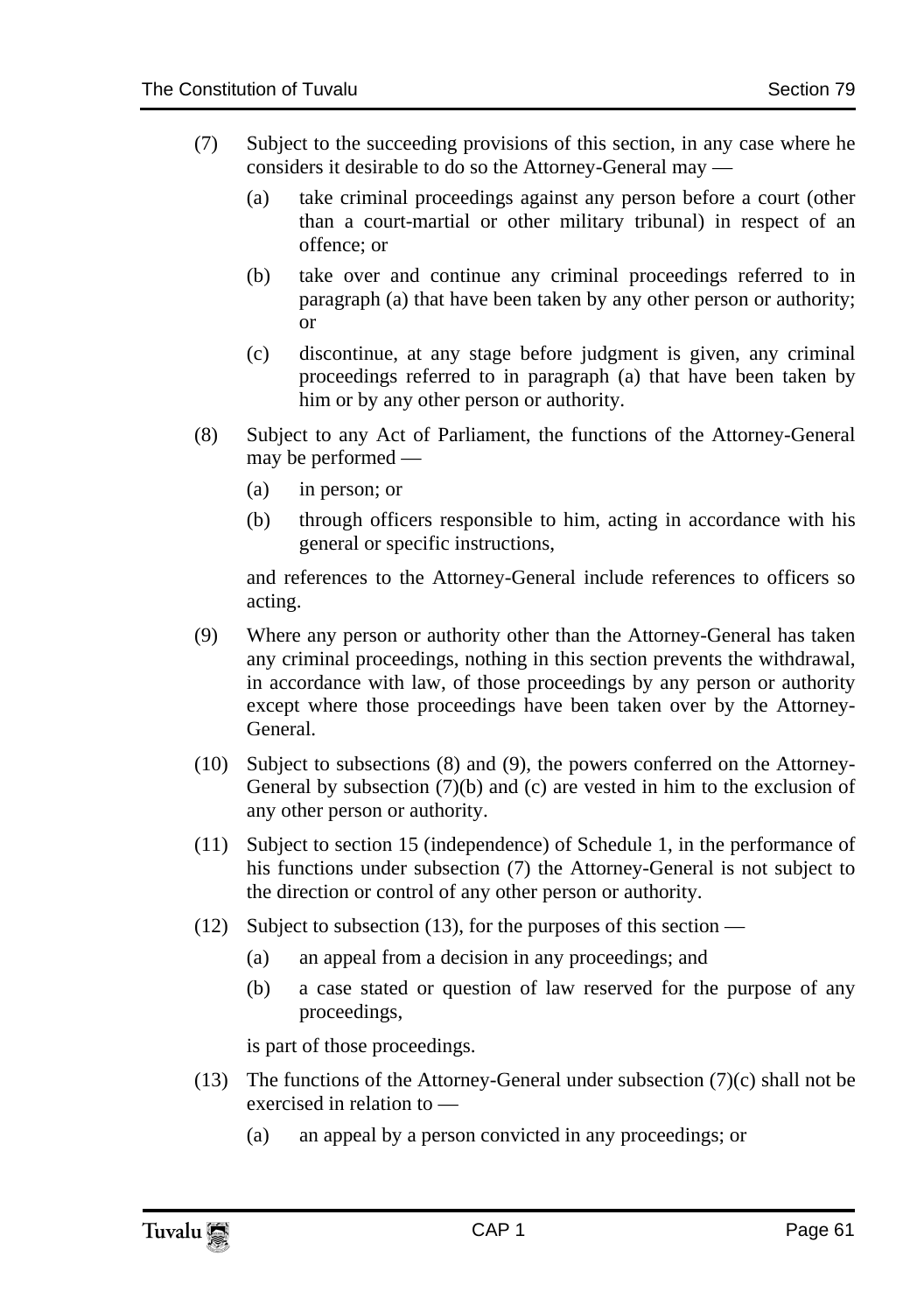- (b) a case stated or question of law reserved at the instance of a person convicted in any proceedings; or
- (c) a judicial review of any proceedings.

## DIVISION 5 - THE POWER OF MERCY

#### **80 Commutation, etc., of sentences**

- (1) The Head of State, acting in accordance with the advice of the Cabinet,  $may$ —
	- (a) grant to a person a pardon, either free or subject to lawful conditions, for an offence; or
	- (b) relieve a person from any disability imposed by this Constitution or by or under an Act of Parliament because of a conviction under, or a contravention of, or a failure to comply with, a law of a country other than Tuvalu; or
	- (c) grant to a person a delay, either indefinite or for a specified period, in the enforcement of any penalty imposed on that person for an offence; or
	- (d) substitute a less severe form of punishment for any punishment imposed on a person for an offence; or
	- (e) remit the whole or part of
		- (i) any punishment imposed on a person for an offence; or
		- (ii) any penalty, fine or forfeiture otherwise due to the Government on account of an offence.
- (2) In any case in which the power of mercy is exercised in accordance with subsection (1), the Prime Minister shall present to Parliament —
	- (a) if the power is exercised during a meeting of Parliament during that meeting; or
	- (b) if the power is exercised at any other time during the next meeting of Parliament,

a statement giving details of the exercise of the power and of the reasons for it.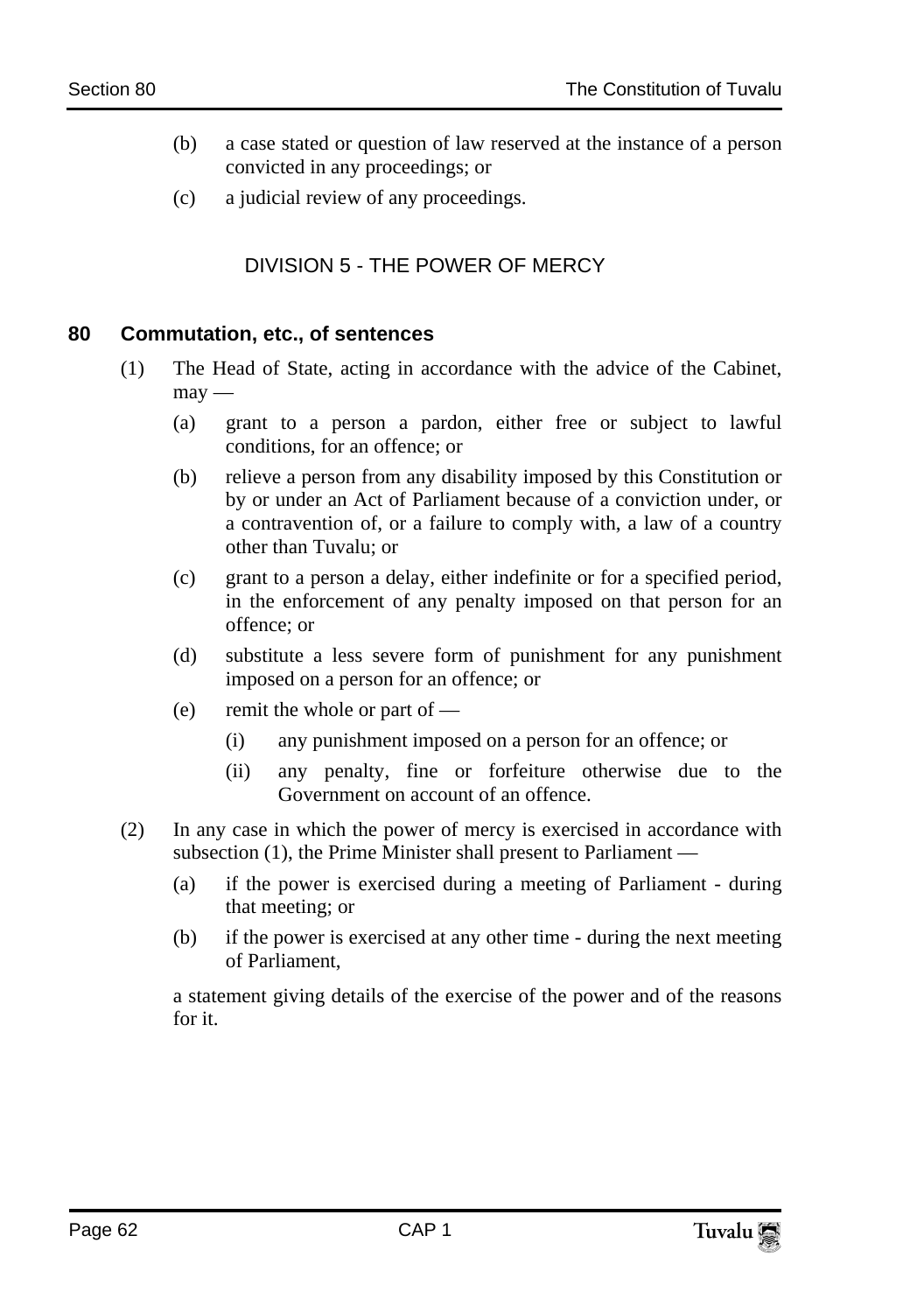# **PART VI**

# PARLIAMENT AND LAW-MAKING

## DIVISION 1 - PARLIAMENT

#### **81 Establishment of Parliament**

A Parliament is established for Tuvalu.

#### **82 Composition of Parliament**

- (1) Subject to subsection (3), Parliament shall consist of such number of members as is fixed by or under an Act of Parliament and a Bill for an Act to amend the number of members so fixed shall not be passed by Parliament unless it is supported at its Third Reading by the votes of not less than two-thirds of the members of Parliament.
- (2) The members shall be directly elected in accordance with this Constitution and, subject to this Constitution, in accordance with an Act of Parliament.
- (3) The number of members of Parliament shall not be less than twelve.
- (4) For the purpose of the election of the members of Parliament, electoral districts shall be established, having —
	- (a) such boundaries; and
	- (b) such number of elected representatives,

as are prescribed by or under an Act of Parliament.

(5) Nothing in this Constitution prevents an Act of Parliament from making special provision for the representation of a part of Tuvalu with special electoral problems, or related problems.

## **83 Principles of electoral apportionment**

- (1) This section does not affect the operation of section 82(5) (which relates to special electoral provisions for particular parts of Tuvalu.)
- (2) Subject to subsection (1), a Bill for an Act for the purposes of section 82 (composition of Parliament) shall, so far as practicable, be based on the principle that each member of Parliament should represent approximately the same number of electors, but in the circumstances of Tuvalu account must also be taken of —
	- (a) geographical features; and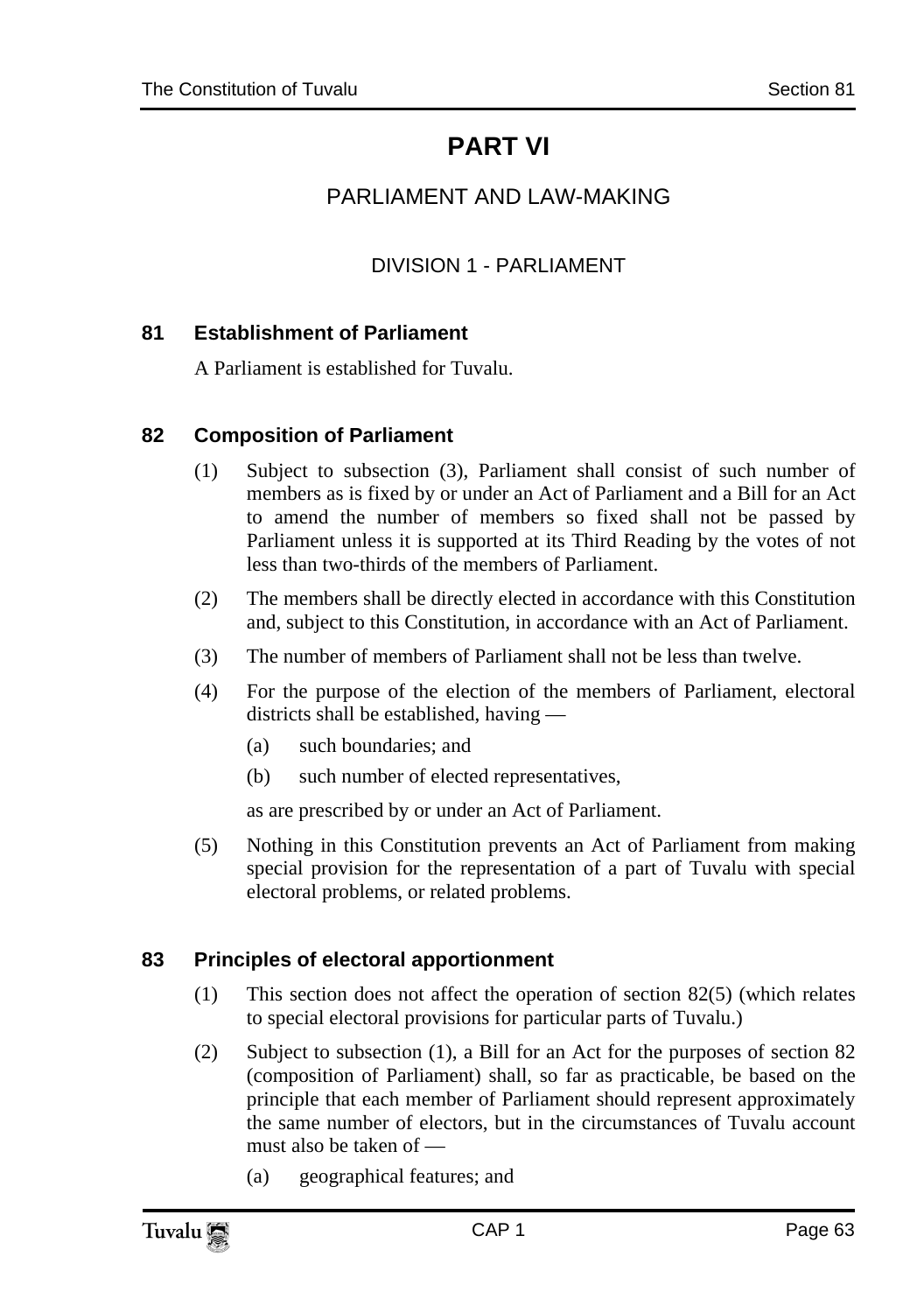- (b) interests or relationships of any kind that various areas
	- (i) may have in common; or
	- (ii) may not have in common; and
- (c) the boundaries of existing administrative and traditional areas; and
- (d) means of communication; and
- (e) density and mobility of population; and
- (f) such other factors as are prescribed by an Act of Parliament for the purpose.

#### DIVISION 2 - THE LAW-MAKING POWER

#### **84 Vesting of the law-making power**

Subject to this Constitution, Parliament may make laws, not inconsistent with this Constitution, including —

- (a) laws having effect outside Tuvalu; and
- (b) laws having retrospective effect; and
- (c) laws providing for all matters that are necessary or convenient to be prescribed —
	- (i) for carrying out or giving effect to this Constitution; or
	- (ii) for defining or detailing, or for further defining or detailing, any matter in this Constitution.

#### **85 Delegated legislation**

Acts of Parliament may provide —

- (a) for the delegation to any person or authority other than Parliament of power to make regulations and other subsidiary laws; and
- (b) for the control of the use of any power delegated under paragraph  $(a)$ , whether —
	- (i) by means of a requirement of approval; or
	- (ii) by means of a power to disallow,

or in some other prescribed way.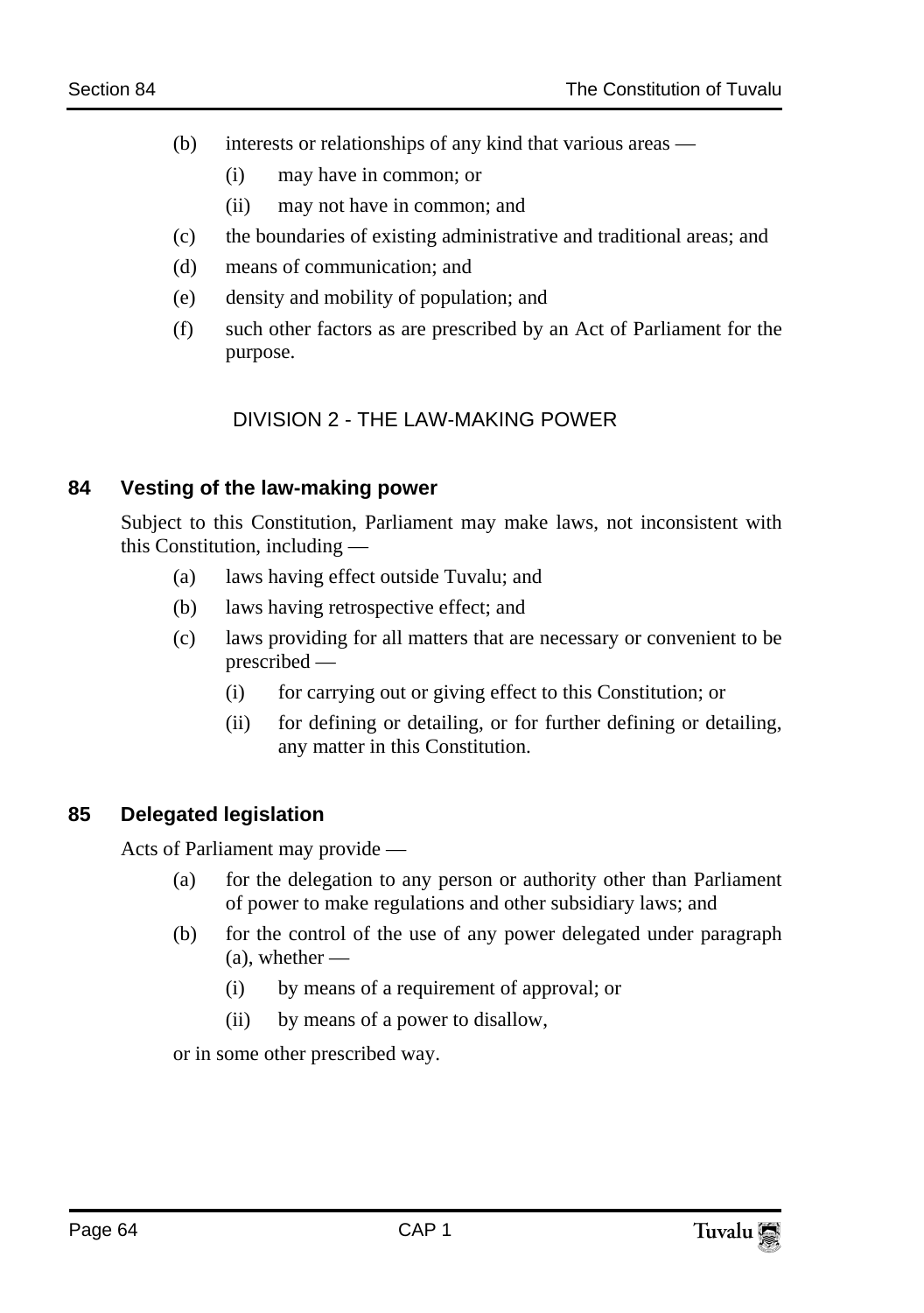#### **86 Manner of exercise of the law-making power.**

- (1) The power of Parliament to make laws shall be exercised by means of Bills passed, in accordance with section 111 (procedure on Bills, etc.), by Parliament and assented to by the Head of State.
- (2) When a Bill is presented to the Head of State for assent the Head of State shall promptly assent to it.
- (3) A Bill that has been assented to is an Act of Parliament.

## DIVISION 3 - MEMBERSHIP OF PARLIAMENT

#### **87 Nature of elections**

- (1) Members of Parliament shall be elected under a system of universal, citizen, adult suffrage, in accordance with this Constitution and any law made for the purposes of section 89 (electoral laws).
- (2) All contested elections of members of Parliament shall be held by secret ballot.
- (3) The provisions of subsection (2) shall not be considered to be contravened by a law that makes reasonable provision for assistance in voting to be given, on request, to any person.

## **88 Holding of elections**

- (1) There shall be a general election as soon as practicable after every dissolution of Parliament.
- (2) There shall be a bye-election as soon as practicable after the occurrence of any casual vacancy in the membership of Parliament.

## **89 Electoral laws**

- (1) Subject to this Constitution, an Act of Parliament may make provision for and in relation to Parliamentary elections.
- (2) An Act of Parliament shall make provision for safeguarding the integrity of Parliamentary elections, especially in circumstances to which section 87(3) (special provisions for certain voters) applies.

*Subdivision B - Electors* 

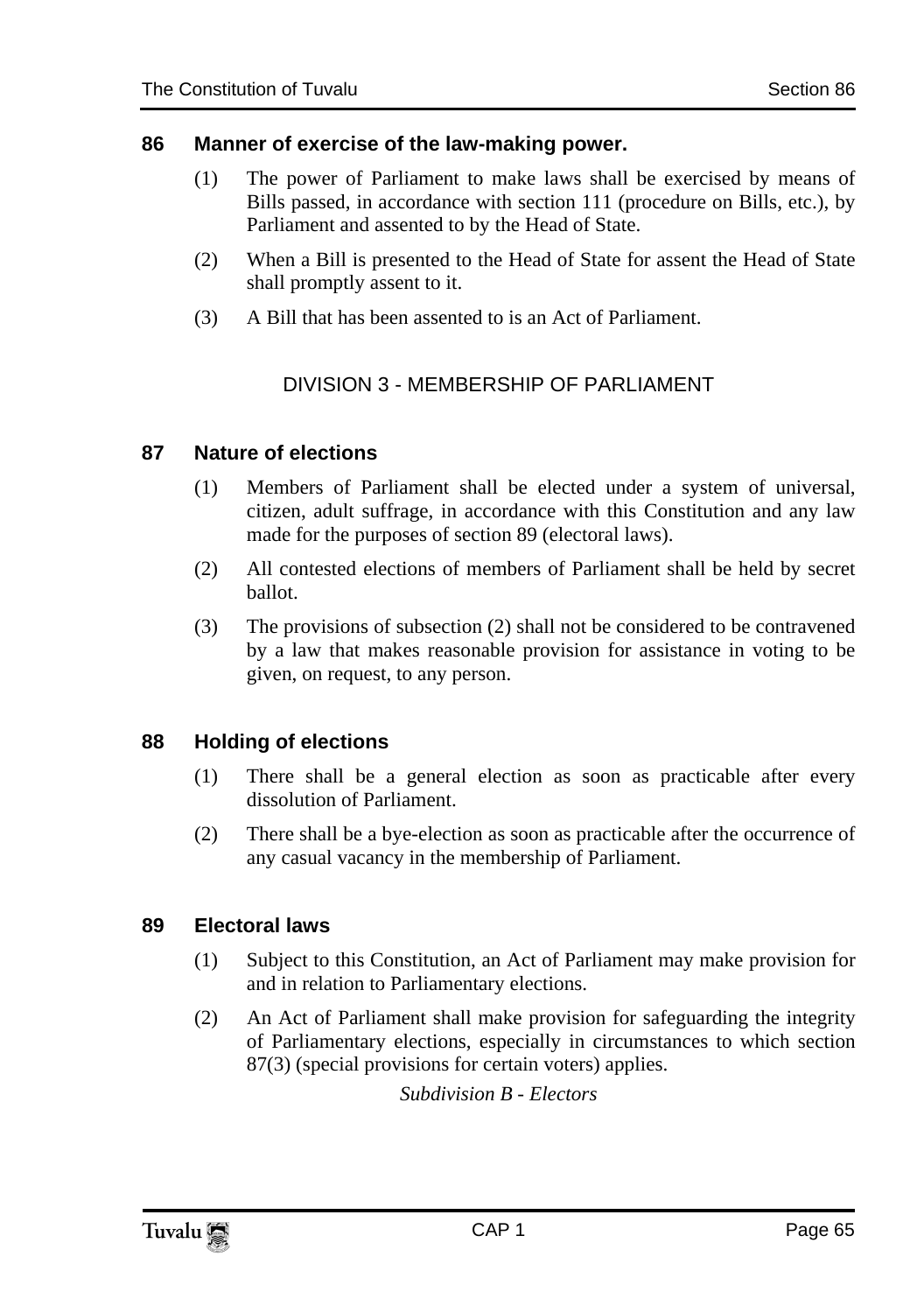#### **90 Right to vote**

- (1) Subject to the succeeding provisions of this section, any person who is registered under an Act of Parliament as an elector for Parliamentary elections in an electoral district is entitled to vote, in such manner as is prescribed, in an election of a member of Parliament for that district.
- (2) An Act of Parliament may prohibit a person from voting in an election  $if -$ 
	- (a) he is an electoral officer within the meaning of the Act; or
	- (b) he has been involved in the commission of an offence in connection with an election.
- (3) A person is not entitled to vote in an election if
	- (a) throughout the hours and on the date or dates fixed for the polling he is under arrest or in prison; or
	- (b) except as prescribed, he is for any reason unable to attend in person at the place and time fixed for the polling.
- (4) A person is not entitled to vote in an election of a member of Parliament for an electoral district if he is not registered as an elector for Parliamentary elections in that district.

#### **91 Qualifications for registration**

- (1) Subject to section 92 (disqualification from registration), a person is entitled to be registered as an elector in Parliamentary elections if, and is not entitled to be registered as such an elector unless —
	- (a) he is a citizen of Tuvalu; and
	- (b) he has attained the age of 18 years; and
	- (c) he satisfies such other requirements (whether as to residence or otherwise) as are prescribed.
- (2) A person is not entitled to be registered as an elector in Parliamentary elections in more than one electoral district at the same time.

#### **92 Disqualification from registration**

- (1) A person is not entitled to be registered as an elector in Parliamentary elections if —
	- (a) subject to section 102 (calculation of sentences) and to subsection (2), he has been sentenced by a court in a Commonwealth country to death or to imprisonment (by whatever name called) for a term exceeding 12 months, and has not received a free pardon; or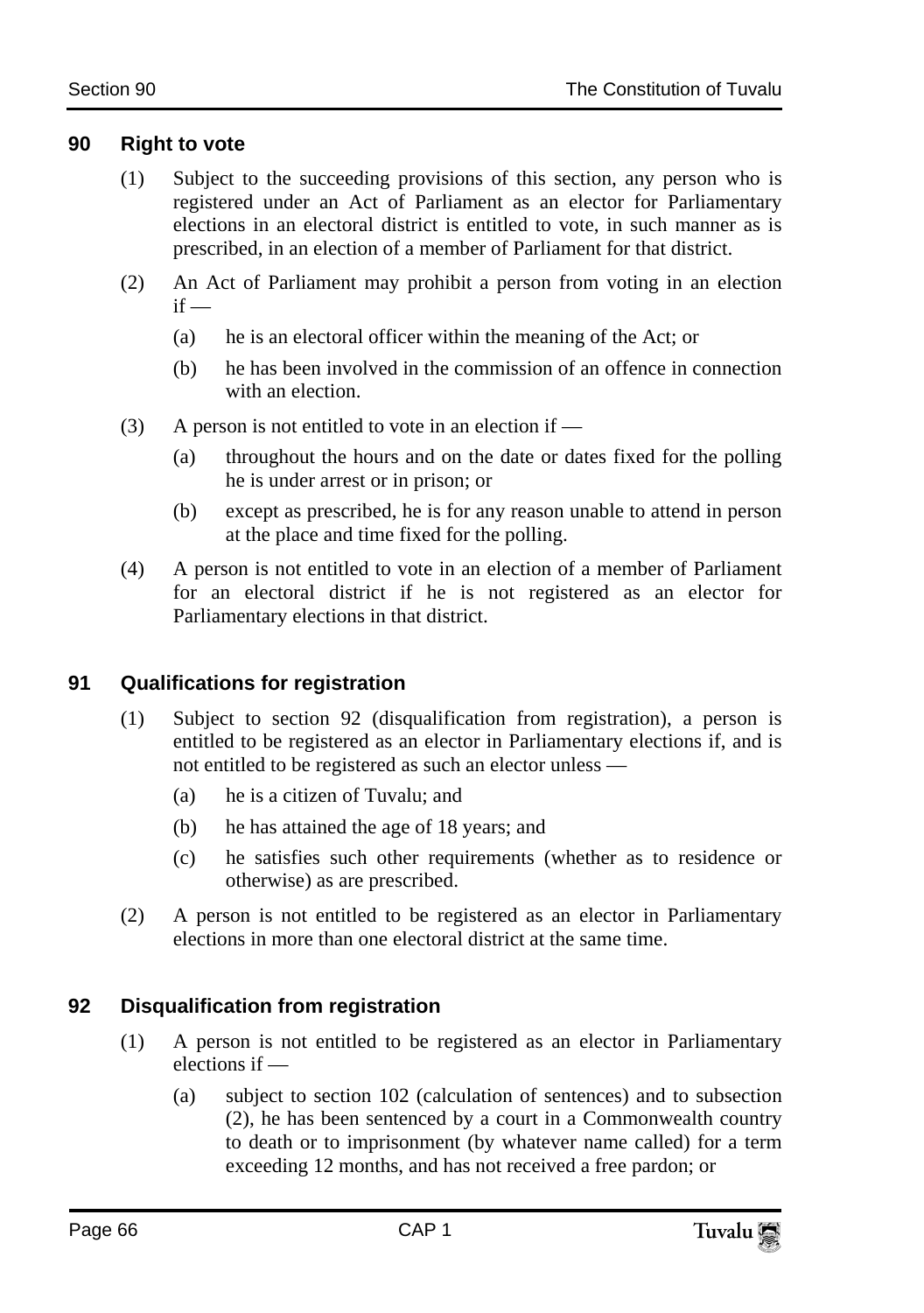- (b) he is certified to be insane, or otherwise adjudged to be of unsound mind, under an Act of Parliament; or
- (c) he is disqualified, under an Act of Parliament relating to offences in connection with elections, from being registered as an elector in Parliamentary elections.
- (2) Subsection (1)(a) does not apply if
	- (a) on appeal or review
		- (i) the conviction is overthrown; or
		- (ii) the sentence is reduced to a sentence of imprisonment for a term not exceeding 12 months, or to some other penalty; or
	- (b) in the case of a sentence of imprisonment (whether it was the original sentence or was substituted on appeal or review) - three years have elapsed since the end of the imprisonment.

*Subdivision C - Candidates* 

#### **93 Candidature**

- $(1)$  A candidate for election to Parliament must be
	- (a) qualified for election as a member of Parliament; and
	- (b) nominated in accordance with an Act of Parliament.
- (2) A member of Parliament is not qualified to be a candidate.

## **94 Qualifications for election**

Subject to section 95 (disqualification from election) a person is qualified to be elected as a member of Parliament if, and is not qualified to be elected as a member of Parliament unless, —

- (a) he is a citizen of Tuvalu; and
- (b) he has attained the age of 21 years.

## **95 Disqualification from election**

- (1) A person is not qualified to be elected as a member of Parliament if  $-$ 
	- (a) subject to Section 102 (calculation of sentences) and to subsection (2), he has been sentenced by a court in a commonwealth country to death or to imprisonment (by whatever name called) for a term exceeding 12 months, and has not received a free pardon, or is serving a prison sentence; or

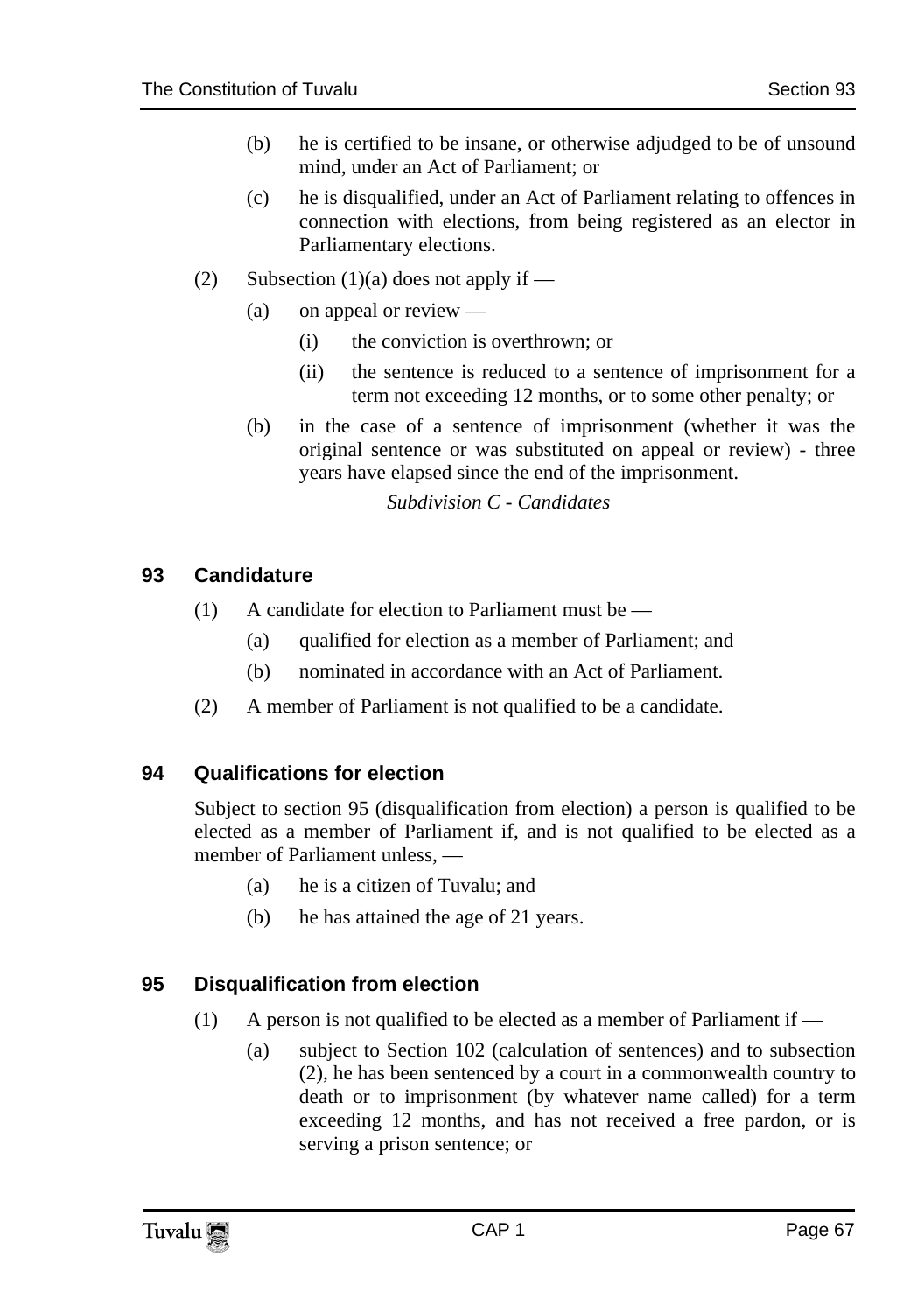- (b) he is certified to be insane, or otherwise adjudged to be of unsound mind, under an Act of Parliament; or
- (c) he is disqualified, under an Act of Parliament relating to offences in connection with elections, from membership of Parliament; or
- (d) he is, by virtue of his own act, under an acknowledgement of allegiance, obedience or adherence to a country other than Tuvalu; or
- (e) he has been adjudged or otherwise declared bankrupt under a law of a Commonwealth country, and has not been discharged; or
- (f) subject to such exceptions as are prescribed, he holds, or is acting in, any office or position in a State Service; or
- (g) he is the Head of State, a Judge of the High Court or a magistrate; or
- (h) he is a member of the Public Service Commission.
- (2) Subsection (l)(a) does not apply if
	- (a) on appeal or review
		- (i) the conviction is overthrown; or
		- (ii) the sentence is reduced to a sentence of imprisonment for a term not exceeding 12 months, or to some penalty other than imprisonment; or
	- (b) in the case of a sentence of imprisonment, whether it was the original sentence or was substituted on appeal or review, three years have elapsed since the end of the imprisonment.

*Subdivision D - Members* 

## **96 Tenure of office**

- (1) The seat of a member of Parliament becomes vacant
	- (a) on death; or
	- (b) on a dissolution of Parliament; or
	- (c) if he is absent from the sittings of Parliament for such period and in such circumstances as are prescribed in the Rules of Procedure of Parliament; or
	- (d) subject to subsection (2), if, not being the Speaker, he resigns his seat by written notice to the Speaker; or
	- (e) subject to subsection (3), if, being the Speaker
		- (i) he announces to Parliament his resignation from his seat; or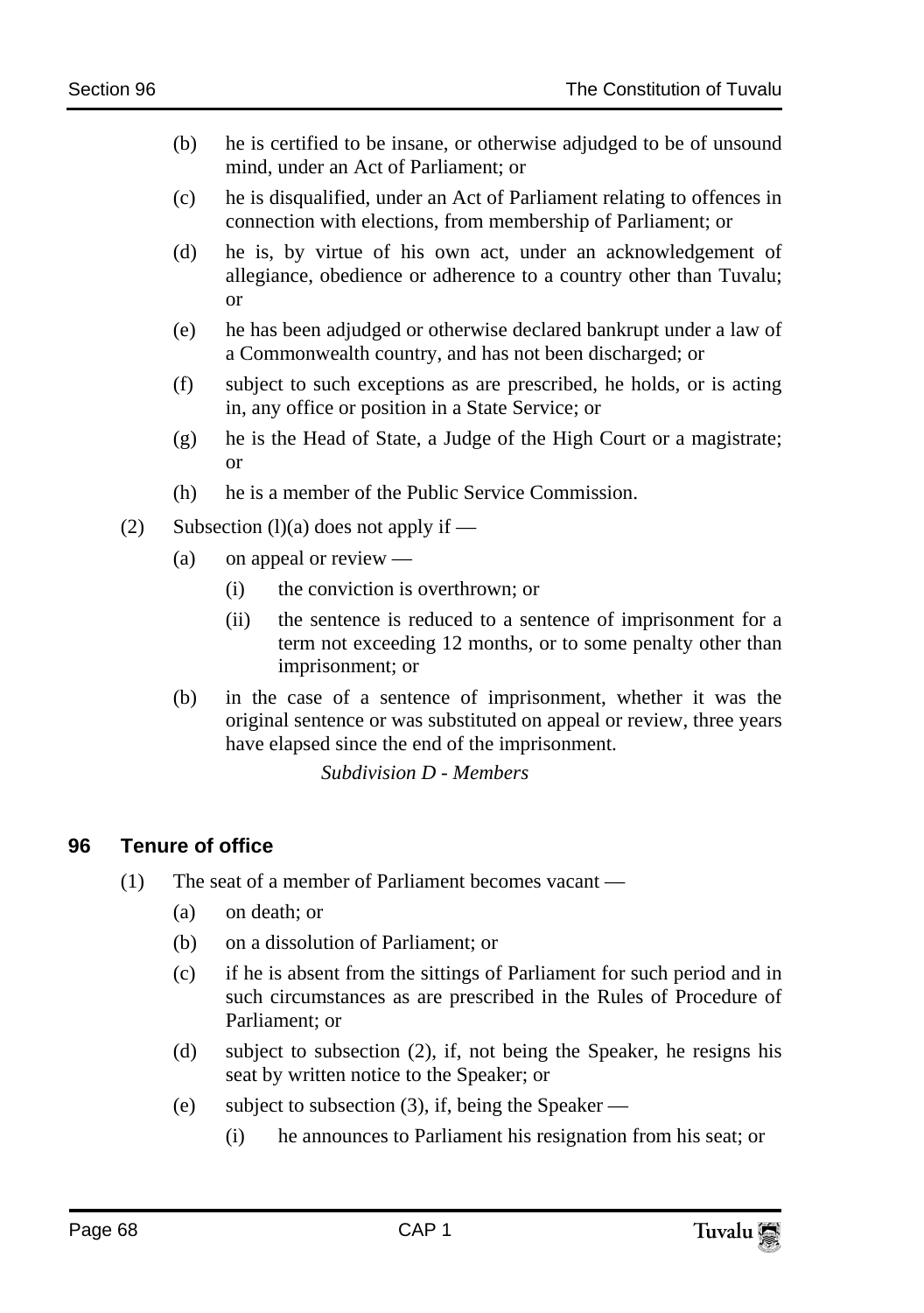- (ii) he resigns his seat by written notice addressed to Parliament and given to the Clerk of Parliament; or
- (f) if he ceases to be qualified for, or becomes disqualified from, election to Parliament under section 94 (qualifications for election) or 95 (disqualification from election); or
- (g) in the circumstances set out in section 97 (disclosure of interest) or 98 (vacation of seat on sentence); or
- (h) if his seat is declared to be vacant under section 99 (recall of incapacitated member); or
- (i) if he becomes the Head of State or a Judge of the High Court.
- (2) A resignation under subsection (1)(d) takes effect on the date on which it is received by the Speaker.
- (3) A resignation under subsection  $(1)(e)$  takes effect on the date on which it  $i<sub>s</sub>$  —
	- (a) announced to Parliament; or
	- (b) received by the Clerk of Parliament,

as the case may be.

## **97 Disclosure of interest**

- (1) An Act of Parliament or the Rules of Procedures of Parliament may make provision requiring a member of Parliament who has an interest in a matter under consideration in Parliament —
	- (a) to disclose his interest; and
	- (b) except with the approval of Parliament, not to take part in any proceedings in Parliament, or in a committee of Parliament, in relation to the matter.
- (2) An Act of Parliament or the Rules of Procedure of Parliament may provide that if a member of Parliament contravenes a provision referred to in subsection (1) his seat becomes vacant.

## **98 Vacation of seat on sentence**

(1) Subject to section 102 (calculation of sentences) and to the succeeding provisions of this section, if a member of Parliament is sentenced by a court in a Commonwealth country to death or to imprisonment (by whatever name called) for a term exceeding 12 months —

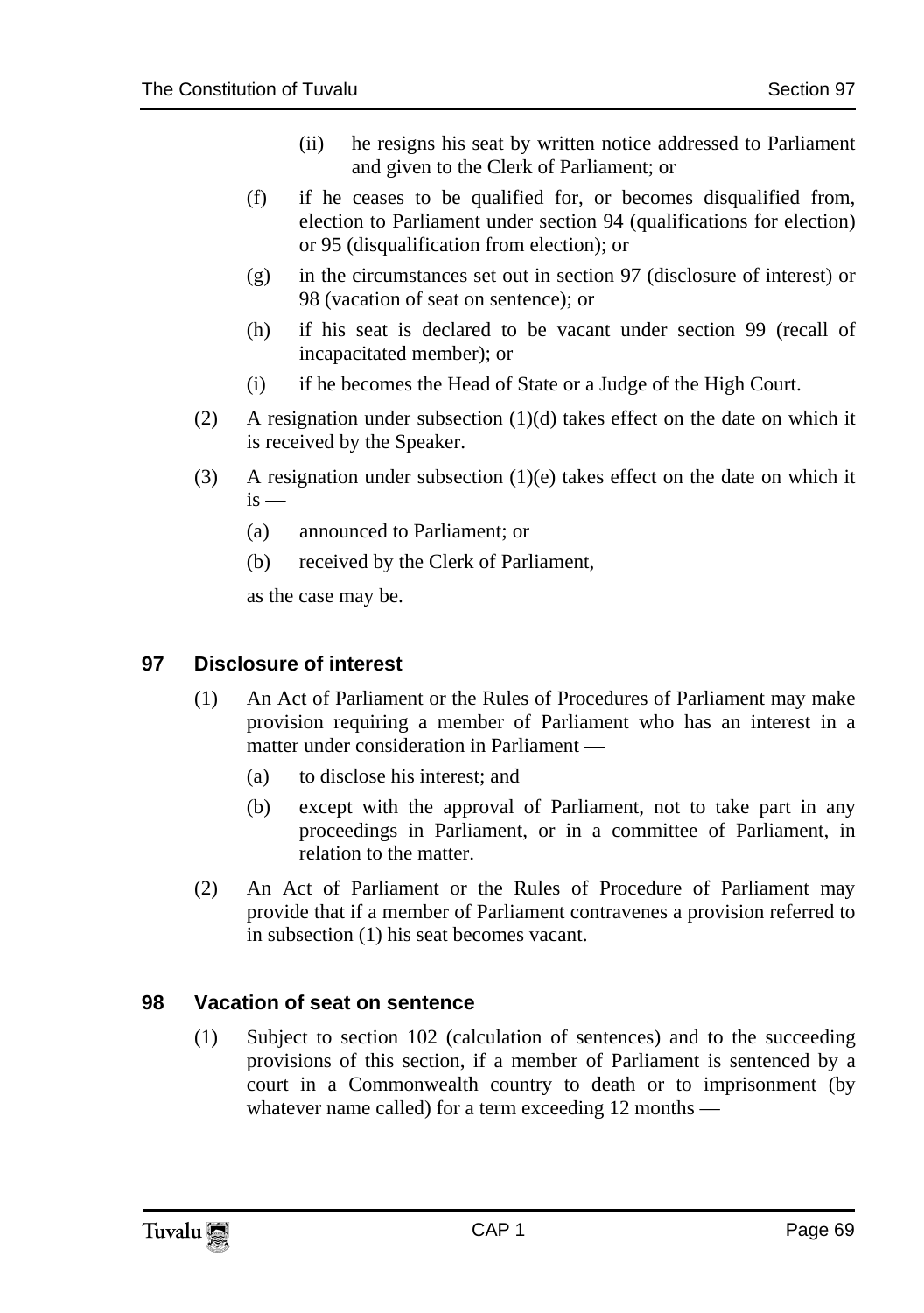- (a) he shall forthwith cease to discharge his functions as a member of Parliament, and shall not attend Parliament as a member of Parliament; and
- (b) his seat becomes vacant at the end of 30 days after the date of sentence.
- (2) The Speaker may, at the request of the member, from time to time extend the period of 30 days referred to in subsection (1)(b) to enable the member to pursue any appeal (judicial or other) in respect of his conviction or sentence, but extensions totalling more than 150 days shall not be granted without the consent of Parliament, signified by resolution.
- (3) If before a member vacates his seat under this section
	- (a) he receives a free pardon; or
	- (b) on appeal or review
		- (i) the conviction is overthrown; or
		- (ii) the sentence is reduced to a sentence of imprisonment for a term not exceeding 12 months, or to some penalty other than imprisonment,

his seat does not become vacant, and he may again discharge his functions as a member.

(4) A reference in this section to functions as a member of Parliament includes a reference to functions performed in any capacity arising out of membership of Parliament (including functions as Speaker or as the Prime Minister or another Minister).

## **99 Recall of incapacitated member**

- (1) If more than 50 percent of the persons who are registered as electors for Parliamentary elections in an electoral district sign a petition to the Head of State stating that a member of Parliament for that district is unable to perform properly the functions of a member because of infirmity of body or mind, the succeeding provisions of this section apply.
- (2) If the Head of State, acting in his own deliberate judgment, is satisfied that —
	- (a) a petition delivered to him complies with subsection (1); and
	- (b) it is desirable in the interests of the good government of Tuvalu that the question of removing the member should be investigated,

the Head of State, acting in accordance with the advice of a professional medical body outside Tuvalu approved by an Act of Parliament for the purpose, shall appoint two or more medical practitioners who are legally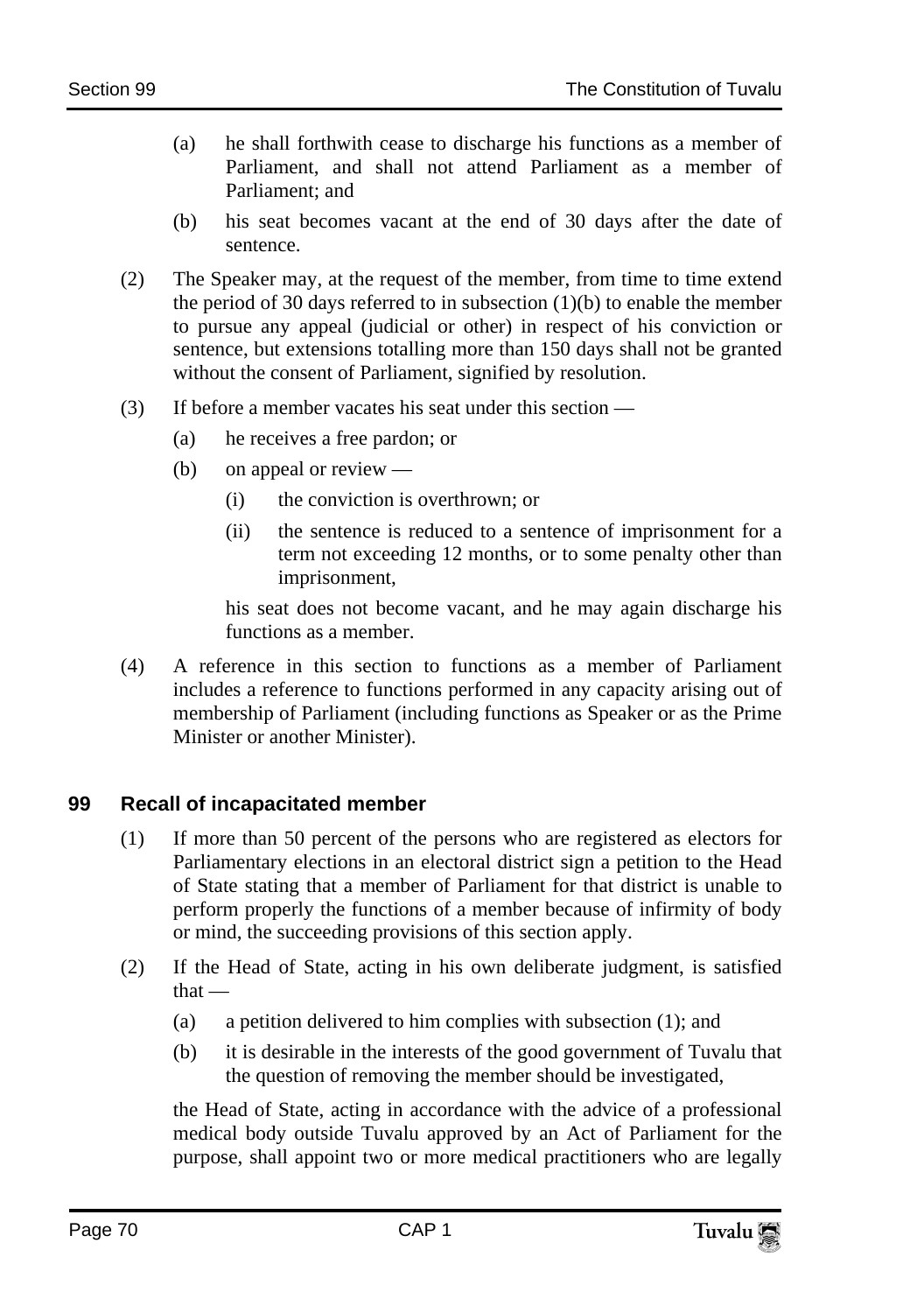qualified to practise medicine either in Tuvalu or elsewhere to investigate the question of the capacity of the member.

- (3) The persons appointed under subsection (2) shall investigate the question and make a joint professional report to the Head of State personally.
- (4) If after considering the report the Head of State, acting in his own deliberate judgment, is satisfied that it is desirable in the interests of the good government of Tuvalu to do so, he shall, acting in his own deliberate judgment, by written notice to —
	- (a) the Speaker; and
	- (b) the member,

declare the seat of the member concerned to be vacant.

*Subdivision E - Miscellaneous* 

## **100 Questions as to membership of Parliament**

- (1) The High Court has jurisdiction to determine, in accordance with law, any question whether —
	- (a) a candidate has been validly elected as a member of Parliament; or
	- (b) a member of Parliament has vacated his seat, or is required by section 98 (vacation of seat on sentence) to cease to perform his functions as a member; or
	- (c) the seat of a member has been declared vacant in accordance with any Act of Parliament or Rules of Procedure of Parliament provided for by section 97 (disclosure of interest); or
	- (d) the seat of a member has been declared vacant in accordance with section 99 (recall of incapacitated member).
- (2) There is no appeal from a decision of the High Court in proceedings under subsection  $(1)$ .

## **101 Sitting, etc., while unqualified**

- (1) A person who sits or votes in Parliament or in a committee of Parliament knowing, or having reasonable grounds for believing, that he is not entitled to do so is liable to a civil penalty not exceeding \$20.00 for each day upon which he so sits or votes.
- (2) A penalty under subsection (1) may be recovered only by civil action in the High Court by the Attorney-General.

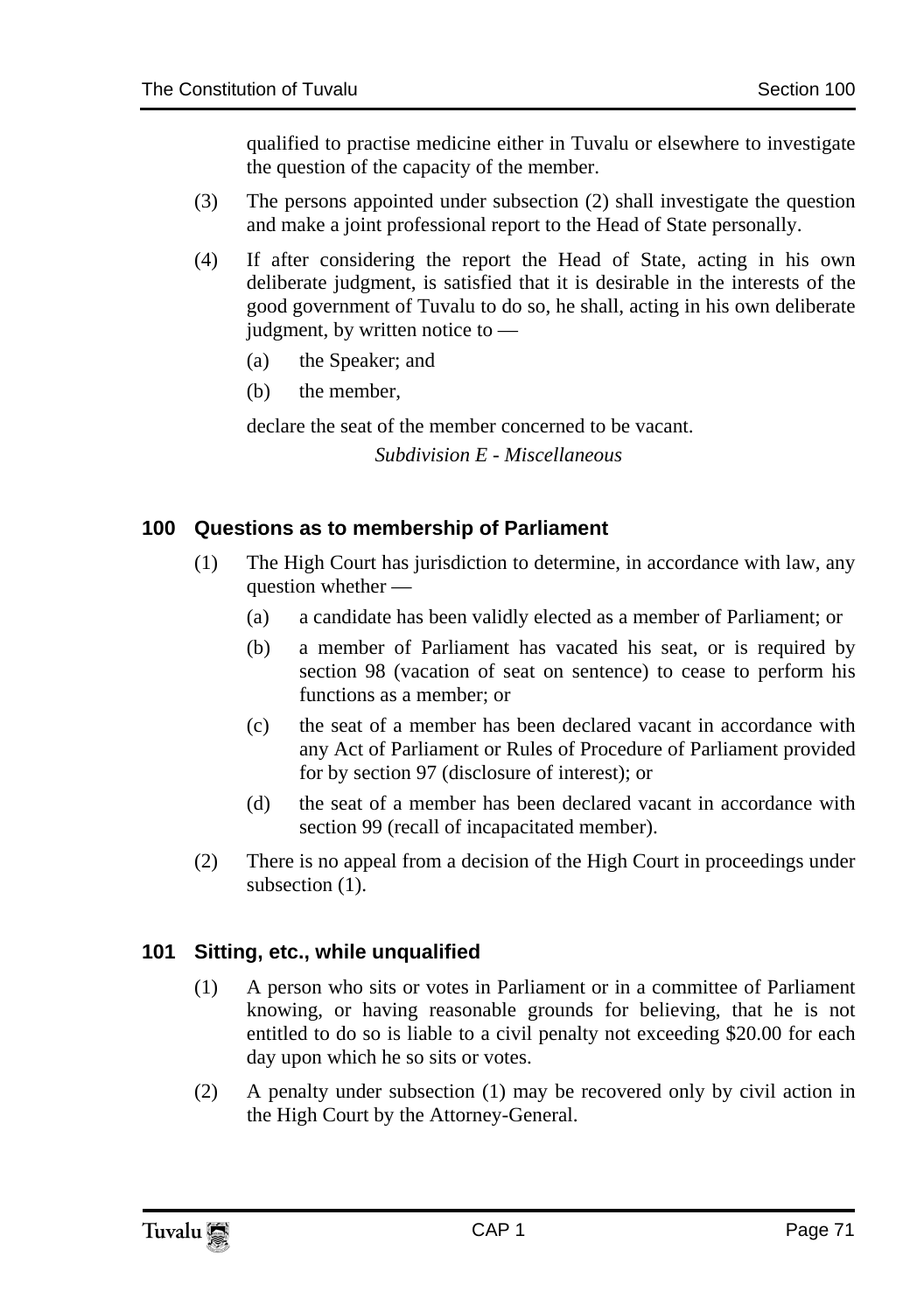#### **102 Calculation of sentences**

- (1) This section applies to the calculation of the lengths of periods of imprisonment for the purposes of —
	- (a) section 92 (disqualification from registration); and
	- (b) section 95 (disqualification from election); and
	- (c) section 98 (vacation of seat on sentence).
- (2) For the purposes of the provisions referred to in subsection  $(1)$ 
	- (a) two or more terms of imprisonment that are required to be served consecutively shall be regarded as a single term of the total period; and
	- (b) no account shall be taken of a sentence of imprisonment imposed in default of payment of a fine; and
	- (c) "review" includes an administrative or executive review of a sentence.

#### DIVISION 4 - THE SPEAKER

#### **103 Establishment of the office of Speaker**

An office of Speaker of Parliament is established.

#### **104 Election of the Speaker**

- (1) Subject to this section, the Speaker shall be elected by the members of Parliament from among their own number.
- (2) As soon as practicable after
	- (a) each general election; or
	- (b) the occurrence of a casual vacancy in the office of Speaker,

but after any necessary election of a Prime Minister, the Head of State, acting in accordance with the advice of the Prime Minister, shall call a meeting of the members of Parliament for the purpose of electing a Speaker, at a date, time and place fixed by the Head of State, acting in accordance with the advice of the Prime Minister, by notice to each member.

(3) The Clerk of Parliament shall preside at the meeting, and for that purpose has all the functions of the Speaker as if the meeting were a meeting of Parliament.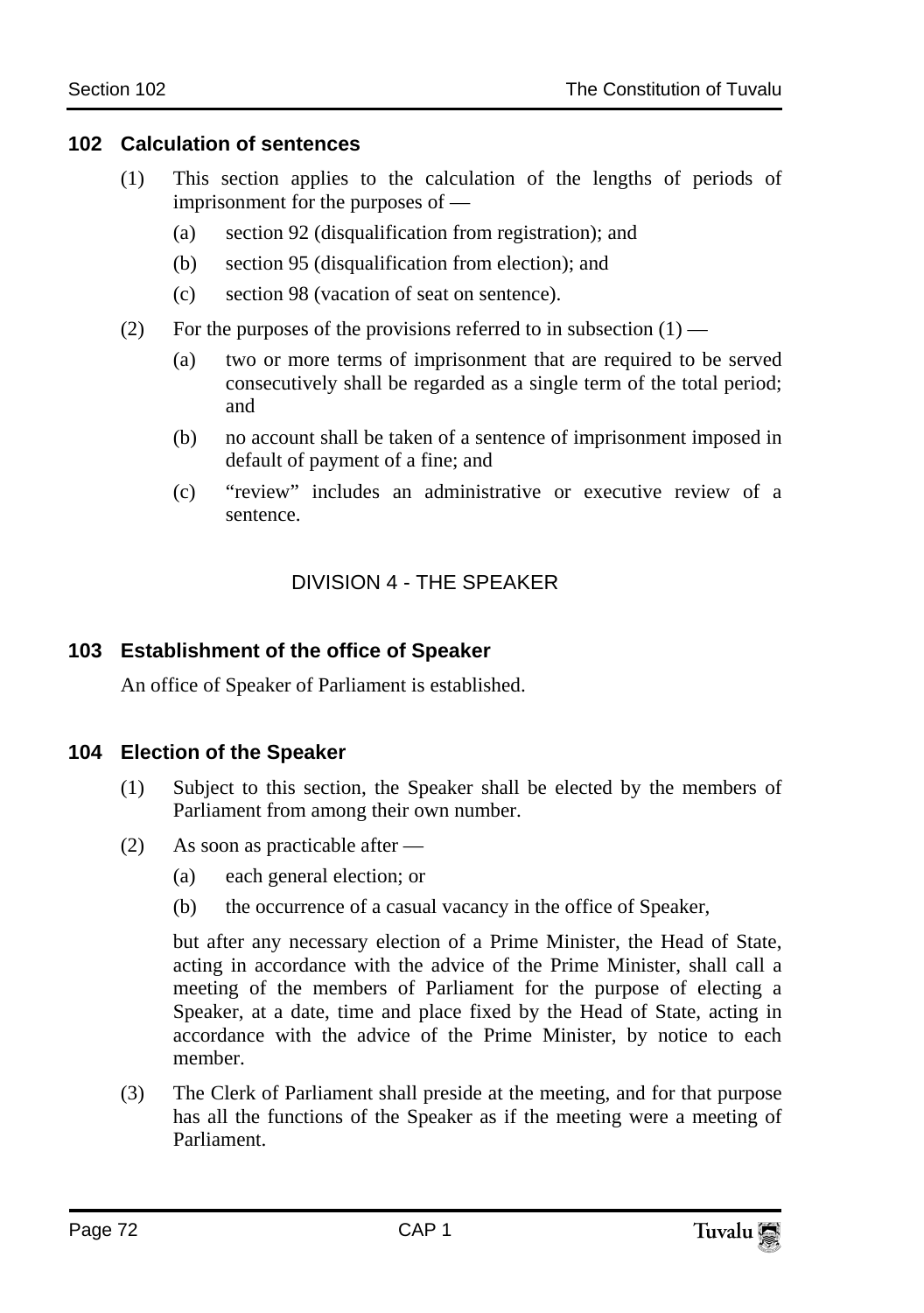- (4) When a Speaker is elected, the Clerk of Parliament shall so inform the Head of State, and the Head of State shall appoint the person so elected to be the Speaker.
- (5) At the commencement of the first sitting day of Parliament after the appointment of a Speaker, the Clerk of Parliament shall announce to the members of Parliament present the appointment of the Speaker and the person appointed shall then take his place as Speaker

## **105 Tenure of office of the Speaker**

- (1) The office of Speaker becomes vacant
	- (a) on death; or
	- (b) when a Speaker next takes his place under section 104(5) (which relates to the Speaker taking his place after his appointment by the Head of State); or
	- (c) subject to subsection  $(2)$ , if
		- (i) he announces to Parliament his resignation from office; or
		- (ii) he resigns his office by written notice addressed to Parliament and given to the Clerk of Parliament; or
	- (d) if he ceases to be a member of Parliament for any reason other than the dissolution of Parliament; or
	- (e) if he becomes Prime Minister or another Minister; or
	- (f) if he becomes the Head of State or a Judge of the High Court; or
	- (g) if Parliament so resolves by resolution supported by the votes of two thirds of the total membership.
- (2) A resignation under subsection (1)(c) takes effect on the date on which it  $i<sub>s</sub>$  —
	- (a) announced to Parliament; or
	- (b) received by the Clerk of Parliament,

as the case may be.

#### **106 Functions of the Speaker**

- (1) Subject to subsection (2), when he is present the Speaker shall preside at all sittings of Parliament and of committees of Parliament.
- (2) An Act of Parliament or the Rules of Procedure of Parliament may provide that subsection (1) does not apply —
	- (a) when Parliament is in a committee of the whole Parliament; or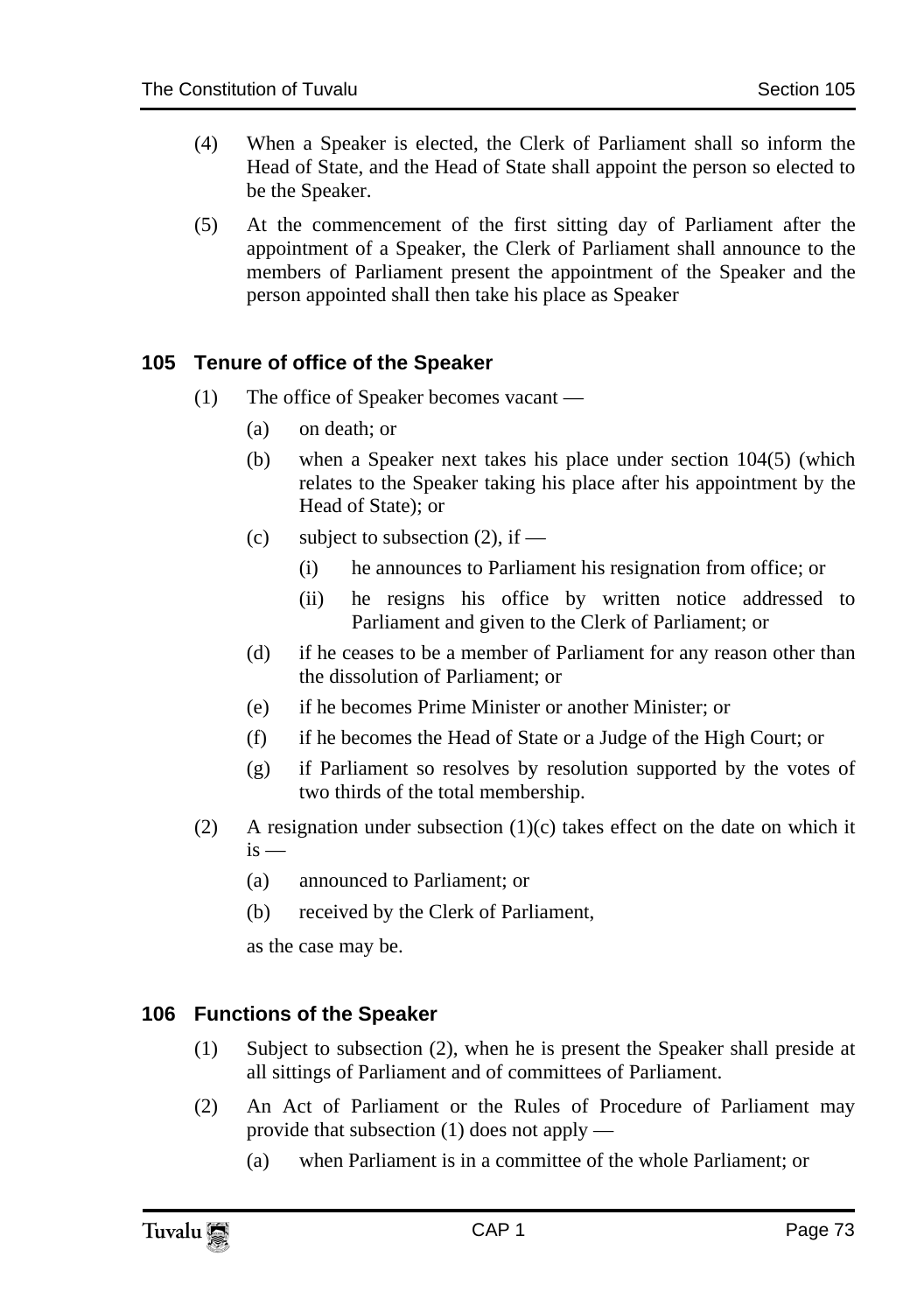- (b) on other occasions, or in other circumstances, prescribed in the Act or the Rules.
- (3) Subject to any Act of Parliament made for the purposes of subsection (6), the Speaker is responsible for ensuring that the business of Parliament is conducted in accordance with this Constitution, any applicable Act of Parliament and the Rules of Procedure of Parliament.
- (4) The Speaker shall do his best to ensure that
	- (a) proceedings in Parliament are conducted at all times with dignity, decorum and politeness; and
	- (b) abusive, unnecessarily violent or otherwise objectionable language is not used in Parliament; and
	- (c) Parliamentary privilege is not abused by the making of unnecessary personal attacks on other members of Parliament or other persons, or in any other manner.
- (5) The Speaker has such other functions as are provided for by this Constitution, any Act of Parliament and the Rules of Procedure of Parliament.
- (6) Subject to any Act of Parliament, the decision of the Speaker on any matter relating to the conduct of the business of Parliament is final.
- (7) The Speaker shall perform his functions impartially, and has a duty to ensure that in the conduct of the business of Parliament there is a reasonable opportunity for all members present to be fairly heard.

# **107 Acting Speaker**

- (1) If the Speaker is absent from a sitting of Parliament or if there is a vacancy in the office of Speaker during a meeting, a member of Parliament (not being the Prime Minister or another Minister) elected by the members shall, until relieved by the Speaker, perform the functions of the Speaker.
- (2) If at any time when Parliament is not sitting
	- (a) the Speaker is absent from Tuvalu or is for any other reason unable to perform his functions; and
	- (b) no member has been elected under subsection (1), the Clerk of Parliament shall perform the parliamentary functions of the Speaker.
- (3) The Clerk of Parliament shall preside for the purposes of the election of an acting Speaker under subsection (1).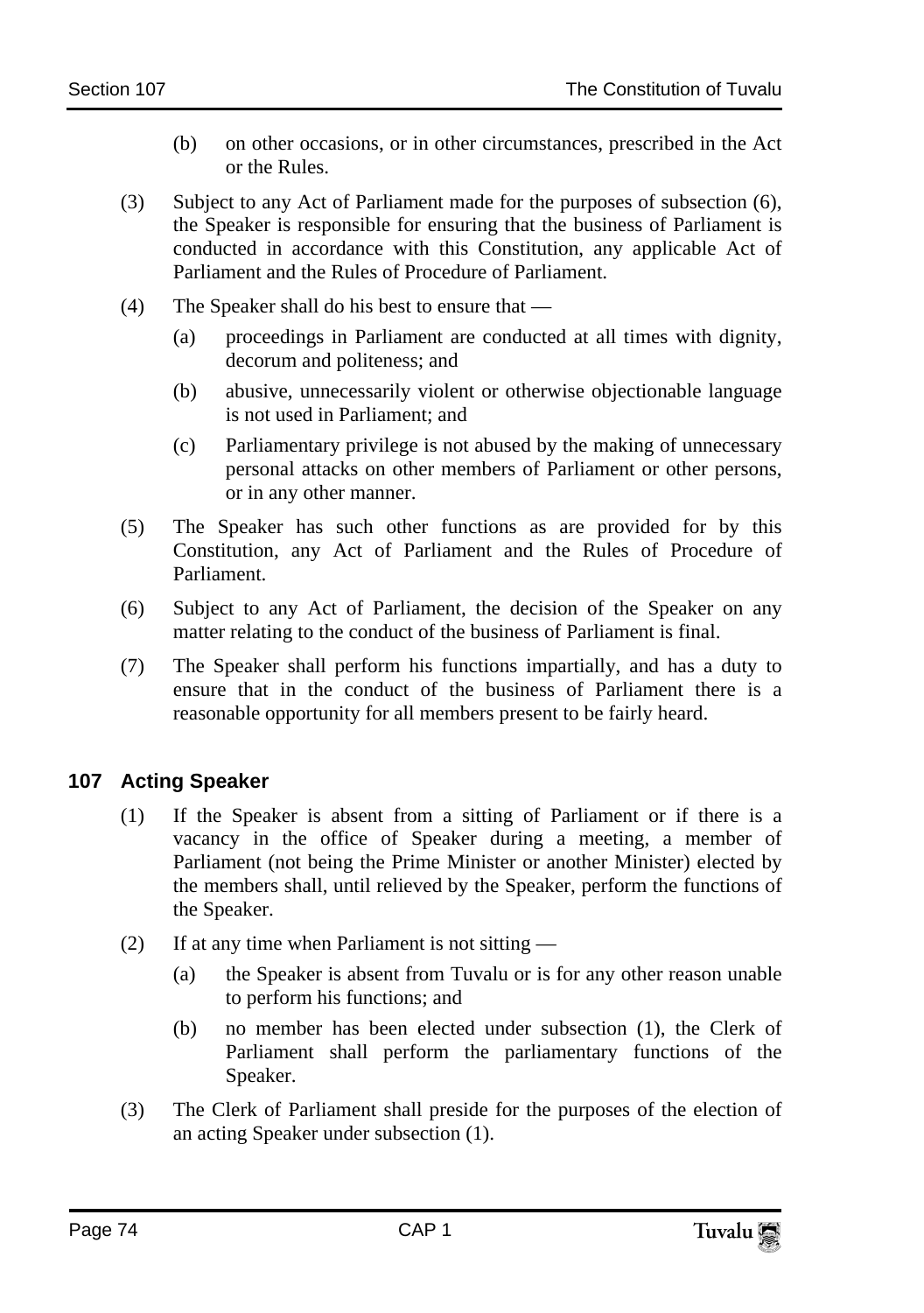(4) No question whether the need for the election of a person to perform the functions of the Speaker in accordance with this section has arisen, or has ceased, shall be considered in any court.

# DIVISION 5 - PROCEDURES IN PARLIAMENT

#### **108 Rules of Procedure**

- (1) Subject to this Constitution and to any Act of Parliament, Parliament may make rules of procedure for the regulation and orderly conduct of its proceedings and the discharge of business at sittings of Parliament, and for related purposes.
- (2) The rules shall ensure that in the conduct of the business of Parliament there is a reasonable opportunity for all members to be fairly heard.

#### **109 Quorum of Parliament**

- (1) Subject to subsection (3), the quorum for a meeting of Parliament is one more than one half of the total membership, ignoring any fraction which may arise in calculating one half of the total membership.
- $(2)$  If at any time
	- (a) the Speaker declares that a quorum in accordance with subsection (1) is not present; and
	- (b) after such interval as is prescribed in the Rules of Procedure of Parliament for the purpose such a quorum is again not present,

the Speaker shall adjourn Parliament until a time and date that he thinks appropriate.

(3) If at the time and date fixed by the Speaker under subsection (2) a quorum in accordance with subsection (1) is not present, the number of members of Parliament actually present and qualified to take part in the proceedings is a quorum for the purposes of that day's sitting.

# **110 Voting in Parliament**

- (1) Subject to this Constitution, all questions before Parliament shall be determined in accordance with a majority of the votes of the members of Parliament present and voting.
- (2) Subject to subsection (3), the Speaker does not have an original vote,  $but -$

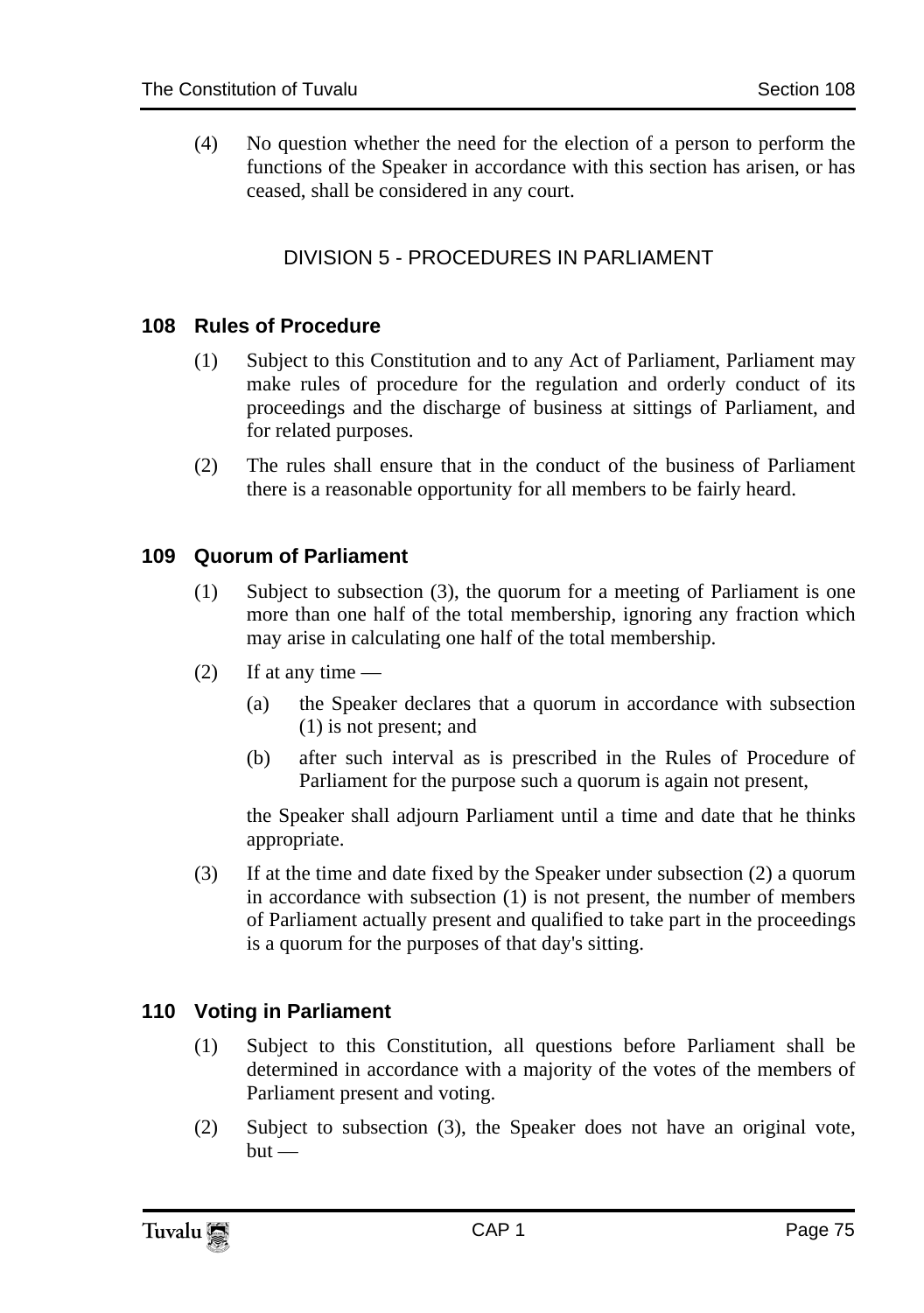- (a) has; and
- (b) shall exercise,

a casting vote.

- (3) The Speaker has an original vote, but not a casting vote
	- (a) on a motion of no confidence in the Government; and
	- (b) on a Bill for an Act to amend this Constitution

#### **111 Procedure on Bills, etc**

- (1) Subject to this Constitution, any member of Parliament may, in accordance with the Rules of Procedure of Parliament —
	- (a) introduce a Bill in Parliament; or
	- (b) propose a motion for debate in Parliament; or
	- (c) present a petition to Parliament,

and it shall be disposed of in accordance with this Constitution and the Rules.

- (2) Subject to section 2 (the area of Tuvalu), with the exception of
	- (a) Appropriation Bills; and
	- (b) Bills certified by the Head of State, acting in accordance with the advice of the Cabinet, to be —
		- (i) urgent; or
		- (ii) not of general public importance,

Parliament shall not proceed upon a Bill after its first reading until the next session of Parliament, and after the first reading the Clerk of Parliament shall circulate the Bill to all local governments for consideration and comment.

- (3) Parliament shall consider and dispose of any comments received under subsection (2).
- (4) Parliament shall not proceed
	- (a) further than the first reading of a Bill for any purpose referred to in section 166(1) (which relates to Executive initiative); or
	- (b) on a motion or amendment which would have a similar effect, without the recommendation of a Minister as required by section 166(1) (which relates to Executive initiative).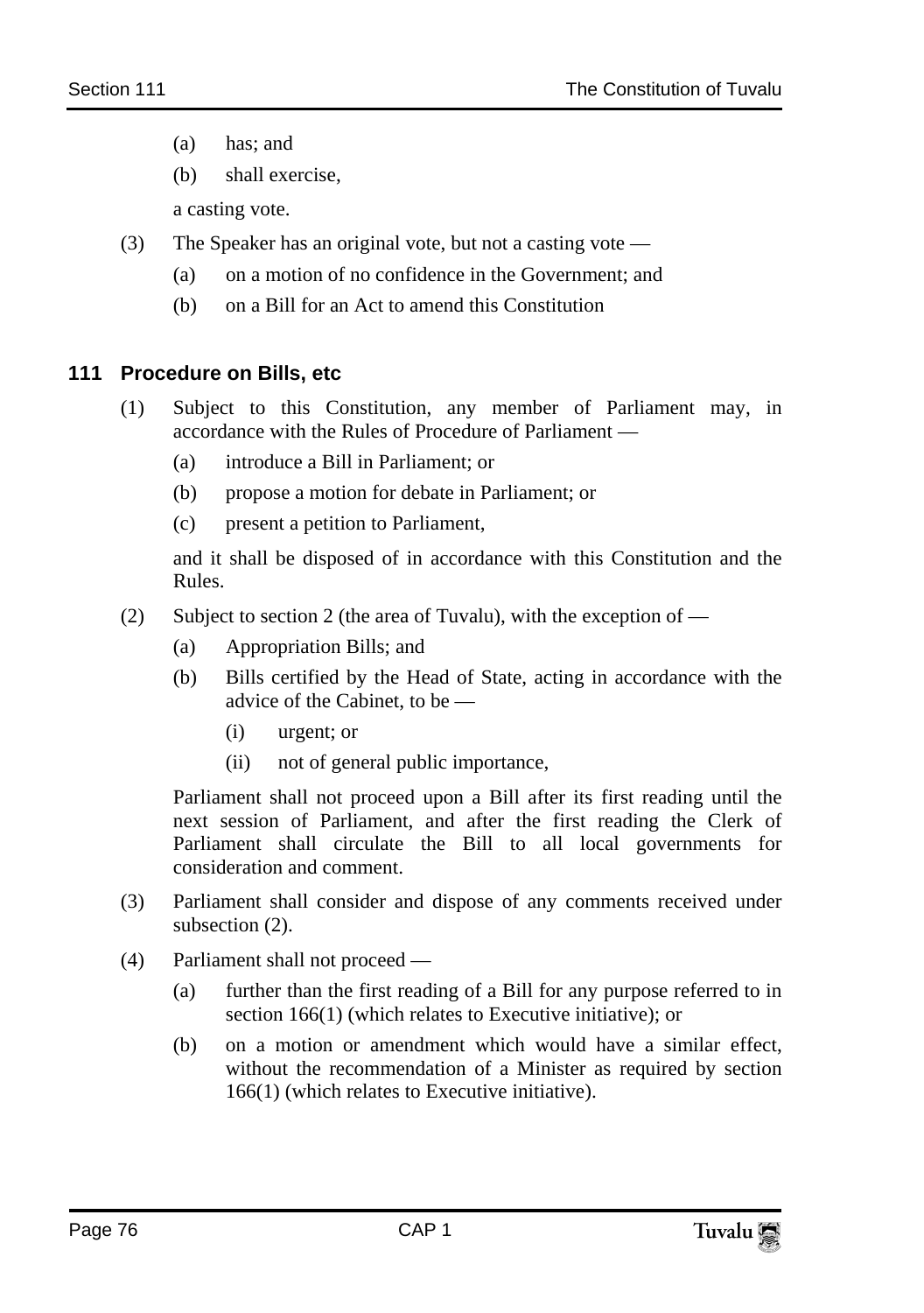# DIVISION 6 - MISCELLANEOUS

### **112 Oath and affirmation of members of Parliament**

- (1) Subject to subsection (3), no member of Parliament may take part in the proceedings of Parliament (other than formal proceedings and proceedings necessary for the purpose of this section) until he has, before Parliament, made an oath, or taken an affirmation, of allegiance in the form in Schedule 4.
- (2) The swearing-in of a member of Parliament takes precedence over all other business (other than formal business and business referred to in subsection (3)) in Parliament
- (3) Subsection (1) does not apply in relation to
	- (a) proceedings for the election of a Prime Minister under section 63(1) (which relates to the election of a Prime Minister) and Schedule 2 (Election and Appointment of the Prime Minister); or
	- (b) proceedings for the election of a Speaker under section 104 (election of the Speaker) or of an acting Speaker under section 107(1) (which relates to the election of a member of Parliament as acting Speaker).

# **113 Validity of proceedings in Parliament**

Subject to sections 109 (quorum of Parliament) and 110 (voting in Parliament) —

- (a) Parliament or a committee of Parliament may conduct any business even if there is a vacancy in its membership; and
- (b) the proceedings of Parliament, and of a committee of Parliament, are valid even if a person who was not entitled to do so took part in those proceedings.

# **114 Privileges of Parliament**

- (1) The purpose of this section is to allow, as is customary in Parliaments
	- (a) certain privileges and immunities to be conferred upon Parliament and members of Parliament; and
	- (b) certain powers to be conferred upon Parliament, in order to facilitate the proper conduct of the business of Parliament, and to prevent improper interference with the conduct of that business.
- (2) Subject to subsections (4) and (5), Parliament may provide for —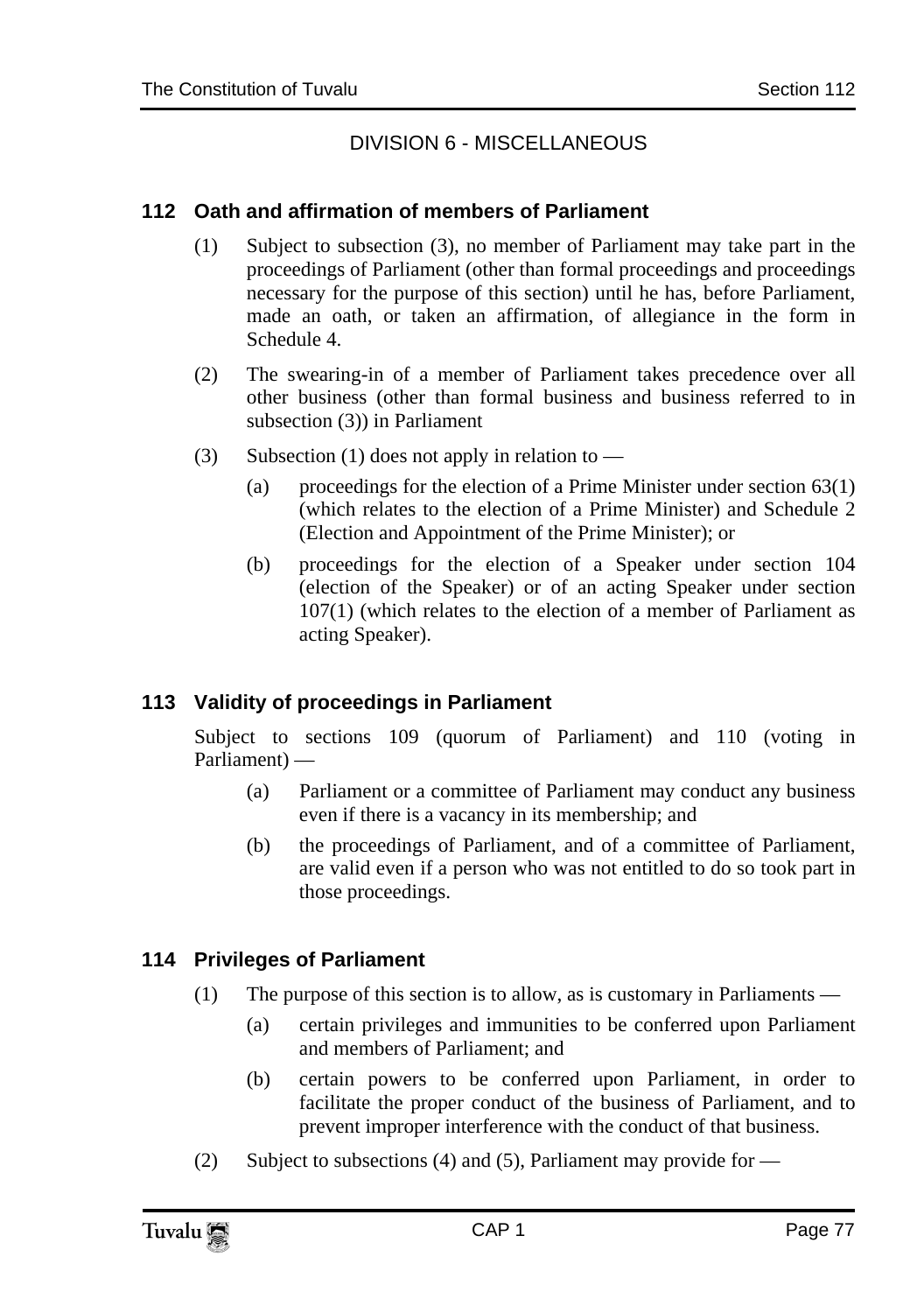- (a) privileges and immunities of Parliament and members of Parliament; and
- (b) powers of Parliament.
- (3) Any provision made by Parliament for the purposes of subsection (2) shall be interpreted and applied only in accordance with the purpose of this section as set out in subsection  $(1)$ .
- (4) No civil or criminal proceedings may be instituted against a member of Parliament —
	- (a) for words spoken in, or included in a report to, Parliament or a committee of Parliament; or
	- (b) by reason of any matter or thing brought by him in Parliament or a committee of Parliament.
- (5) No process issued by a court shall be served or issued within the precincts of Parliament (as defined by or under an Act of Parliament or the Rules of Procedure of Parliament).

# **115 Clerk of Parliament and other officers**

There shall be a Clerk of Parliament and such other officers as are necessary for the proper conduct of the business of Parliament, who shall be members of a State Service.

DIVISION 7 - SUMMONING, DISSOLUTION, ETC.

#### **116 Meetings of Parliament**

- (1) Subject to this section, Parliament shall meet at such places in Tuvalu, and at such times, as the Head of State, acting in accordance with the advice of the Cabinet, appoints.
- (2) Sessions of Parliament shall be held in such a way that no period of 12 months intervenes between the end of one session and the beginning of the next.
- (3) A session of Parliament shall be appointed to begin as soon as practicable after the declaration of the results of a general election, and in any event within three months after the declaration.
- (4) In the event of a failure to comply with subsection (2) or (3), the Speaker shall call a meeting of Parliament, unless in the meantime a meeting has been called under subsection (1).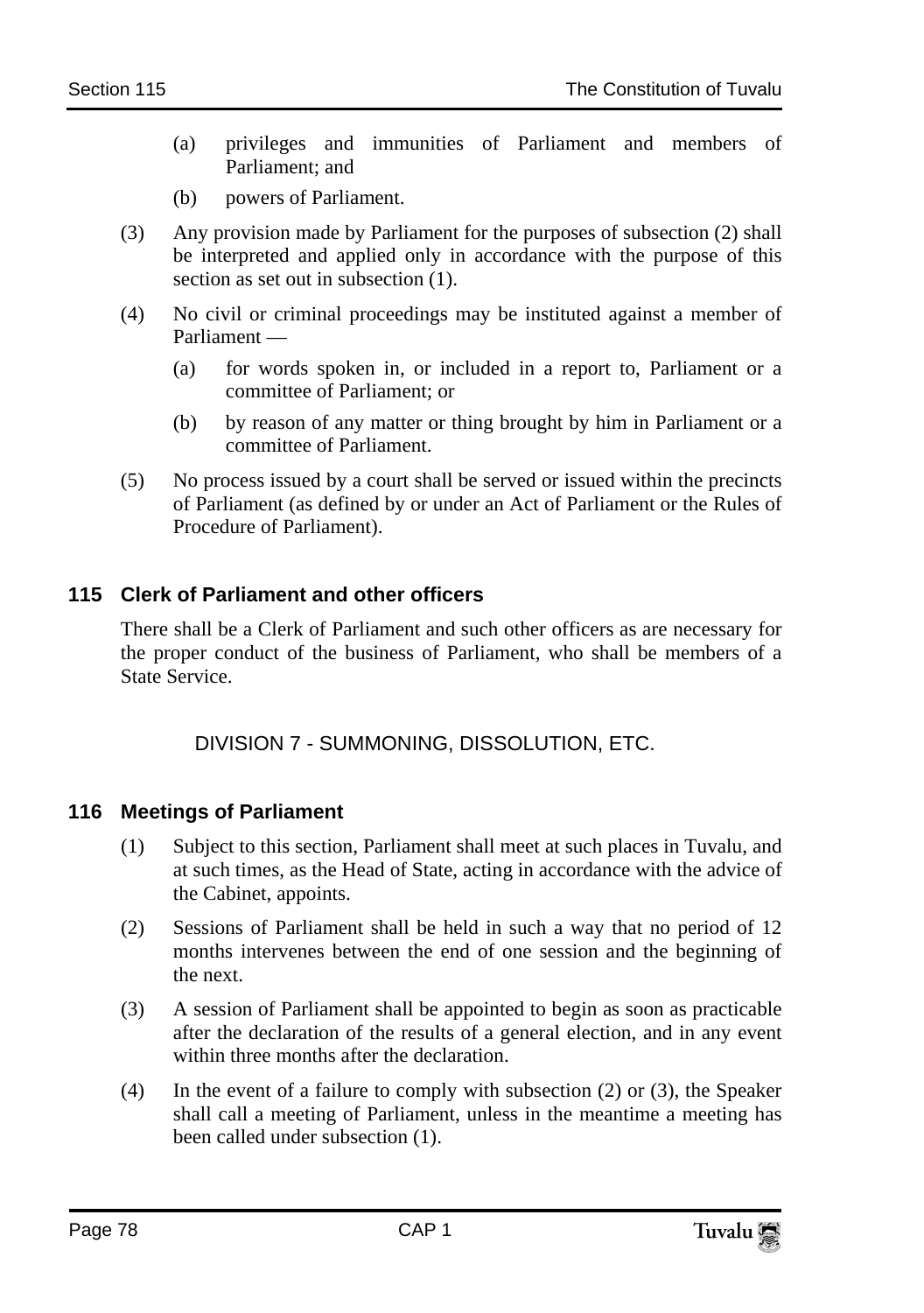## **117 Prorogation of Parliament**

The Head of State, acting in accordance with —

- (a) a resolution of Parliament; or
- (b) subject to any resolution of Parliament, the advice of the Prime Minister,

may at any time prorogue Parliament.

## **118 Dissolution of Parliament**

- (1) Subject to this section, Parliament is automatically dissolved at the end of the period of four years after the date of its first sitting after a general election.
- (2) The Head of State, acting in accordance with a resolution of Parliament may at any time dissolve Parliament.
- $(3)$  If
	- (a) the office of Prime Minister is vacant; and
	- (b) no person has been elected to that office within such period as the Head of State, acting in his own deliberate judgment, thinks reasonable, the Head of State, acting in his own deliberate judgment, may dissolve Parliament.
- (4) Subject to subsection (5), Parliament remains dissolved until the declaration of the results of the following general election.
- (5) Subject to subsection (6), if the Head of State certifies that there is an urgent matter requiring the attention of Parliament at a time while Parliament is dissolved he may re-convene Parliament, and Parliament may meet and act as if it had not been dissolved.
- (6) The functions of the Head of State under subsection (5) shall be performed —
	- (a) in accordance with the advice of the Cabinet, and
	- (b) subject to any such advice, in his own deliberate judgment.
- (7) A meeting of Parliament re-convened under subsection (5) shall consider only the matter certified under that subsection and matters that, in the opinion of the Speaker, arise out of it.

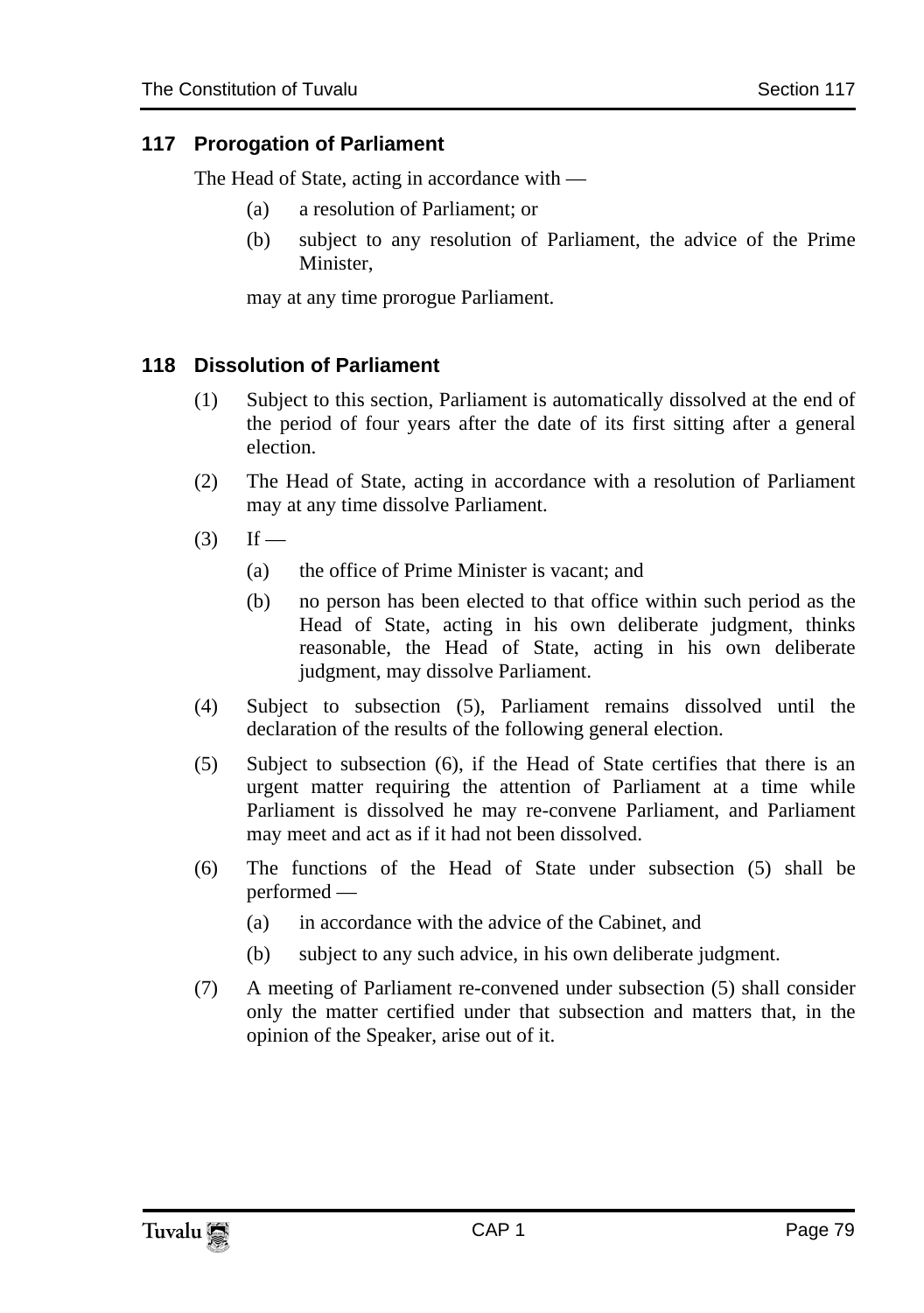# **PART VII**

# THE COURTS

## DIVISION 1 - GENERAL

## **119 The judicial system**

The judicial system of Tuvalu consists of —

- (a) the Sovereign in Council (as provided for in Division 4); and
- (b) the Court of Appeal for Tuvalu (as provided for in Division 3); and
- (c) the High Court of Tuvalu (as provided for in Division 2); and
- (d) such other courts and tribunals as are provided for by or under Acts of Parliament.

#### DIVISION 2 - THE HIGH COURT

*Subdivision A - Establishment, etc.* 

#### **120 Establishment of the High Court**

- (1) A High Court of Tuvalu is established.
- (2) The High Court is a superior court of record.

#### **121 Composition of the High Court**

The High Court is constituted by the Chief Justice of Tuvalu and any other Judges appointed under section 123 (other Judges).

#### **122 The Chief Justice of Tuvalu**

- (1) An office of Chief Justice of Tuvalu is established.
- (2) The Chief Justice shall be appointed by the Head of State, acting in accordance with the advice of the Cabinet, for such period as is specified in the instrument of his appointment.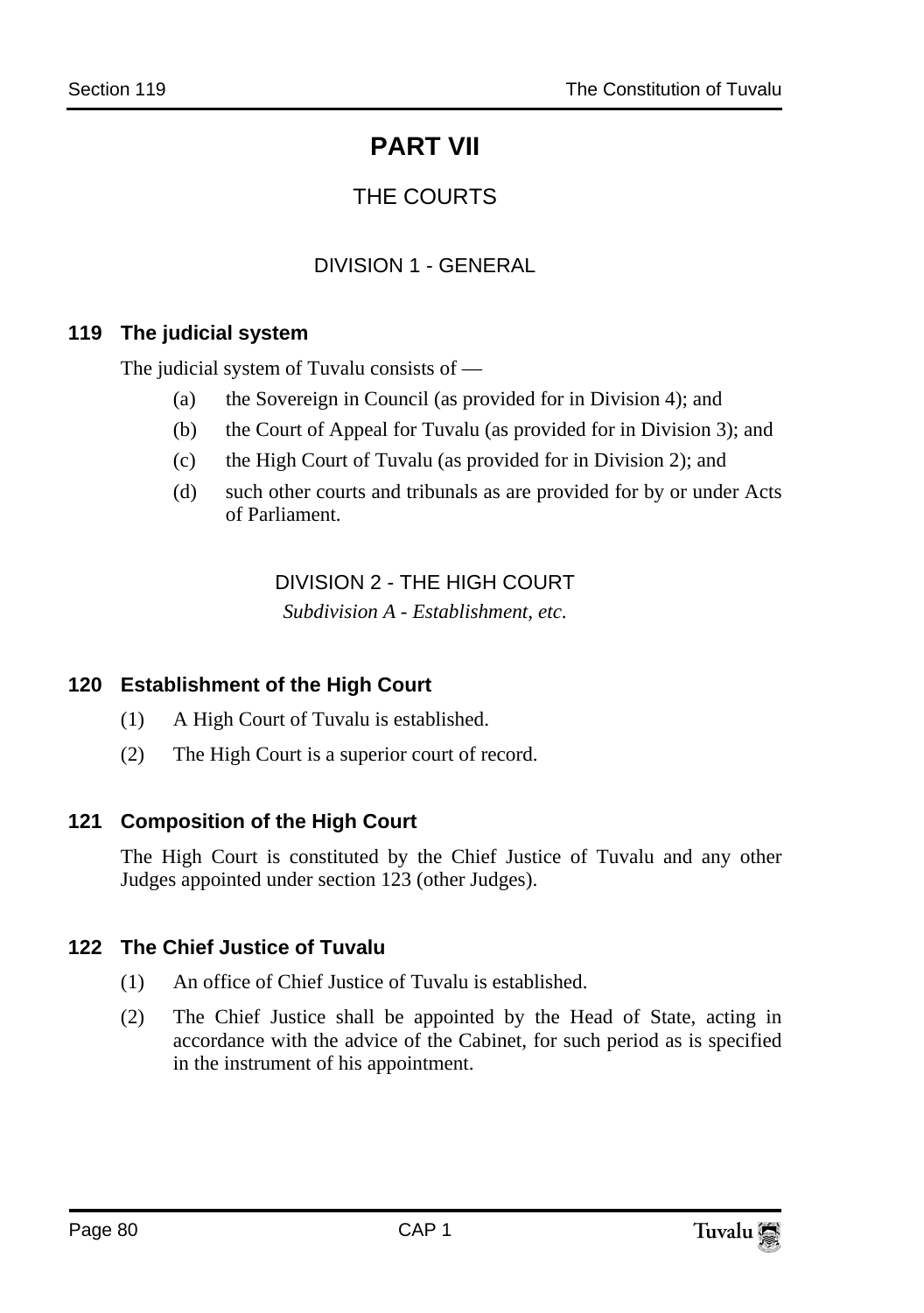### **123 Other Judges**

If the Cabinet is satisfied that the appointment of an additional Judge is necessary for the proper performance of the functions of the High Court, the Head of State, acting in accordance with the advice of the Cabinet given after consultation with the Chief Justice, may appoint a person to be a Judge of the High Court —

- (a) for such period; or
- (b) in relation to such matters,

as is or are specified in the instrument of his appointment.

# **124 Qualifications of Judges**

A person is not qualified for appointment as a Judge of the High Court unless —

- (a) he is or has been a judge of a court of unlimited jurisdiction in civil and criminal matters in some country that has a legal system similar to that of Tuvalu, or of a court having jurisdiction in appeals from such a court; or
- (b) has been qualified for at least five years to practice as a barrister or solicitor, or the equivalent, in a country referred to in paragraph (a).

#### **125 Remuneration, etc., of Judges**

- (1) The salaries or other remuneration and the allowances of the Judges of the High Court are as provided for in section 169 (remuneration of certain officials).
- (2) Subject to this Constitution and to any Act of Parliament, the other conditions of employment of a Judge of the High Court are as agreed between the Judge and the Cabinet.

# **126 Tenure of office of Judges**

- (1) A Judge of the High Court vacates his office
	- (a) on death; or
	- (b) if he is removed from office under section 127 (removal of Judges from office); or
	- (c) subject to subsection (2), if he resigns by notice in writing to the Head of State; or
	- (d) at the end of the period of his appointment; or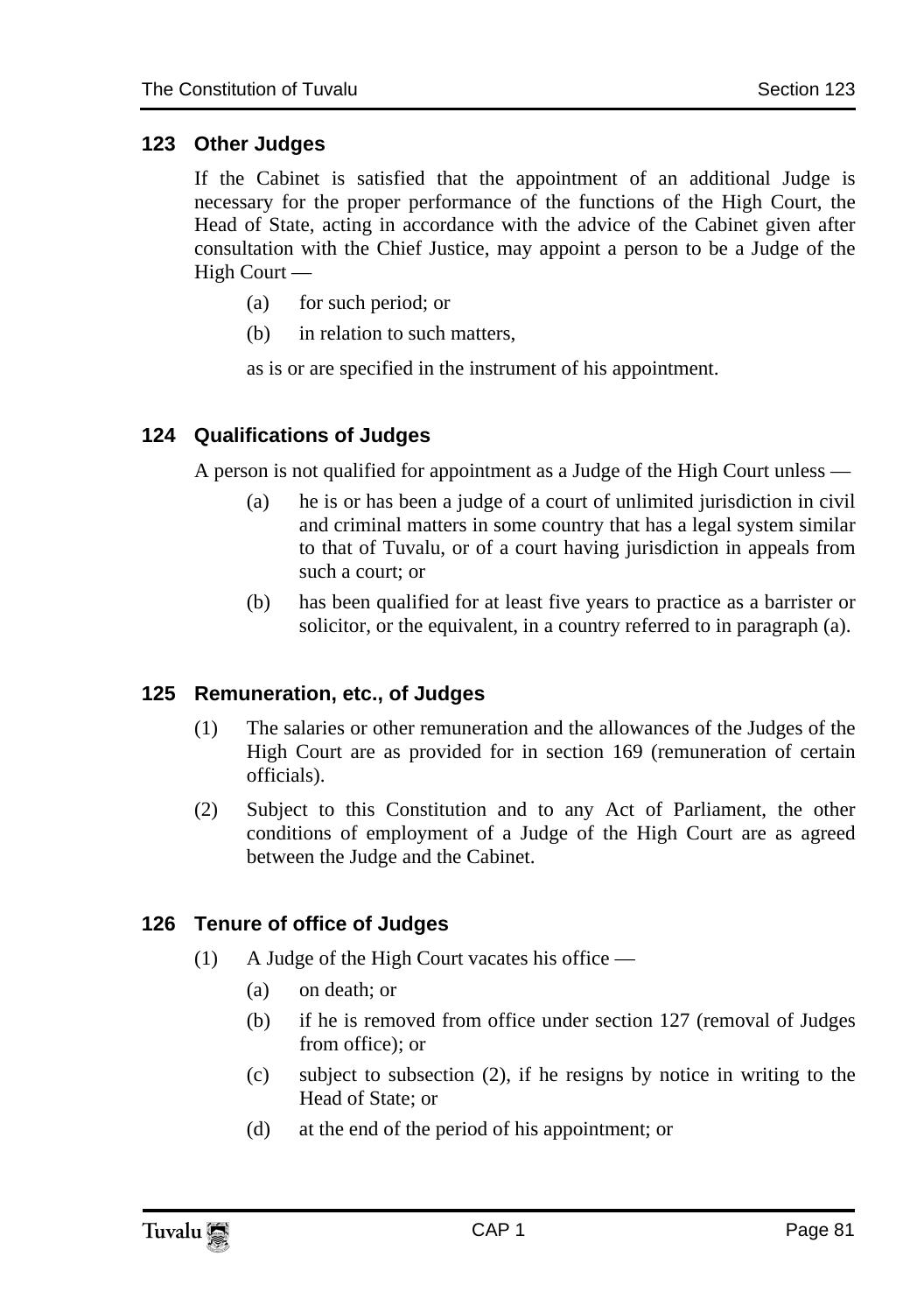- (e) in the case of a Judge appointed in accordance with section 123(b) (which relates to the appointment of other Judges for certain matters) - on the conclusion of the matters in relation to which he was appointed.
- (2) A resignation under subsection (1)(c) becomes effective on the date on which it is received by the Head of State, or on such later date as is fixed by agreement between the Judge and the Cabinet.

## **127 Removal of Judges from office**

- (1) A Judge of the High Court may be removed from office only
	- (a) for inability to perform properly the functions of his office (whether arising from infirmity of body or mind, or from some other cause) or for misbehaviour; and
	- (b) in accordance with this section.
- (2) A Judge of the High Court may be removed from office by Parliament, by resolution, if —
	- (a) the question of his removal from office has been referred to a tribunal appointed under subsection (3); and
	- (b) the tribunal has advised Parliament that he ought to be removed from office for a reason set out in subsection  $(1)(a)$ .
- (3) If the Cabinet decides, or Parliament resolves, that the question of removing a Judge from office should be investigated, the Head of State, acting after consultation with —
	- (a) the Prime Minister; and
	- (b) in the case of a Judge other than the Chief Justice, the Chief Justice,

shall appoint an independent tribunal consisting of a chairman and at least one other member, each of whom is qualified for appointment as a Judge of the High Court, to investigate the question.

- (4) The tribunal shall investigate the question and report on it to Parliament, with its advice whether or not the Judge should be removed from office.
- (5) The provisions of Schedule 3 (procedure, etc., of the Public Service Commission and certain Tribunals) apply to and in respect of the tribunal.

# **128 Suspension of Judges**

(1) If the question of removing a Judge of the High Court from office has been referred to a tribunal under section 127 (removal of Judges from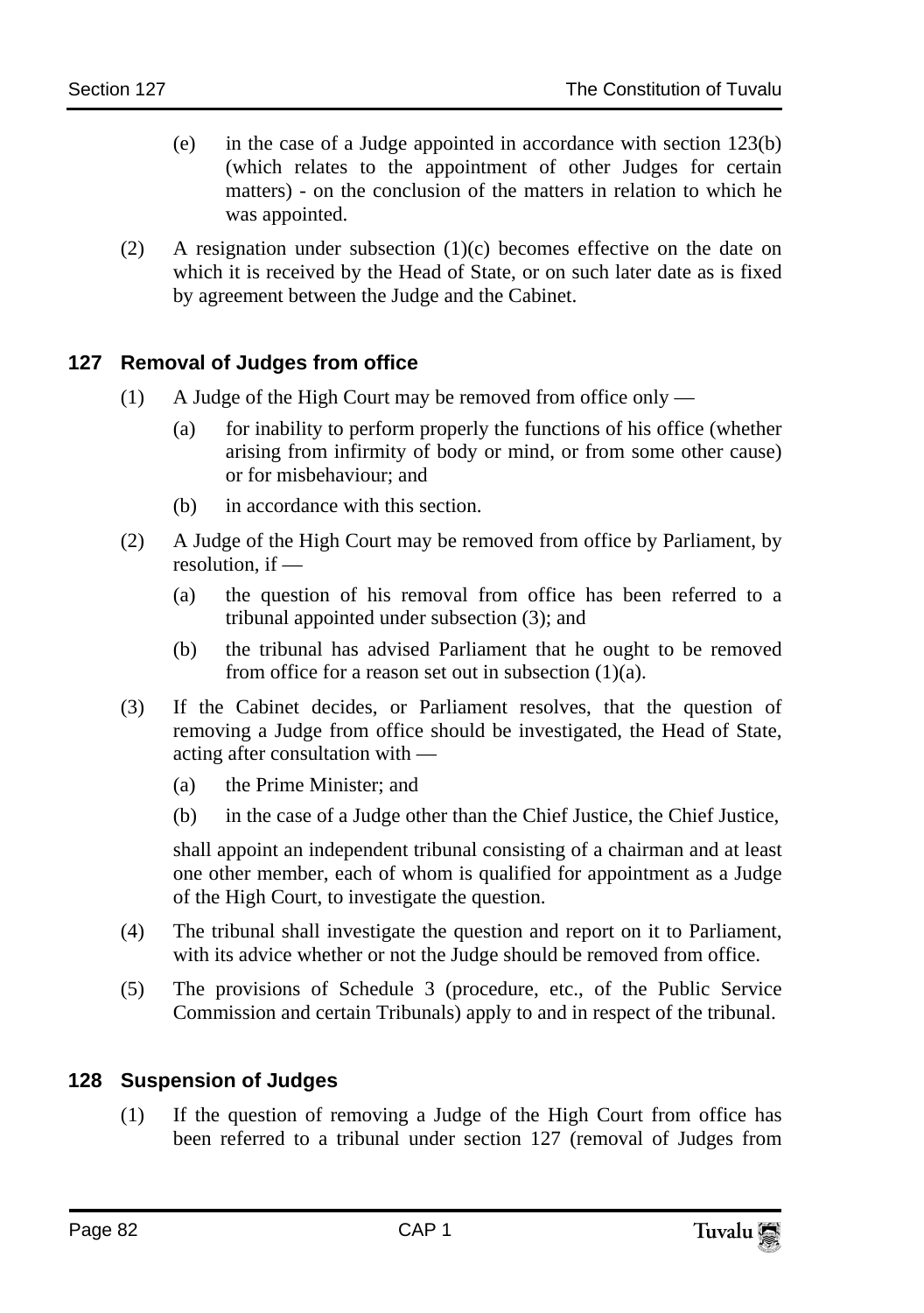office) the Head of State, acting in accordance with the advice of the Cabinet may suspend the Judge from office.

- (2) A suspension under subsection  $(1)$ 
	- (a) may be lifted at any time by the Head of State, acting in accordance with the advice of the Cabinet; and
	- (b) ceases to have effect if the tribunal advises Parliament that the Judge should not be removed from office.
- (3) A suspension under this section takes effect without loss of remuneration or other entitlements.

## **129 Completion of pending matters**

Even when he vacates his office (otherwise than by removal from office under section 127 (removal of Judges from office), a Judge of the High Court may continue to perform the functions of that office in relation to any proceedings commenced before him while his appointment was in force, and while so acting he continues to be entitled to his previous remuneration and other entitlements.

*Subdivision B. - Jurisdiction* 

### **130 Jurisdiction of the High Court generally**

- (1) The High Court has jurisdiction
	- (a) in relation to Part II (Bill of Rights) of this Constitution as provided by Division 5 (Enforcement of the Bill of Rights) of that Part; and
	- (b) in relation to questions as to membership of Parliament as provided by section 100 (questions as to membership of Parliament); and
	- (c) in relation to other questions as to the interpretation or application of this Constitution - as provided by section 131 (constitutional interpretation); and
	- (d) in relation to appeals generally as provided by section 132 (appellate jurisdiction of the High Court); and
	- (e) in other matters as provided for by sections 14(3) (which relates to the effect of Parliamentary declarations of purpose) and 133 (other jurisdiction, etc., of the High Court), and otherwise in this Constitution.
- (2) Subject to any Act of Parliament providing for the jurisdiction of two or more members of the High Court sitting together, the jurisdiction of the High Court may be exercised by the Chief Justice or a single Judge.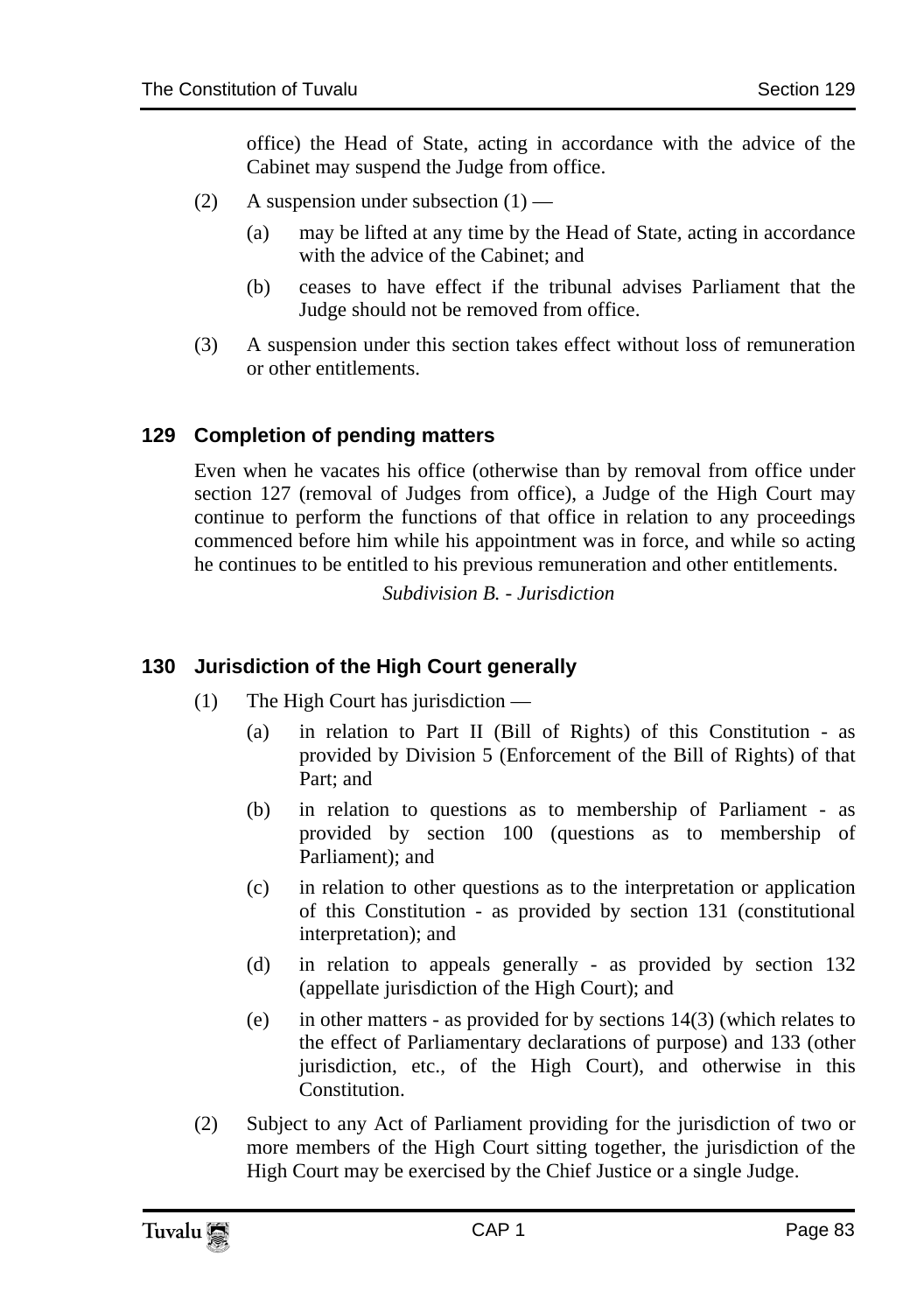#### **131 Constitutional interpretation**

- (1) Subject to subsection (2), the High Court has original jurisdiction to determine any question as to the interpretation or application of this Constitution.
- $(2)$  Where
	- (a) any question as to the interpretation or application of this Constitution arises in any proceedings in a subordinate court; and
	- (b) that court is of the opinion that the question involves a substantial question of law,

the court may, and shall if a party to the proceedings so requests, refer the question to the High Court for determination.

#### **132 Appellate jurisdiction of the High Court**

The High Court has such jurisdiction to determine appeals from decisions of subordinate courts as is provided for by this Constitution or by or under Acts of Parliament.

#### **133 Other jurisdiction, etc., of the High Court**

The High Court has such other jurisdiction, power and authority as are conferred by or under Acts of Parliament.

DIVISION 3. - THE COURT OF APPEAL

#### **134 Establishment of the Court of Appeal**

(1) A Court of Appeal for Tuvalu is established.

(2) The Court of Appeal shall be constituted as provided for by an Act of Parliament.

(3) Parliament shall not proceed upon a Bill for an Act referred to in subsection (2) after its first reading in Parliament unless the Speaker has obtained, and has presented to Parliament, a report from the Chief Justice on the proposal.

#### **135 Jurisdiction of the Court of Appeal**

- $(1)$  Subject to
	- (a) section 41(2) (which relates to frivolous or vexatious appeals against determinations as to contraventions of the Bill of Rights); and
	- (b) section 100(2) (appeals on questions as to membership of Parliament); and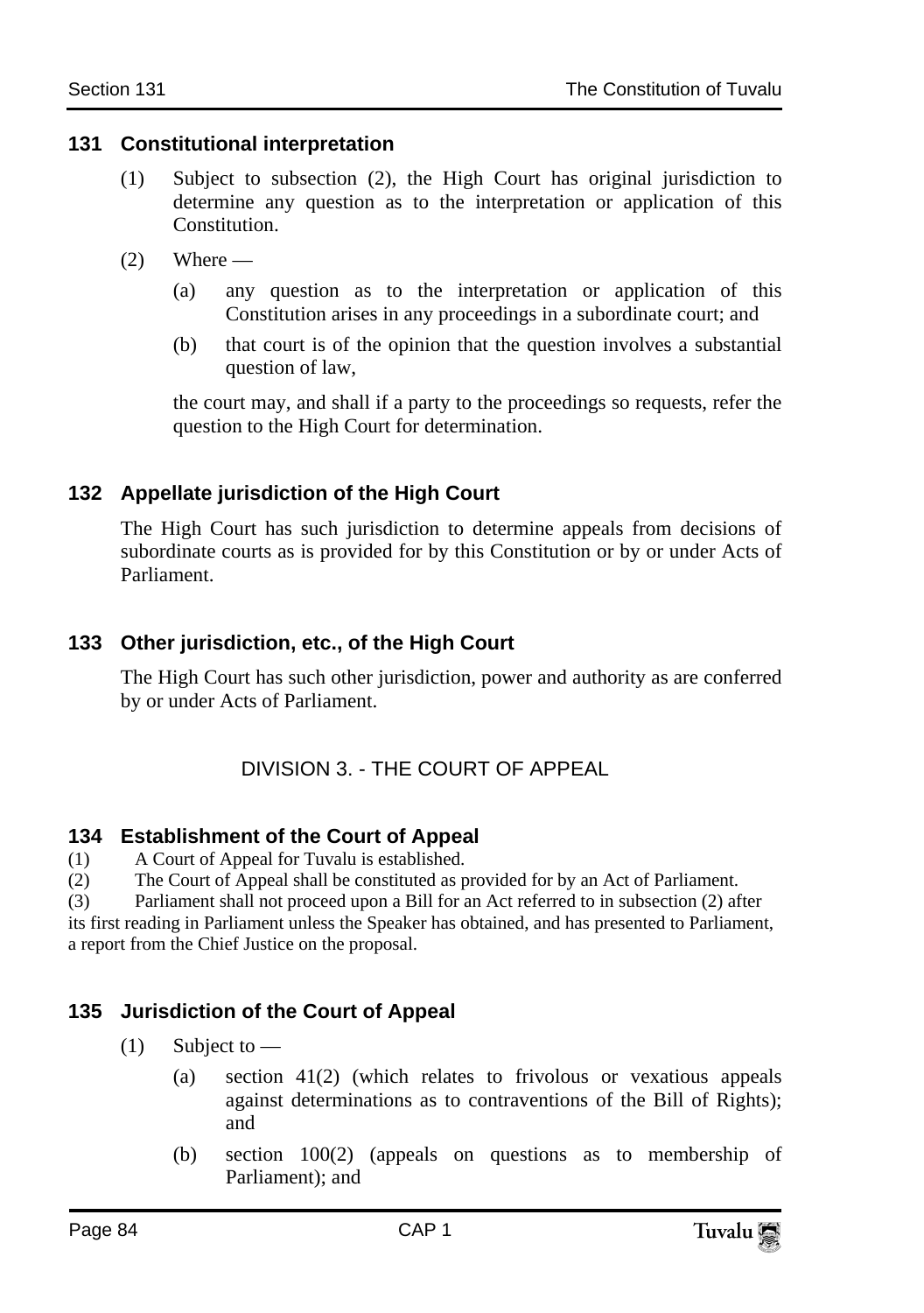(c) any Act of Parliament,

the Court of Appeal has jurisdiction to determine appeals from decisions of the High Court, whether in the exercise of original jurisdiction or in the exercise of appellate jurisdiction.

(2) No Act of Parliament made for the purposes of subsection (1) affects the rights of appeal provided for by Division 5 (Enforcement of the Bill of Rights) of Part II.

DIVISION 4 - THE SOVEREIGN IN COUNCIL

#### **136 Jurisdiction of the Sovereign in Council**

- (1) An appeal may be made from a decision of the Court of Appeal to the Sovereign in Council —
	- (a) with the leave of the Court of Appeal
		- (i) in the case of a final decision on a question as to the interpretation or application of this Constitution; or
		- (ii) in the case of a final decision in proceedings under Division 5 (Enforcement of the Bill of Rights) of Part II;
		- $(iii)$  in the case of
			- (A ) a final decision; or
			- (B) an interlocutory decision, that is to say, a decision of a kind referred to in subsection (2),

in any proceedings, where in the opinion of the Court of Appeal the question involved in the appeal is one which, because of its great general or public importance, or otherwise, ought to be submitted to the Sovereign in Council; and

- (b) in such other cases and on such conditions as are provided for by or under an Act of Parliament.
- (2) In subsection  $(l)(a)(iii)(B)$ , "interlocutory decision" refers to a decision which —
	- (a) is made during or for the purposes of some legal proceedings; and
	- (b) is incidental to those proceedings; and
	- (c) does not finally dispose of those proceedings.

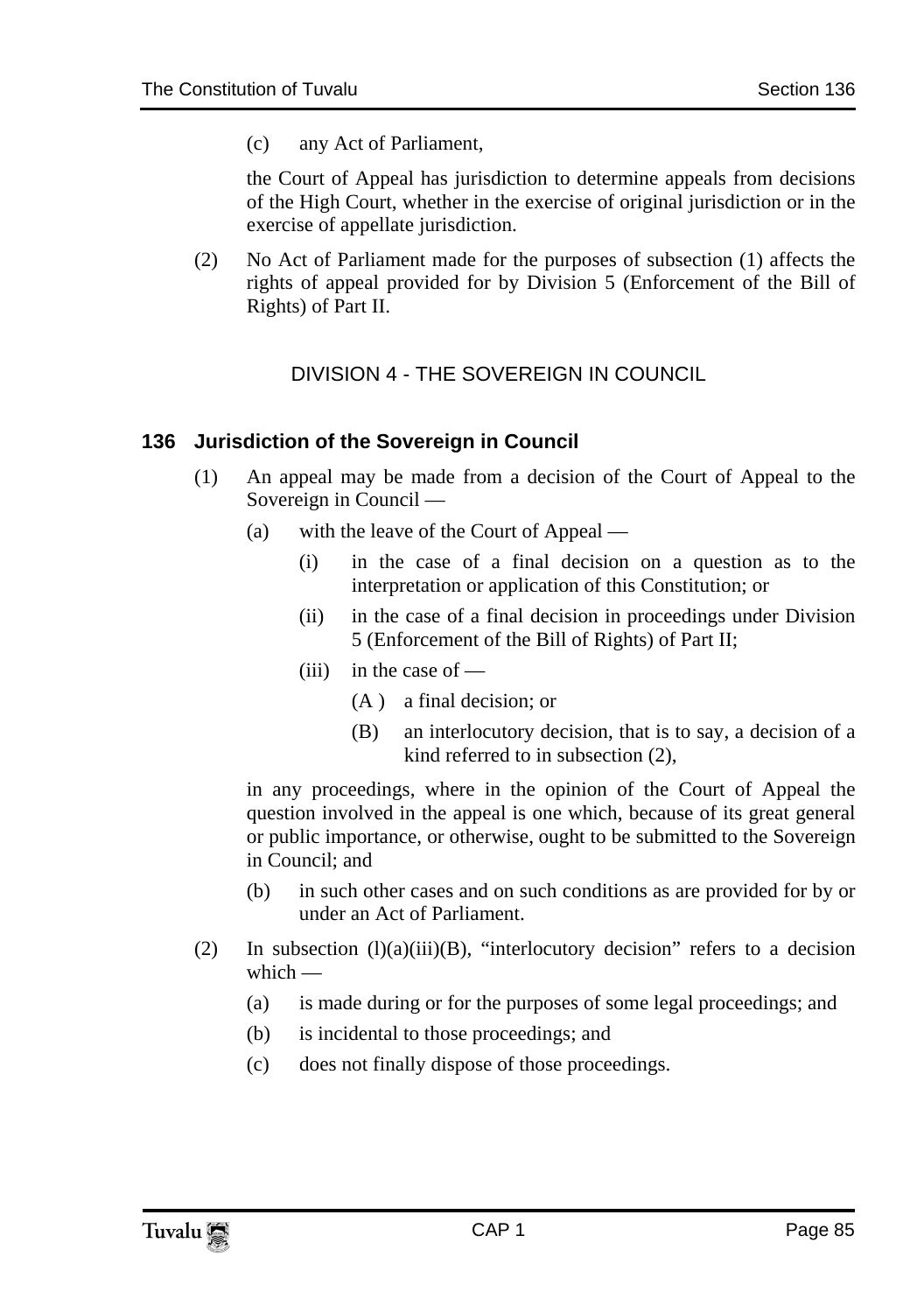# **PART VIII**

# PUBLIC EMPLOYMENT

### DIVISION 1. - GENERAL

## **137 Interpretation of Part VIII**

In this Part —

"**personnel matter**" means any service decision or action concerning an individual, including —

- (a) appointment and confirmation of appointment; and
- (b) promotion and demotion; and
- (c) transfer from office to office or from place to place (except movement within a common cadre); and
- (d) disciplinary action; and
- (e) suspension; and
- (f) cessation or termination of employment (except cessation or termination at the end of the person's regular period of employment as determined according to law).

#### **138 Application of Part V111**

- (1) This Part does not apply to or in relation to
	- (a) consultants, advisers or agents (without executive authority or power of direction of members of a State Service) who are —
		- (i) employed on an honorary basis: or
		- (ii) remunerated by fees or commission only, with or without travelling or subsistence allowances, expense allowances or similar allowances; or
	- (b) except as provided by or under an Act of Parliament
		- (i) the holders of offices listed in section 161 (application of Division 5); or
		- (ii) the members of the staff of statutory authorities; or
		- (iii) members of, or members of the staff of, local governments or authorities.
- (2) Nothing in this Part prevents the creation of —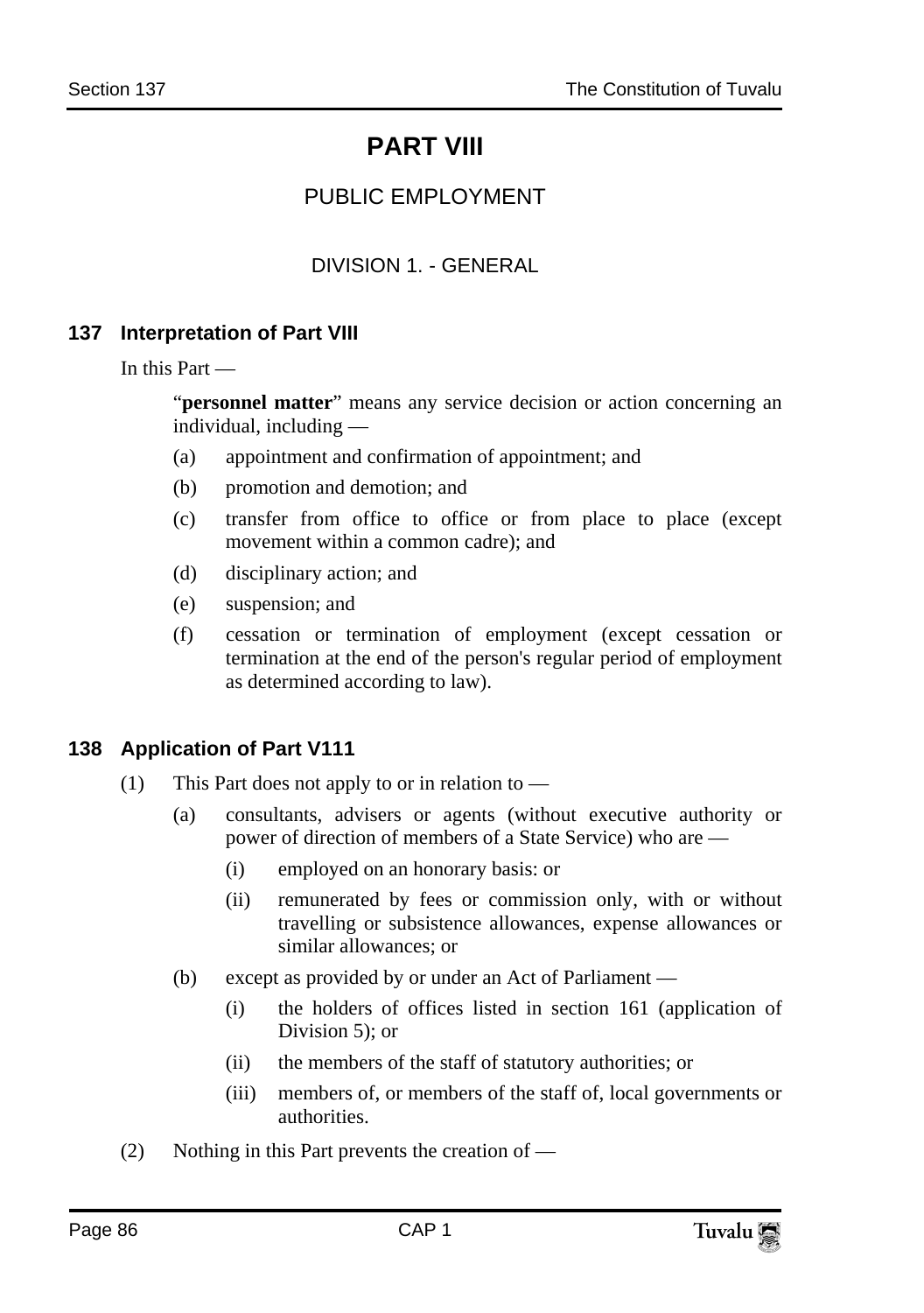- (a) statutory offices; or
- (b) statutory corporations or authorities; or
- (c) statutory or administrative commissions, boards or committees, or similar bodies,

or the determination, in accordance with law, of conditions of employment relating to them.

#### **139 The State Services**

- (1) Subject to this Part, Acts of Parliament shall make provision for and in relation to —
	- (a) a Public Service; and
	- (b) the Tuvalu Police.
- (2) Subject to this Part, Acts of Parliament may make provision for and in relation to —
	- (a) a Prison Service; and
	- (b) other State Services of Tuvalu.

#### **140 Creation etc., of offices, etc., in State Services**

Subject to any Act of Parliament, the Cabinet may —

- (a) create or abolish offices or positions in State Services; and
- (b) determine the qualifications for offices or positions in State Services; and
- (c) prescribe the functions of offices or positions in State Services.

#### **141 Appointments subject to approval, etc.**

- (1) Except as provided in this Constitution, this section does not apply to or in relation to any office or position established by this Constitution.
- (2) Nothing in this Part prevents an appointment to, or other service action in relation to, an office or position in a State Service from being made subject to —
	- (a) approval by Parliament, or by any other person or authority; or
	- (b) consultation with Parliament or with the members of Parliament, or with any other person or authority.

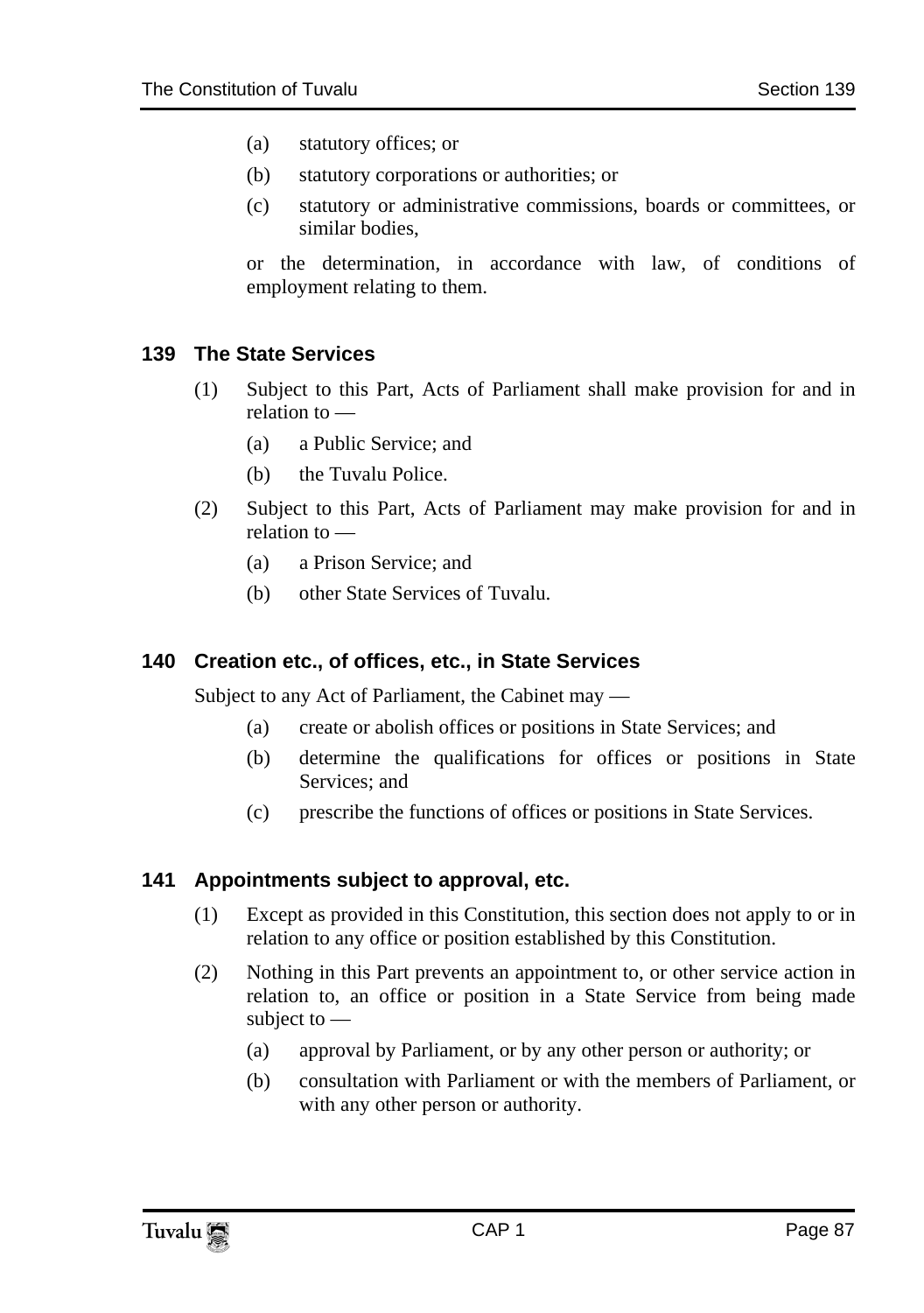#### **142 Localization**

(1) In this section —

"**localization**" means preference in public employment (either generally or in respect of an office or position, or a class of offices or positions)  $for -$ 

- (a) citizens of Tuvalu; or
- (b) persons whose usual places of residence (apart from the requirements of employment) are in Tuvalu; or
- (c) persons having some other special connection with Tuvalu,

including the replacement of the holders of offices or positions who do not have the qualifications required by the policy.

- (2) A localization policy or programme may be laid down
	- (a) by or under an Act of Parliament; or
	- (b) by decision of the Cabinet, approved by Parliament by resolution.
- (3) Nothing in a policy or programme laid down in accordance with subsection (2)(b) affects any right to termination or retirement benefits, or to compensation, otherwise possessed by any person affected by it.
- (4) Nothing in this Part, including Division 5 (Removal, etc., of Certain Officials), or in Part II (Bill of Rights) prevents the implementation of any localization policy or programme laid down under this section.

DIVISION 2. - THE PUBLIC SERVICE COMMISSION

# **143 Establishment of the Commission**

A Public Service Commission is established.

# **144 Composition of the Commission**

The Public Service Commission shall consist of a Chairman and three other members.

#### **145 Appointment of members of the Commission**

- (1) The members of the Public Service Commission shall be appointed by the Head of State, acting in accordance with the advice of the Cabinet.
- (2) A person is not qualified for appointment as a member of the Commission  $if =$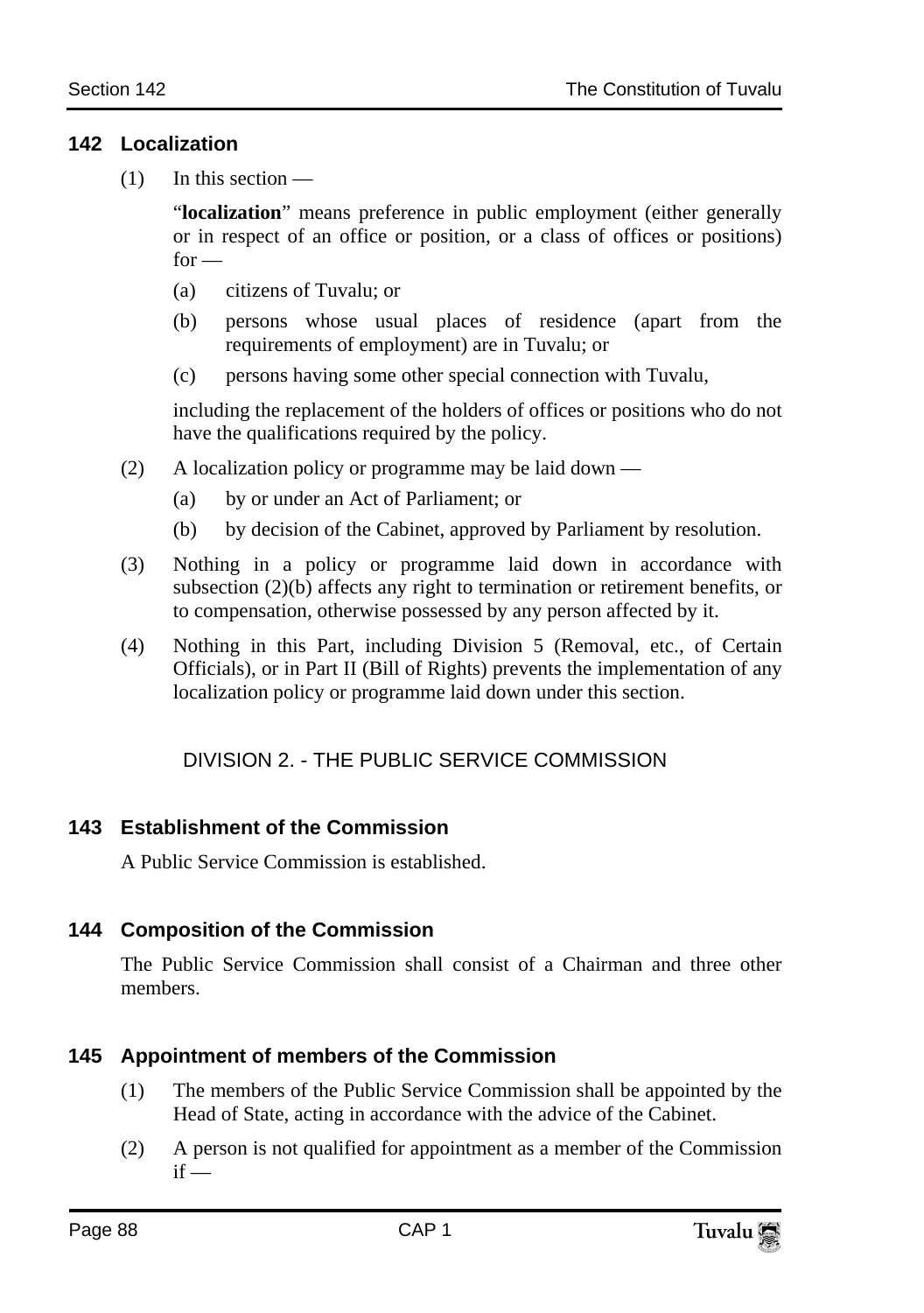- (a) he is a member of Parliament; or
- (b) he is a candidate for election as a member of Parliament, or
- $(c)$  he is the holder of
	- (i) any other office or position established by this Constitution; or
	- (ii) an office or position in a State Service, or
	- (iii) any other office or position prescribed for the purposes of this subsection by or under an Act of Parliament.

#### **146 Remuneration, etc., of members of the Commission**

- (1) The salary or other remuneration of the Chairman and the other members of the Public Service Commission are as provided for in section 169 (remuneration of certain officials).
- (2) The other conditions of employment of a member of the Commission are as prescribed by or under an Act of Parliament.

#### **147 Tenure of office of members of the Commission**

- (1) A member of the Public Service Commission vacates his office or position —
	- (a) if he is removed from office under Division 5 (Removal etc., of Certain Officials); or
	- (b) subject to subsection (2), if he resigns by notice in writing to the Head of State; or
	- (c) if he ceases to be qualified for appointment by virtue of section 145(2) (which relates to disqualification from appointment): or
	- (d) at the end of the period of four years after the date of his appointment.
- (2) A resignation under subsection  $(1)(b)$  takes effect on the date on which it is received by the Head of State, or on such later date as is fixed by agreement between the member and the Minister responsible for Public Service matters.

#### **148 Exclusion of members of the Commission from certain employment**

(1) This section does not apply to a person who has been acting temporarily in the office of a member of the Public Service Commission only for a period of less than six consecutive months.

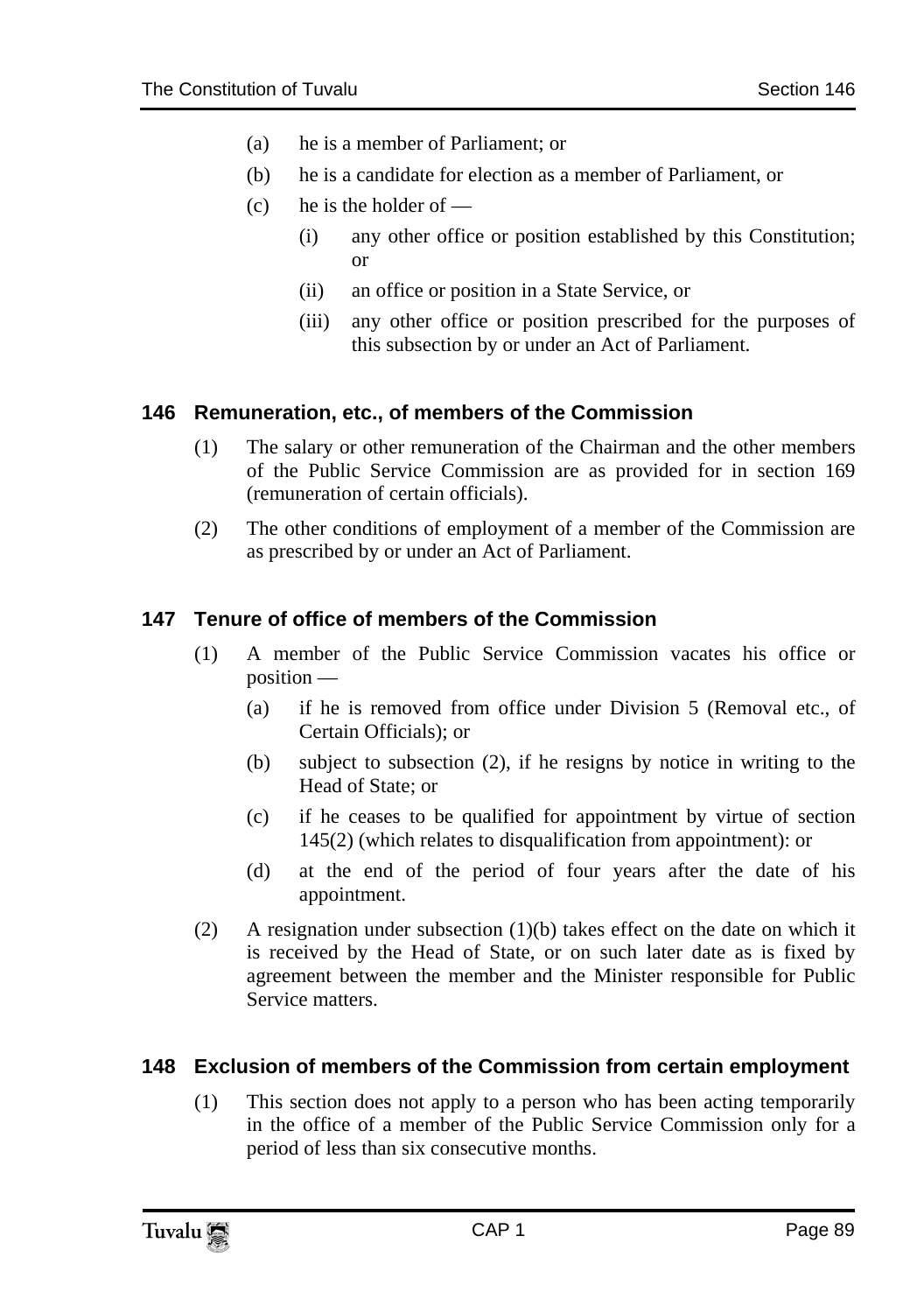- (2) Nothing in this section prevents other or additional disqualifications being imposed by or under an Act of Parliament or —
	- (a) a member or former member of the Public Service Commission, or
	- (b) a person referred to in subsection (1),

because of his membership or former membership of the Commission.

- (3) A member of the Public Service Commission is not eligible for appointment to any office or position referred to in section  $145(2)(c)$ (which relates to certain offices and positions the holders of which are disqualified from appointment to the Public Service Commission).
- (4) A former member of the Public Service Commission is not eligible for appointment to any office or position referred to in section  $145(2)(c)$ (which relates to certain offices and positions the holders of which are disqualified from appointment to the Public Service Commission) before the end of the period of two years after the date on which he ceased, or last ceased, to be a member of the Commission.

#### DIVISION 3. - GENERAL FUNCTIONS OF THE PUBLIC SERVICE **COMMISSION**

#### **149 Functions of the Commission**

- (1) Subject to this Constitution and in particular to section 150 (independence of the Commission), and to any Act of Parliament, the Public Service Commission is responsible for —
	- (a) the efficient management and control of the Public Service in relation to matters referred to in paragraphs (a)-(f) of the definition "personnel matters" in section 137 (interpretation of Part VIII); and
	- (b) all personnel matters connected with the Public Service; and
	- (c) such matters in relation to the other State Services and the services of other governmental bodies as are prescribed,

and has such other functions as are prescribed.

- (2) Subject to section 150 (independence of the Commission), the Public Service Commission —
	- (a) may at any time; and
	- (b) shall at the request of the Minister responsible for Public Service matters,

inform or advise the Cabinet as to any matter within the functions of the **Commission**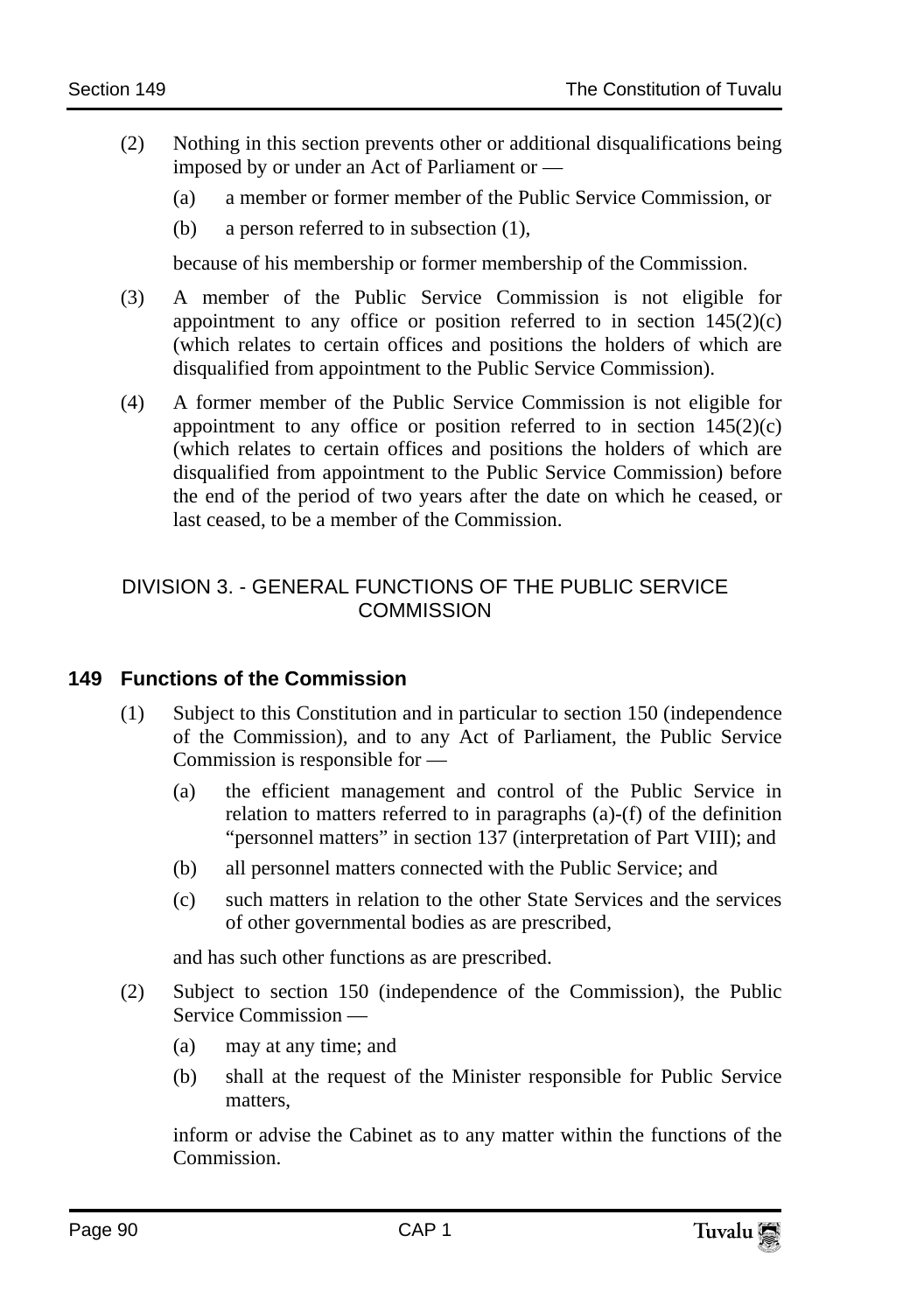#### **150 Independence of the Commission**

- (1) Subject to section 15 (independence) of Schedule 1, in personnel matters the Public Service Commission shall comply with any general directions as to policy given by the Cabinet, but otherwise is not subject to direction or control by any other person or authority.
- (2) A policy direction given under subsection  $(1)$ 
	- (a) shall be published in any manner prescribed for the publication of subordinate legislation; and
	- (b) shall immediately be forwarded by the Minister responsible for Public Service matters to the Speaker, for presentation to Parliament.
- (3) Except in relation to personnel matters, the Public Service Commission is responsible to the Cabinet for the performance of its functions.

# **151 Appeals within State Services**

- (1) The independence conferred on the Public Service Commission by section 150 (independence of the Commission) is not affected by any provision of an Act of Parliament providing for an appeal, to an independent tribunal or authority established by an Act of Parliament, from —
	- (a) a decision of the Commission; or
	- (b) any recommendation or advice to the Commission; or
	- (c) any advice proposed to be given by the Commission to the Head of State
- (2) The provisions of section 150 (independence of the Commission) and of subsection (1) apply to and in relation to any tribunal or authority that may be established under subsection (1) in the same way as they apply to and in relation to the Public Service Commission.

# **152 Procedures, etc., of the Commission**

Subject to any Act of Parliament, the provisions of Schedule 3 (Procedures etc., of the Public Service Commission and Certain Tribunals) apply to and in respect of the Public Service Commission.

# **153 Delegation by the Commission**

(1) With the approval of the Minister responsible for Public Service matters, the Public Service Commission may, in writing, delegate to any person any of its functions.

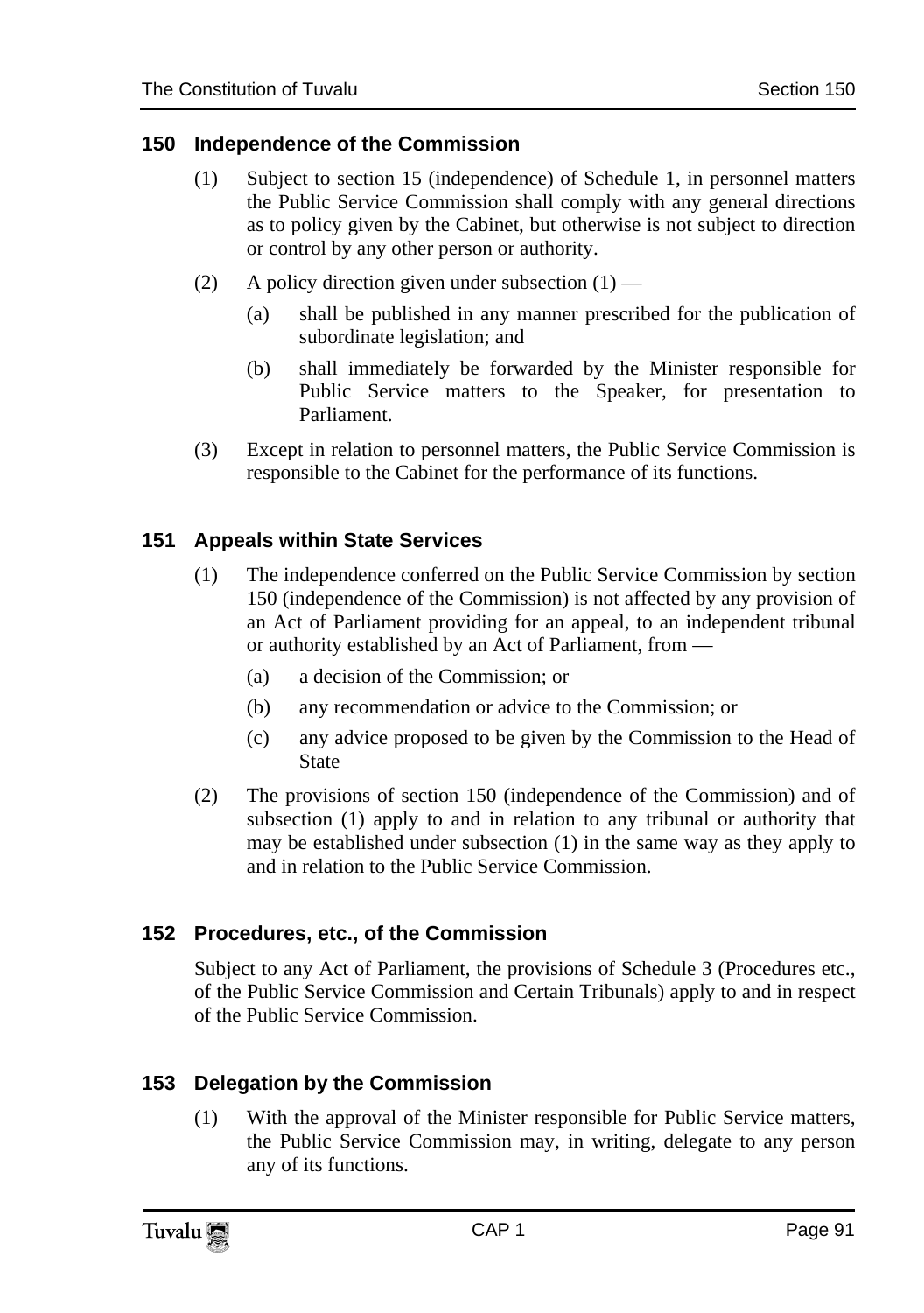- (2) A delegation under subsection  $(1)$ 
	- (a) may apply generally, or in respect of any part of Tuvalu or of any place specified in the instrument of delegation; and
	- (b) may be made subject to such conditions, limitations and restrictions as are so specified.
- (3) A delegation under this section is revocable, in writing, at will, and no delegation prevents the performance of a function by the Commission.
- (4) If a delegation under this section relates to personnel matters, in performing the delegated function the delegate is subject to the same freedom from direction or control as the Commission, and the provisions of sections 150 (independence of the Commission) and 151, (appeals with State Services) with the necessary modifications, apply accordingly.

# DIVISION 4. - PERSONNEL FUNCTIONS

#### **154 Application of Division 4**

- (1) This Division applies to and in relation to any Act of Parliament made for the purposes of section 139 (the State Services) establishing a State Service, and to any regulations or other subsidiary legislation made under such an Act.
- (2) The provisions of this Division shall be read subject to this Constitution and in particular to —
	- (a) section 142 (localization); and
	- (b) Division 5 (Removal, etc., of Certain Officials).

#### **155 The Public Service**

Authority in relation to personnel matters in respect of members of the Public Service shall be vested in the Public Service Commission.

#### **156 Magistrates**

- (1) The provisions of this section apply in relation to a magistrate of a subordinate court irrespective of whether he is a member of the Public Service.
- (2) Authority in relation to personnel matters in respect of magistrates of subordinate courts in their capacity as magistrates shall be vested in the Head of State, acting in accordance with the advice of the Public Service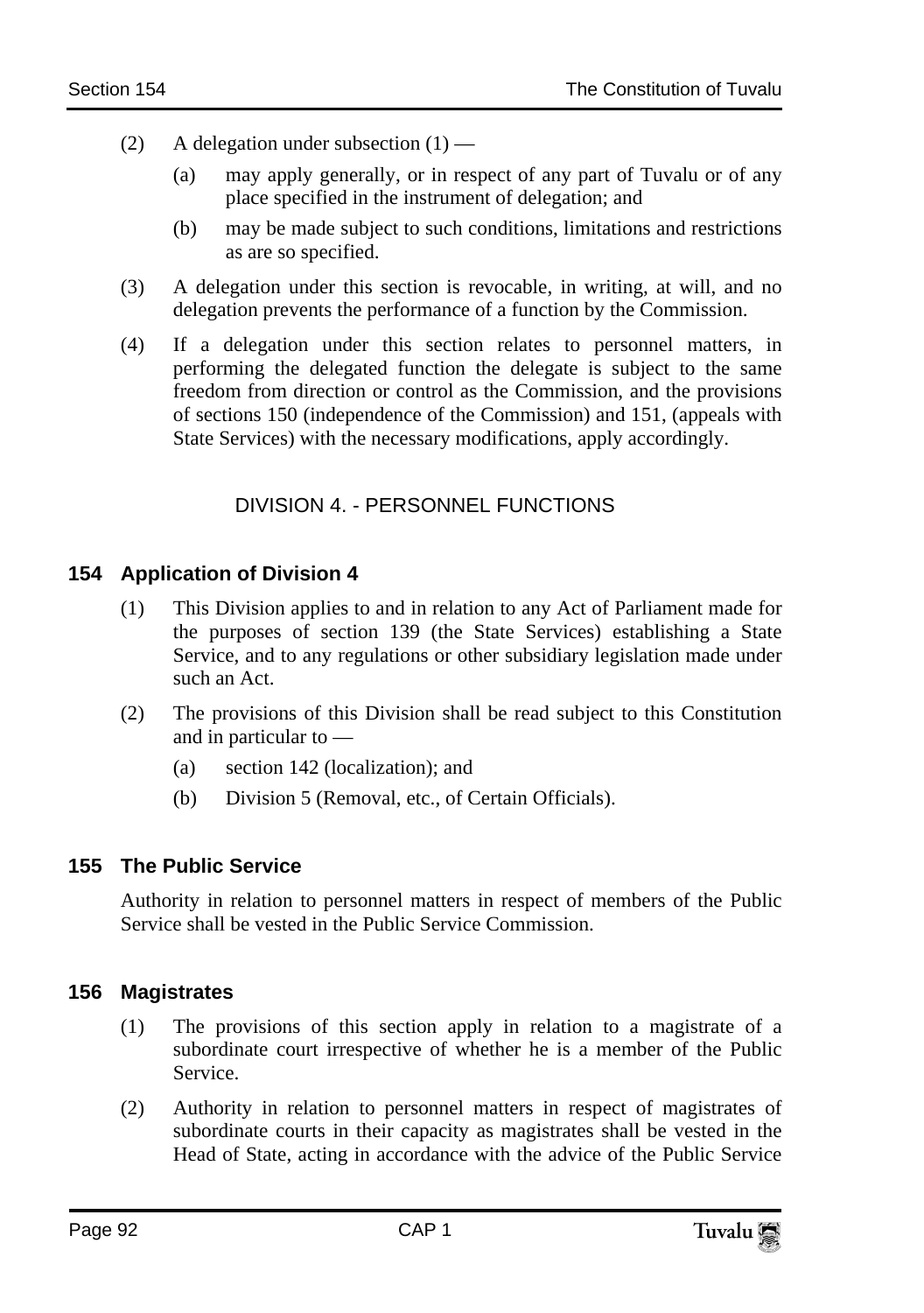Commission, subject to the approval, either general or specific, of the Chief Justice or a person authorized by him for the purpose.

# **157 The Police Force**

- (1) An office of Chief of Police is established as an office in the Tuvalu Police.
- (2) The Chief of Police shall be appointed in accordance with section 159(5)(a) (which relates to the appointment of the Chief of Police).
- (3) Excluding the Chief of Police, members of the Tuvalu Police of or above the rank of Inspector (or the equivalent rank as defined by or under an Act of Parliament) may be appointed, removed and disciplined in the same manner, with any necessary modifications, as members of the Public Service under section 155 (the Public Service).
- (4) Other members of the Tuvalu Police may be appointed, removed and disciplined by the Chief of Police, subject to appeal to the Public Service Commission in the case of removal or disciplinary action.

# **158 Secretaries to Ministries**

- (1) In this section
	- (a) "Secretary" means the Secretary or other head of a Ministry or office of Government (being a member of the Public Service) who is directly responsible to a Minister, but does not include the Secretary to Government; and
	- (b) a reference to the appointment of a Secretary includes a reference  $to -$ 
		- (i) his appointment from outside the Public Service; and
		- (ii) his promotion or transfer from some other office outside a common cadre.
- (2) Secretaries
	- (a) shall be appointed only with the concurrence of the Cabinet; and
	- (b) form a common cadre or (as prescribed by or under an Act of Parliament) common cadres, to which may be added other senior members (as so prescribed ) of the Public Service.
- (3) The Cabinet may at any time request the Public Service Commission to advise the Head of State to appoint a particular person to be a Secretary.
- (4) If the Cabinet makes a request under subsection (3), the Public Service Commission shall consider the request and advise of its decision.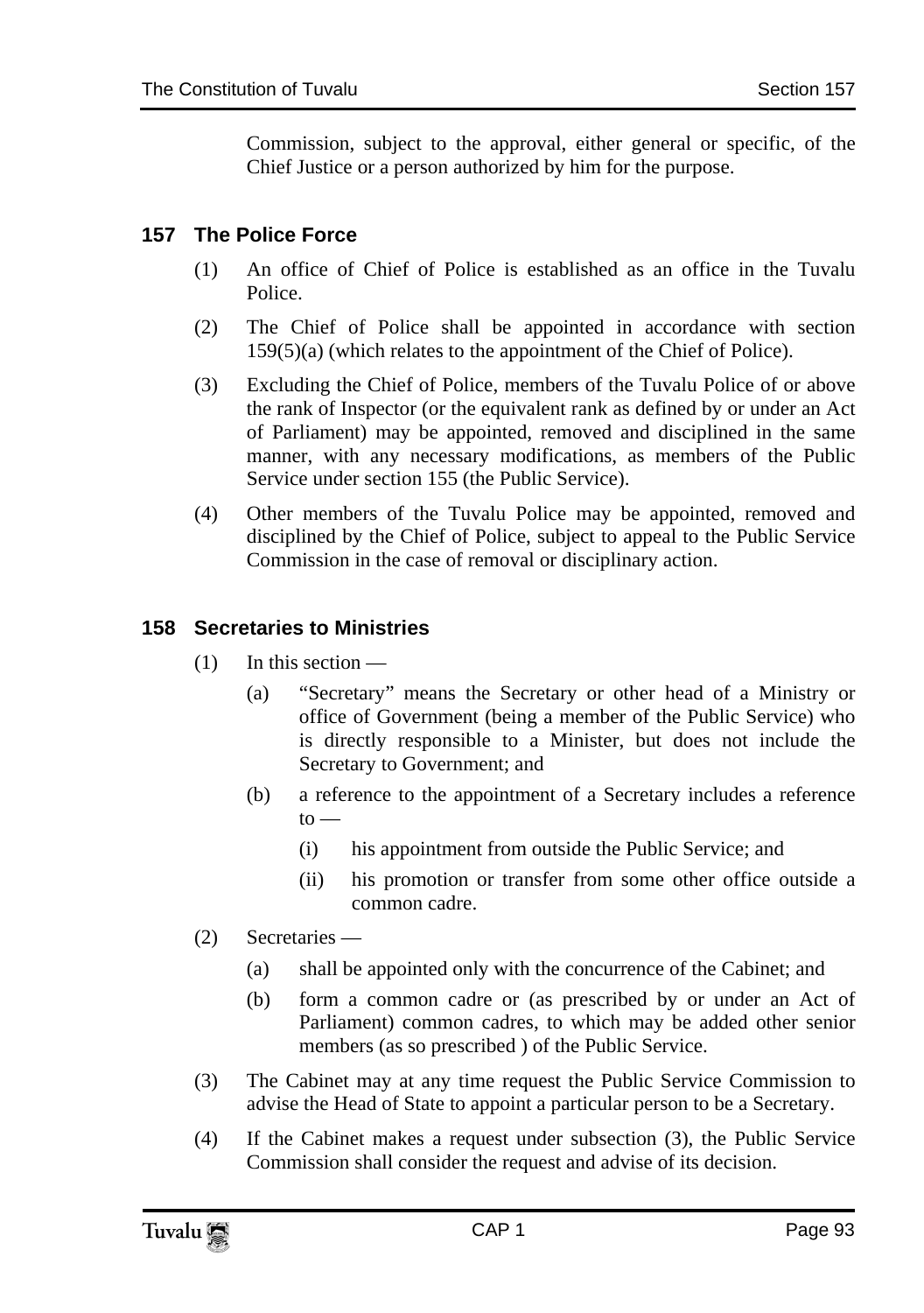(5) No Secretary shall be appointed from outside the State Services unless the Public Service Commission determines that the appointee has clearly more merit than a serving member of the State Services.

#### **159 Special cases of appointments**

- (1) This section shall be read subject to section 142 (localization).
- (2) The Auditor-General
	- (a) shall be appointed by the Head of State, acting in accordance with the advice of the Public Service Commission, and with the approval of Parliament signified by resolution; and
	- (b) may be suspended or removed from office in accordance with Division 5 (Removal, etc., of Certain Officials).
- (3) The Secretary to Government
	- (a) shall be appointed by the Head of State, acting in accordance with the advice of the Public Service Commission given after consultation with the Cabinet; and
	- (b) may be suspended or removed from office in accordance with Division 5 (Removal, etc., of Certain Officials).
- (4) The Attorney-General
	- (a) shall be appointed by the Head of State acting in accordance with the advice of the Cabinet given after consultation with the Public Service Commission; and
	- (b) may be suspended or removed from office in accordance with Division 5 (Removal, etc., of Certain Officials).
- (5) The Chief of Police
	- (a) shall be appointed by the Head of State, acting in accordance with the advice of the Public Service Commission given after consultation with the Cabinet; and
	- (b) may be suspended or removed from office in accordance with Division 5 (Removal, etc., of Certain Officials).
- (6) The functions of the Head of State under this Division in relation to the personal staff of the Governor-General who are members of a State Service shall be exercised by the Governor-General acting in his own deliberate judgment.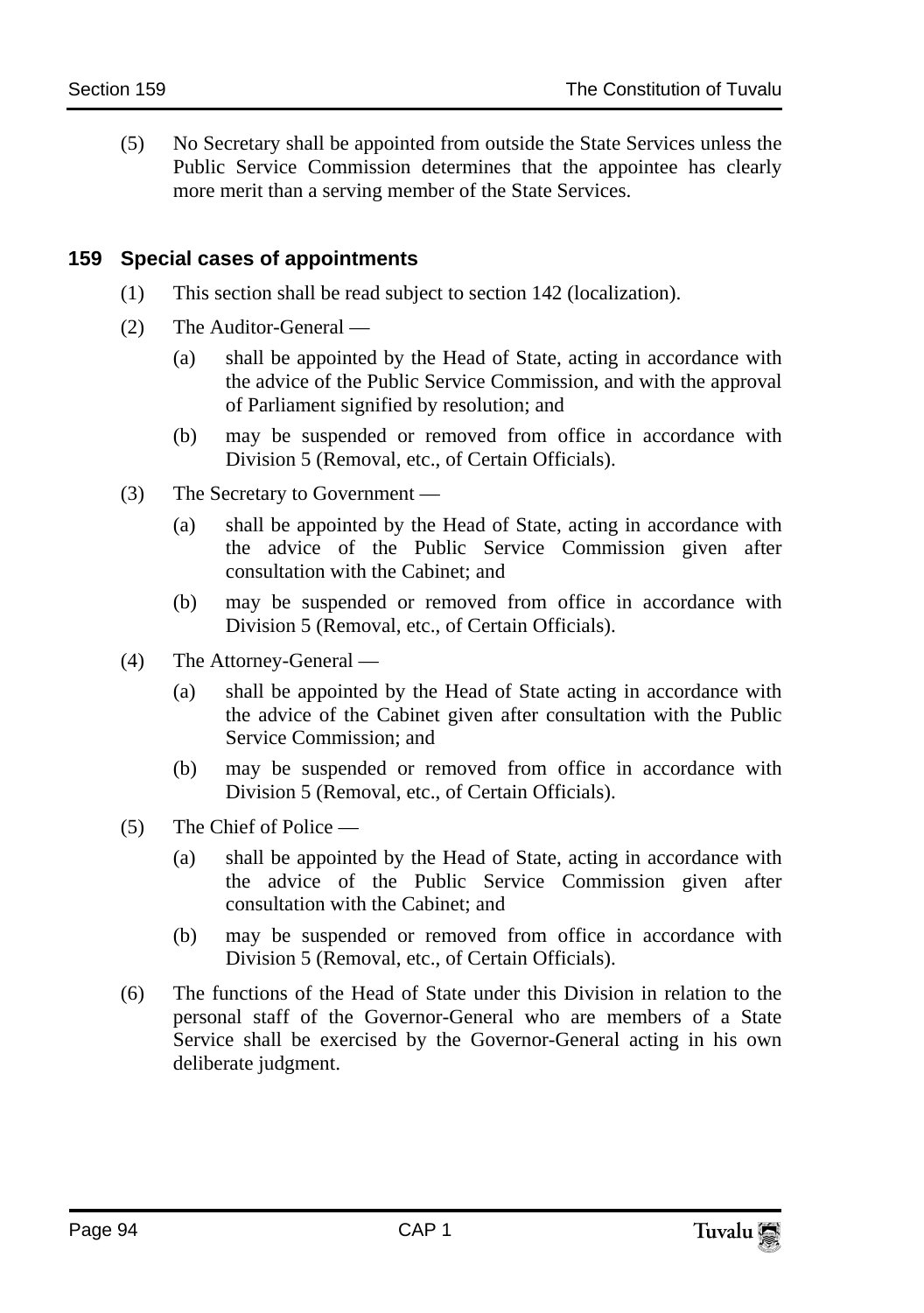# DIVISION 5. - REMOVAL, ETC., OF CERTAIN OFFICIALS

#### **160 Interpretation of Division 5**

In this Division —

"**the appropriate authority**", in relation to an office or position to which this Division applies, means —

- (a) the person or authority having power to make appointments to the office or position, acting in accordance with the prescribed manner of exercise of that power; or
- (b) some other person or authority prescribed for a particular case;

"**member of the appropriate authority**", in a case where the appropriate authority acts in accordance with the advice of, or after consultation with, any other person or authority, includes —

- (a) that other person or authority; and
- (b) a member of that other authority.

## **161 Application of Division 5**

- (1) This Division applies to the offices of
	- (a) Secretary to Government; and
	- (b) Attorney-General; and
	- (c) Auditor-General; and
	- (d) Chief of Police; and
	- (e) members of the Public Service Commission,

and any other office or position to which this Division is applied by an Act of Parliament.

(2) The provisions of this Division shall be read subject to section 142 (localization).

#### **162 Removal of prescribed officials from office**

- (1) Subject to section 164 (contract employment), the holder of an office or position to which this Division applies may be removed from office  $only$  —
	- (a) for inability to perform properly the functions of his office or position (whether arising from infirmity of body or mind, or from some other cause), or for misbehaviour; and

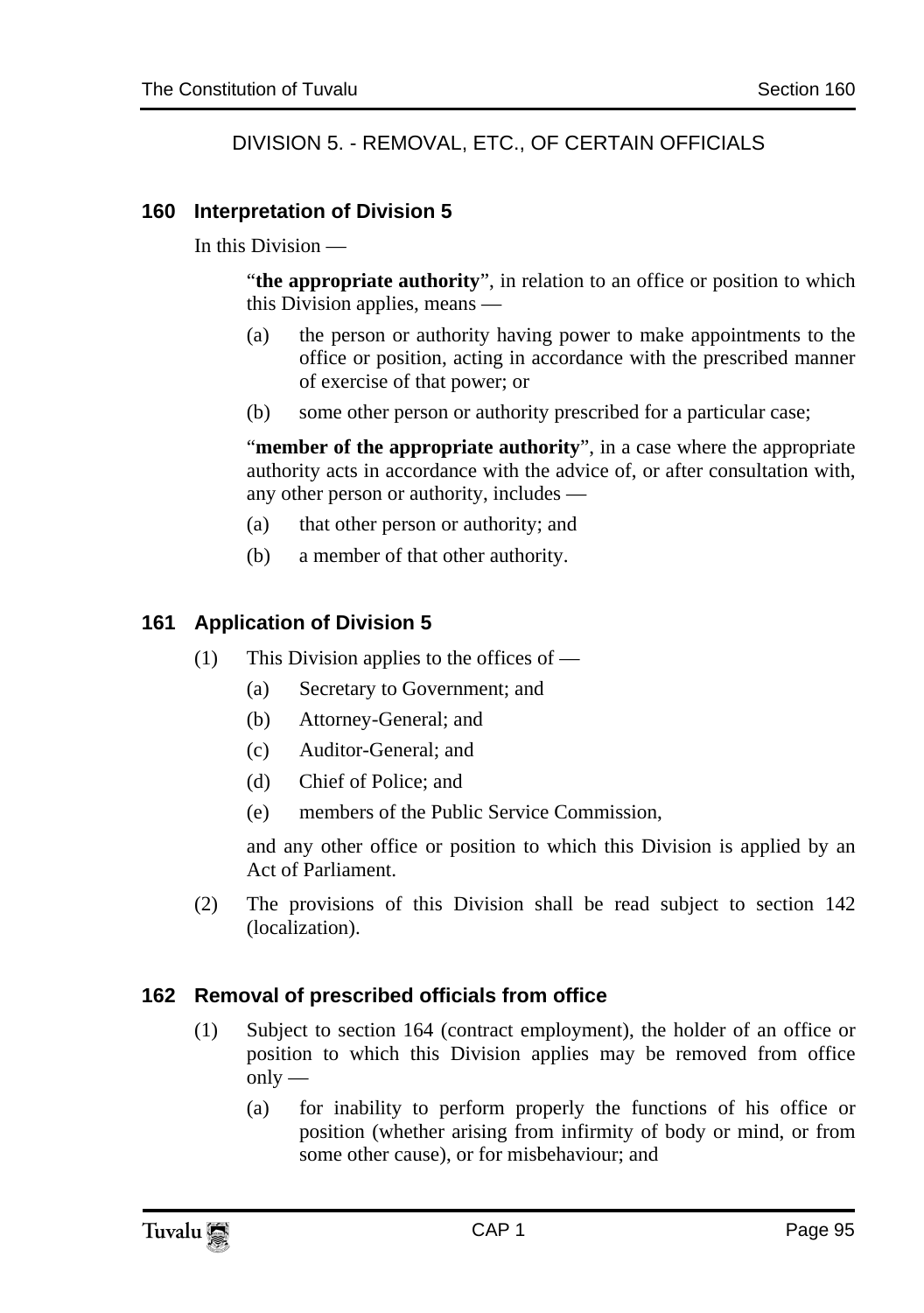- (b) in accordance with this section.
- (2) The holder of an office or position to which this Division applies may be removed from office by the appropriate authority if —
	- (a) the question of his removal from office has been referred to a tribunal appointed under subsection (3); and
	- (b) the tribunal has advised the appropriate authority that he ought to be removed from office for a reason set out in subsection (1)(a).
- (3) If the Cabinet or the appropriate authority decides that the question of removing from office the holder of an office or position to which this Division applies should be investigated under this section, the Head of State, acting after consultation with the Prime Minister, shall appoint an independent tribunal consisting of —
	- (a) a chairman who is qualified for appointment as a Judge of the High Court; and
	- (b) not less than one other member, with qualifications or experience relevant to the particular matter.
- (4) A person is not qualified to be appointed under subsection (3)(b) if he
	- (a) is the Governor-General; or
	- (b) is a member of Parliament; or
	- (c) is a member of the appropriate authority in relation to the person concerned; or
	- (d) is, or has been within the preceding 12 months, a subordinate of the person concerned; or
	- (e) has been involved in formulating advice on the question.
- (5) The tribunal shall investigate the question and report on it to the appropriate authority, with its advice whether the person concerned should be removed from office.
- (6) The provisions of Schedule 3 (Procedure, etc., of the Public Service Commission and Certain Tribunals) apply to and in respect of the tribunal.

#### **163 Suspension of prescribed officials**

- (1) If the question of removing a person from office has been referred to a tribunal under section 162 (removal of prescribed officials from office), the appropriate authority may suspend him from office.
- (2) A suspension under subsection  $(1)$ 
	- (a) may be lifted at any time by the appropriate authority; and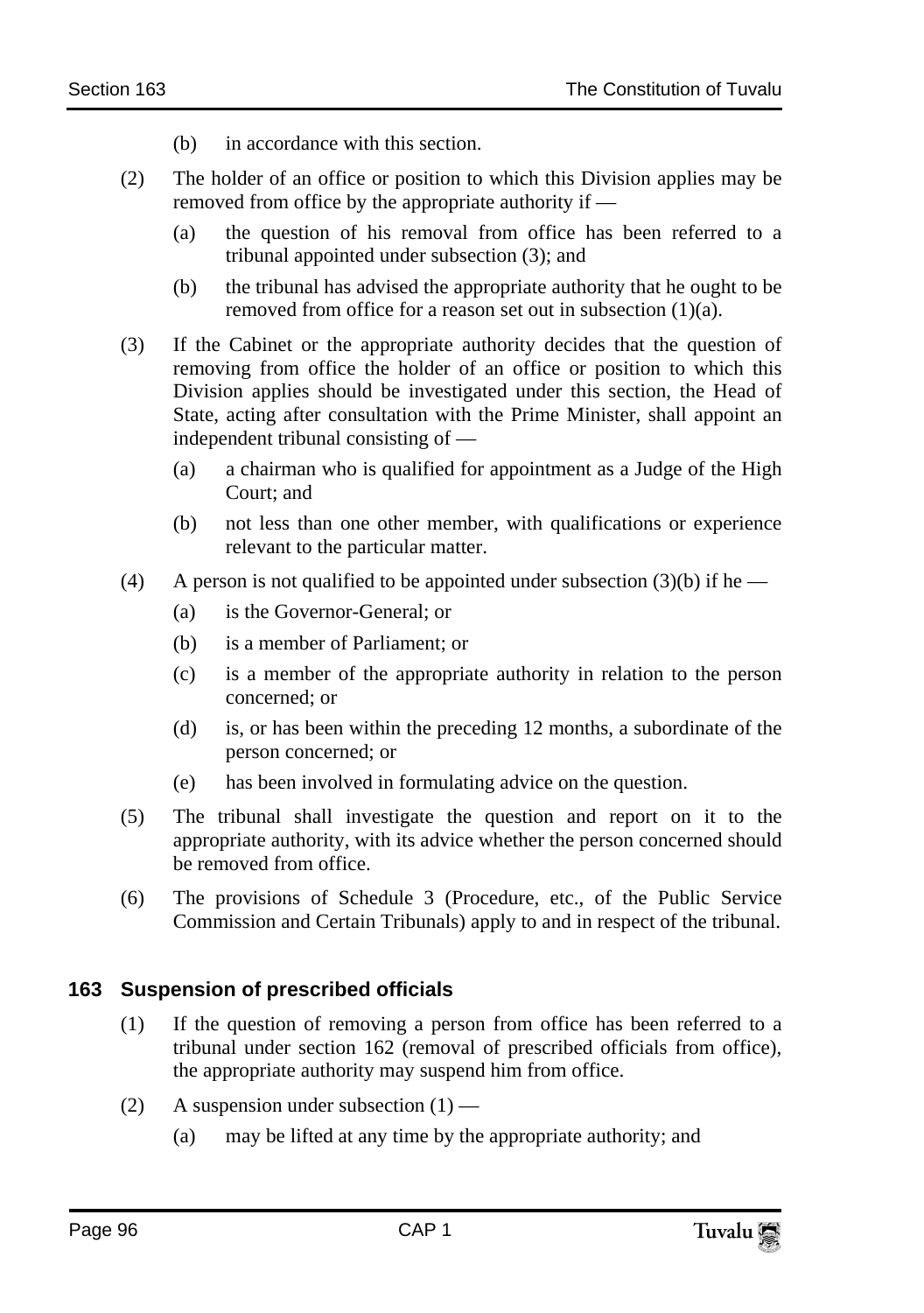- (b) ceases to have effect if the tribunal advises the appropriate authority that the person concerned should not be removed from office.
- (3) A person suspended under this section shall receive remuneration or other entitlements in accordance with the policy in force for the time being in the Public Service and provided for in General Administrative Orders.

### **164 Contract employment**

 $If$  —

- (a) the holder of an office or position to which this Division applies is employed in that office or position under a contract (whether with the Government or otherwise); and
- (b) the contract provides for his removal or suspension from office, nothing in the preceding provisions of this Division prevents his being removed or suspended in accordance with the contract.

# **PART IX**

# FINANCE

# DIVISION 1. - PARLIAMENT AND FINANCE

#### **165 Parliamentary responsibility for finance**

- (1) Notwithstanding anything in this Constitution (other than section 169 (remuneration of certain officials), the raising and spending of money by the Government (including the imposition of taxation and the raising of loans) is subject to authorization and control by Parliament, and shall be regulated by an Act of Parliament.
- (2) For each financial year there shall be
	- (a) a National Budget, comprising estimates of
		- (i) money proposed to be raised by the Government; and
		- (ii) money proposed to be spent by the Government,

in respect of the financial year; and

- (b) appropriations for the service of the financial year, and there may be such supplementary Budgets and supplementary appropriations as are necessary.
- (3) Nothing in subsection (2) prevents an appropriation being expressed —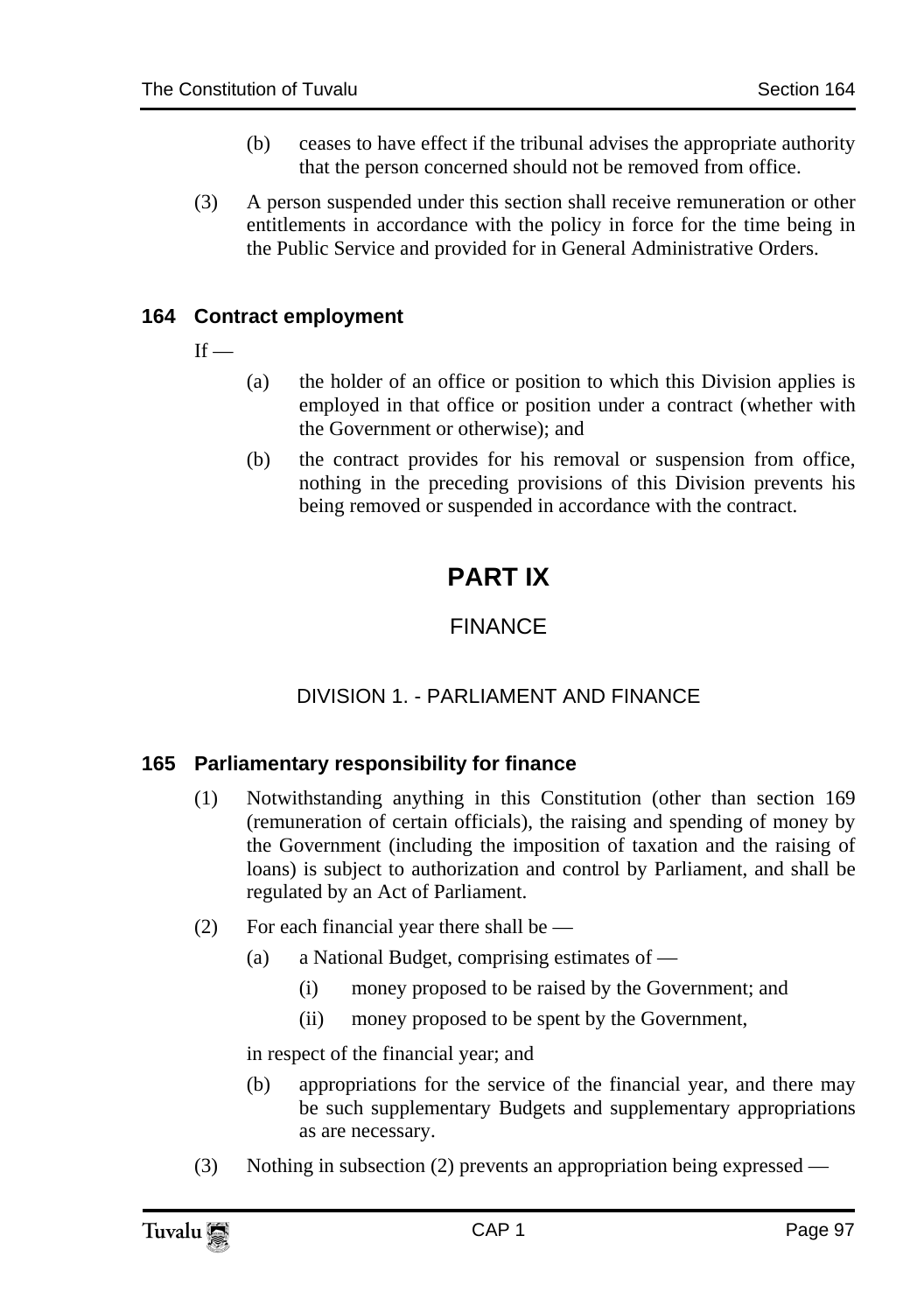- (a) to continue after the end of the financial year; or
- (b) to lapse before the end of the financial year.

#### **166 Executive initiative**

- (1) Except on the recommendation of a Minister, Parliament shall not provide for -
	- (a) the imposition or increase of taxation, or the raising of money by the Government; or
	- (b) the imposition or increase of any charge on the public funds of Tuvalu; or
	- (c) the alteration of any charge on the public funds of Tuvalu otherwise than by reducing it; or
	- (d) the compounding or remission of any debt due to the Government.
- (2) Parliament may reduce the amount of any proposal
	- (a) for taxation; or
	- (b) for the raising of public revenue; or
	- (c) for any expenditure of public money.
- (3) Parliament may not
	- (a) increase the amount of any proposal; or
	- (b) change the effect of any proposal; or
	- (c) change the purpose of any proposal,

referred to in subsection  $(2)(a)$ ,  $(b)$  or  $(c)$ .

#### **167 The Consolidated Fund**

- (1) There shall be a Consolidated Fund of Tuvalu, into which, subject to any Act of Parliament, all public money shall be paid.
- (2) Acts of Parliament may make provision for or in respect of other public funds not forming part of the Consolidated Fund, which shall be administered and dealt with in accordance with Acts of Parliament.

#### **168 Accounting, etc., for public money**

- (1) All money of or under the control of the Government shall be dealt with and properly accounted for in accordance with law.
- (2) No money of or under the control of the Government shall be spent except as provided by this Constitution or by or under an Act of Parliament.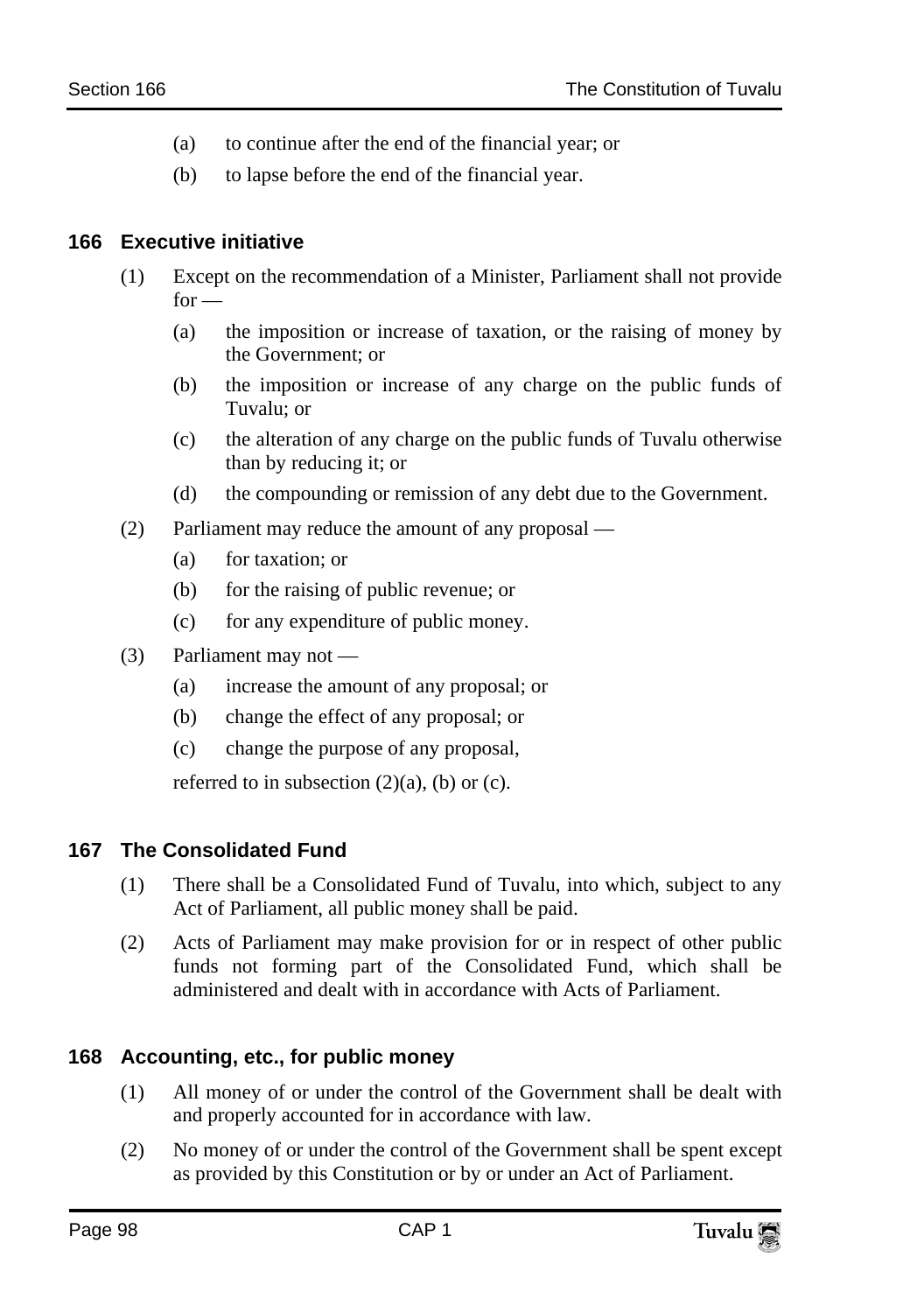#### **169 Remuneration of certain officials**

- (1) This section applies to the offices of
	- (a) Governor-General; and
	- (b) Speaker; and
	- (c) Prime Minister and other Ministers; and
	- (d) other members: of Parliament; and
	- (e) Judges of the High Court; and
	- (f) Attorney-General; and
	- (g) Auditor-General; and
	- (h) Chief of Police; and
	- (i) members of the Public Service Commission.
- (2) Subject to this section, the holders of the offices to which this section applies shall be paid such salaries or other remuneration and such allowances as are specifically prescribed by an Act of Parliament.
- (3) The remuneration and allowances referred to in subsection (2) are charged on and shall be paid out of the Consolidated Fund without appropriation otherwise than by this section.
- (4) Subject to subsections (5) and (6), the remuneration and allowances payable to the holder of an office to which this section applies (other than allowances which are specifically excluded by Act of Parliament from the operation of this subsection) shall not be altered to his disadvantage after his appointment.
- (5) Subsection (4) does not apply in respect of any reduction in remuneration or allowances which is part of a general reduction applied proportionately  $to -$ 
	- (a) all offices to which this section applies; and
	- (b) all other offices the remuneration of which is specifically prescribed by Act of Parliament.
- (6) For the purposes of subsection (4), where any remuneration or allowance to which that subsection applies is based, whether in law or in practice, on a choice made by the holder of the office in question, the remuneration or allowance which he chooses shall be considered to be more advantageous to him than any other which he might have chosen.

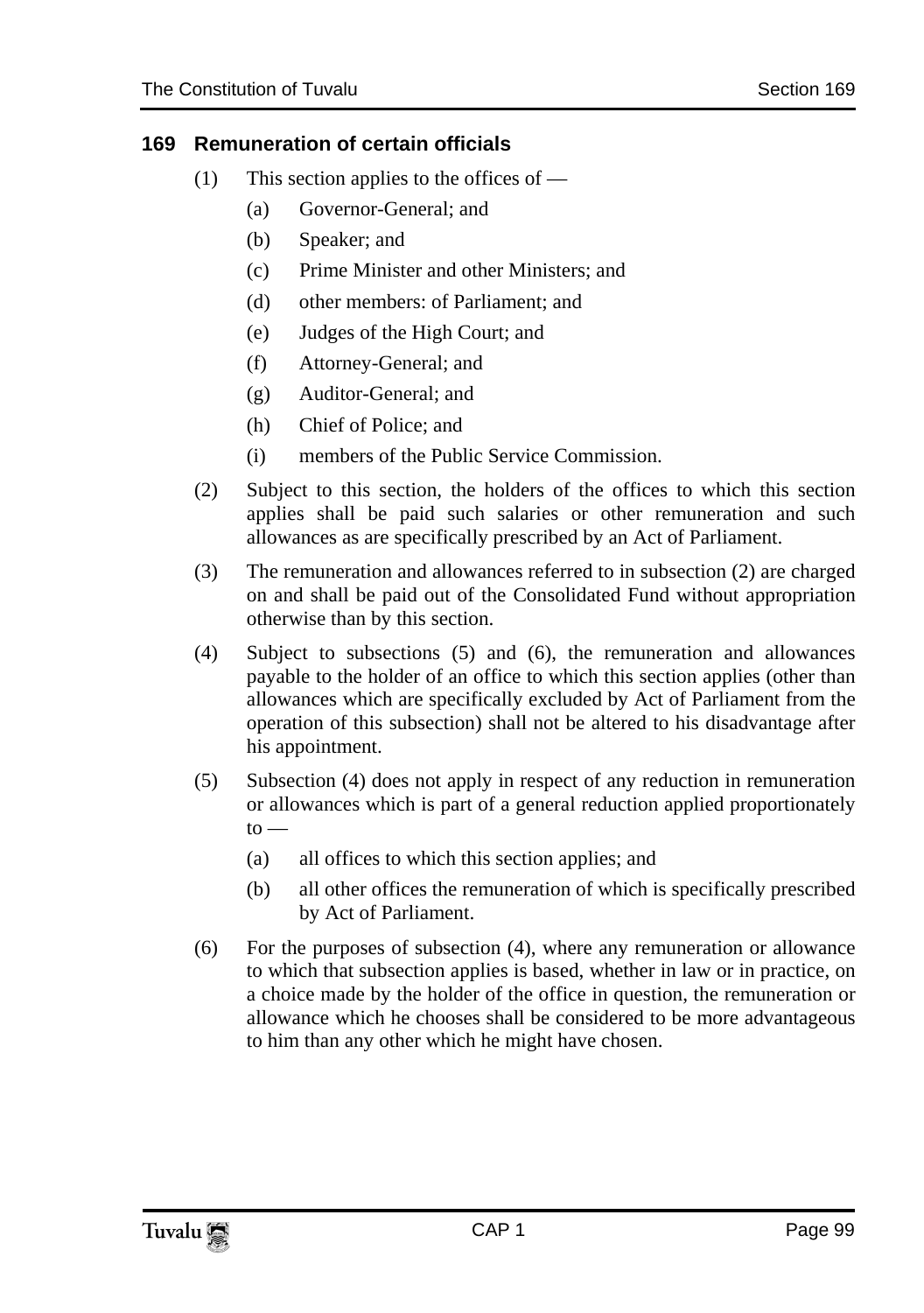# DIVISION 2. - THE AUDITOR-GENERAL

### **170 Establishment of the office of Auditor-General**

- (1) An office of Auditor-General for Tuvalu is established.
- (2) The Auditor-General shall be appointed in accordance with section 159(2)(a) (which relates to the appointment of the Auditor-General).

## **171 Independence of the office of Auditor-General**

Subject to section 15 (independence) of Schedule 1, in the performance of his functions under this Constitution and any other law the Auditor-General is not subject to the direction or control of any other person or body.

## **172 Functions of the Auditor-General**

- (1) The Auditor-General shall inspect and audit, and report at least once in every financial year to Parliament on —
	- (a) the public accounts of Tuvalu; and
	- (b) the control of public money and property of Tuvalu; and
	- (c) all transactions with or concerning public money or property of Tuvalu,

and has such other functions as are, subject to subsection (4), conferred on him by an Act of Parliament.

- (2) Unless other provision is made by or under an Act of Parliament in respect of the inspection and audit of them, subsection (1) extends to the accounts, finances and property of —
	- (a) each branch, department, agency and instrumentality of the Government; and
	- (b) each body set up by an Act of Parliament, or by executive or administrative act of the Government, for governmental or official purposes.
- (3) Even if other provision for inspection or audit is made as referred to in subsection (2), the Auditor-General may, if he thinks it proper to do so, inspect and audit, and report to Parliament on, any accounts, finances or property of an organization referred to in that subsection so far as they or it relate to, or consist of or are derived from, public money or property of Tuvalu.
- (4) An Act of Parliament may —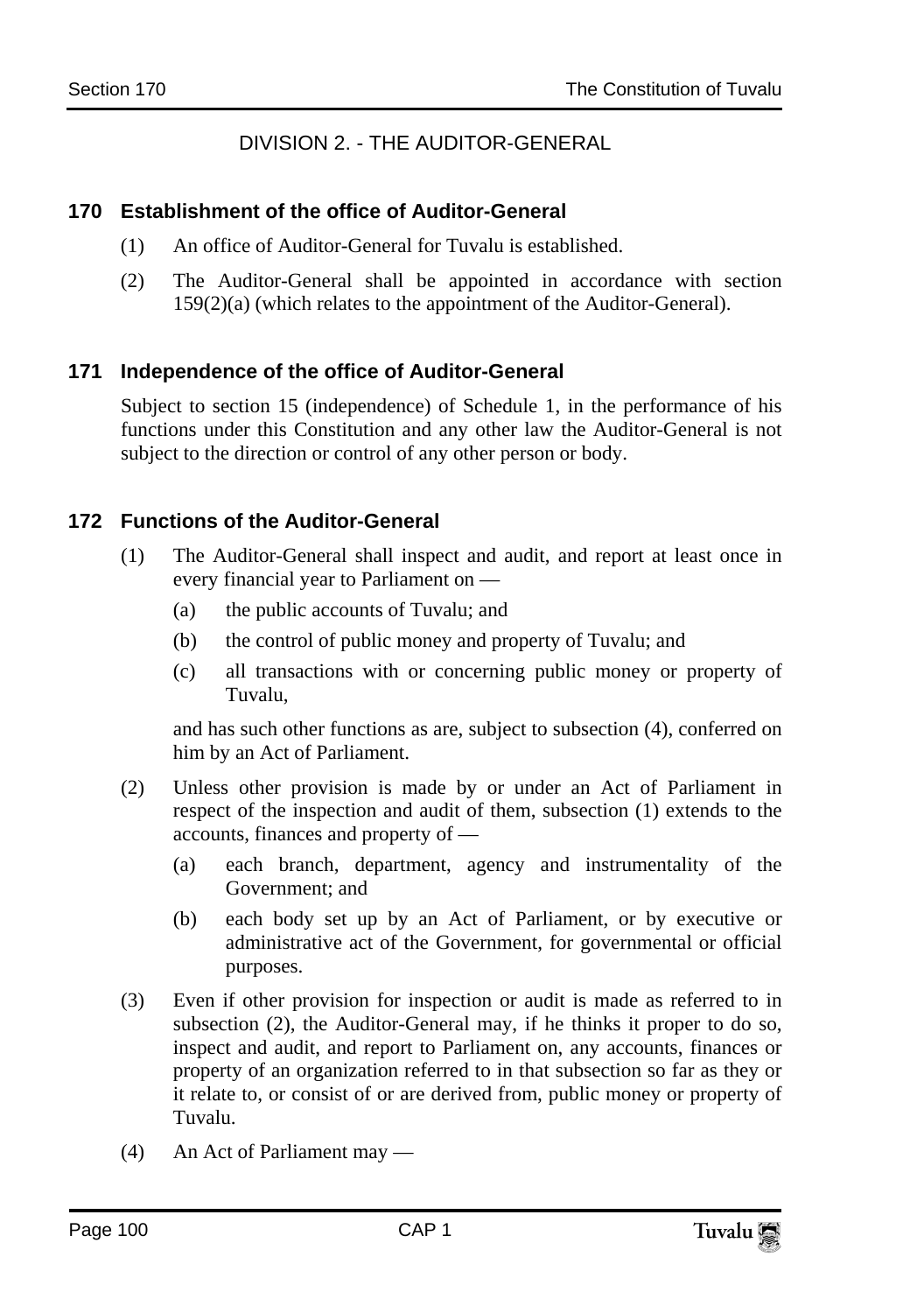- (a) expand, and provide in more detail for, the functions of the Auditor-General under the preceding provisions of this section; and
- (b) confer on the Auditor-General additional functions (including functions of the nature of an efficiency audit or value-for-money audit), not inconsistent with the performance of the functions conferred by those provisions.
- (5) Subject to any Act of Parliament, the functions of the Auditor-General may be performed —
	- (a) in person; or
	- (b) through officers responsible to him, acting in accordance with his general or specific instructions,

and references to the Auditor-General include references to officers so acting.

# **PART X**

# **TRANSITIONAL**

# **173 Transitional provisions**

The transitional provisions specified in Schedule 5 shall have effect notwithstanding anything contained in this Constitution.

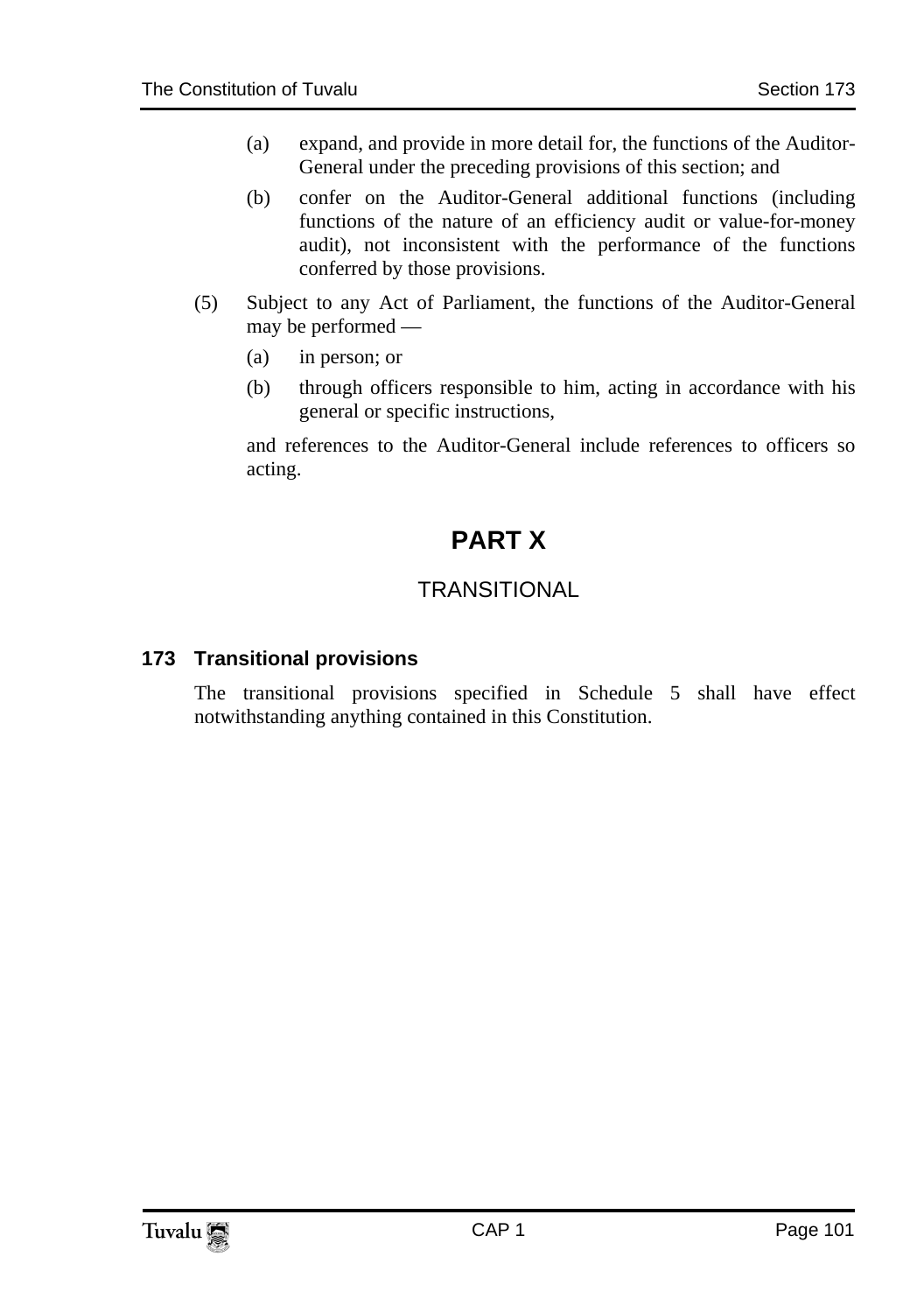# **SCHEDULE 1**

## (Section 4)

# **RULES FOR THE INTERPRETATION OF THE CONSTITUTION**

#### **1. Application of Schedule 1**

- (1) The provisions of this Schedule apply in the interpretation of this Constitution, except where in relation to a particular provision of this Constitution the context dictates otherwise.
- (2) Except where otherwise stated in this Constitution, the provisions of this Schedule do not apply to any other law unless they are adopted by law for the purpose.
- (3) This Schedule shall be read subject to section 4 (interpretation of the Constitution)

#### **2. General definitions**

(1) In this Constitution —

"**act**" includes omission and failure to act:

"**Act**" or "**Act of Parliament**" means, in accordance with section 86 (manner of exercise of the law-making power), a Bill passed by Parliament and assented to by the Head of State;

"alteration", in relation to all or any provisions of this Constitution or any other law, includes —

- (a) their repeal, with or without re-enactment or the substitution of new provisions; and
- (b) the modification of them or of their application; and
- (c) their suspension, in whole or in part, or the lifting of any suspension; and
- (d) the making of any provision that is inconsistent with them;

"**appropriation**" means the action of setting public money aside, in accordance with law, for a specified purpose;

"**Appropriation Bill**" means a Bill dealing only with appropriations of public money and matters incidental to appropriations of public money;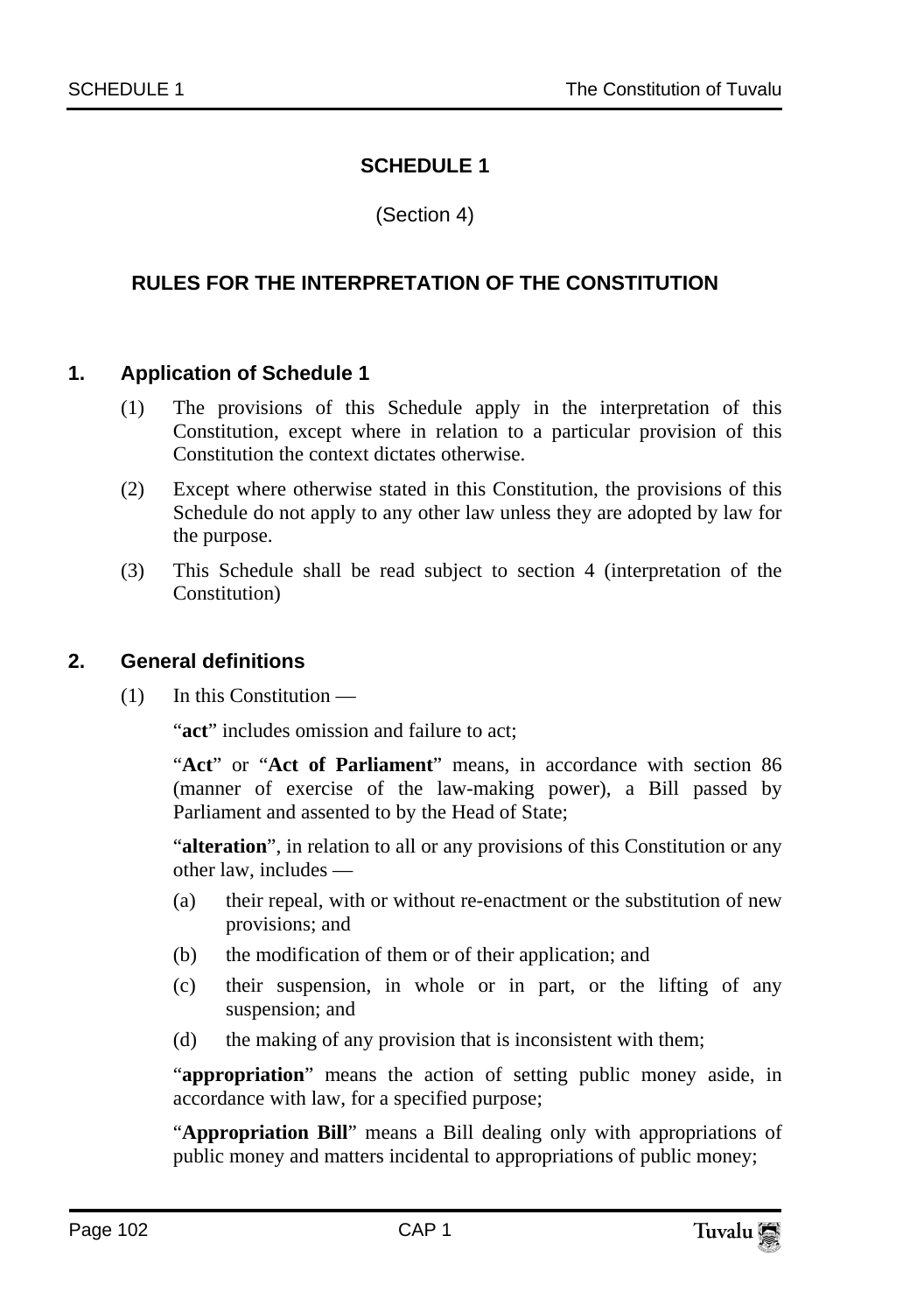"**the Attorney-General**" means the Attorney-General for Tuvalu whose office is provided for by section 79 (the Attorney-General);

"**the Auditor-General**" means the Auditor-General for Tuvalu whose office is provided for by section 170 (establishment of the office of Auditor-General);

"**Bill**" means a proposed Act of Parliament that has been introduced into Parliament;

"**bye-election**" means an election of a member of Parliament consequent on a casual vacancy;

"**caretaker government**" means a Cabinet continuing in office under section 71 (caretaker governments);

"**the Chief Justice**" means the Chief Justice of Tuvalu whose office is provided for by section 122 (the Chief Justice of Tuvalu);

"**the Clerk of Parliament**" means the Clerk of Parliament whose office is provided for by section 115 (Clerk of Parliament and other officers);

"**committee of Parliament**" means a committee —

- (a) appointed in accordance with the Rules of Procedure of Parliament, or in accordance with an Act of Parliament; and
- (b) consisting of members of Parliament with or without other persons, and includes —
- (c) a committee of the whole Parliament; and
- (d) a subcommittee of a committee of Parliament as described in the preceding provisions of this definition;

"**Commonwealth country**" means a country declared by or under an Act of Parliament to be a Commonwealth country, and includes a dependency of such a country;

"**the Court of Appeal**" means the Court of Appeal for Tuvalu established under section 134 (establishment of the Court of Appeal);

"**the Deputy Prime Minister**" means the holder of the office allowed for by section 62(4) (which allows one of the Ministers to be appointed Deputy Prime Minister), and includes —

- (a) a person appointed under section 69 (acting Ministers) to perform temporarily the functions of the Deputy Prime Minister; and
- (b) a person performing the functions of the Deputy Prime Minister in a caretaker government;

"**disciplinary law**" means a law regulating a disciplined force;

"**disciplined force**" means —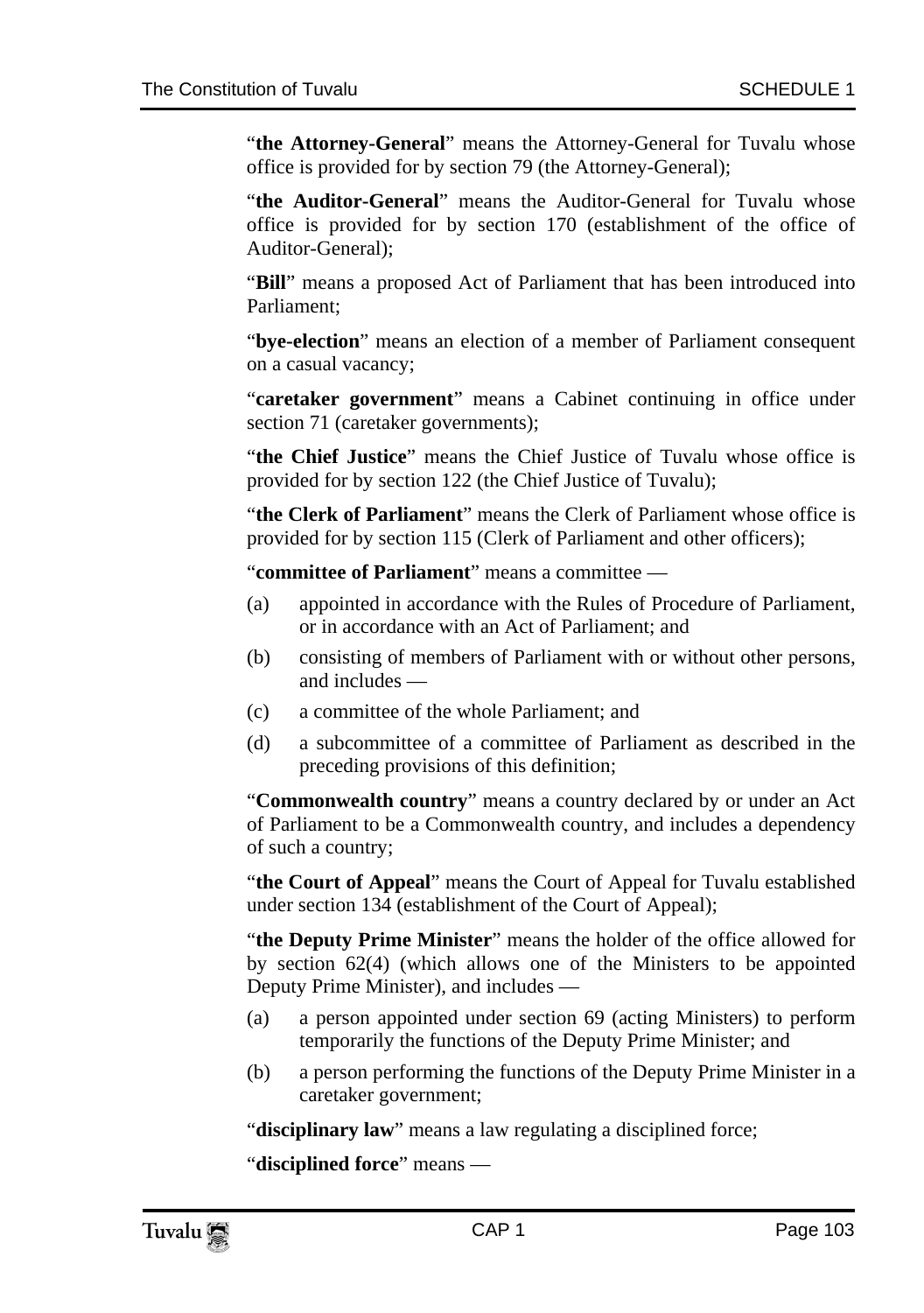- (a) a naval, military or air force, or a coastguard or maritime surveillance service, whether of Tuvalu or of some other country; or
- (b) the Tuvalu Police or any other police force established by Act of Parliament; or
- (c) any separate Prison Service established by Act of Parliament;

"**electoral district**", means an electoral district for the purpose of the election of members of Parliament, established under section 82 (composition of Parliament);

"**final decision**", in relation to any judicial proceedings, means a decision that finally disposes of the proceedings, whether or not it is subject to appeal or review;

"**financial year**" means the period of 12 months ending on 31 December in any year, or such other period of 12 months as is fixed by or under an Act of Parliament;

"**function**" includes power, duty and responsibility;

"**general election**" means a general election of the members of Parliament consequent on the dissolution of Parliament;

"**the Government**" means the executive government of Tuvalu;

"**governmental body**" means —

- (a) the Government; or
- (b) a local government or authority; or
- (c) a department. branch' agency or instrumentality of the Government or of a local government or authority; or
- (d) a body set up by law, or by administrative or executive act, for governmental or official purposes;

"**the Governor-General**" means the Governor-General of Tuvalu whose office is provided for by section 54 (establishment of office of Governor-General), and includes —

- (a) a person appointed in accordance with section 56(2) (which relates to the appointment of an acting Governor-General); or
- (b) the Speaker, performing under section 56 (acting Governor-General) any of the functions of the Governor-General;

"**the Head of State**" means —

- (a) the Sovereign; or
- (b) the Governor-General, as the representative of the Sovereign;

"**the High Court**" means the High Court of Tuvalu established by section 190 (establishment of the High Court);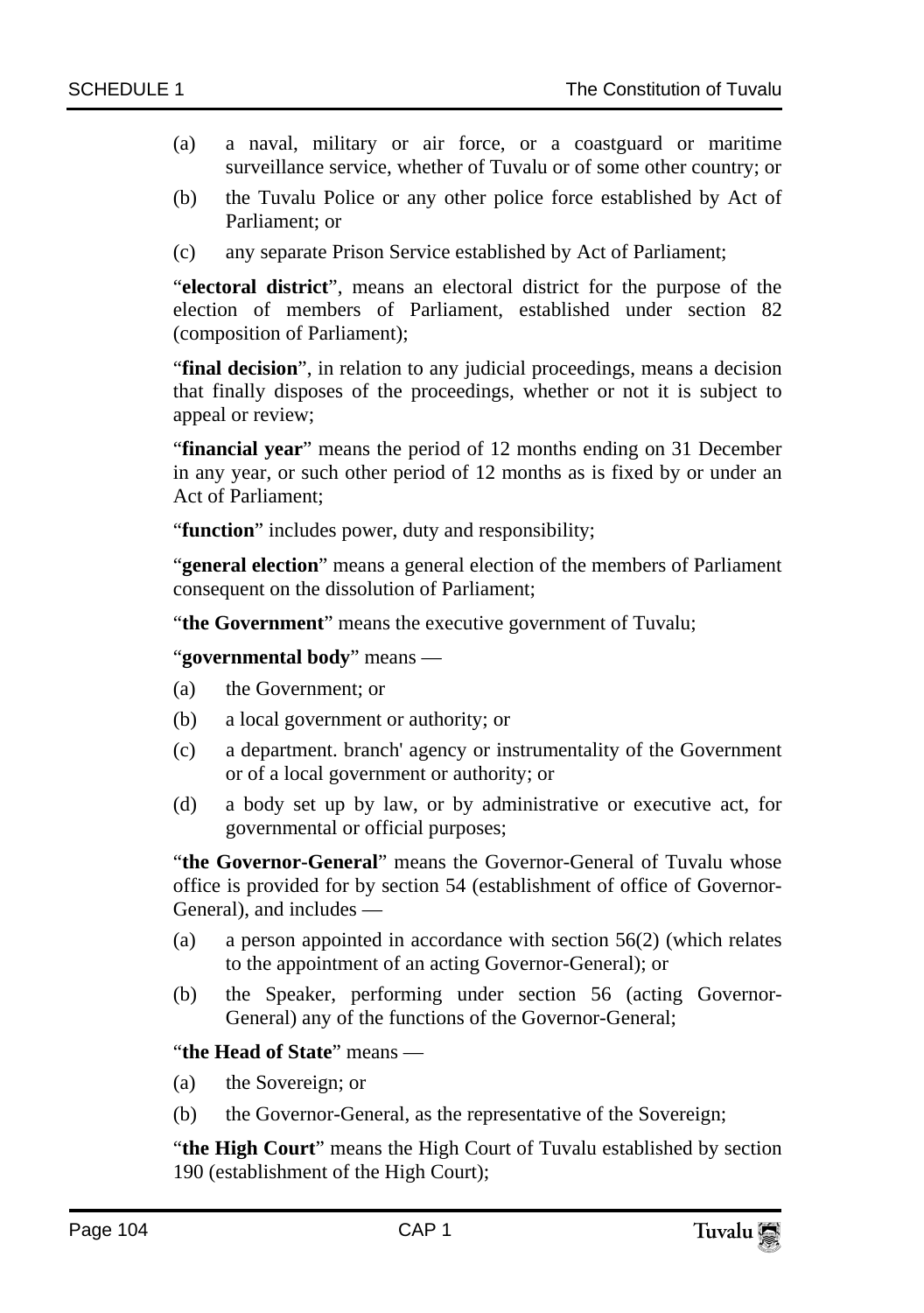"**the Independence Constitution**" means the Constitution set out in the Schedule to the Tuvalu Independence Order 1978 of the United Kingdom;

"**Independence Day**" means 1 October 1978;

"**Judge**", or "**Judge of the High Court**", means the Chief Justice, or a Judge of the High Court appointed under section 123 (other Judges);

"meeting", in relation to Parliament, means any period of sitting days during which Parliament —

- (a) is not prorogued; and
- (b) does not adjourn indefinitely or to the call of the Speaker;

"**member**", in relation to a disciplined force, includes a person who, under the disciplinary law of that force, is subject to the discipline of that force;

"**Minister**" means the Prime Minister or another Minister appointed under section 67 (the other Ministers), and includes —

- (a) a person appointed under section 69 (acting Ministers) to perform temporarily the functions of a Minister; and
- (b) a person performing the functions of a Minister in a caretaker government;

"**month**" means calendar month:

"**offence**" means a contravention of or a failure to comply with a law of Tuvalu;

"**Parliament**" means the Parliament established for Tuvalu by section 81 (establishment of Parliament);

"**person**" includes —

- (a) any body of persons, corporate or unincorporate; and
- (b) the holder (whether substantive or other) of  $-$ 
	- (i) any office or position in a State Service; or
	- (ii) any office or position established by this Constitution or by or under an Act of Parliament;

"**prescribed'**" means prescribed by this Constitution, or by or under an Act of Parliament;

"**the Prime Minister'**" means the Prime Minister whose office is provided for by section 62(1) (which relates to the establishment of an office of Prime Minister), and includes —

(a) a Minister performing the functions of the Prime Minister under section 68 (acting Prime Minister); and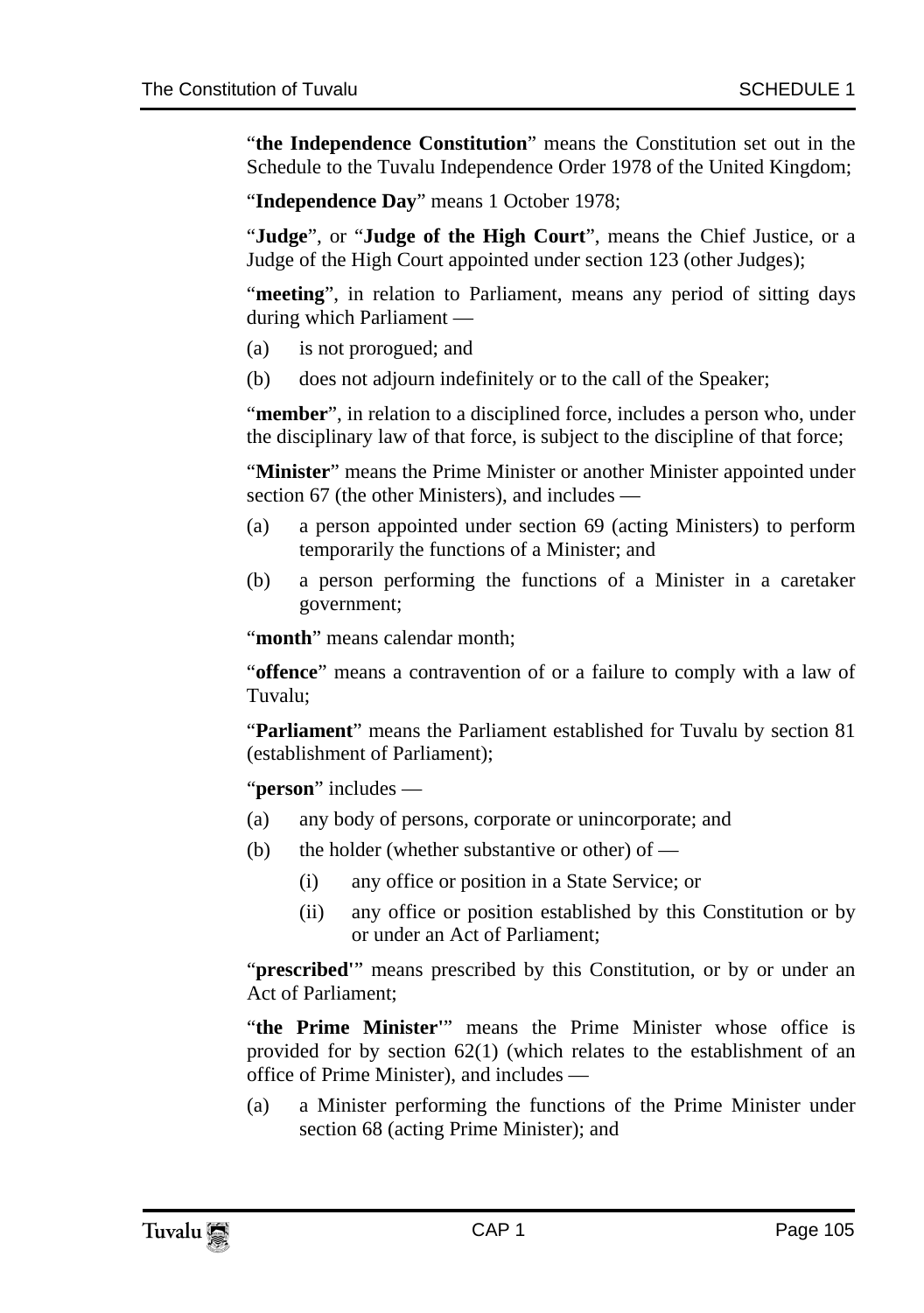(b) a person performing the functions of the Prime Minister in a caretaker Government;

"**prorogation**" means the prorogation of Parliament under section 117 (prorogation of Parliament);

"**public officer**" means a member of the Public Service;

"**Public Service**" means the permanent civil administrative Ministries controlled by the Secretary to Government or a Secretary and subject to Executive supervision;

"**rules of court**" means any law made by a competent authority for regulating the practice and procedure of a court;

"**the rules of Procedure of Parliament**" means any rules made under section 108 "**(Rules of Procedure)**";

"**the Secretary to Government**" means the Secretary to Government whose office is provided for in section 78 (Secretary to Government);

"**session**", in relation to Parliament, means the series of sitting days occurring during the period —

- (a) commencing with the first sitting day after Parliament is prorogued, or after a general election; and
- (b) ending on the day on which Parliament is next prorogued or dissolved without being prorogued;

"sign" includes mark;

"**sitting day**" means a day on which Parliament actually meets;

"**the Sovereign**" means the Sovereign of Tuvalu;

"**the Sovereign**", in the sense of the Sovereign of Tuvalu, has the meaning given to that expression by section 13 (references to the Sovereign of Tuvalu) of this Schedule;

"**the Sovereign**", in the sense of the Sovereign of the United Kingdom, has the meaning given to that expression by section 14 (references to the Sovereign of the United Kingdom) of this Schedule;

"**the Sovereign in Council**" means the Sovereign of the United Kingdom, acting by and with the advice of the Judicial Committee of his Privy Council and in accordance with the laws of England from time to time applicable in relation to appeals to the Privy Council or to the Judicial Committee;

"**the Speaker**" means the Speaker of Parliament whose office is provided for by section 103 (establishment of the office of Speaker), and includes a member of Parliament performing the functions of the Speaker under section 107 (acting Speaker);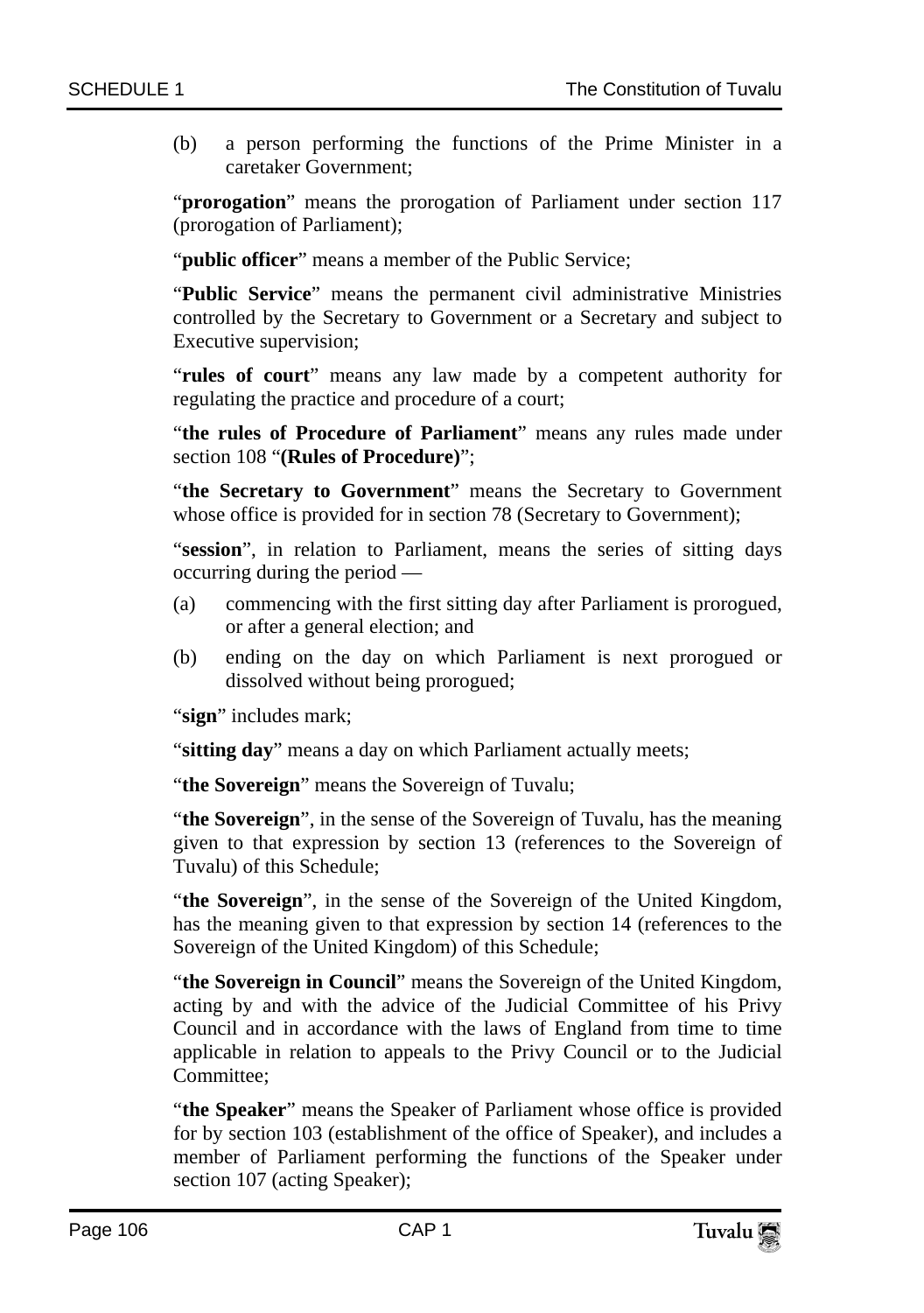"**State Service**" means a service referred to in section 139 (the .State Services);

"subordinate court'' means a court other than —

- (a) the Sovereign in Council; and
- (b) the Court of Appeal; and
- (c) the High Court;

"**superior court**", in relation to another court, means a court which has jurisdiction to determine appeals from, or to review, decisions of the other court;

"**taxation**" includes rates, charges, fees and imposts of any kind;

"**the Tuvalu Police**" means the State Service provided for by section 139(1)(b) (which relates to the establishment of the Tuvalu Police);

"**the United Kingdom**" means the United Kingdom of Great Britain and Northern Ireland;

"**writing**" includes any method of reprinting or reproducing words in a visible form;

"**year**" means any period of 12 months.

- (2) Unless the context requires otherwise, where an expression is defined for any purpose in this Schedule or otherwise in this Constitution then for that purpose all grammatical variations and cognate and related expressions are to be understood in the same sense.
- (3) Unless the context requires otherwise, a reference in this Constitution to an institution, office, position or thing is a reference to the appropriate institution, office, position or thing provided for by this Constitution.

#### **3. Form of the Constitution**

- (1) The Preamble forms part of this Constitution, and establishes principles upon which this Constitution, and the conduct of the public affairs of Tuvalu, are to be based.
- (2) The Schedules to this Constitution form part of this Constitution.
- (3) The head-notes to the sections of this Constitution do not form part of this Constitution, but other headings do form part of it.
- (4) A reference in this Constitution to a subdivision of this Constitution without further identification shall be read as a reference to the corresponding subdivision of the body of this Constitution (that is, excluding the Preamble and the Schedules).

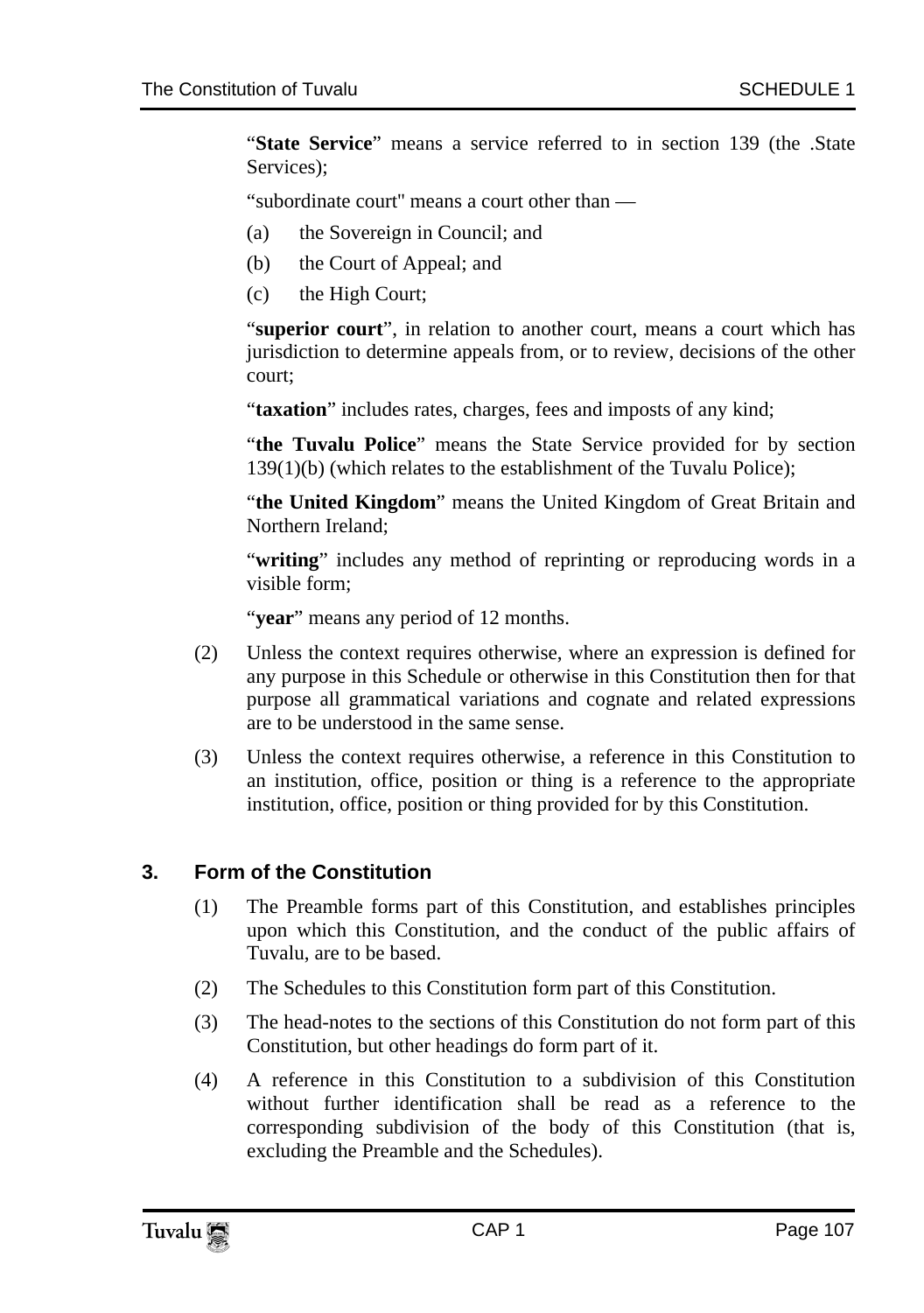#### **4. Meaning of language used**

- (1) This Constitution is intended to be read as a w hole.
- (2) All provisions of this Constitution, and all words, expressions and statements in this Constitution, shall be given their fair and liberal meaning without unnecessary technicality.

#### **5. Gender and number**

In this Constitution —

- (a) the masculine gender includes the female gender; and
- (b) the feminine gender includes the masculine gender, and
- (c) the singular number includes the plural; and
- (d) the plural number includes the singular.

#### **6. Time limits**

- (1) Where no time is prescribed by this Constitution within which an act is required or permitted to be done, the act shall, or may, as the case requires, be done with all convenient speed and as often as is necessary.
- $(2)$  Where
	- (a) a time limit is imposed by this Constitution for any purpose; and
	- (b) in a particular case it is not practicable to comply with the limit,

the limit shall be deemed to be extended by whatever period is necessary to make compliance practicable.

(3) The operation of subsection (2) is not excluded by a provision that unqualifiedly specifies a time limit or a maximum time limit.

#### **7. Attainment of age**

For all purposes of this Constitution, a person attains a particular age at the first moment of the relevant anniversary of his birth.

#### **8. Powers of majority, and quorums**

- (1) Where this Constitution requires or permits an act to be done by more than two persons, a majority of them may do it.
- (2) Subsection (1) does not affect any requirement of a quorum, and, subject to subsection (3), where no quorum is prescribed by this Constitution the quorum is the total membership.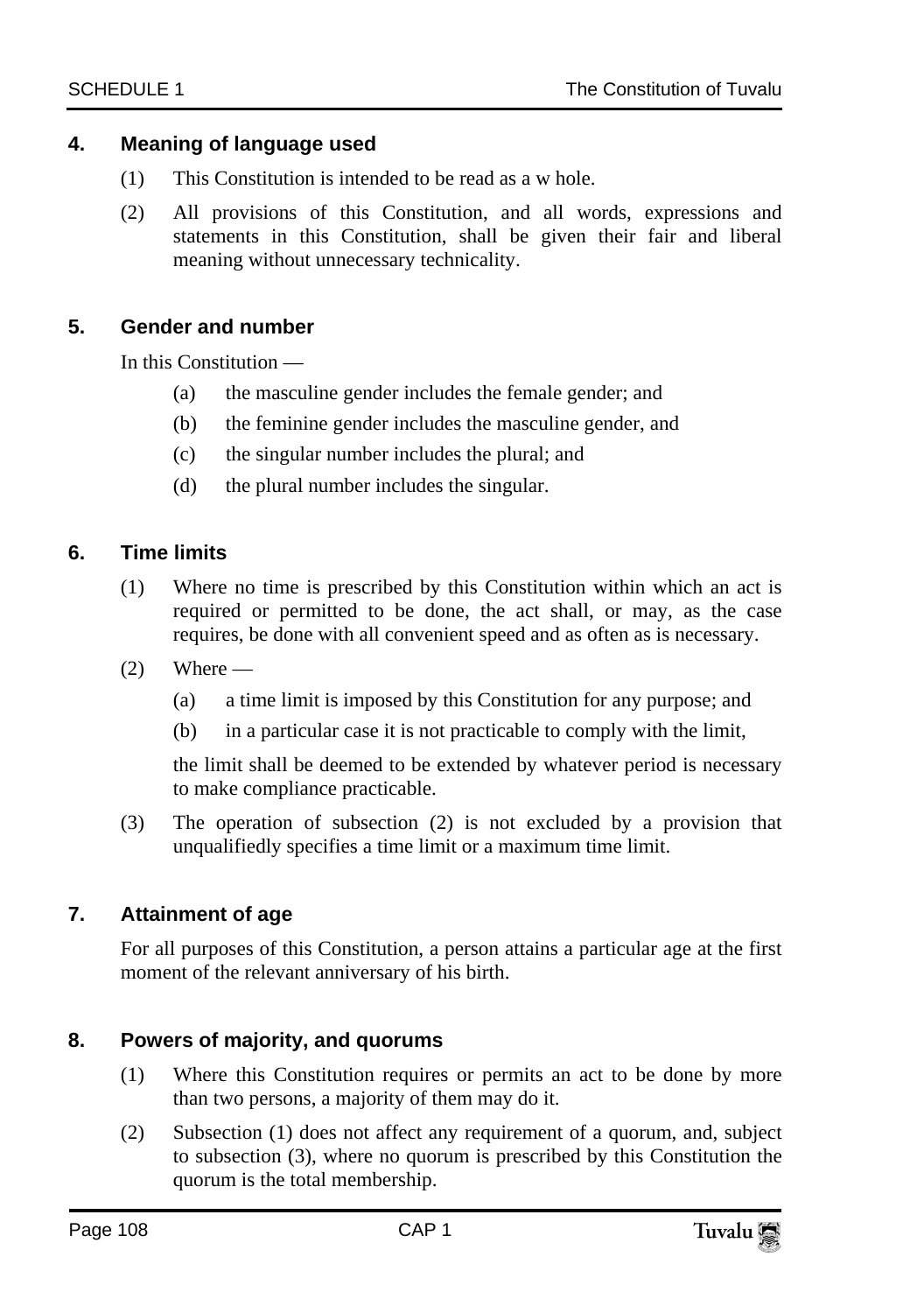(3) A power conferred by this Constitution to determine the procedures of a body includes power to determine a quorum (not being fewer than a majority of the total membership).

## **9. References to "total membership"**

A reference in this Constitution to the total membership of a body or authority is a reference to the total number of seats or places on the body or authority, irrespective of whether any of them are vacant.

## **10. Performance of constitutional functions**

- (1) Where this Constitution confers a power or imposes a duty, the power may be exercised or the duty shall be performed, as the case may be, from time to time as occasion requires.
- (2) Where this Constitution confers a function on the holder of an office or position as such, the function may be performed by the holder (whether substantive or other) of the office or position from time to time.
- (3) Where this Constitution confers a power to make an instrument or a decision (other than a judicial decision), that power includes power exercisable in the same manner and subject to the same conditions (if any), to revoke, vary or alter the instrument or decision.

#### **11. Appointments, etc., requiring prior approval**

- (1) Where by any provision of this Constitution an appointment or other act requires the prior approval of Parliament or of any other person or authority, and —
	- (a) it is for any reason not practicable to apply for the approval immediately; and
	- (b) there is an immediate need to make the appointment or to do the act,

the appointment may be made, or the act may be done, as the case may be, subject to approval being applied for at the first reasonably available opportunity.

- (2) If later approval is refused, the refusal takes effect as a disallowance of the appointment or act.
- (3) The decision of the person or authority whose approval is required as to what is the first reasonably available opportunity for the purposes of subsection (2) is final.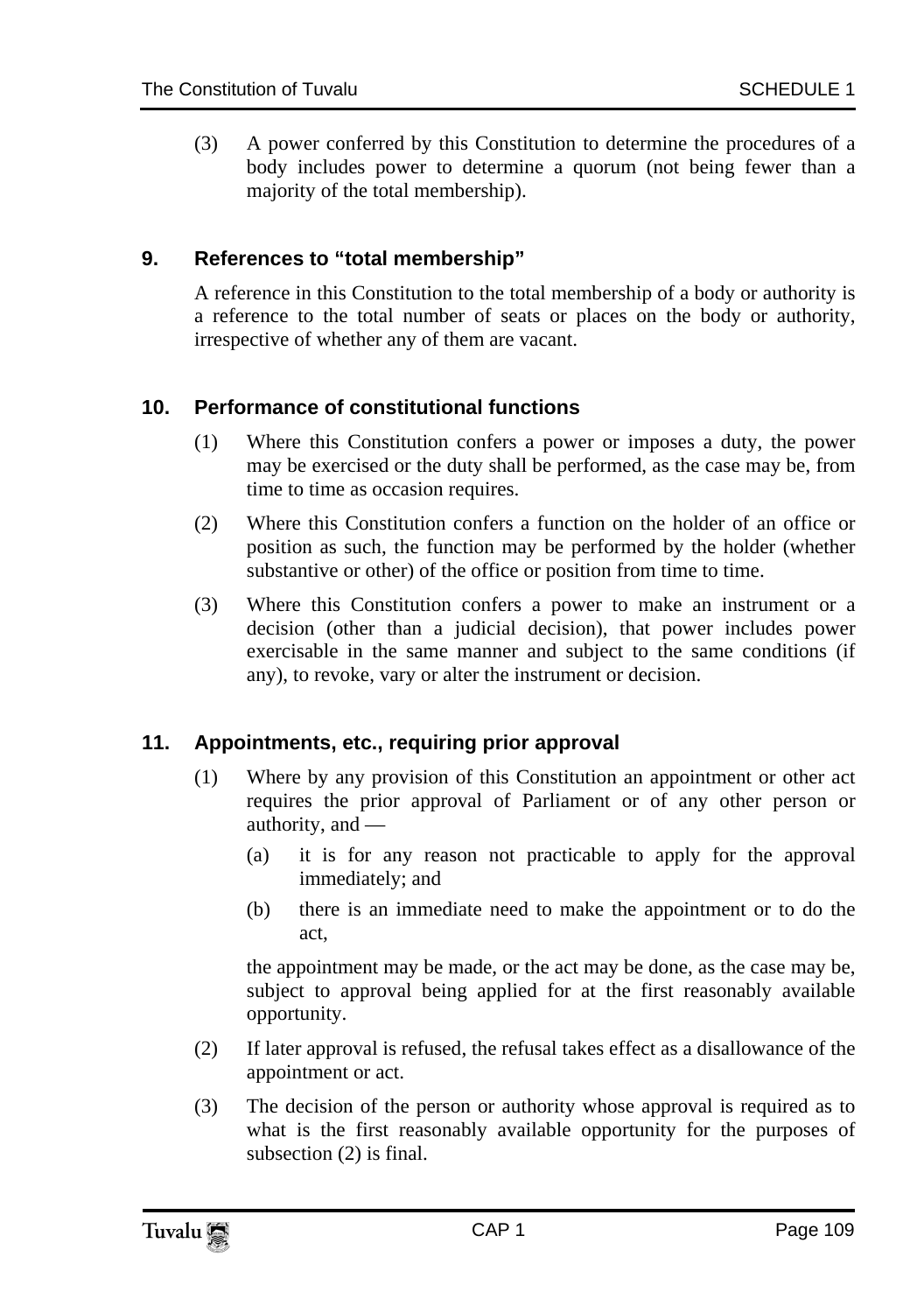#### **12. Official appointments, etc.**

- (1) The succeeding provisions of this section shall, in relation to any office or position, be read subject to any provision of this Constitution relating to that office or position.
- (2) In this Constitution, a reference to the holder of an office or position by reference to the description of his office or position includes a reference to any who is for the time being lawfully acting in, or performing the functions of, the office or position.
- (3) Where this Constitution confers power to make an appointment to act in, or to perform the functions of, an office or position, the power includes power —
	- (a) to remove or suspend a person so appointed: and
	- (b) to appoint another person temporarily in the place of a person so removed or suspended; and
	- (c) where the holder of the office or position is
		- (i) unavailable; or
		- (ii) unable to perform the functions of the office or position; to appoint a person temporarily in his place; and
	- (d) if the office of position is vacant, to appoint a person to act in it until it is filled on a substantive basis,

subject to compliance with any conditions to which the exercise of the original power of appointment was subject.

- (4) In a case to which subsection  $(3)(c)$  applies, no question whether the need for the exercise of the power has arisen, or has ceased, shall be considered in any court.
- (5) A reference in this Constitution to a power to remove from office the holder of an office or position includes a reference to a power —
	- (a) to require the holder of the office or position to retire; or
	- (b) to terminate any contract under which the holder of the office or position is employed; or
	- (c) to determine whether any contract referred to in paragraph (b) should be renewed,

but nothing in this section confers any power to require a Judge of the High Court, the Auditor-General or the Chief of Police to retire.

(6) Except where this Constitution provides otherwise the holder of an office or position established by this Constitution may resign from the office or position by written notice to the Secretary to Government, and the resignation takes effect —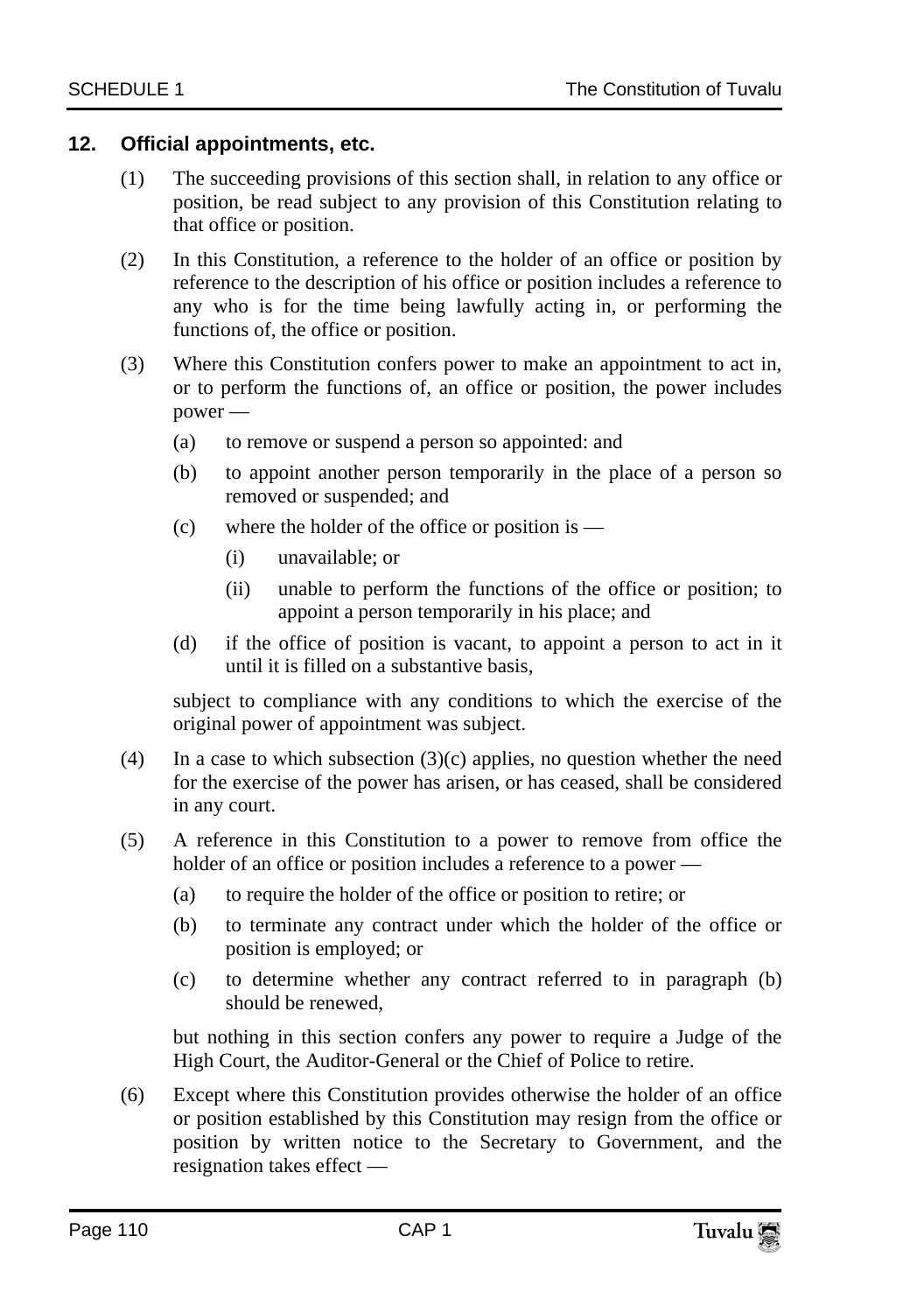- (a) on a date specified in the notice; or
- (b) when the notice is received by the Secretary to Government,

whichever is the later, but the resignation may be withdrawn, with the consent of the Secretary to Government, at any time before it takes effect.

- (7) When the holder of an office or position is on leave of absence pending relinquishment of the office or position —
	- (a) another person may be appointed to the office or position; and
	- (b) the person so appointed shall, for the performance of the functions of the office or position, be considered to be the sole holder of the office or position.
- (8) For the purposes of this Constitution, a person shall not be considered to be the holder of, or to be acting in, an office or position by reason only of the fact that —
	- (a) he is on leave of absence pending relinquishment of the office or position; or
	- (b) he is on leave without pay from the office or position; or
	- (c) he is receiving a pension or some other similar allowance; or
	- (d) he is a retired or reserve member of a naval, military or air force, or a special constable; or
	- (e) he is a member of the staff of a local government or authority; or
	- (f) he is the holder of an office or position in the service of the Government, or is performing functions on behalf of the Government, if the only remuneration that he receives for it is by way of travelling or subsistence allowance, expense allowance or any similar allowance.
- (9) Subject to any provision of this Constitution relating to qualifications for, or disqualifications from, appointment, a person who has been the holder of an office or position is eligible for reappointment to that office or position.

#### **13. References to the Sovereign of Tuvalu**

- (1) Subject to subsection (2), a reference in this Constitution or any other law to the Sovereign of Tuvalu includes a reference to —
	- (a) the Heirs and Successors of the Sovereign as declared or ascertained by or under an Act of Parliament; and
	- (b) any person exercising the whole or the relevant part of the sovereignty of Tuvalu in accordance with an Act of Parliament.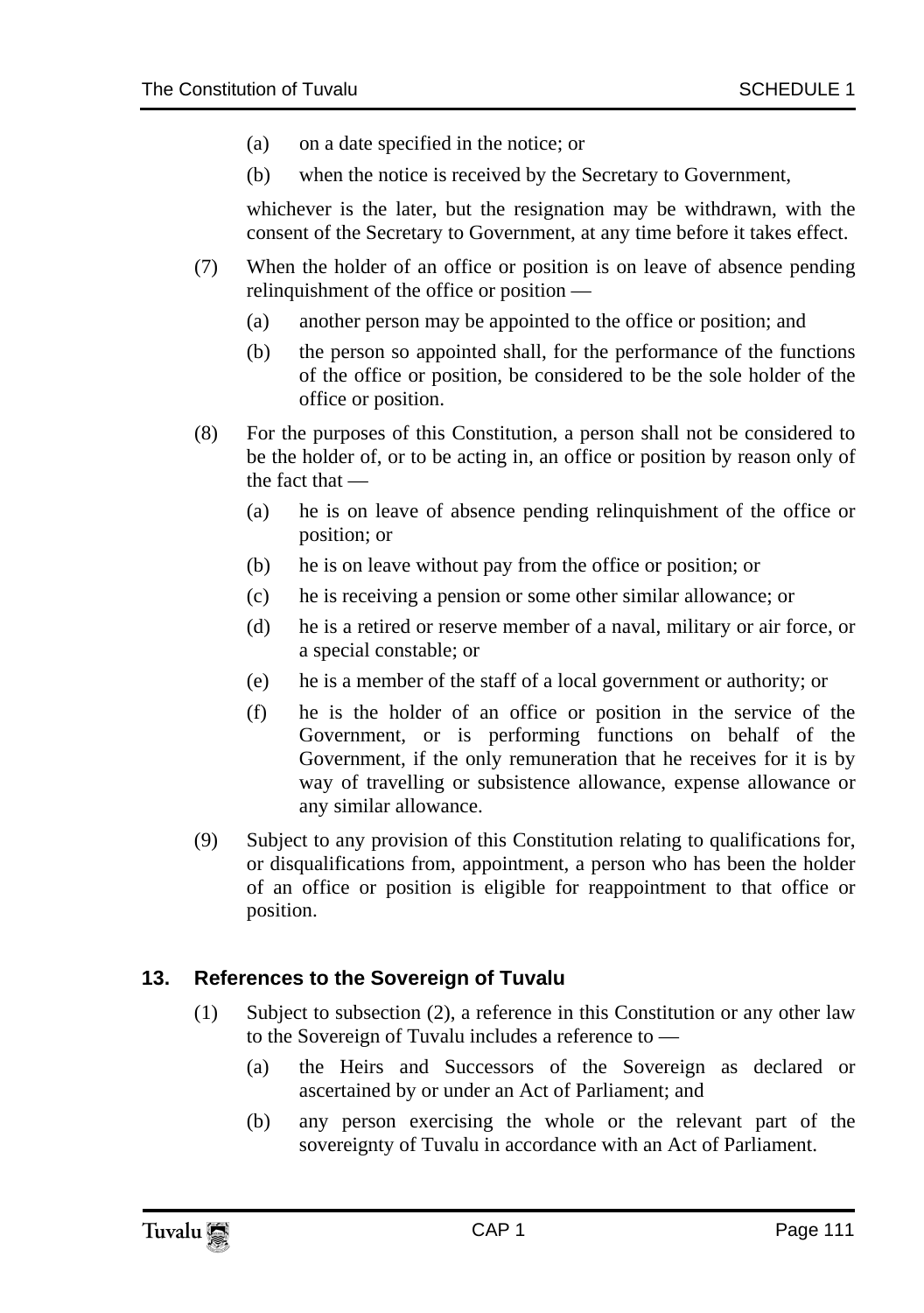- (2) Until an Act of Parliament is made for the purposes of subsection (1)(a) or (b), a reference to the Sovereign of Tuvalu shall be read as including a reference to —
	- (a) the Sovereign of the United Kingdom; or
	- (b) any person exercising the whole or the relevant part of the sovereignty of the United Kingdom,

as the case requires, in accordance with the law in force in England.

#### **14. References to the Sovereign of the United Kingdom**

A reference in this Constitution or in any other law to the Sovereign of the United Kingdom includes a reference to any person exercising the whole or the relevant part of the sovereignty of the United Kingdom in accordance with the law in force in England.

#### **15. Independence**

Where this Constitution provides that any person or authority is not subject to the direction or control of any other person or authority, that provision does not prevent —

- (a) direction or control by a court in the performance of judicial functions conferred on it by law; and
- (b) the regulation, by or under an Act of Parliament, of the performance of the functions of the person or authority.

#### **16. Regulation of acts, etc.**

Where any provision of this Constitution provides for the regulation of an act or thing, unless the context indicates otherwise that provision does not authorize the prohibition of the act or thing, whether in law or in practice.

#### **17. Impracticability of obtaining advice, etc.**

- $(1)$  In this section
	- "**the authorizing provision**" means the relevant provision of this Constitution referred to in subsection (2)(a).
	- "**the prescribed authority**" has the meaning given to it by subsection  $(2)(a)$ .
- (2) This section applies in a case where —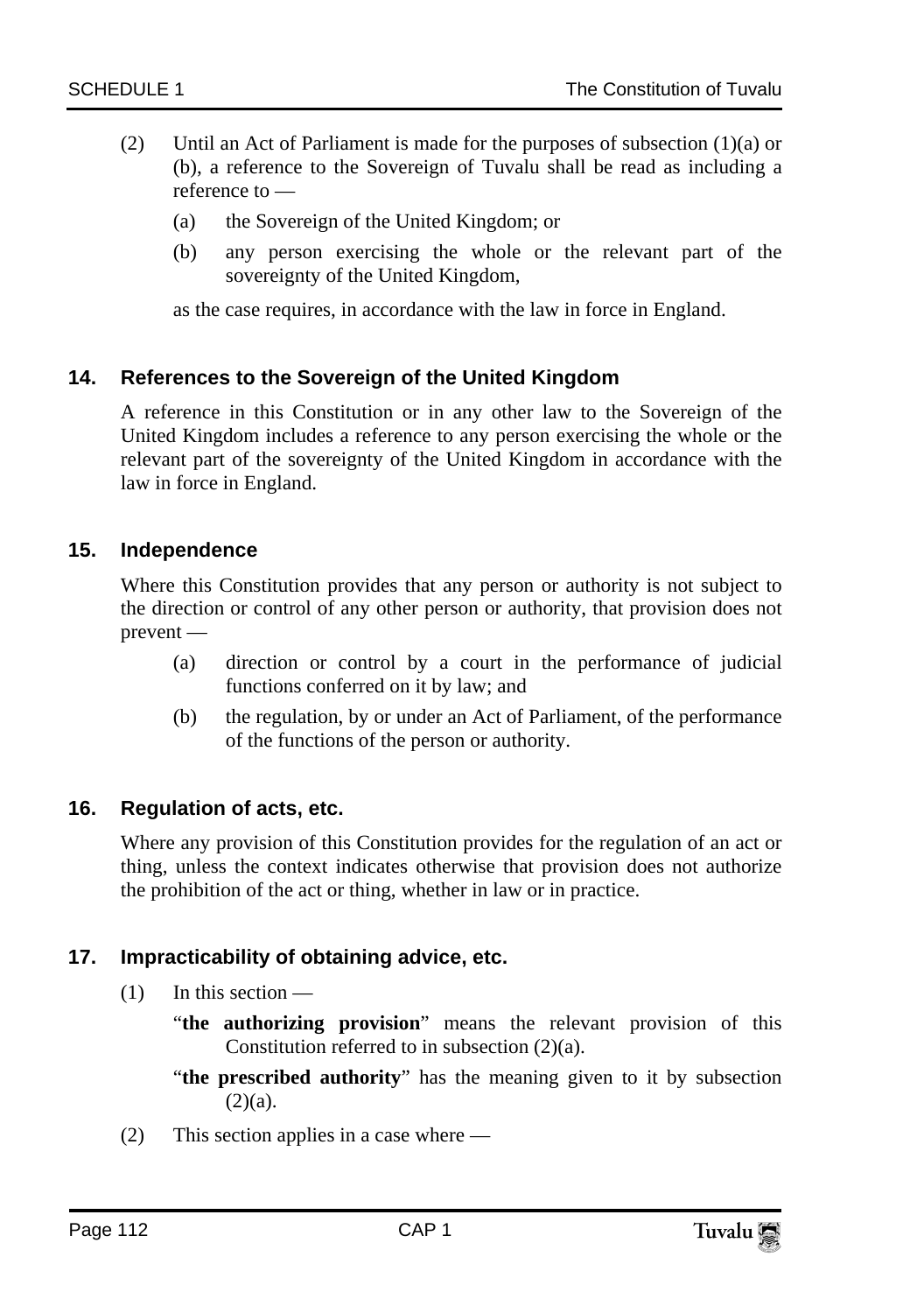- (a) a provision of this Constitution requires or permits the Head of State, or any other person or authority, (referred to in this section as "the prescribed authority") to act —
	- (i) in accordance with the advice of some other person or authority; or
	- (ii) after consultation with some other person or authority; or
	- (iii) subject to the approval of some other person or authority; and
- (b) the prescribed authority, acting in his or its own deliberate judgment, certifies in writing that he or it is satisfied that it is impracticable, in the circumstances, to comply, or to comply fully, with the authorizing provision.
- (3) In a case to which this section applies the prescribed authority, acting in his or its own deliberate judgment, may act after consultation with such persons (including any available persons, and any available members of the authority, referred to in subsection  $(2)(a)(i)$ ,  $(ii)$  or  $(iii)$  as he or it, acting in his or its own deliberate judgment, thinks proper to consult.
- (4) If in a case to which this section applies the prescribed authority acts as provided for by subsection (3) —
	- (a) he or it shall, as soon as practicable, report the circumstances to  $-$ 
		- (i) the relevant person or authority referred to in subsection  $(2)(a)(i)$  (ii) or (iii); and
		- (ii) the Speaker, for presentation to Parliament; and
	- (b) as soon as practicable, and to the extent that it is practicable, the authorizing provision shall be complied with.

## **18. Acts in "deliberate judgment"**

Where this Constitution requires or permits an act to be done in the deliberate judgment of a person or authority —

- (a) the exercise of the judgment must not be arbitrary or capricious; and
- (b) except to the extent of paragraph (a), no question as to the exercise of the judgment shall be considered in any court.

## **19. Effect of repeal**

- (1) In this section, "repeal" includes revocation. cancellation, suspension and expiry.
- (2) The repeal of any provision of this Constitution does not —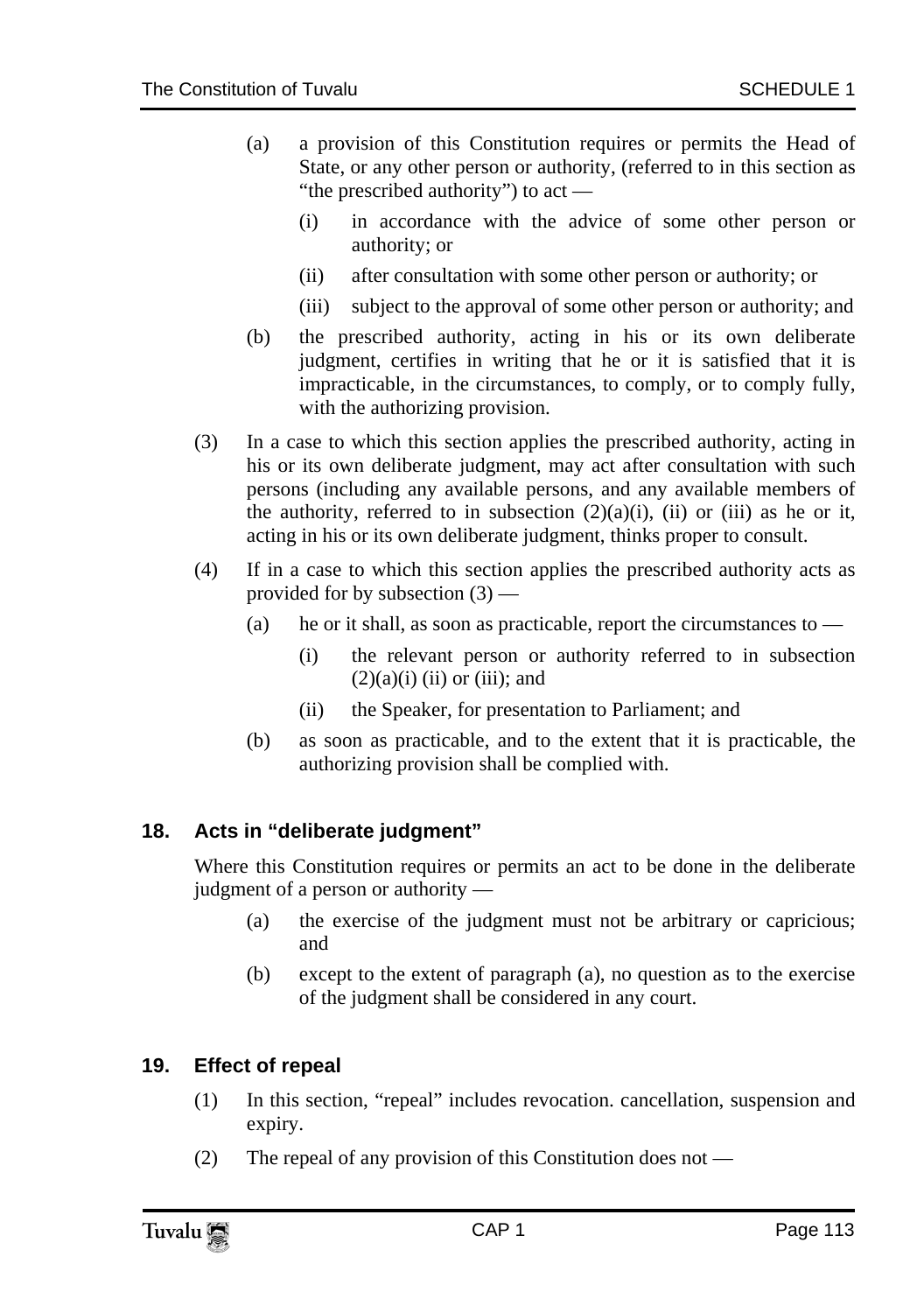- (a) revive anything that was not in force or existing immediately before the repeal took effect; or
- (b) affect the previous operation of the repealed provision, or anything duly done or suffered under it; or
- (c) affect any right, privilege, obligation or liability acquired, accrued or incurred under the repealed provision; or
- (d) affect any penalty, forfeiture or punishment incurred in respect of an offence against the repealed provision; or
- (e) affect any investigation, legal proceedings or remedy in respect of any such right, privilege, obligation, liability, penalty, forfeiture or punishment.
- (3) Any investigation, legal proceedings or remedy referred to in subsection (2)(e) may be instituted, continued or enforced, and any penalty, forfeiture or punishment referred to in that paragraph may be imposed, as if the repealed provision had continued in force.
- (4) If a provision of this Constitution is repealed and re-enacted (with or without modification), a reference in any other law to the repealed provision shall, unless the context indicates otherwise, be read as a reference to the substituted provision.

#### **20. Effect of disallowance**

Where this Constitution provides that a law or any other thing may be disallowed, the disallowance takes effect in the same way as a repeal, revocation or cancellation would take effect, except that if the disallowed law or thing altered any other law or thing the disallowance revives the other law, or the previous situation, as the case may be as in existence immediately before the disallowance.

#### **21. Multiple oaths, etc.**

- (1) A reference in this section to the holding of an office or position includes a reference to the temporary performance of the functions of the office or position.
- (2) If on or before commencing to hold an office or position established by this Constitution the holder is required to take an oath, or make a declaration, of allegiance, he is not required to do so again for any purpose during any continuous term for which he holds the office or position.
- $(3)$  Where —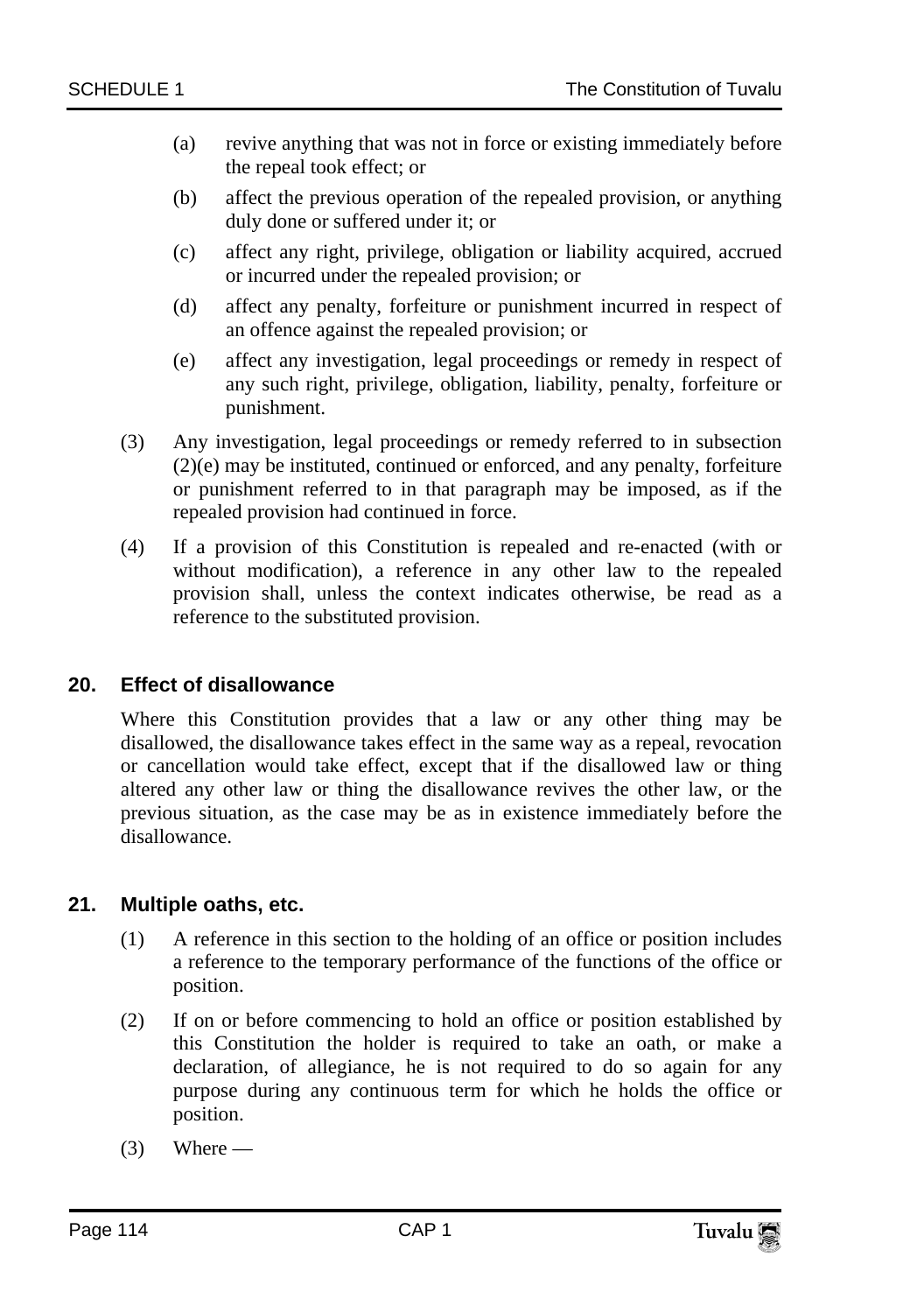- (a) the holder of an office or position established by this Constitution is required or permitted to perform temporarily the functions of another such office or position; and
- (b) it is a requirement of the second office or position that the holder takes an oath or makes an affirmation,

then, in addition to the effect of subsection (2), no matter how often he performs temporarily those functions during any continuous period for which he holds the first office or position he is not required to take the oath or make the affirmation referred to in paragraph (b) more than once.

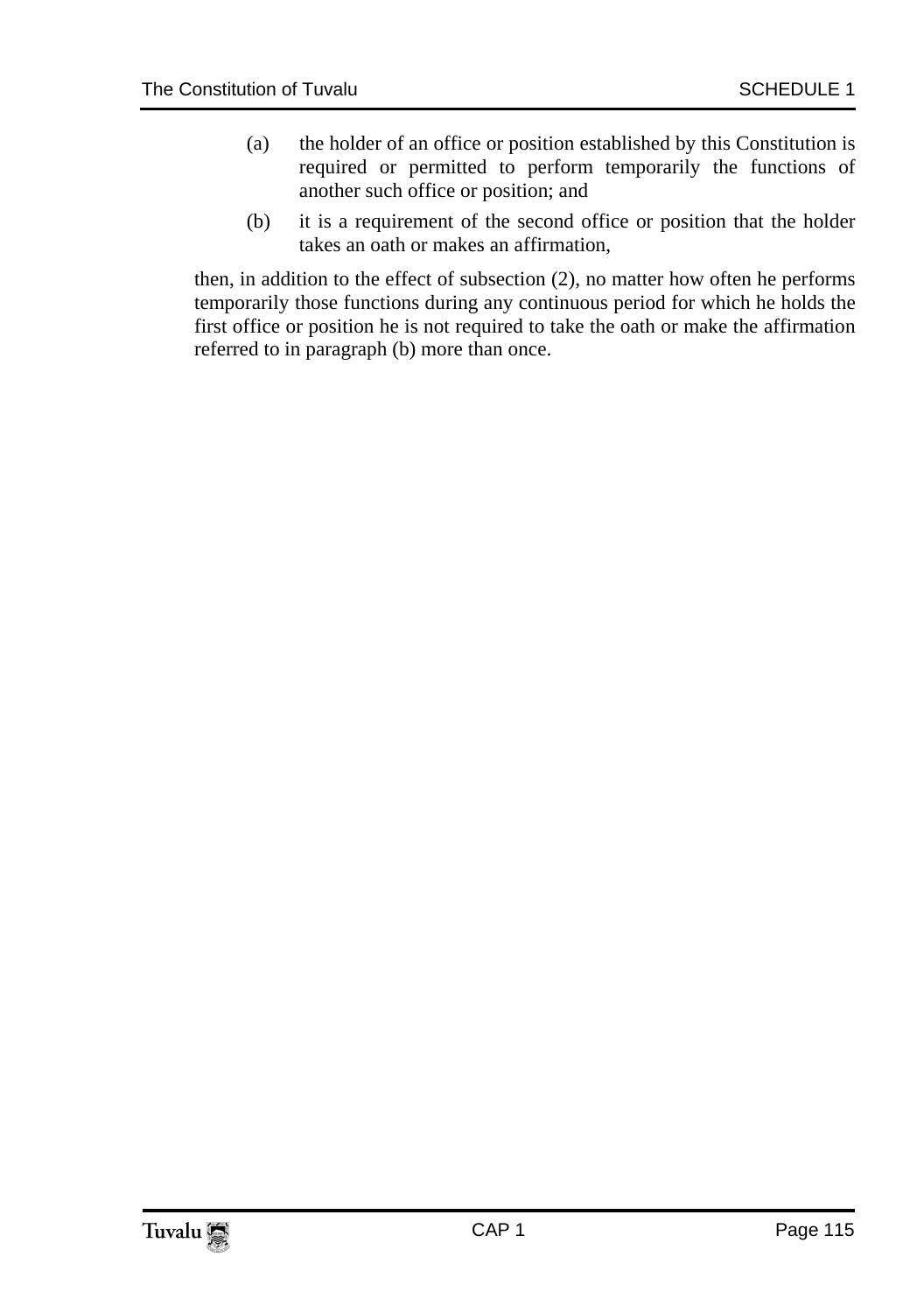## **SCHEDULE 2**

(Section 63)

## **ELECTION AND APPOINTMENT OF THE PRIME MINISTER**

#### **1. Functions of the Governor-General**

The functions of the Governor-General under this Schedule shall be performed in his own deliberate judgment.

#### **2. Election meetings**

- (1) As soon as practicable after
	- (a) a general election; or
	- (b) subject to section 71 (caretaker governments) of this Constitution, the occurrence of a vacancy in the office of Prime Minister, the Governor-General shall call a meeting of the members of Parliament for the purpose of electing a Prime Minister.
- (2) If the vacancy occurred because of
	- (a) the death of the Prime Minister; or
	- (b) the Prime Minister's ceasing to be a member of Parliament for any reason other than the dissolution of Parliament,

the meeting shall not be called until after the declaration of the result of the consequent bye-election.

- (3) The Governor-General shall issue to each member of Parliament a notice stating —
	- (a) the date, time and place of the meeting; and
	- (b) the date and time on or before which, and the place at which, nominations are to be delivered to the Governor-General.
- (4) The date fixed for the purposes of subsection (3)(b) shall be at least one day before the date fixed for the election meeting.
- (5) The election meeting shall consider only the election of a Prime Minister.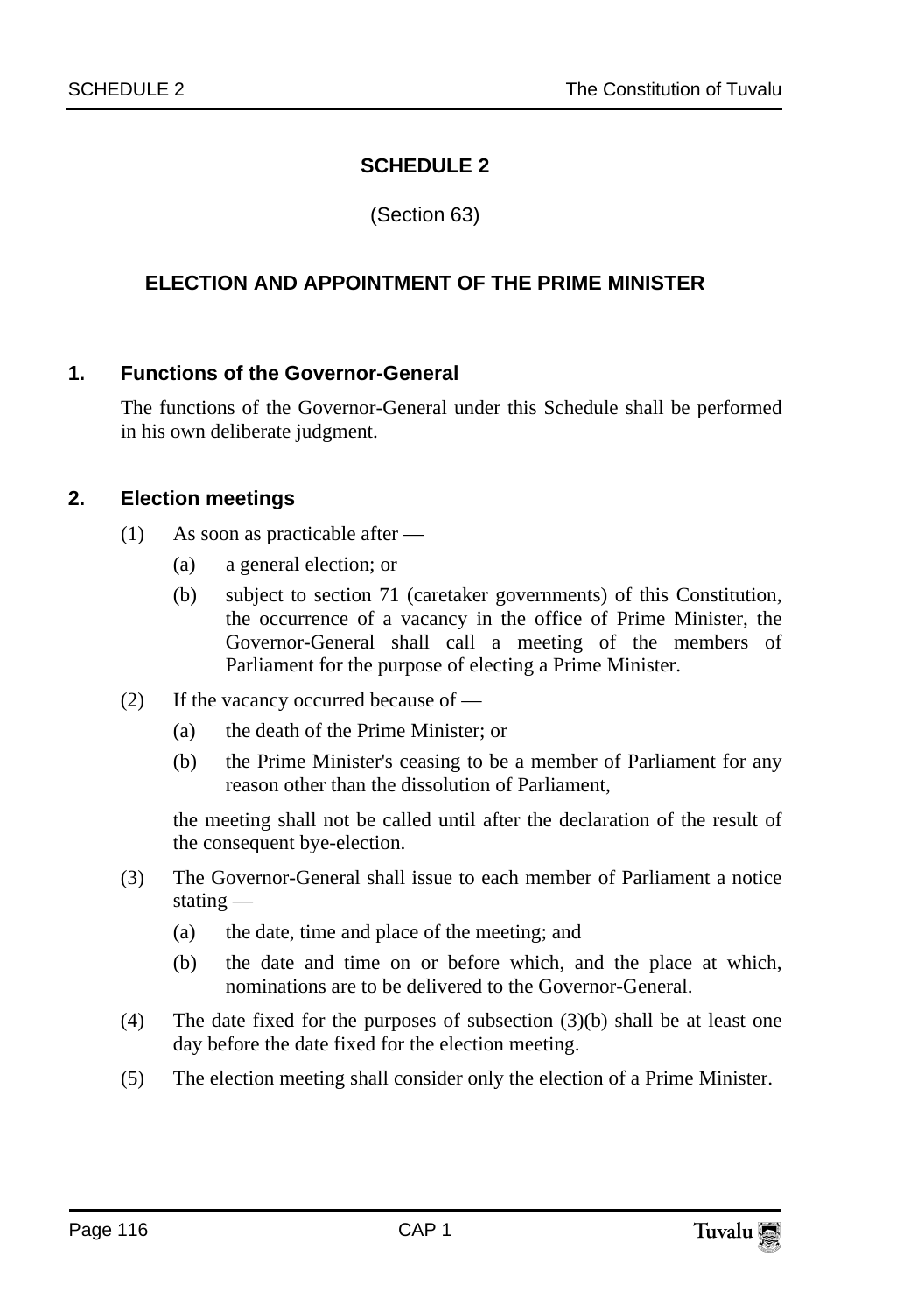#### **3. Nominations**

- (1) All members of Parliament are eligible for nomination as candidates for election as Prime Minister.
- (2) No member may nominate more than one candidate.
- (3) A candidate may withdraw his candidature at any time before the commencement of voting at the election meeting.

## **4. Cancellation of proceedings**

- (1) If at any stage of the proceedings a candidate
	- (a) dies; or
	- (b) becomes, in the opinion of the Governor-General, seriously incapacitated,

the provisions of subsection (3) apply.

- $(2)$  If
	- (a) at or after the time fixed under section  $2(3)(b)$  (which relates to the time for nominations) of this Schedule there is no candidate for election; or
	- (b) for any other reason the Governor-General is satisfied that the election cannot be, or is unlikely to be, successfully completed in accordance with this Schedule,

the provisions of subsection (3) apply.

- (3) In a case referred to in subsection (1) or (2), the Governor-General may either —
	- (a) cancel the proceedings and commence them again; or
	- (b) suspend the proceedings until a later time or date.

## **5. List of candidates**

A list setting out all candidates and their nominators shall be given by or by direction of the Governor-General to each member of Parliament before the election meeting opens.

## **6. Quorum**

(1) The quorum for an election meeting is a majority of the total membership of Parliament.

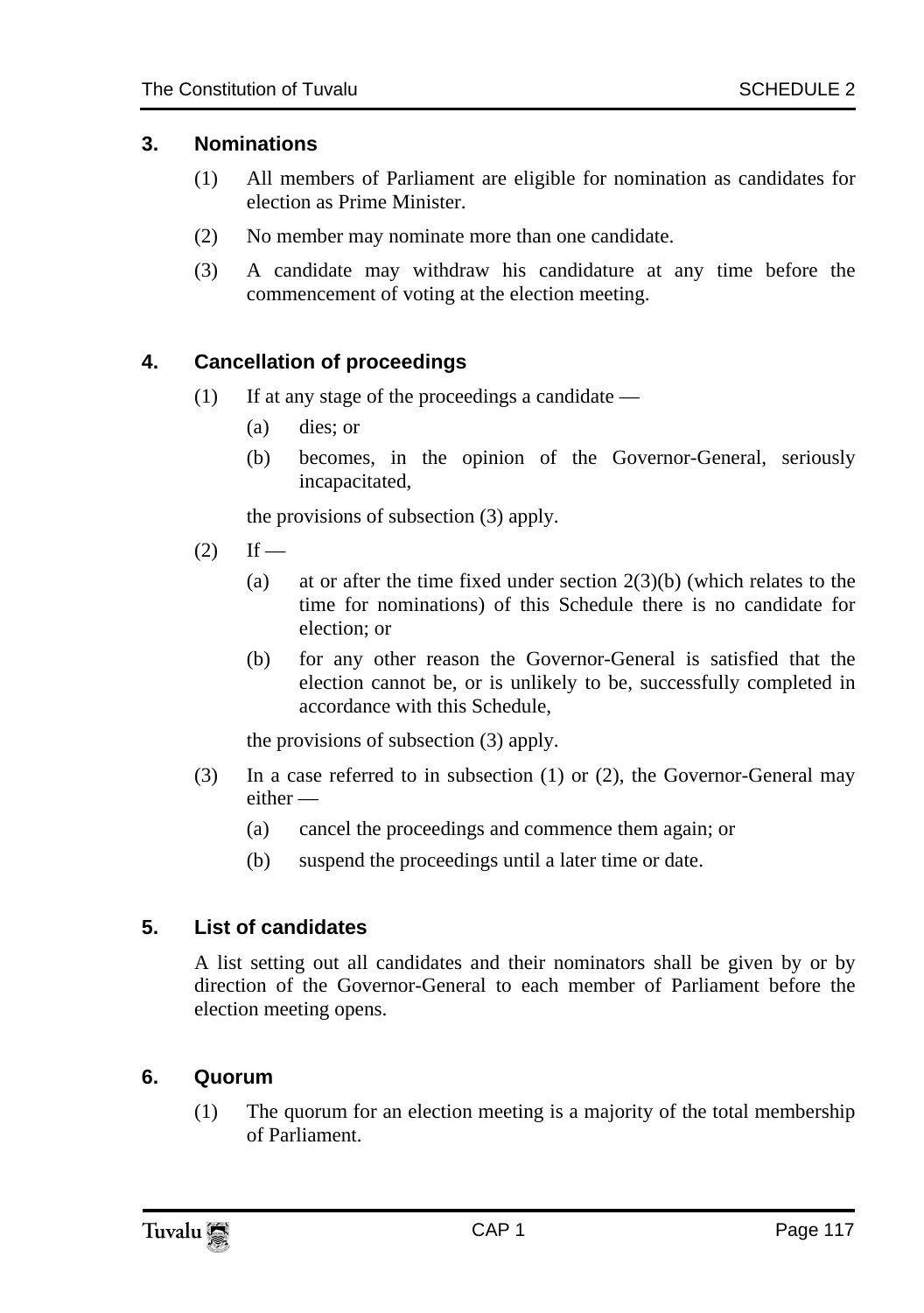- (2) If a quorum is not present at the time fixed under section  $2(3)(a)$  (which relates to the time for the election meeting) of this Schedule, the Governor-General shall adjourn the meeting until a time, date and place fixed by him and announced at the failed meeting.
- (3) If at the time and place fixed under subsection (2) a quorum is again not present, the Governor-General shall cancel the proceedings and commence them again.

#### **7. Conduct of the election meeting**

- (1) The election meeting shall be presided over by the Governor-General, and the election shall be conducted by him.
- (2) Each member of Parliament has one vote at each ballot held in accordance with section 8 (conduct of the election) of this Schedule.
- (3) For the purpose of the counting of votes and for any other purpose relating to the conduct of the election, the Governor-General may request the assistance of such persons as he thinks necessary.
- (4) No person other than
	- (a) the Governor-General; or
	- (b) a member of Parliament; or
	- (c) a person whose assistance is being given as requested under subsection (3),

shall be present at the election meeting.

(5) Subject to this Schedule, the election meeting and the election shall be conducted in such manner as the Governor-General determines.

#### **8. Conduct of the election**

- (1) If there are more candidates than one, such number of ballots shall be held as is required to determine the result in accordance with this section.
- (2) The ballots shall be secret ballots.
- (3) Subject to the succeeding provisions of this section, if no candidate receives in a ballot the votes of a majority of the total membership of Parliament —
	- (a) the candidate who has the lowest number of votes shall be excluded; and
	- (b) a fresh ballot shall be held for the remaining candidates.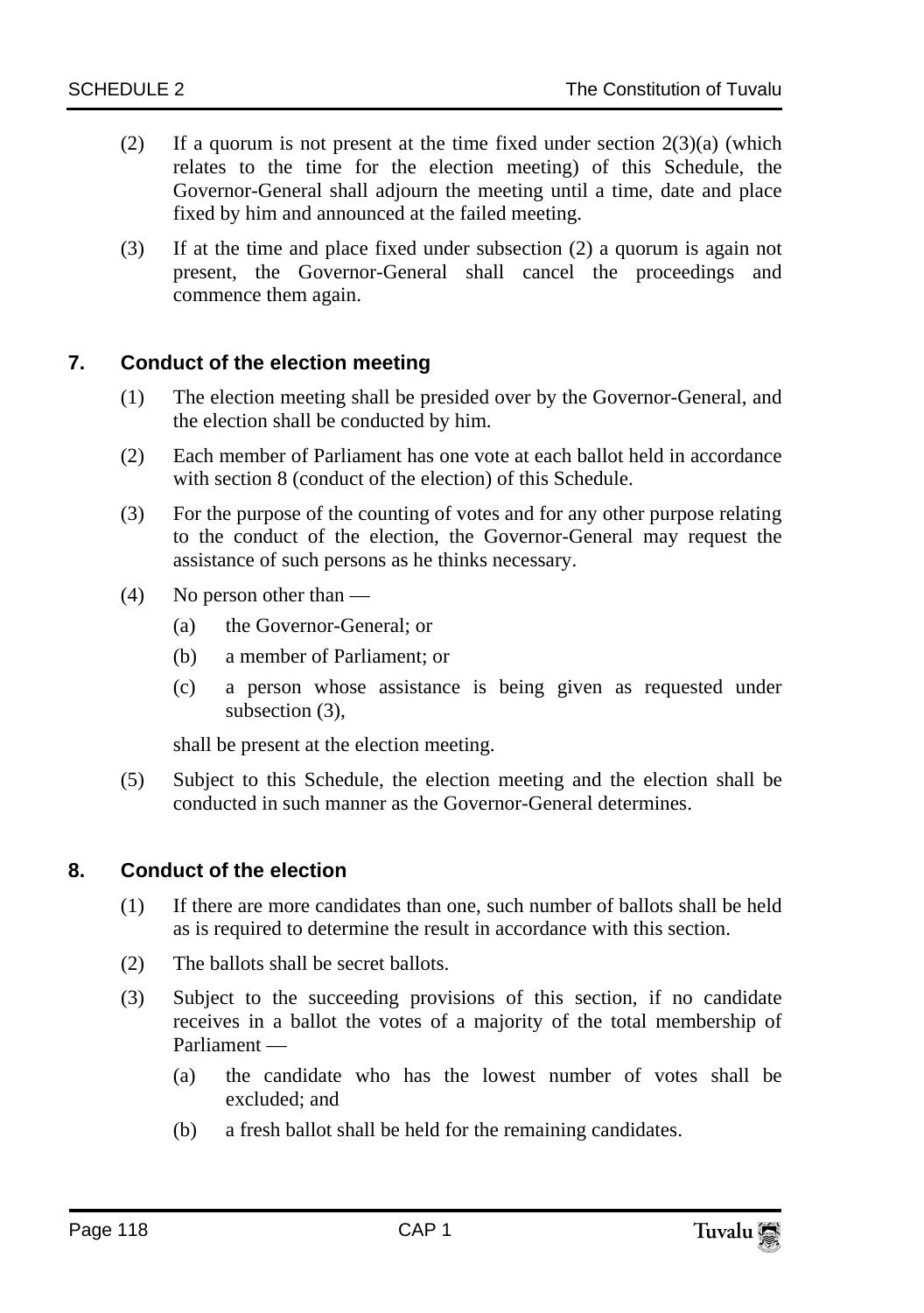- (4) If in a case to which subsection (3) applies there is a tie between two or more candidates for the lowest number of votes in a ballot —
	- (a) not more than two special ballots shall be held to exclude one of them; and
	- (b) if after the second special ballot neither candidate has been excluded, the Governor-General shall decide by lot which one of them is to be excluded.
- (5) When in a ballot, whether the first ballot or a subsequent ballot, there are only two candidates, not more than —
	- (a) that ballot; and
	- (b) two further ballots,

shall be held, and if at the end of those ballots no candidate has received the votes of a majority of the total membership of Parliament the Governor-General shall cancel the election and commence the election procedure again.

## **9. Declaration of the result**

- (1) If only one candidate is nominate,. the Governor-General shall declare that candidate elected.
- (2) When the count has been completed in each ballot, the Governor-General shall —
	- (a) announce the number of votes received by each candidate; and
	- (b) if a candidate has received the votes of a majority of the total membership of Parliament - declare that candidate to be elected
- (3) Upon the election of a Prime Minister under this Schedule, the Governor-General shall cause the election and the name of the Prime minister —
	- (a) to be made known to the public in such manner as he thinks appropriate; and
	- (b) to be published in any manner prescribed for the publication of subordinate legislation.

#### **10. Disputes**

Any dispute arising out of or in connection with the calling or conduct of an election meeting, or the conduct of an election, under this Schedule shall be determined by the Governor-General, whose decision is final.

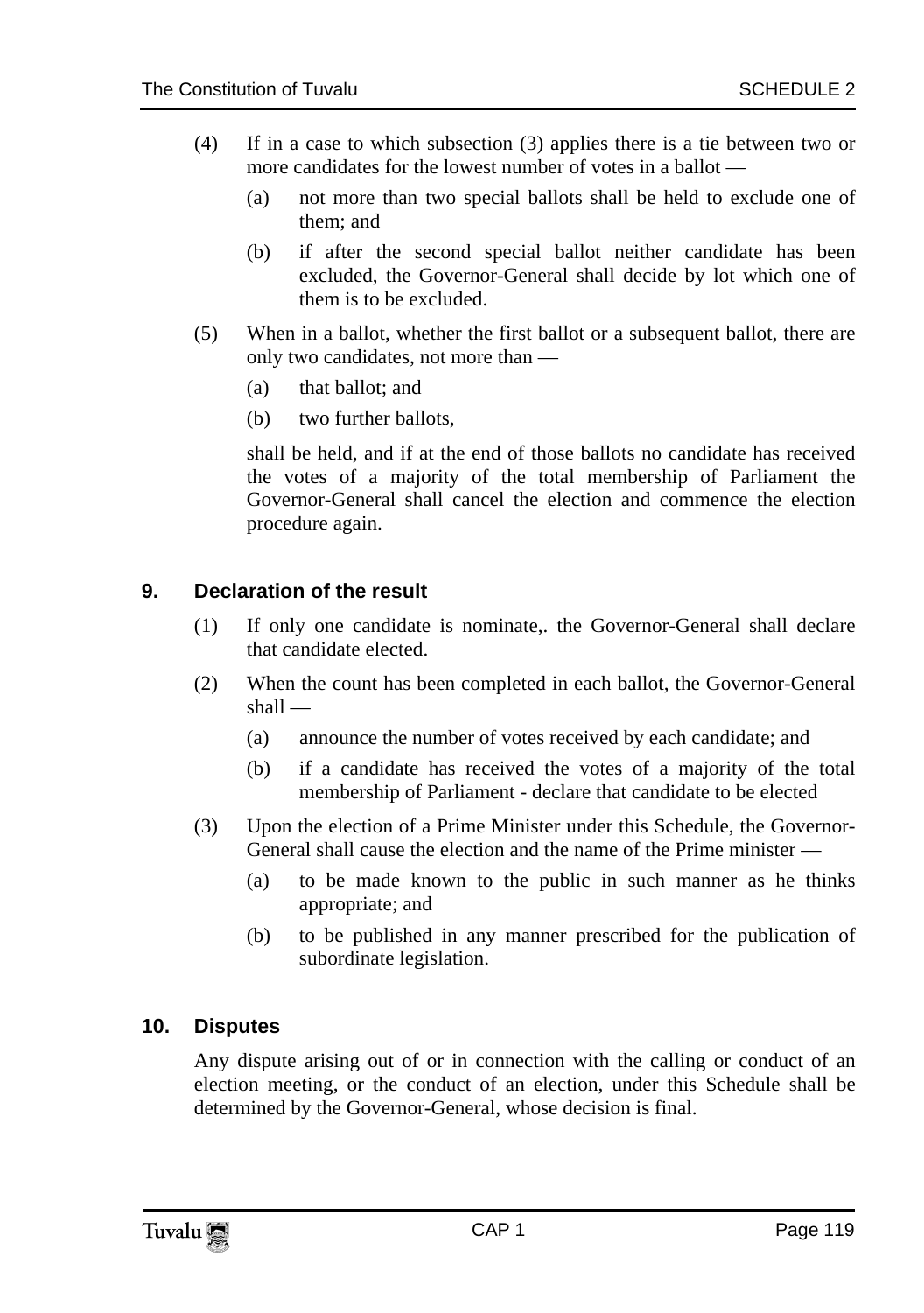## **11. Saving of power to dissolve**

Nothing in this Schedule affects the power of the Head of State to dissolve Parliament in accordance with section 118(3) (which relates to dissolution when a Prime Minister is not elected within a reasonable period).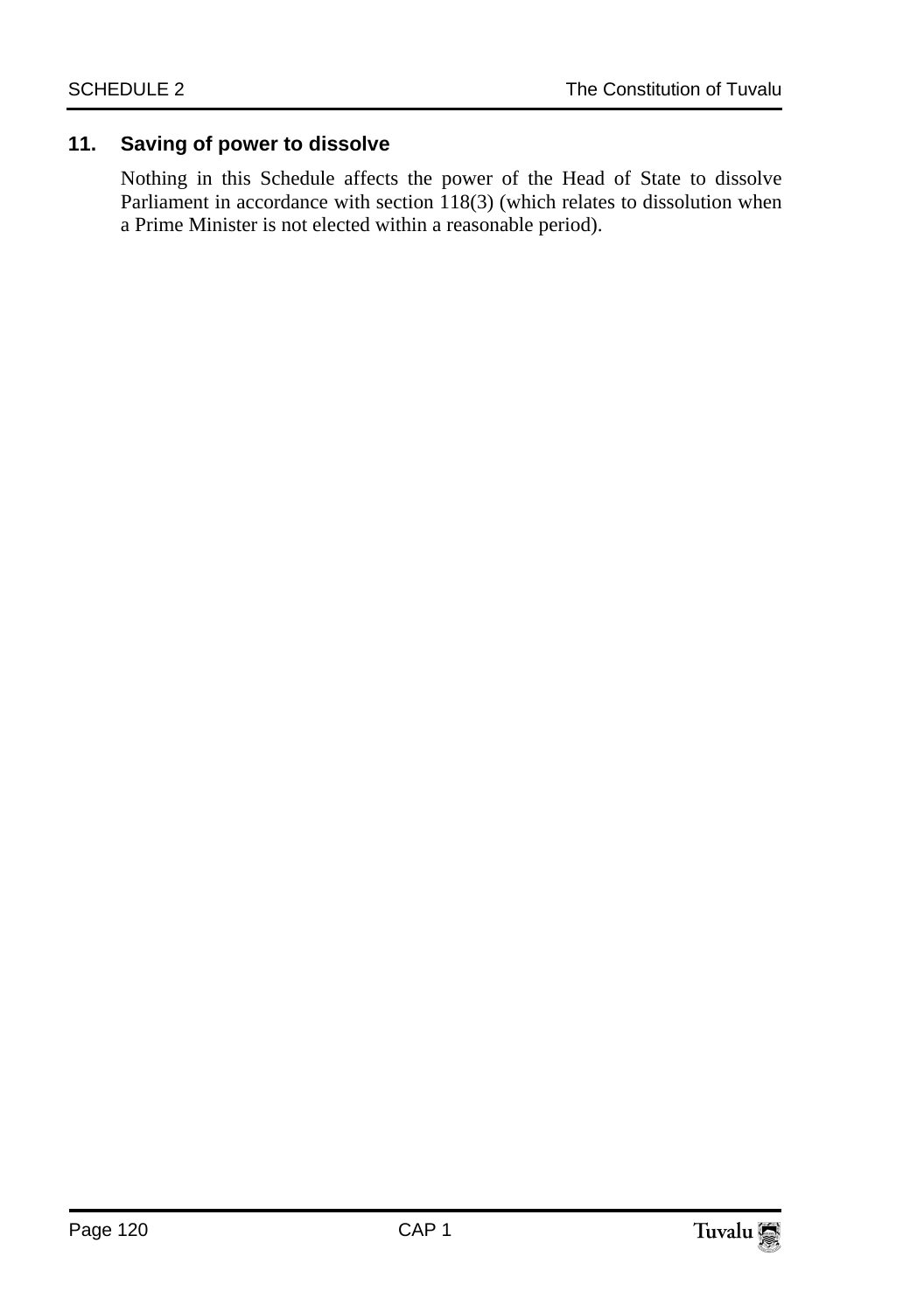## **SCHEDULE 3**

## (Sections 127, 152, 162)

## **PROCEDURE, ETC., OF THE PUBLIC SERVICE COMMISSION AND CERTAIN TRIBUNALS**

## **1. Application of Schedule 3**

This Schedule applies to the following authorities: —

- (a) the Public Service Commission; and
- (b) a tribunal appointed under section 127 (removal of Judges from office) to investigate the question of the removal of a Judge of the High Court; and
- (c) a tribunal appointed under section 162 (removal of prescribed officials from office) to investigate the question of the removal of the holder of an office to which Division 5 (Removal, etc., of Certain Officials) of Part VIII applies.

#### **2. Rules**

Subject to this Constitution and to any Act of Parliament, an authority to which this Schedule applies may make rules for regulating its procedures and the performance of its functions.

## **3. Voting**

All matters before a meeting of an authority to which this Schedule applies shall be decided in accordance with the majority of the votes of the total membership of the authority, and in the event of an equality of votes on a matter the person presiding has a casting vote, as well as an original vote.

#### **4. Absence, etc.**

Subject to section 3 (voting) of this Schedule, the validity of the proceedings of an authority to which this Schedule applies is not affected by —

- (a) any absence from a meeting; or
- (b) the fact that some person who was not entitled to do so took part in the proceedings.

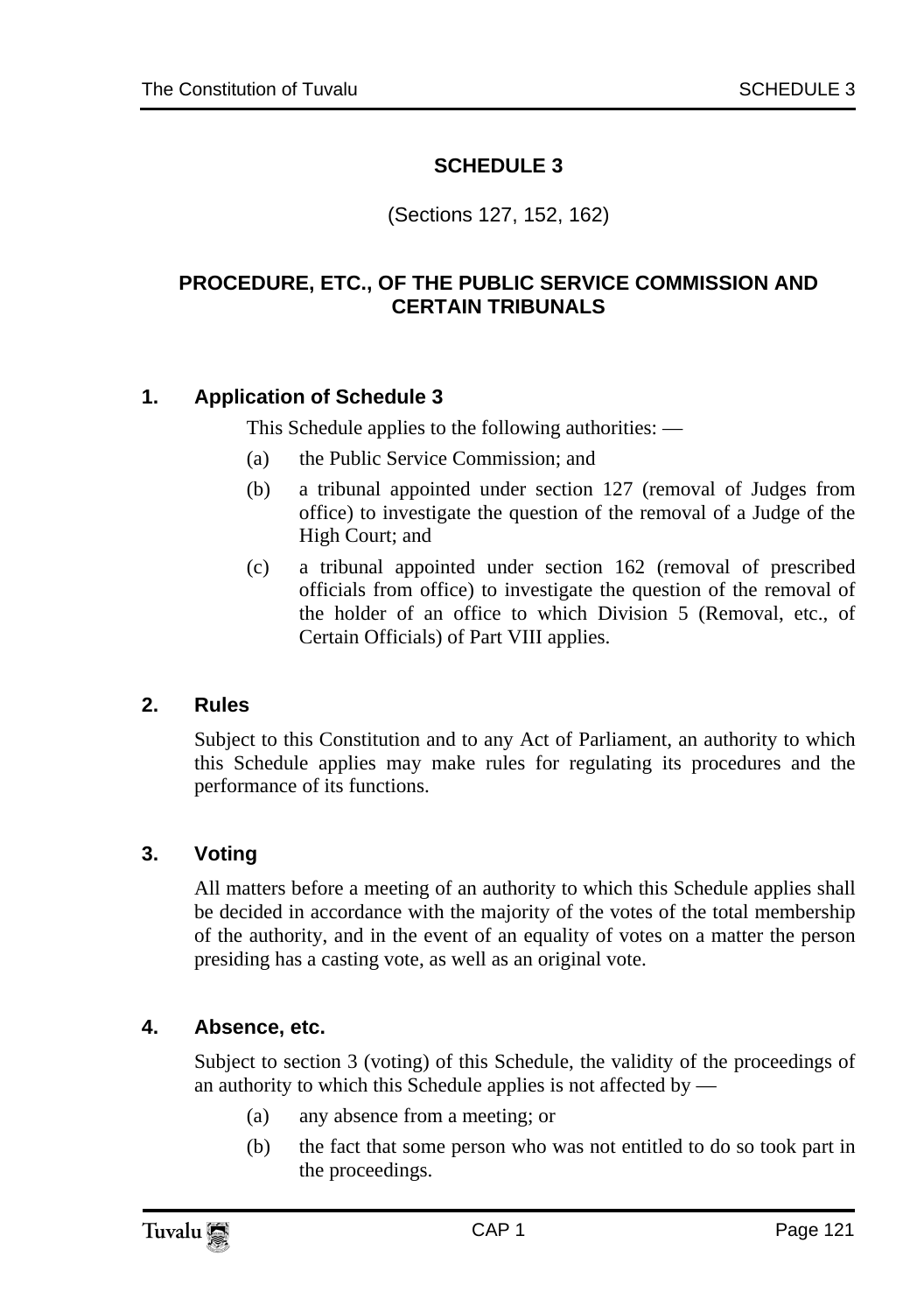### **5. Powers of certain tribunals**

The tribunals referred to in section 1(b) and (c) (application of this Schedule) of this Schedule have the same powers as the High Court in respect of the attendance and examination of witnesses abroad, and in respect of the production of documents.

### **6. Procedures generally**

Subject to any rules made under section 2 (rules) of this Schedule, an authority to which this Schedule applies may determine its own procedures.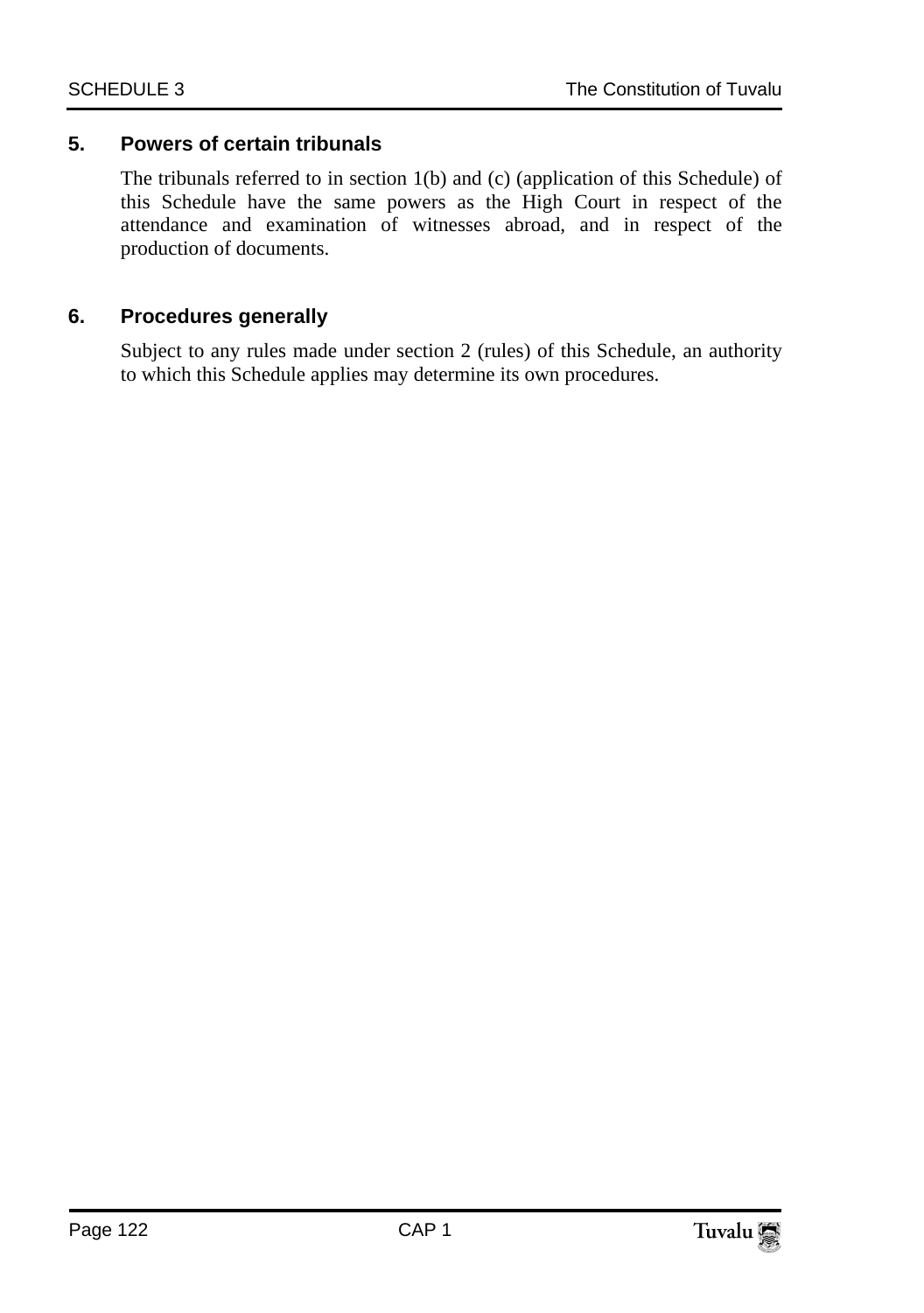## **SCHEDULE 4**

## **OATHS AND AFFIRMATIONS**

(Sections 57, 72 and 112) l

1. Oath, etc., of Allegiance

I, ..................................................., do swear (or solemnly affirm) that I will be faithful and bear true allegiance to the Sovereign of Tuvalu.

(So help me God)

2. Oath, etc., of Office of Governor-General

I, .................................................., do swear (or solemnly affirm) that I will well and truly serve the Sovereign of Tuvalu in the office of Governor-General of Tuvalu (or in the performance of the functions of the Governor-General of Tuvalu under Section 52 of the Constitution)

(So help me God)

3. Oath, etc., of Office of Member of Cabinet

I, .................................................., being a member of the Cabinet for Tuvalu. do swear (or solemnly affirm) that —

I will to the best of my judgment, at all times when required to do so, freely give my counsel and advice for the good management of the affairs of Tuvalu.

I will not on any account, at any time whatsoever, disclose the counsel, advice, opinion or vote of any member of the Cabinet.

I will not, except with the authority of the Cabinet and to such extent as may be required for the good management of the affairs of Tuvalu, or as otherwise required or permitted by law, directly or indirectly reveal the business or proceedings of the Cabinet or any matter coming to my knowledge in my capacity as a member of the Cabinet.

In all things I will be a true and faithful member of the Cabinet.

(So help me God)

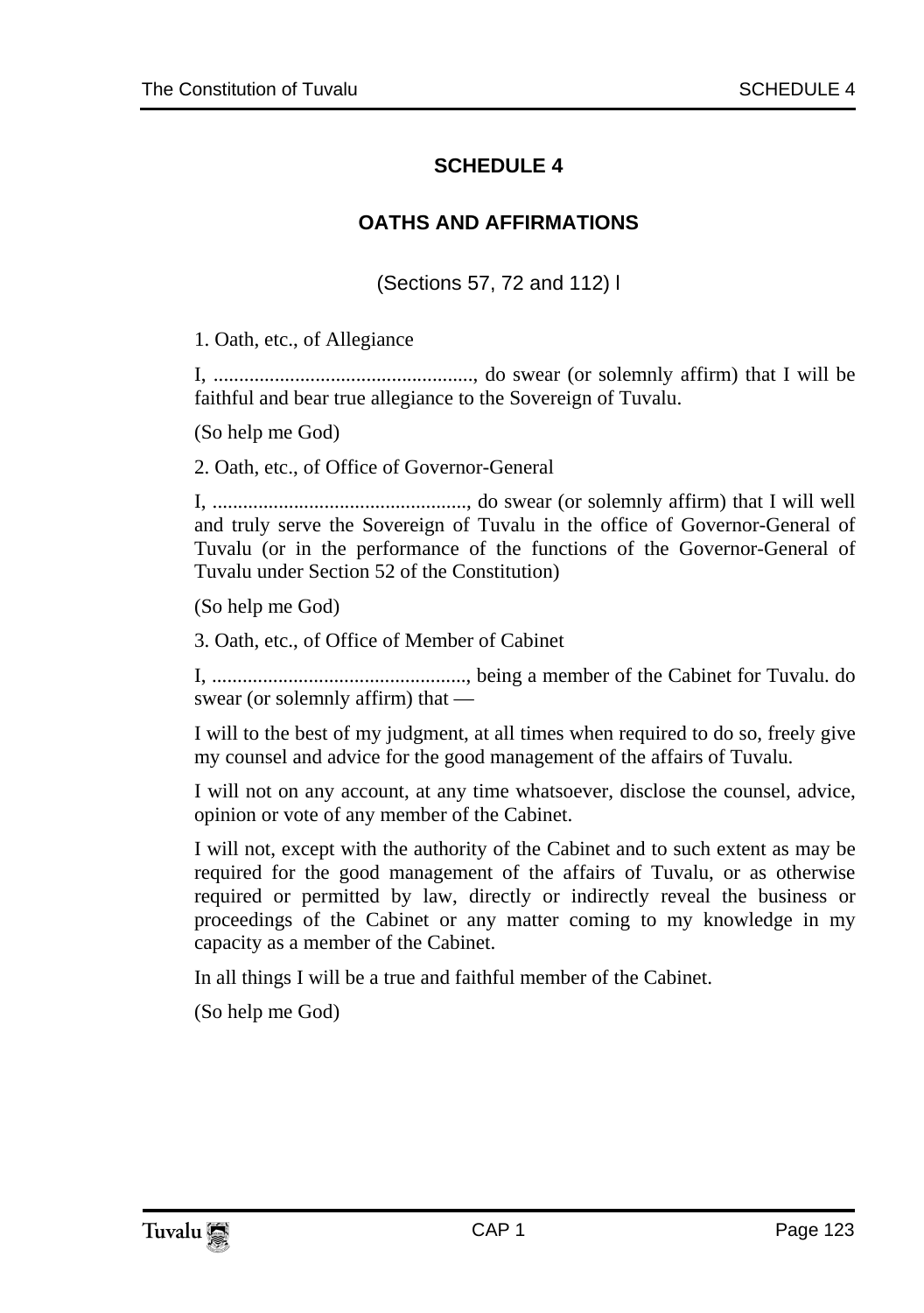## **SCHEDULE 5**

(Section 173)

## **TRANSITIONAL PROVISIONS**

#### **1. Interpretation**

In this schedule —

"**appointed day**" means the day determined pursuant to section 4 of the Ordinance for the coming into effect of this Constitution;

"**existing laws**" means any Acts of the Parliament of the United Kingdom, Orders of Her Majesty in Council, Ordinances, rules, regulations, orders or other instruments having effect as part of the law of Tuvalu (whether or not they have been brought into operation) immediately before the appointed day, but does not include the Tuvalu Independence Order 1978 or the independence Constitution;

"**the Ordinance**" means the Constitution of Tuvalu Ordinance 1986.

#### **2. Existing laws**

- (1) Subject to this section, on and after the appointed day all existing laws shall have effect as if they had been made in pursuance of this Constitution.
- (2) All existing laws shall be construed with such changes as to names, titles, offices, persons and institutions, and to such other formal and nonsubstantial changes, as are necessary to adapt them to the provisions of this Constitution.
- (3) The Governor-General may, by order published in the Gazette, at any time before 1 January 1988, make such amendments to any existing law (other than the Ordinance) as may appear to him to be necessary or expedient for bringing that law into conformity with any provision of this Constitution.
- (4) Nothing in this section shall be construed as affecting the operation of section 3 (the Constitution as supreme law) in relation to any existing law.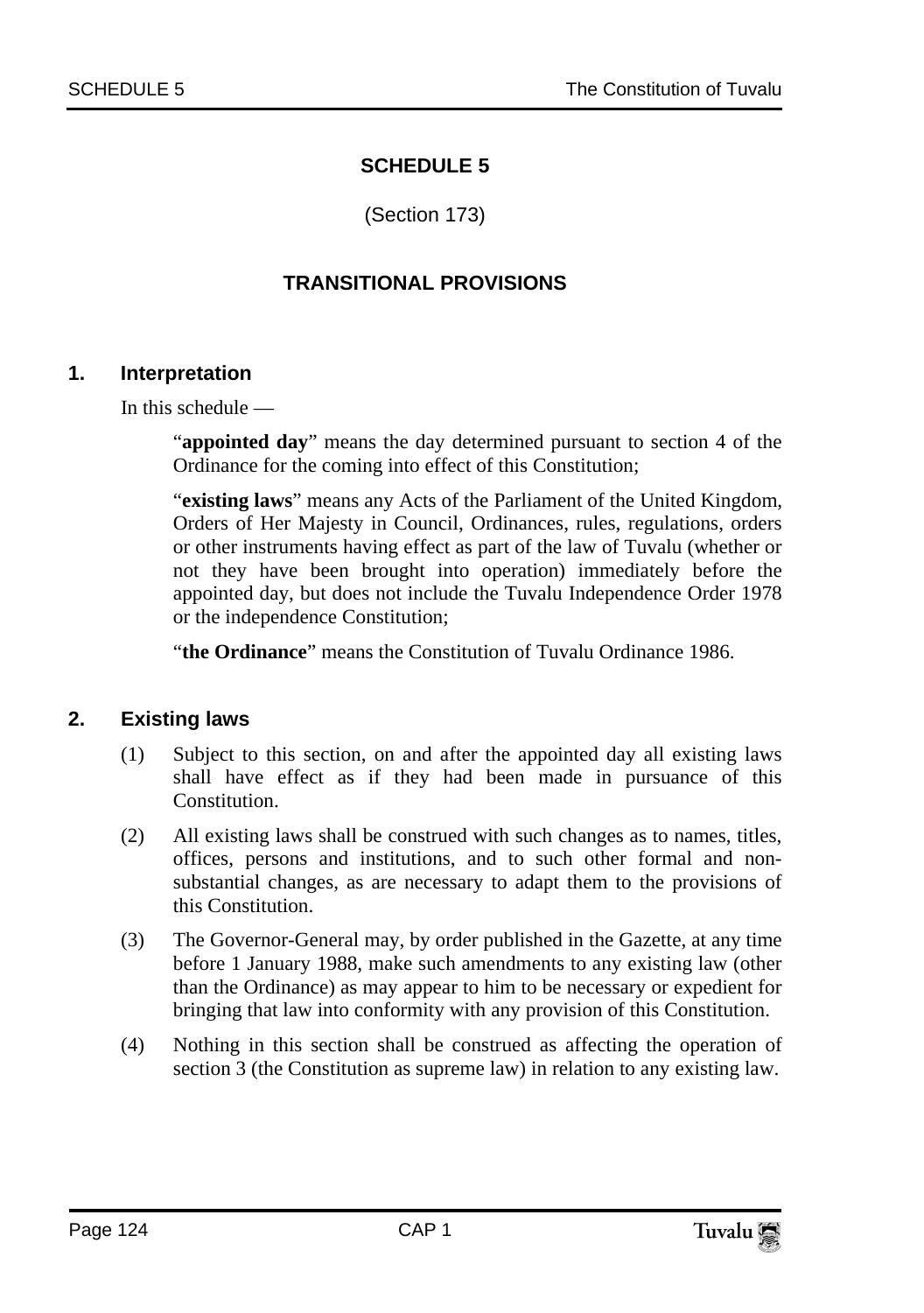#### **3. Prescribed matters**

Where any matter that falls to be prescribed or otherwise provided for under this Constitution by or under an Act of Parliament is prescribed or otherwise provided for by or under an existing law (including any amendment to any such law made pursuant to section 2 (existing laws) of this Schedule) that prescription or provision shall, as from the appointed day, have effect (with such modifications, adaptations, qualifications and exceptions as may be necessary to bring it into conformity with this Constitution) as if it had been made by or under an Act of Parliament.

## **4. The Governor-General**

- (1) The person who immediately before the appointed day holds office as Governor-General under the Independence Constitution shall, as from that day, hold office as Governor-General as if he had been appointed thereto under section 55 (appointment, etc., of the Governor-General).
- (2) The person who holds office as Governor-General by virtue of subsection (1) shall be deemed to have complied with section 57 (oaths and affirmations by the Governor-General).
- (3) For the purpose of calculating the period of four years referred to in subsection (3)(f) of section 55 (appointment, etc., of the Governor-General) in relation to the person who holds office as Governor-General by virtue of subsection (1), that period shall be deemed to have commenced on the appointed day, but without prejudice to the operation of any of the other provisions of subsection (3) of that section.
- (4) Subsection (3)(c) of section 55 (appointment. etc., of the Governor-General) shall not apply in relation to the person who holds office as Governor-General by virtue of subsection (1).

#### **5. Ministers**

- (1) Any person who immediately before the appointed day holds office as Prime Minister or any other Minister under the Independence Constitution shall, as from that date, hold office as Prime Minister or other Minister, as the case may be, as if he had —
	- (a) in the case of the Prime Minister, been elected thereto under section 63 (the Prime Minister); or
	- (b) in the case of any other Minister, been appointed thereto under section 67 (the other Ministers).
- (2) Any person holding office as Prime Minister or other Minister by virtue of subsection (1) who before the appointed day was assigned, and

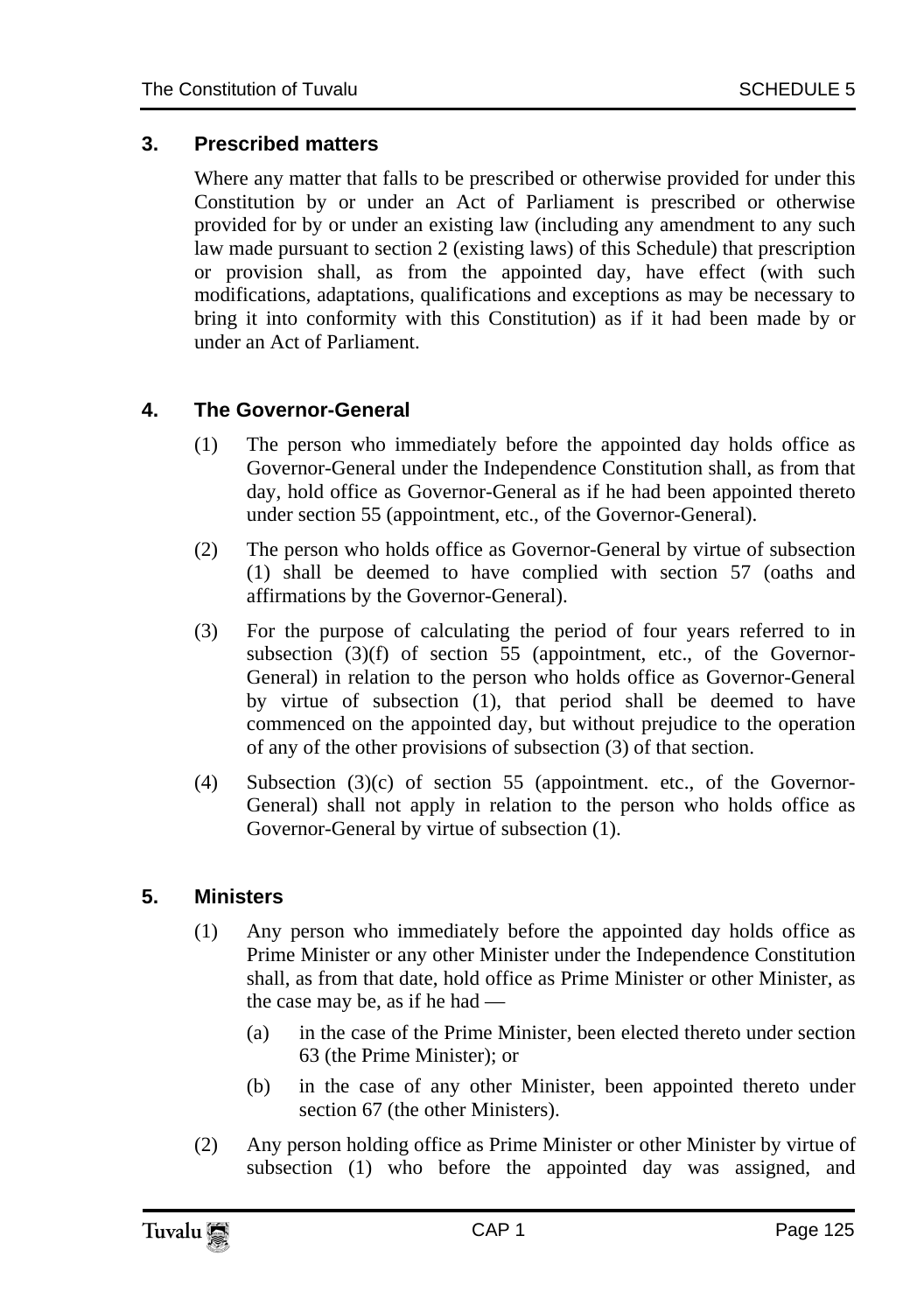immediately before that date held, responsibility for any business of the Government shall be deemed to have been assigned responsibility for that business under section 75 (assignment of responsibilities to Ministers).

#### **6. Parliament**

- (1) Unless and until the number of members of Parliament is fixed pursuant to section 82 (composition of Parliament) by or under an Act of Parliament, the number of members is 12.
- (2) Any person who immediately before the appointed day is a member of the former Parliament shall on that day become a member of Parliament and shall be deemed to have complied with the requirements of section 112 (oath and affirmation of members of Parliament) and shall hold his seat in Parliament in accordance with the provisions of the Constitution.
- (3) The person who immediately before the appointed day holds the office of Speaker of the former Parliament shall on that day become Speaker of Parliament and shall hold office as such in accordance with the provisions of this Constitution.
- (4) The rules of procedure of the former Parliament as in force immediately before the appointed day shall, except as may be otherwise provided under section 108 (rules of procedure) have effect after that day as if they had been made under that section but shall be construed with such modifications, adaptions, qualifications and exceptions as may be necessary to bring them into conformity with this Constitution.
- (5) For the purpose of the first determination after the appointed day of the period of four years referred to in section 118(1) (which relates to the automatic dissolution of Parliament), that period shall be deemed to have commenced after the date of the first sitting of the former Parliament after the last general election preceding the appointed day.
- (6) Any Bill which, before the appointed day, was before the former Parliament —
	- (a) shall not lapse; and
	- (b) shall on and after the appointed day, be treated as a Bill for an Act before Parliament; and
	- (c) may be proceeded with accordingly
		- (i) any stage of the Bill completed before the former Parliament being treated as having been completed before Parliament; and
		- (ii) any stage of the Bill commenced before the former Parliament being continued before Parliament.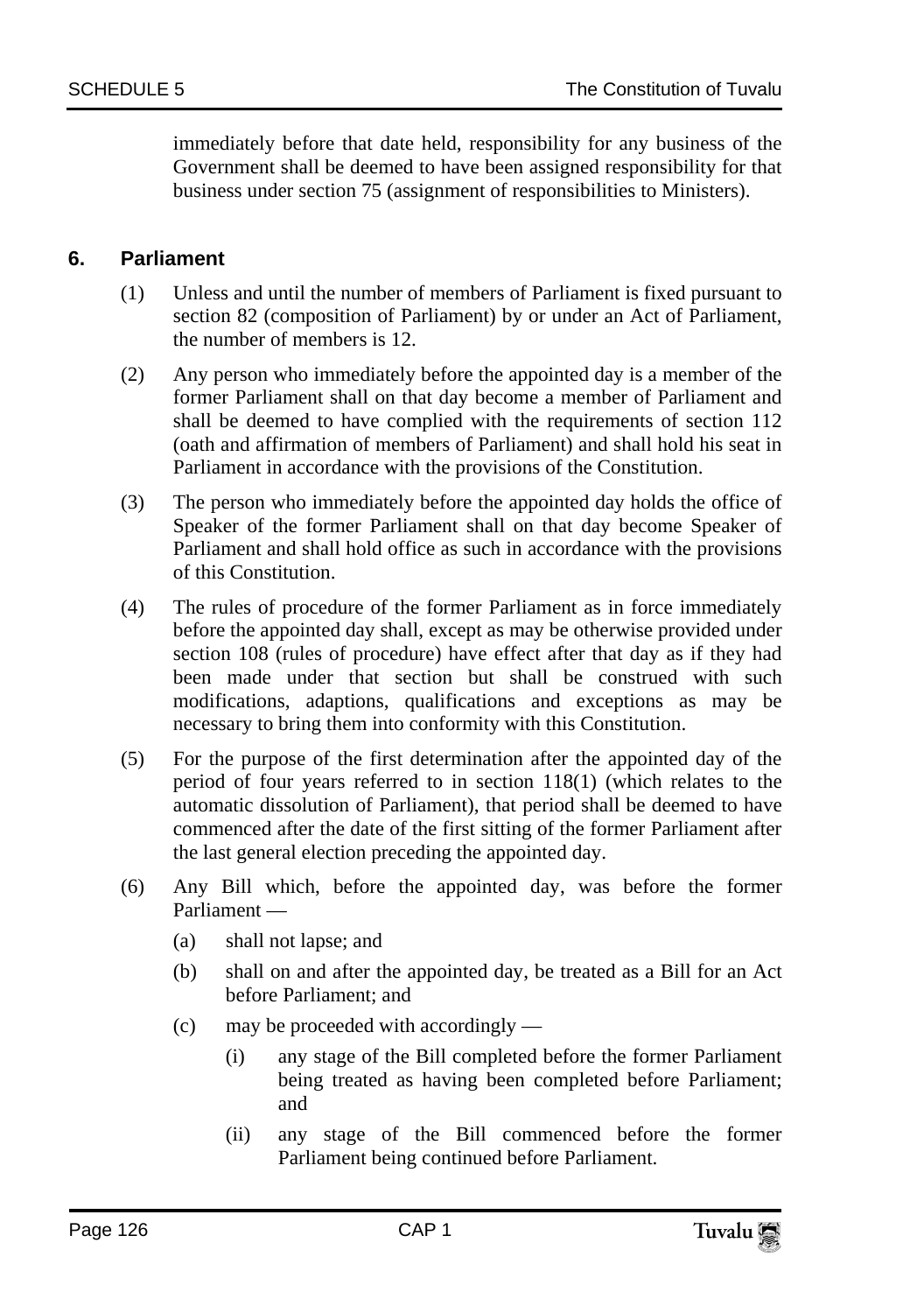- (7) Any business commenced before the former Parliament may, on and after the appointed day, be continued before Parliament.
- (8) In this section, "the former Parliament" means the Parliament of Tuvalu established by the Independence Constitution.

## **7. Public Officers**

- (1) Every person who immediately before the appointed day holds or is acting in a public office shall, as from that day, hold or act in that office or the corresponding office established by this Constitution as if he had been appointed to do so in accordance with the provisions of this Constitution and shall be deemed to have taken any oaths required upon such appointment by any existing law.
- (2) Any person who holds office by virtue of subsection (1) and who would, under the Independence Constitution or any existing law, have been required to vacate office at the expiration of any period or on the attainment of any age shall vacate his office under this Constitution upon the expiration of that period or upon the attainment of that age.
- (3) The provisions of this section shall be without prejudice to any power conferred by or under this Constitution upon any person or authority to make provision for the abolition of offices and for the removal from office of persons holding or acting in any office.
- (4) In this section, "public office" shall be construed as including the office of member (including Chairman) of the Public Service Commission established by the Independence Constitution.

## **8. Legal Proceedings**

- (1) All proceedings commenced or pending before the appointed day before the High Court or the Court of Appeal established by the Independence Constitution may continue on and after that day before the High Court or the Court of Appeal, as the case may be, established by this Constitution.
- (2) Any decision given before the appointed day by the High Court or the Court of Appeal established by the Independence Constitution shall for the purposes of the enforcement or, in the case of a decision given by the High Court, for the purpose of any appeal therefrom, have effect on and after that day as if it were a decision of the High Court or the Court of Appeal, as the case may be, established by this Constitution.

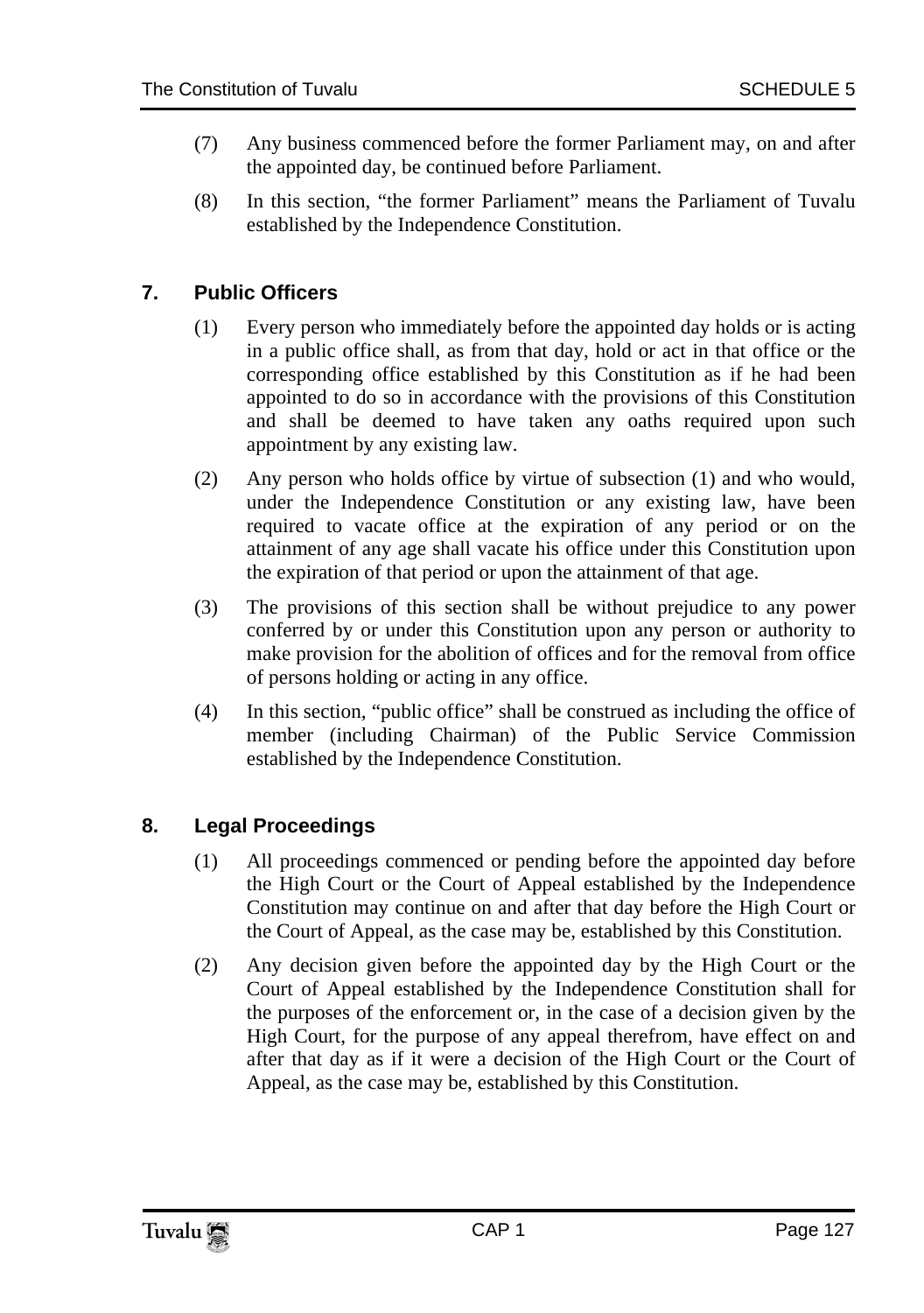## **9. Financial**

- (1) In this section, "the relevant financial year" means the financial year ending on 31 December 1986.
- (2) Section 165 (Parliamentary responsibility for finance) shall not apply, and the following provisions shall apply in relation to the relevant financial year: —

A.

- (1) The Minister responsible for Finance shall cause to be prepared and laid before Parliament before or not later than 60 days after the commencement of the relevant financial year estimates of the revenues and expenditure of the Government for that year.
- (2) The heads of expenditure contained in the estimates (other than statutory expenditure) shall be included in a Bill to be known as an Appropriation Bill which shall be introduced into Parliament to provide for the issue from the Consolidated Fund of the sums necessary to supply those heads and the appropriation of those sums for the purposes specified therein.
- (3) If in respect of the relevant financial year it is found that the sum appropriated by the Appropriation Act for any purpose is insufficient or that a need has arisen for expenditure for a purpose for which no sum has been appropriated by that law, a supplementary estimate showing the sum required shall be included in a Supplementary Bill for appropriation.
- (4) Where in respect of the relevant financial year the Minister responsible for Finance is satisfied that an urgent and unforeseen need has arisen to authorise for any purpose advances from the Consolidated Fund for expenditure in excess of the sum appropriated for that purpose by an Appropriation Act, or for a purpose for which no sum has been so appropriated, he may, subject to the provisions of any law for the time being in force in that regard, authorise such advances by warrant and shall include such amount in a Supplementary Appropriation Bill for appropriation at the meeting of Parliament next following the date on which the warrant was issued.
- (5) If at the close of account for the relevant financial year it is found that any moneys have been expended on any head in excess of the sums appropriated for that head by an Appropriation Act or for a purpose for which no money has been appropriated, the excess or the sum expended but not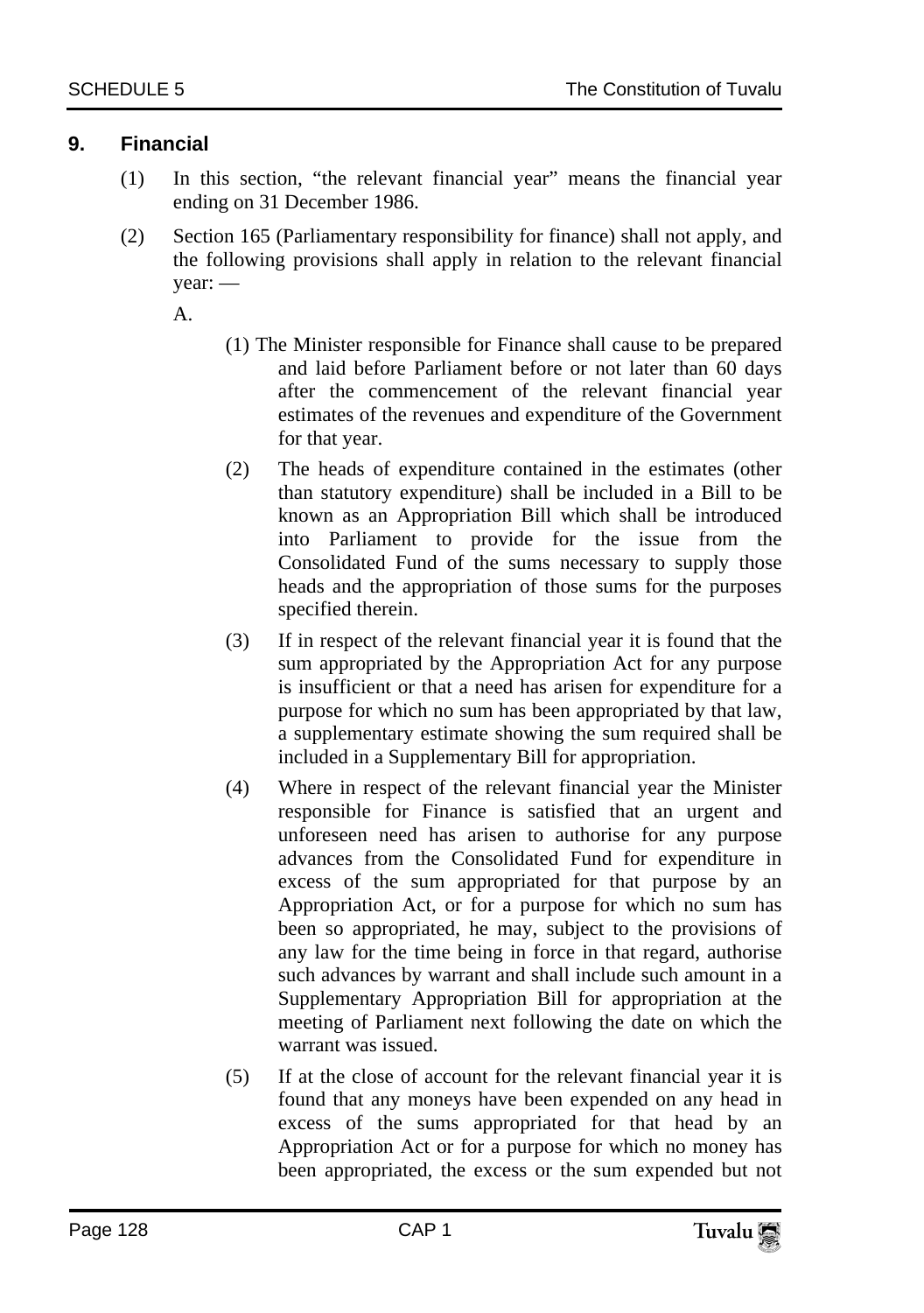appropriated, as the case may be, shall be included in a statement of heads in excess which shall be presented to Parliament.

- B. If the Appropriation Act in respect of the relevant financial year has not come into operation at the beginning of that financial year, Parliament by resolution may empower the Minister responsible for Finance to authorise the issue of moneys from the Consolidated Fund for the purpose of meeting expenditure necessary to carry on the state services at a level not exceeding the level of the public services in the previous financial year, until the expiration of 4 months from the beginning of the relevant financial year or the coming into operation of the Appropriation Act, whichever is the earlier.
- C.
- (1) No money shall be issued from the Consolidated Fund except upon the authority of a warrant under the hand of the Minister responsible for Finance.
- (2) No warrant shall be issued by the Minister responsible for Finance for the purpose of meeting any expenditure unless —
	- (a) the expenditure has been authorised for the relevant financial year by an Appropriation Act; or
	- (b) the expenditure has been authorised in accordance with the provisions of paragraph  $A(4)$ , B or C; or
	- (c) it is statutory expenditure in which event, it shall not be voted on by Parliament but, without further authority of Parliament, shall be paid out of the Consolidated Fund and a warrant may issue for that purpose."
- $(3)$  Any
	- (a) estimates laid before Parliament; or
	- (b) Appropriation Ordinance enacted; or
	- (c) resolution passed by Parliament; or
	- (d) other thing done,

before the appointed day, pursuant to the Independence Constitution and in respect of the relevant financial year, shall have effect after that day as if laid or, as the case may be, enacted, passed or done pursuant to this section in respect of the relevant financial year; and the reference in this section to an "Appropriation Act" shall be deemed to include a reference to any Ordinance so enacted.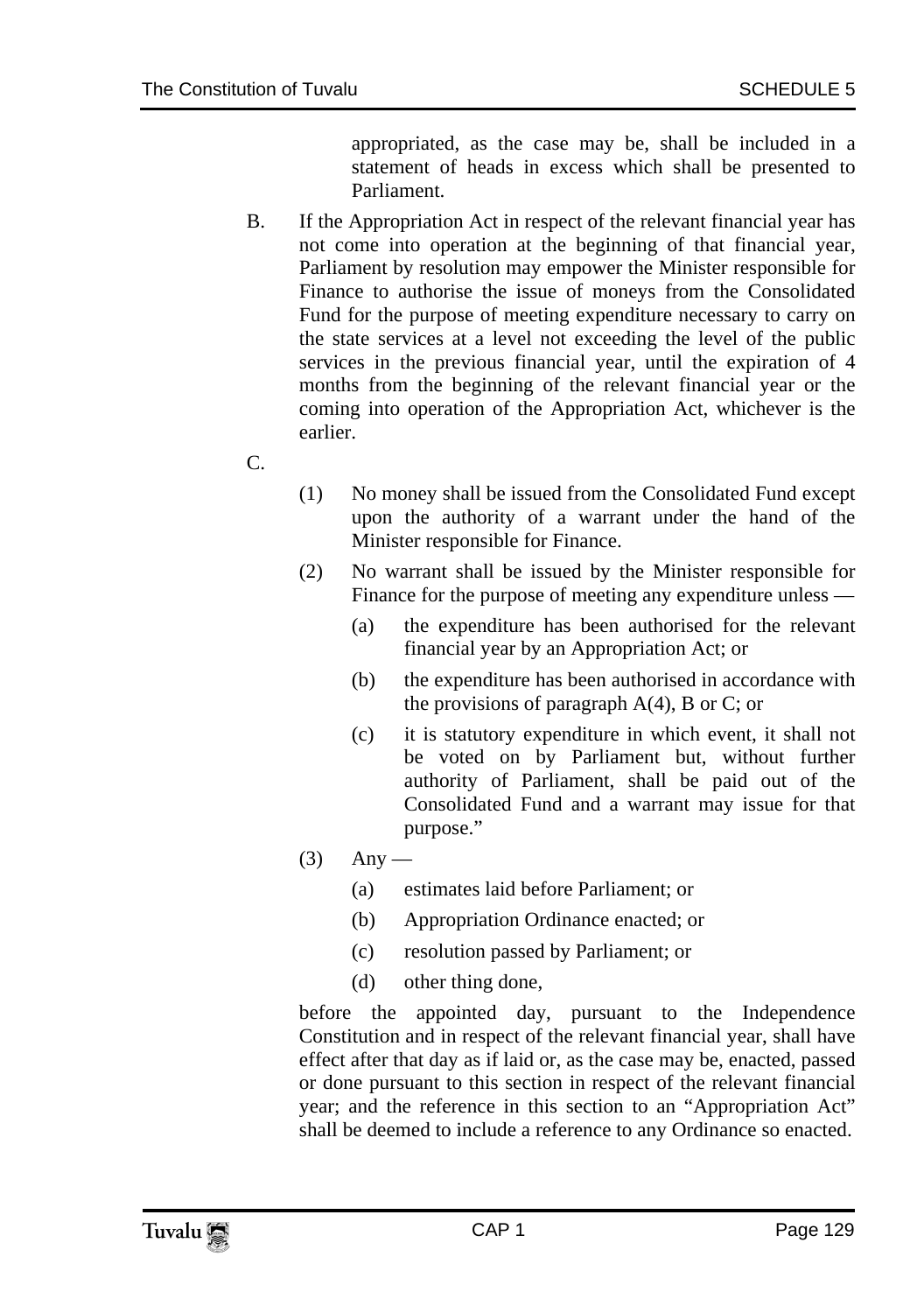#### SUBSIDIARY LEGISLATION

ORDER UNDER paragraph 2(3) of Schedule 5

#### RENAMING OF ORDINANCES ORDER

LN 14/86

**Citation** 

- 1. This Order may be cited as the Renaming of Ordinances Order.
- 2. For the avoidance of doubt and as it is expedient to bring them into conformity with section 86(3) of and paragraph 2(1) of Schedule 5 to the Constitution —
	- (a) all Ordinances having effect as part of the law of Tuvalu immediately before 1 October 1986 (being the appointed day for the coming into effect of the Constitution) are named, and may be cited as, "Acts" and their short titles are amended by substituting the word "Act" for the word "Ordinance" in each place where it occurs;
	- (b) all references in existing laws to Ordinances to which paragraph (a) applies are amended by substituting the word "Act" for the word "Ordinance" in each place where it occurs;
	- (c) all references in documents to Ordinances to which paragraph (a) applies are deemed to be amended by substituting the word "Act" for the word "Ordinance" in each place where it occurs.

ASSIGNMENT UNDER Section 75(1)(a)

#### MINISTERIAL RESPONSIBILITIES

LN 17/89

#### **PRIME MINISTER**

Administration

Audit

Births, Deaths and Marriages Registration

Cabinet and Parliament

Censorship

Citizenship

Civil Service Management including Manpower Planning and Localisation

Constitutional and Political Affairs

Co-ordination of. Government Business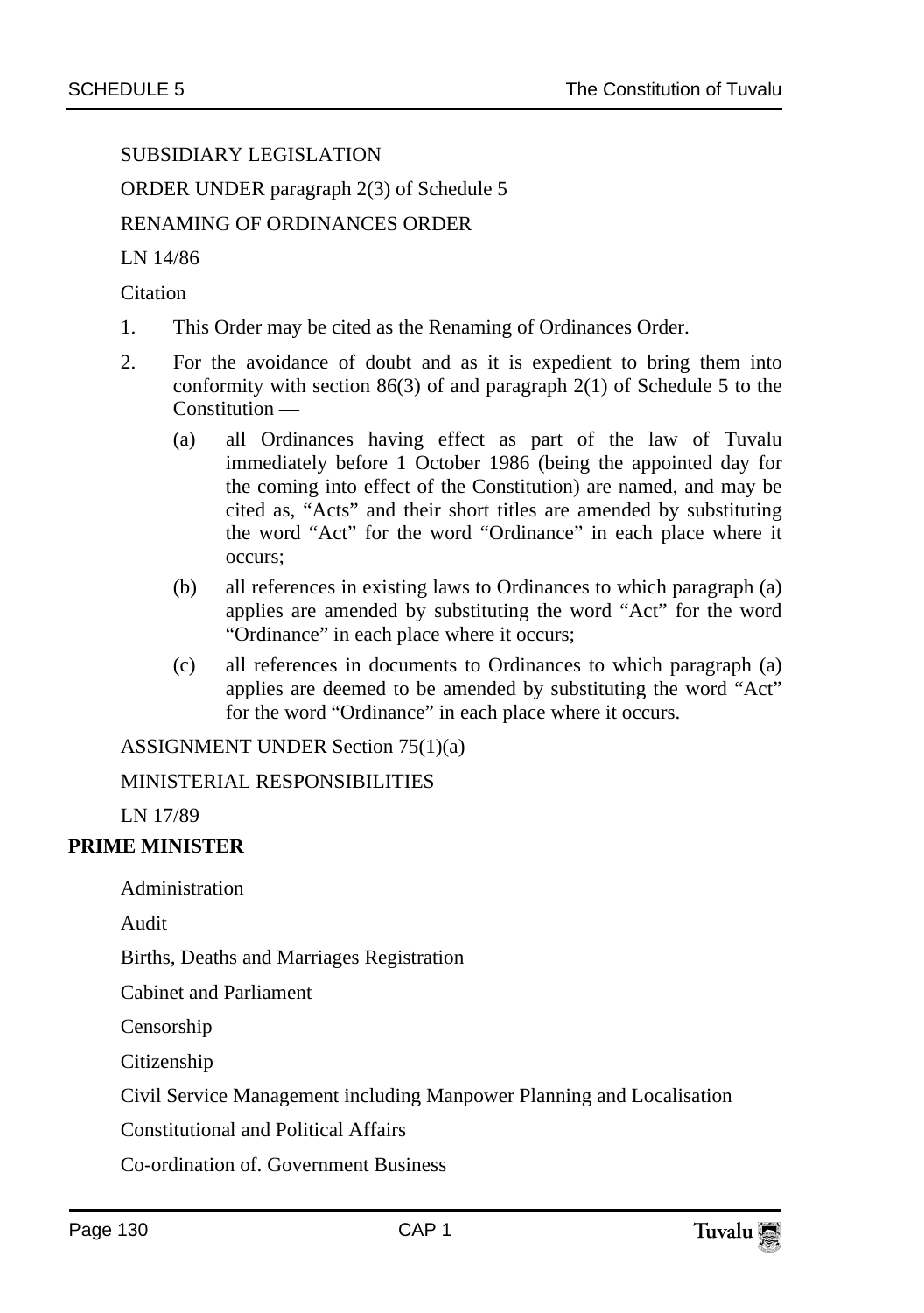Defence and Security

Disaster Preparedness

Housing allocation

**Judiciary** 

Legal Affairs

National Elections

People's Lawyer's Office

Public Holidays

Tuvalu Coat of Arms

Gaming and Lotteries

Broadcasting and Information

Government Printery

Religious Affairs

#### **DEPARTMENT OF FOREIGN AFFAIRS AND ECONOMIC PLANNING**

Foreign Affairs

Overseas Representations

Resettlement

SPC

Forum Secretariat

SPF

Economic Planning and Development

UNDP

EEC

Energy Planning

Trade

Bilateral and Multilateral Organisations

## **MINISTER OF FINANCE AND COMMERCE**

BuDAB

Census and Statistics

Coinage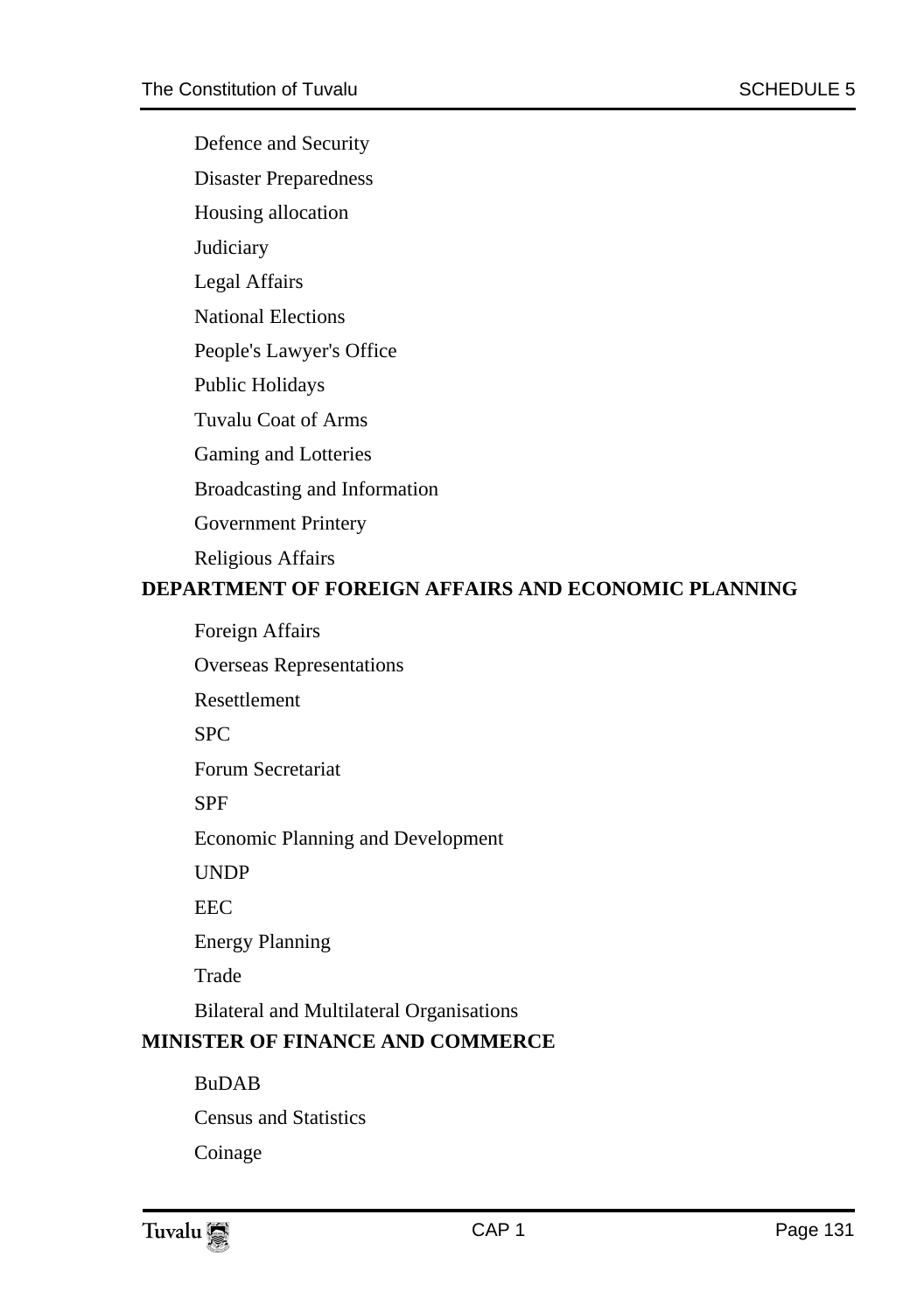Customs Administration

Exchange Control

Government Finance and Monetary Policy

Government Stores

Investment

Marketing

National Bank of Tuvalu

National Provident Fund

Philatelic Bureau

Taxation

Tuvalu Trust Fund

Wreck and Salvage

Commercial and Industrial Development

Companies and Business Registration

Co-operatives

Copra

Government Hotel

Registration of Patents and Trade Marks

Tourism

Financial Planning and Budgeting

Treasury

Pricing Policy and Control (Pricing Control Board)

Privatisation

#### **MINISTER OF HEALTH, EDUCATION AND COMMUNITY AFFAIRS**

In-service training, Apprenticeships, and pre-service training

Womens' Affairs

Cultural Affairs

Education

Language Board

Libraries and Archives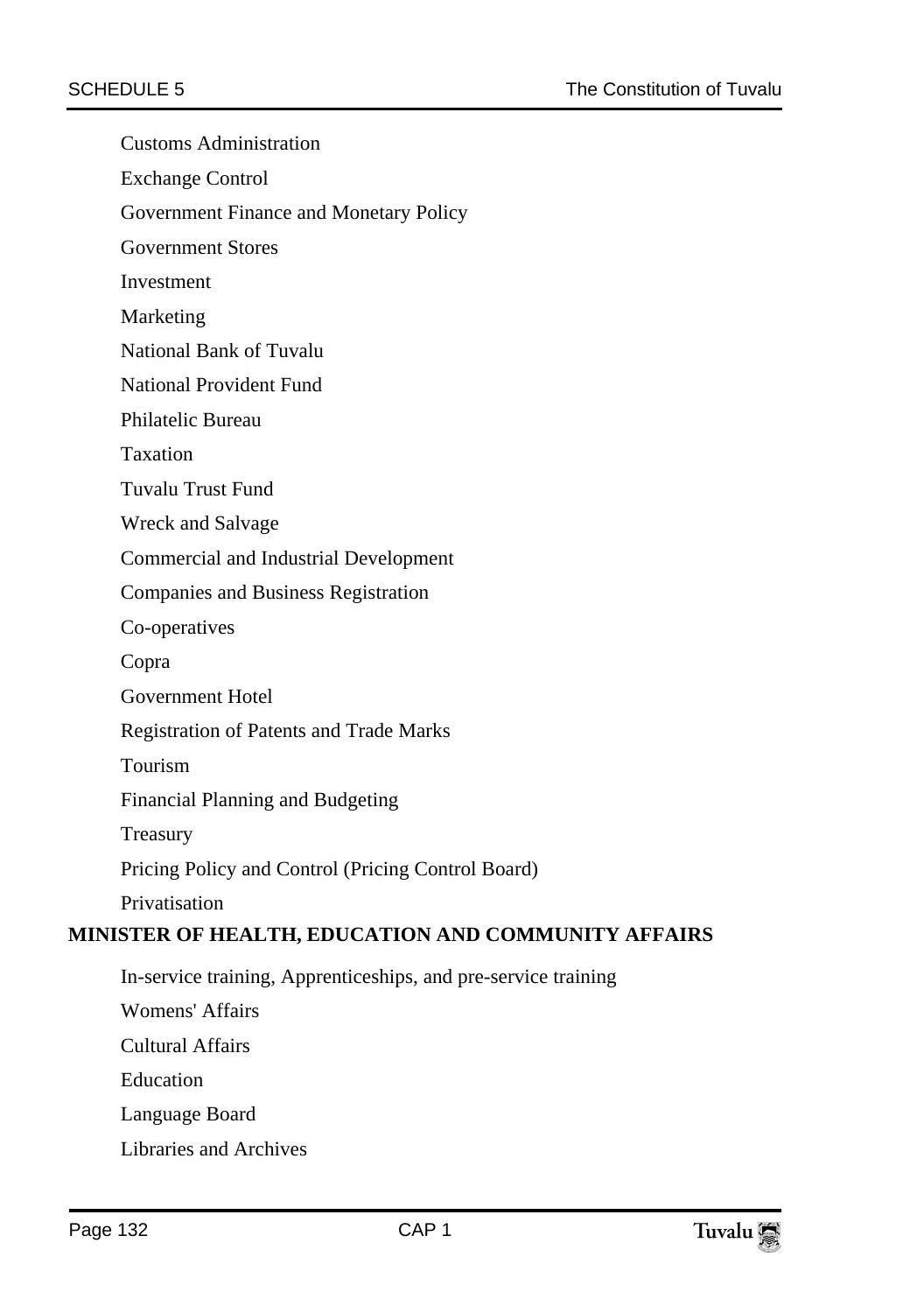Medical Services and Public Health

Museums

Pharmacy

Red Cross

Registration of Charities

School Broadcasting

Social Welfare

Sports and Recreational Activities

Tuvalu Maritime School

University of the South Pacific

Youth Affairs

#### **MINISTER OF WORKS AND COMMUNICATIONS**

Labour and Industrial Relations Building Constructions and Maintenance Electricity Generation and Distribution Meteorological Services Postal Services Public Works Reef Passage Telecommunications and Telephone Services Town and Urban Planning Transport Services: Civil Aviation Port and Harbours Shipping Travel Agency Vehicle Pool and Mechanical Services Water Supply and Sewage Petroleum supply **MINISTER OF NATURAL RESOURCES AND HOME AFFAIRS** 

## **DEPARTMENT OF NATURAL RESOURCES**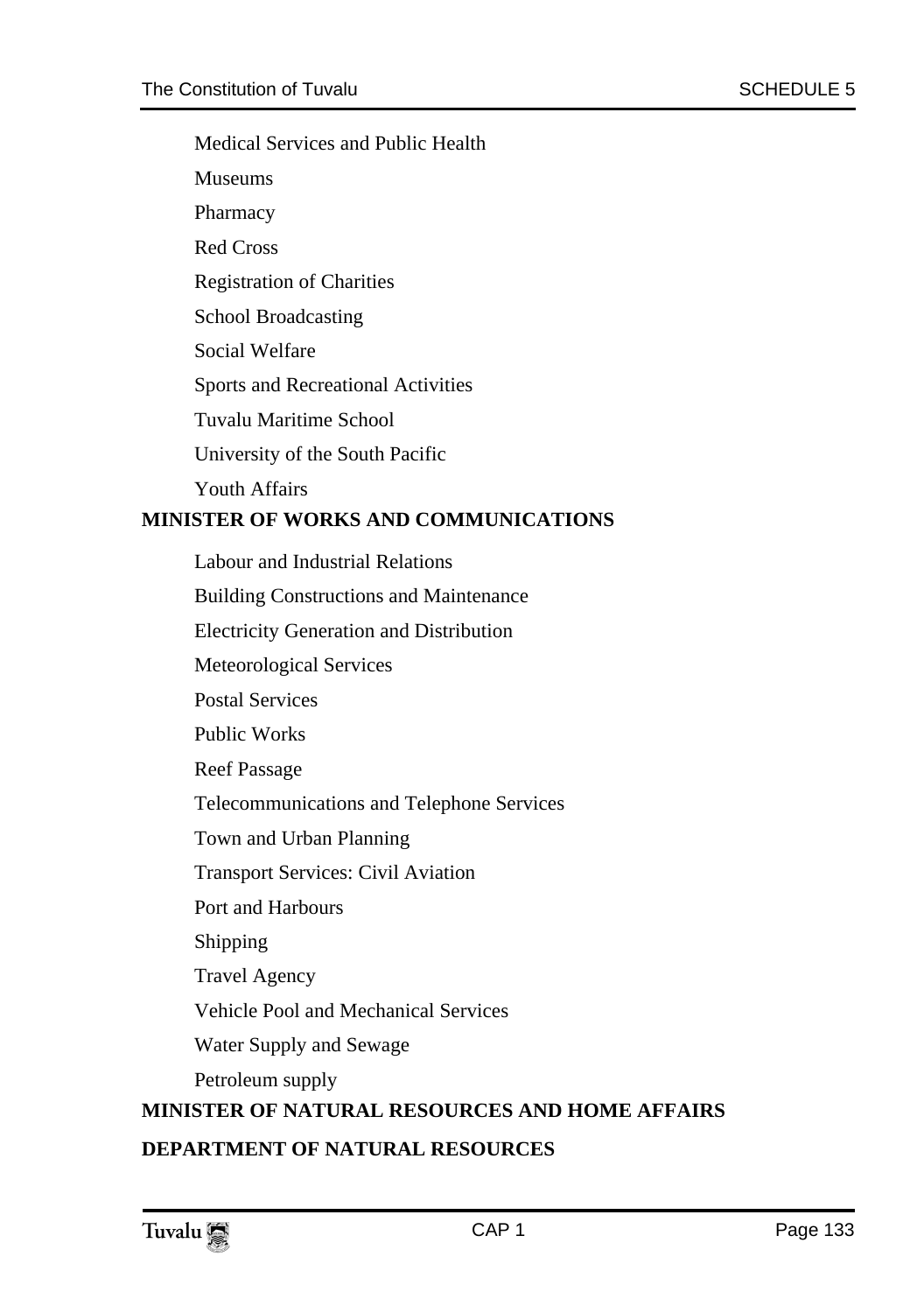Agriculture and Livestock Development

Conservation of Natural Resources and Environment

Fisheries

Forestry

Mining

National Fishing Corporation of Tuvalu

Lands and Surveys

## **DEPARTMENT OF HOME AFFAIRS**

Local Government Rural Development Police, Prison, Fire Service and Immigration Explosives Search and Rescue Traffic Arms and Ammunition Liquor Laws